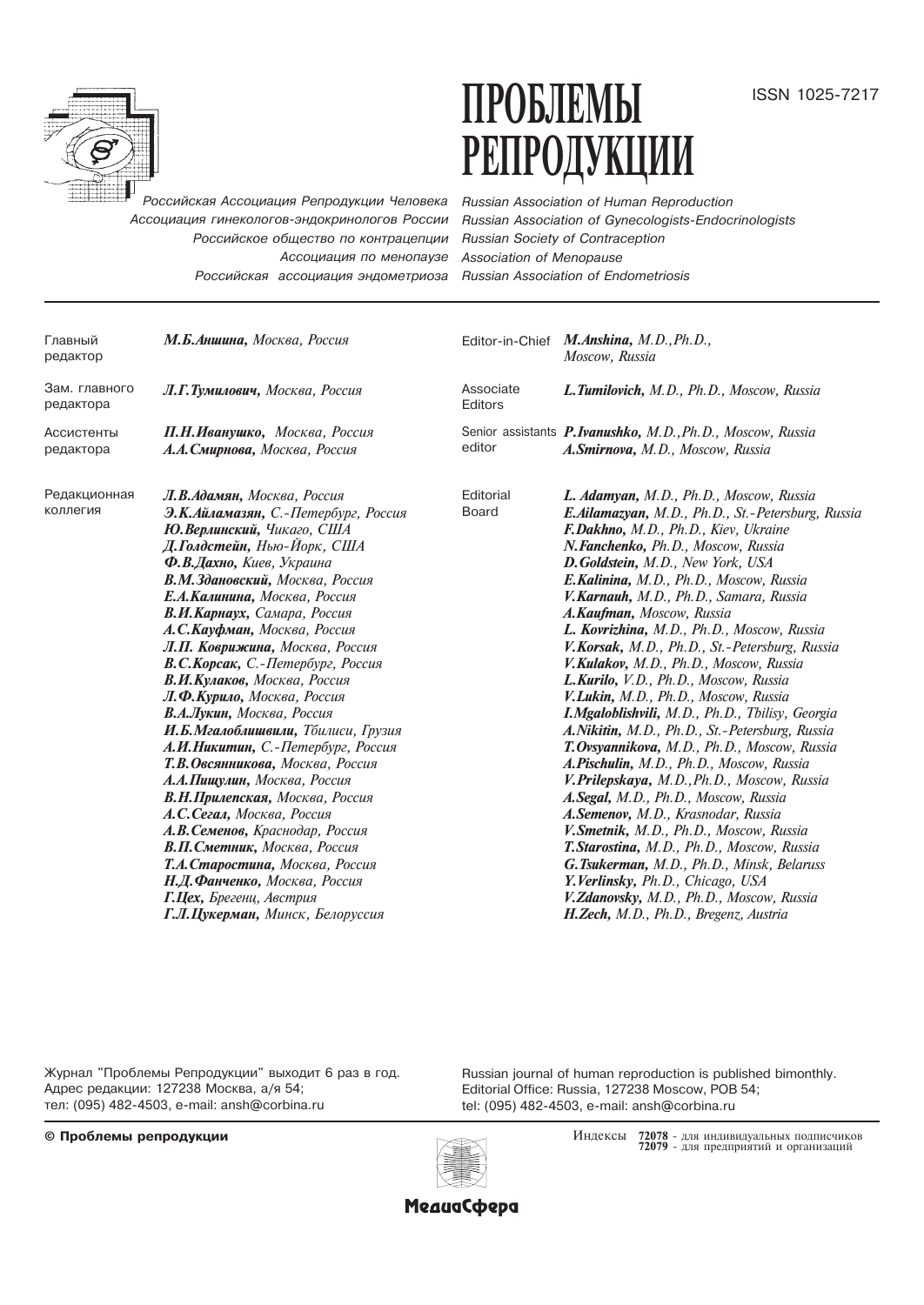### Abstracts

Информация для авторов

Список сокращений

#### ТЕОРЕТИЧЕСКИЕ И ЭКСПЕРИМЕНТАЛЬНЫЕ АСПЕКТЫ РЕПРОДУКЦИИ. ДИСКУССИОННЫЕ СТАТЬИ. ОБЗОРЫ

Л.А. Беляева, А.А. Степанян, Л.В. Адамян Основы флюоресцентной диагностики и фотодинамической терапии (обзор литературы)

В.А. Бурлев, С.В. Павлович Воздействие медикаментозной терапии на процессы пролиферации и апоптоза у больных с миомой матки (обзор литературы)

#### МЕТОДЫ ВОССТАНОВЛЕНИЯ ЕСТЕСТВЕННОЙ **ФЕРТИЛЬНОСТИ ЧЕЛОВЕКА**

Г.Е. Чернуха, Л.Г. Валуева, В.П. Сметник Метаболические эффекты стероидных антиандрогенов при лечении больных с синдромом поликистозных яичников

# О.С. Филиппов, Т.А. Шагеев Оценка эффективности сочетанного использования

дюфастона и реаферона при лечении бесплодия. обусловленного эндометриозом

# **ВСПОМОГАТЕЛЬНЫЕ РЕПРОЛУКТИВНЫЕ** ΤΕΧΗΟΛΟΓΜΜ

Т. Томазевич, Х. Меден-Вртовек Ранняя аспирация фолликулов как профилактика синдрома гиперстимуляции яичников тяжелой степени

#### $AR$  *Heavnen*

Эффективность программы «Донорство ооцитов» и сравнительная оценка разных протоколов поддержки посттрансферного периода

Т.А. Назаренко, А.А. Смирнова

Индукция моно- и суперовуляции: оценка овариального резерва, ультразвуковой и гормональный мониторинг

И.Е. Корнеева, А.В. Иванова, Н.В. Баркалина Синдром гиперстимуляции яичников: профилактика, диагностика, лечение (обзор литературы)

### К.В. Краснопольская, А.С. Калугина

Феномен «бедного» ответа яичников на стимуляторы суперовуляции в программах ЭКО (обзор литературы)

К.Ю. Боярский Применение современной индукции овуляции в программе внутриматочной инсеминации спермой мужа

#### АНДРОЛОГИЯ

Е.Е. Брагина, Л.Ф. Курило, Р.А. Абдумаликов, Е.Н. Бочарова, Е.М. Михайлова, Е.М. Гришина, Л.В. Шилейко, Т.М. Сорокина Множественные дефекты ультраструктурной организации жгутика сперматозоида у пациента с абсолютной астенотератозооспермией

### **ПЕРЕВОЛЫ**

Human Reproduction 2003; 9 (Перевод Т. Чечуровой)

Human Reproduction 2003; 10 (Перевод Н. Зыряевой)

Адреса электронной почты специалистов-гинекологов «Репродуктологи всех стран соединяйтесь!»

| Abstracts                    |  |
|------------------------------|--|
| Information for authors      |  |
| List of addreviations        |  |
| THEORETICAL AND EXPERIMENTAL |  |

#### THEORETICAL AND EXPERIMENTAL **ASPECTS OF REPRODUCTION. DEBATES. REVIEWS**

| L.A. Belyaeva, A.A. Stepanyan, L.V. Adamyan<br>Basics of fluorescence diagnosis and photodynamic therapy<br>(a review)       |    |
|------------------------------------------------------------------------------------------------------------------------------|----|
| V.A. Burley, S.V. Paylovich<br>Drugs influence upon proliferation and apoptosis in patients<br>with uterine myoma (a review) | 13 |

### **METHODS FOR RESTORATION OF NATURAL HUMAN FERTILITY**

G.E. Chernukha, L.G. Valueva, V.P. Smetnik 19 Metabolic effects of steroid antiandrogens in patients with **PCOS** 

25 O.S. Filippov, T.A. Shageev Combined Dufaston/Reaferon therapy of endometriosisassociated infertility

# **ASSISTED REPRODUCTIVE TECHNOLOGIES**

| T. Tomaževič, H. Meden-Vrtovec<br>Early timed follicles aspiration prevents severe ovarian<br>hyperstimulation syndrome                      | 28 |
|----------------------------------------------------------------------------------------------------------------------------------------------|----|
| E.V. Isakova<br>Efficacy of ovum donation program and comparative<br>assessment of different protocols of embryo transfer support            | 32 |
| T.A. Nazarenko, A.A. Smirnova<br>Induction of mono- and superovulation: assessment of<br>ovarian reserve, ultrasound and hormonal monitoring | 36 |
| I.E. Korneeva, A.V. Ivanova, N.V. Barkalina<br>OHSS: prevention, diagnosis, therapy (a review)                                               | 43 |
| K.V. Krasnopolskaya, A.S. Kalugina<br>Phenomenon of poor ovarian response to induction<br>of superovulation in IVF program (a review)        | 51 |

K.Yu. Boyarsky Modern approaches to ovulation induction in IUI program 59

# **ANDROLOGY**

E.E. Bragina, L.F. Kurilo, R.A. Abdumalikov, E.N. Bocharova, 66 E.M. Mikhailova, E.M. Grishina, L.V. Schileiko, T.M. Sorokina Multiple defects of sperm' flagellum ultrastructure in patient with total astenoteratozoospermia

# **TRANSI ATION**

| Human Reproduction 2003; 9 ( <i>Translated by T. Chechurova</i> ) | 70 |
|-------------------------------------------------------------------|----|
| Human Reproduction 2003: 10 ( <i>Translated by N. Zyraeva</i> )   | 75 |
| List of e-mail addresses of reproductologists                     | 24 |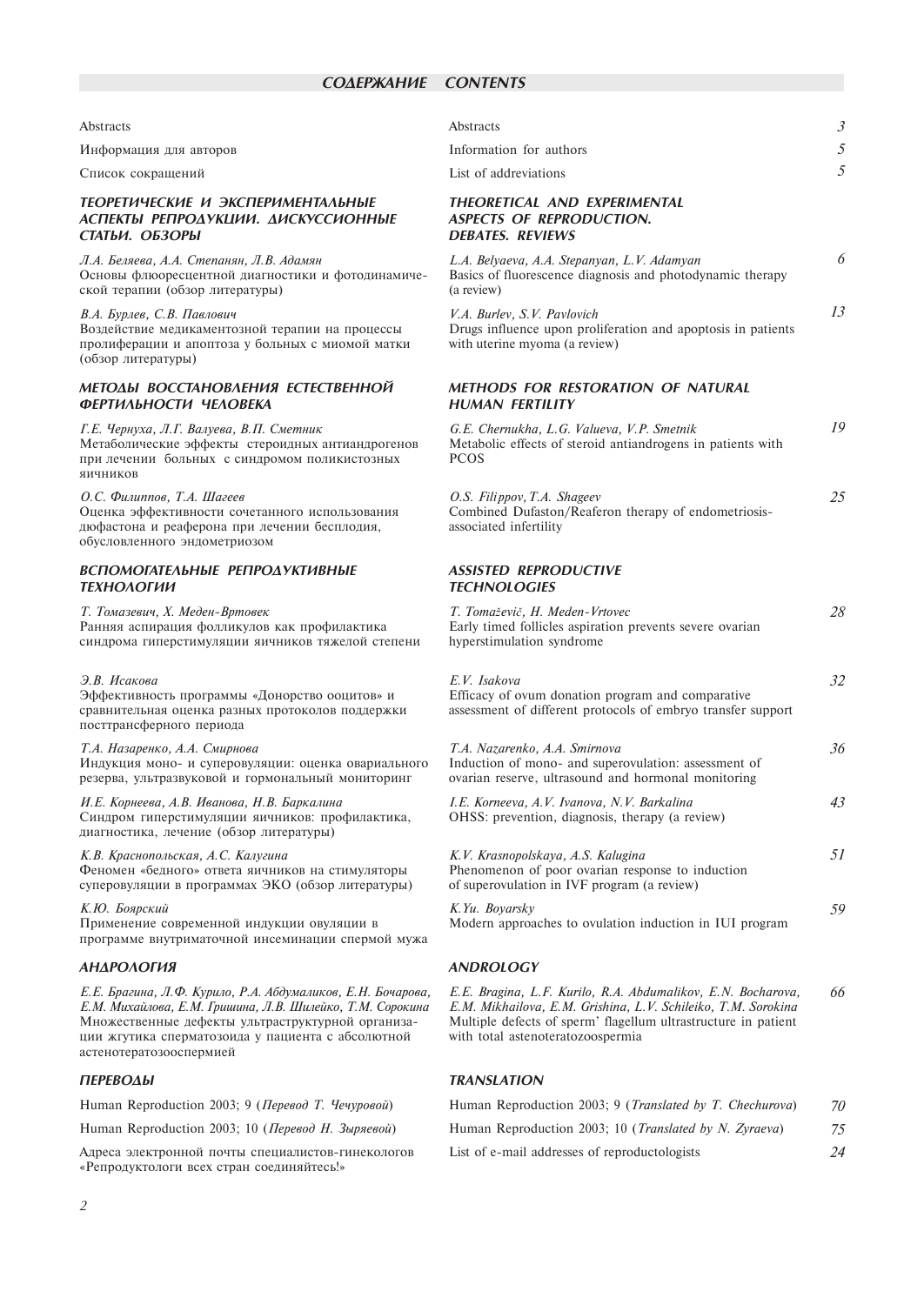#### **BASICS OF FLUORESCENCE DIAGNOSIS AND PHOTODYNAMIC THERAPY (A REVIEW)**

#### L.A. Belyaeva, A.A. Stepanyan, L.V. Adamyan

New medical technologies - fluorescent diagnosis and photodynamic therapy are presented. Mechanisms of accumulation of photosensitizers, photodynamic destruction, characteristics of 5-aminolevulinic acid are described. Experimental and clinical studies of fluorescent diagnosis and photodynamic therapy, the use of ALA-PDT for endometrial ablation, a potential use for various gynecological diseases, such as endometriosis, CIN, VIN, VAIN, ovarian cancer, uterine adenocarcinoma are analyzed.

Key words: photosensitizers, laser, fluorescence, 5-aminolevulinic acid, photodynamic therapy, gynecology (page  $6-12$ )

#### **DRUGS INFLUENCE UPON PROLIFERATION AND APOPTOSIS IN PATIENTS WITH UTERINE MYOMA (A REVIEW)**

#### V.A. Burlev, S.V. Pavlovich

The review summarizes data on the proliferative activity and apoptosis in normal uterine myometrium and leiomyoma and their activity in different phases of the menstrual cycle. The changes of proliferative activity and apoptosis under medical treatment were analyzed.

Key words: uterine leiomyoma, proliferative activity, apoptosis,  $a\ddot{G}nRH$  (page  $13-18$ )

#### **METABOLIC EFFECTS OF STEROID ANTIANDROGENS IN PATIENTS WITH PCOS**

G.E. Chernukha, L.G. Valueva, V.P. Smetnik

An effect of cyproterone acetate and ethinyl estradiol has been studied in 30 patients of reproductive age with normal weight and normal level of serum insulin. 6-month therapy was associated with weight increase, significant decrease of testosterone, free testosterone, increase of serum, total cholesterol, triglycerides and low-density lipoprotein-cholesterol. After therapy increase of insulin responses during OGTT was registered.

Key words: cyproterone acetate, obesity, hyperinsulinism, dyslipidemia (page 19-24)

#### **COMBINED DUFASTON/REAFERON THERAPY OF ENDOMETRIOSIS-ASSOCIATED INFERTILITY**

O.S. Filippov, T.A. Shageev

The efficacy of combined Dufaston/Reaferon therapy for endometriosis-associated infertility was estimated. Pregnancy rate was significantly higher in the Dufaston and Reaferon group (51,6% versus 28,3% in the Duphaston group only).

Key words: endometriosis, infertility, reaferon, oncomarkers  $(page 25 - 27)$ 

### **EARLY TIMED FOLLICLES ASPIRATION PREVENTS SEVERE OVARIAN HYPERSTIMULATION SYNDROME**

T. Tomaževič, H. Meden-Vrtovec

Early timed follicular aspiration (ETFA) of one ovary 10-12 hr after administration of chorionic gonadotropin (hCG) is an attempt to prevent severe ovarian hyperstimulation syndrome (OHSS). After the introduction of early timed follicular aspiration ETFA of one ovary in IVF/ET cycles at high risk for severe OHSS, no cases of severe OHSS were registered in the Ljubljana IVF/ ET program. Before preventive ETFA (1984-1992) there were 16 cases of severe OHSS of 4798 IVF/ET cycles followed by 577 clinical pregnancies. After the introduction of ETFA (1992-1993) there were no cases of severe OHSS of 2289 IVF/ET cycles followed by 364 clinical pregnancies.

Key words: ovarian hyperstimulation syndrome (OHSS), assisted reproduction, follicular aspiration (page  $28-31$ )

#### **INDUCTION OF MONO- AND SUPEROVUL ATION: ASSESSMENT OF OVARIAN RESERVE, ULTRASOUND AND HORMONAL MONITORING**

T.A. Nazarenko, A.A. Smirnova

This brief review focuses on modern ovarian reserve tests and their clinical role in the response to ovarian stimulation prediction. Practical application of ultrasound and hormonal monitoring of folliculogenesis are presented.

Key words: infertility, ovarian reserve, ovarian stimulation, ultrasound monitoring (page  $36-42$ )

#### **OHSS: PREVENTION, DIAGNOSIS, THERAPY (A REVIEW)**

I.E. Korneeva, A.V. Ivanova, N.V. Barkalina

Current data concerning pathogenesis of ovarian hyperstimulation syndrome (OHSS) are presented. Management of patients with OHSS, risk factors and preventive measures are discussed.

Key words: OHSS, IVF, ovulation induction (page  $43-50$ )

#### **MODERN APPROACHES TO OVULATION INDUCTION IN IUI PROGRAM**

K.Yu. Boyarsky

Modern aspects of ovarian stimulation for intrauterine insemination are considered. The peculiarities of the ovarian stimulation for this procedure and ways for multiple pregnancy rate reduction are shown.

Key words: intrauterine insemination, ovulation induction, gonadotrophins (page 59-65)

#### **MULTIPLE DEFECTS OF SPERM' FLAGELLUM ULTRASTRUCTURE IN PATIENT WITH TOTAL ASTENOTERATOZOOSPERMIA**

E.E. Bragina, L.F. Kurilo, R.A. Abdumalikov, E.N. Bocharova, E.M. Mikhailova, E.M. Grishina, L.V. Schileiko, T.M. Sorokina

The human sperm ultrastructure from a patient with asthenoteratozoospermia was studied. Different anomalies of morphology of sperm flagellum were found: the total absence of the microtubules central pair in the axoneme, dysplasia of fibrous line in the flagellum basal part, desorganization of mitochondria' spiral in flagellum' middle part.

Key words: asthenoteratozoospermia, sperm, morphology (page  $66-69$ )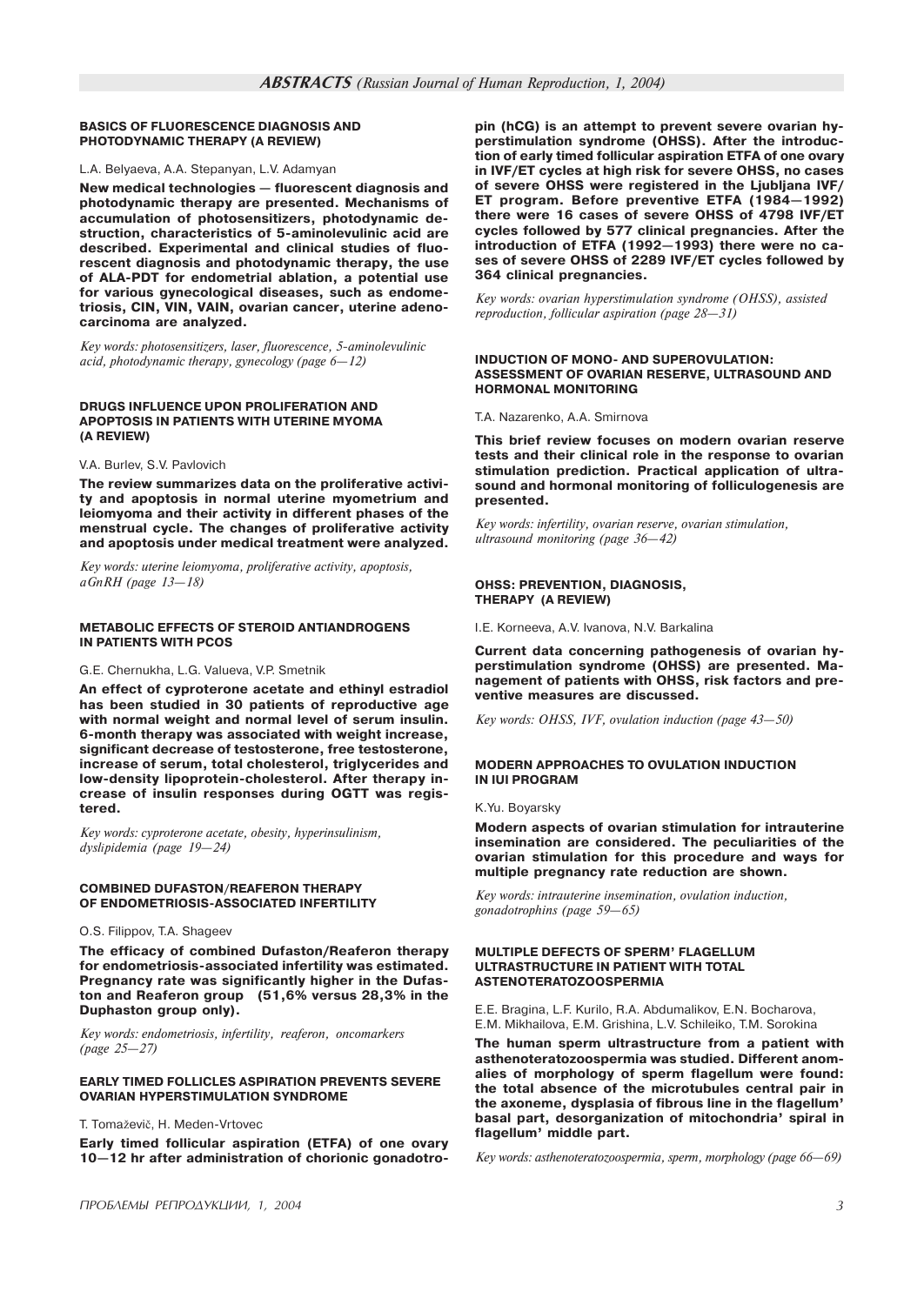# Российская Ассоциация Репродукции Человека XIV международная конференция «Репродуктивные технологии сегодня и завтра»

Дорогие коллеги!

Ждём вас на нашей ежегодной встрече, которая состоится на этот раз в Москве 26-28 сентября 2004 г.

В программе конференции:

- диагностика и лечение эндокринного бесплодия
- эндоскопия
- новое в индукции суперовуляции
- новое в методах культивирования
- новое в поддержке посттрансферного периода
- профилактика бесплодия: криоконсервация гонад и половых клеток
- синдром гиперстимуляции яичников: пути профилактики
- ВРТ и одноплодная беременность
- беременность после лечения бесплодия
- состояние детей, родившихся в результате лечения бесплодия
- пренатальная диагностика
- премплантационная генетическая диагностика
- стволовые клетки есть ли прогресс?

Заявки на участие и бронирование гостиницы присылайте по тел.: (095) 241 4652, e-mail: ekalinina@mcn-ivf.ru

> Заявки на выступление и тезисы по адресу: ansh@corbina.ru До скорой встречи!

> > Председатель Оргкомитета Е.А. Калинина Президент Российской Ассоциации Репродукции Человека В.С. Корсак

# Международный конгресс

# «Радиоволновая хирургия на современном этапе»

27-28 мая 2004 г., Москва, ул. Новый Арбат, 36/9

# Организаторы:

Министерство здравоохранения РФ, Российская академия медицинских наук, Российская медицинская академия последипломного образования, Международная ассамблея столиц и крупных городов

Информация: www.surgitron.net, e-mail: ellman@ropnet.ru тел.: (095) 508-6731/35, факс: (095) 362-8512/22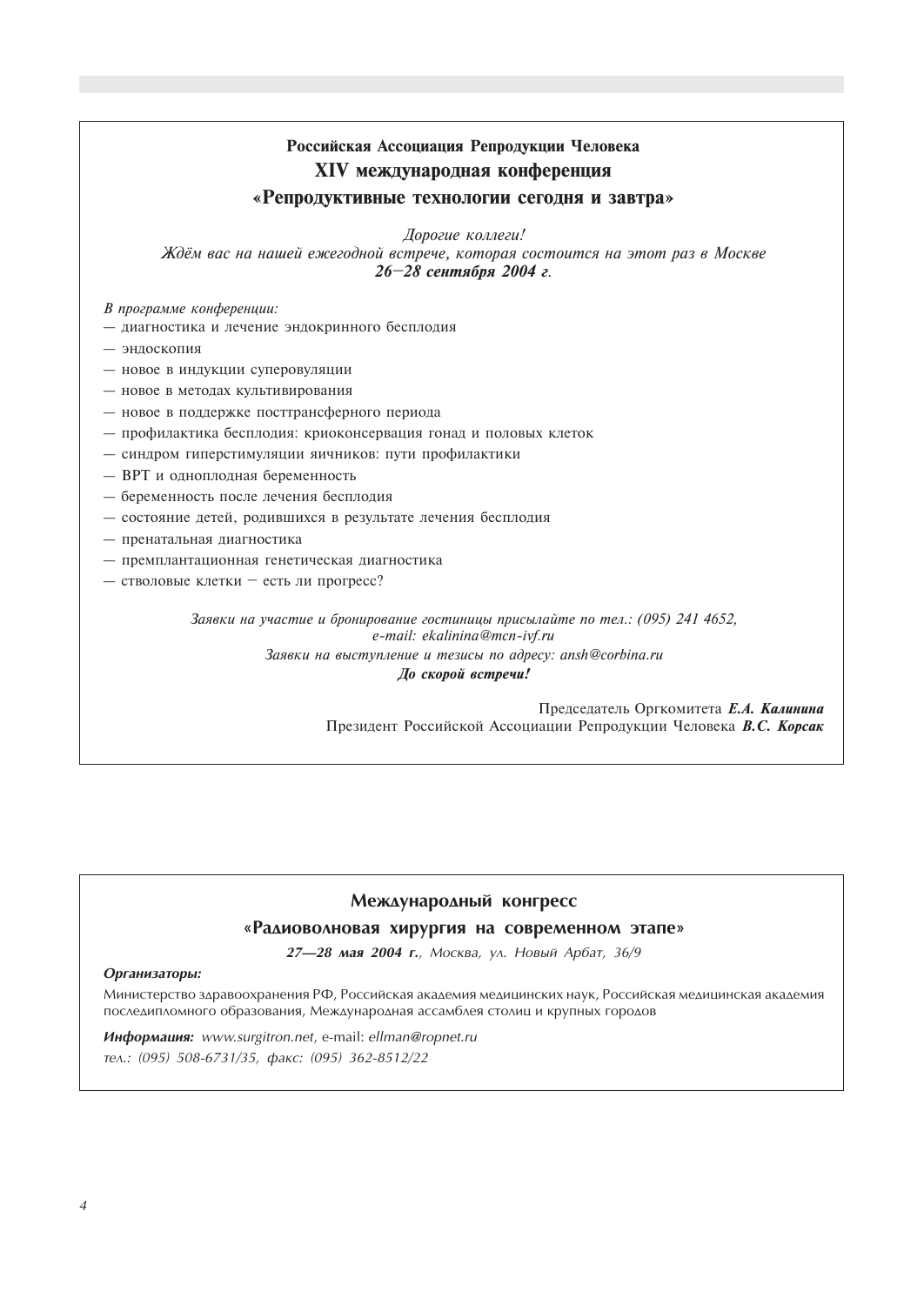#### Глубокоуважаемые авторы!

Просим Вас обратить внимание на следующие порядок и форму представления рукописей в журнал "Проблемы репродукции".

Рукописи можно представить непосредственно в редакцию по адресу: 127238 Москва, а/я 54 или по e-mail: ansh@corbina.ru Рукопись должна сопровождаться ясной информацией об отправителе: фамилия, имя, отчество; почтовый адрес (с индексом), тел., факс.

Рукописи подаются в двух экземплярах, на дискете или пересылаются по электронной почте: ansh@corbina.ru. Максимальный объем рукописи  $-10$  машинописных страниц (по 1800 знаков).

Просьба к авторам по возможности соблюдать следующий порядок расположения текста статьи: название на русском и (желательно) на английском языках; фамилии авторов; учреждение(я), в котором(ых) работают авторы; краткое резюме статьи; введение с обоснованием постановки задачи исследования; материал и методы; результаты: обсуждение: заключение (выводы), краткое резюме и ключевые слова на английском языке: список использованной литературы.

Фотографии к рукописи подписываются с оборотной стороны следующим образом: название статьи, номер рисунка (фото), подпись к фотографии, указание стрелками верха (1) и низа (↓) фотографии.

Рисунки должны иметь номер и подпись под ним. В библиографии указываются фамилии и инициалы авторов, название цитируемого источника, название и номер периодического издания или монографии, из которого он взят, место и год издания, номера страниц.

Образец: *Folkner D.* Movement Characteristics of Sperm. Fertil Steril 1990; 13: 456 - 461.

Порядковый номер ссылки должен соответствовать порядку его цитирования в тексте. В тексте указывается только порядковый номер цитируемого источника.

В библиографии не должно быть ссылок на собственные или чужие неопубликованные работы, частные письма и мнения.

Редакция просит авторов прилагать к тексту статьи терминологический словарик в том случае, если она содержит редко употребляемые или узкоспециальные термины.

Редакция и издательство не несут ответственности за публикацию материалов из других печатных изданий - это целиком ответственность авторов. Редакция и издательство не несут ответственности за мнения и результаты, изложенные в публикациях, а также за содержание рекламы. Статьи, опубликованные в журнале, не могут быть опубликованы в других печатных изданиях без разрешения издателя.

Просьба указывать ФИО ответственного автора. почтовый адрес и/или e-mail, по которому следует направлять корреспонденцию.

#### СПИСОК СОКРАЩЕНИЙ

а-ГиРГ - агонист гонадотропин-рилизинг-гормона **АКТГ** - адренокортикотропный гормон ВРТ - вспомогательные репродуктивные технологии ГИФТ (GIFT) - перенос гамет в маточные трубы ГиРГ - гонадотропин-рилизинг-гормон ДМК - дисфункциональные маточные кровотечения ЗИФТ (ZIFT) - перенос зигот в маточные трубы Е, - эстрадиол **ИКСИ** (ICSI) - интрацитоплазматическая инъекция сперматозоила

ИСМ/ИСД - внутриматочная инсеминация спермой мужа/ лонора

Корт - кортизол

 $\overline{\text{JIF}}$  – лютеинизирующий гормон

**ME3A** (MESA) - аспирация сперматозоидов из придатка яичка

ОК - оральные контрацептивы

ПЗД (PZD) - рассечение зоны пеллюцида

ПЕЗА (PESA) - перкутанная аспирация сперматозоидов

СПКЯ - синдром поликистозных яичников

 $\Pi$ РЛ - пролактин

Прог  $-$  прогестерон

РИА - радиоиммунологический анализ

СГЯ - синдром гиперстимуляции яичников

СУЗИ (SUZI) - введение сперматозоидов под зону пеллюцида

 $T_3$  — трийодтиронин<br> $T_4$  — тироксин

ТЕЗА (TESA) - аспирация сперматозоидов из яичка

 $T$ **ect**  $T$   $T$ **ector**  $T$ **ector** 

**TTF** - тиреотропный гормон

**УЗИ** - ультразвуковое исследование

ФСГ - фолликулостимулирующий гормон

XГ - хорионический гонадотропин

чМГ - человеческий менопаузальный гонадотропин

ЭКО (IVF) - экстракорпоральное оплодотворение

ЭКО и ПЭ (IVF&ET) - экстракорпоральное оплодотворение и перенос эмбриона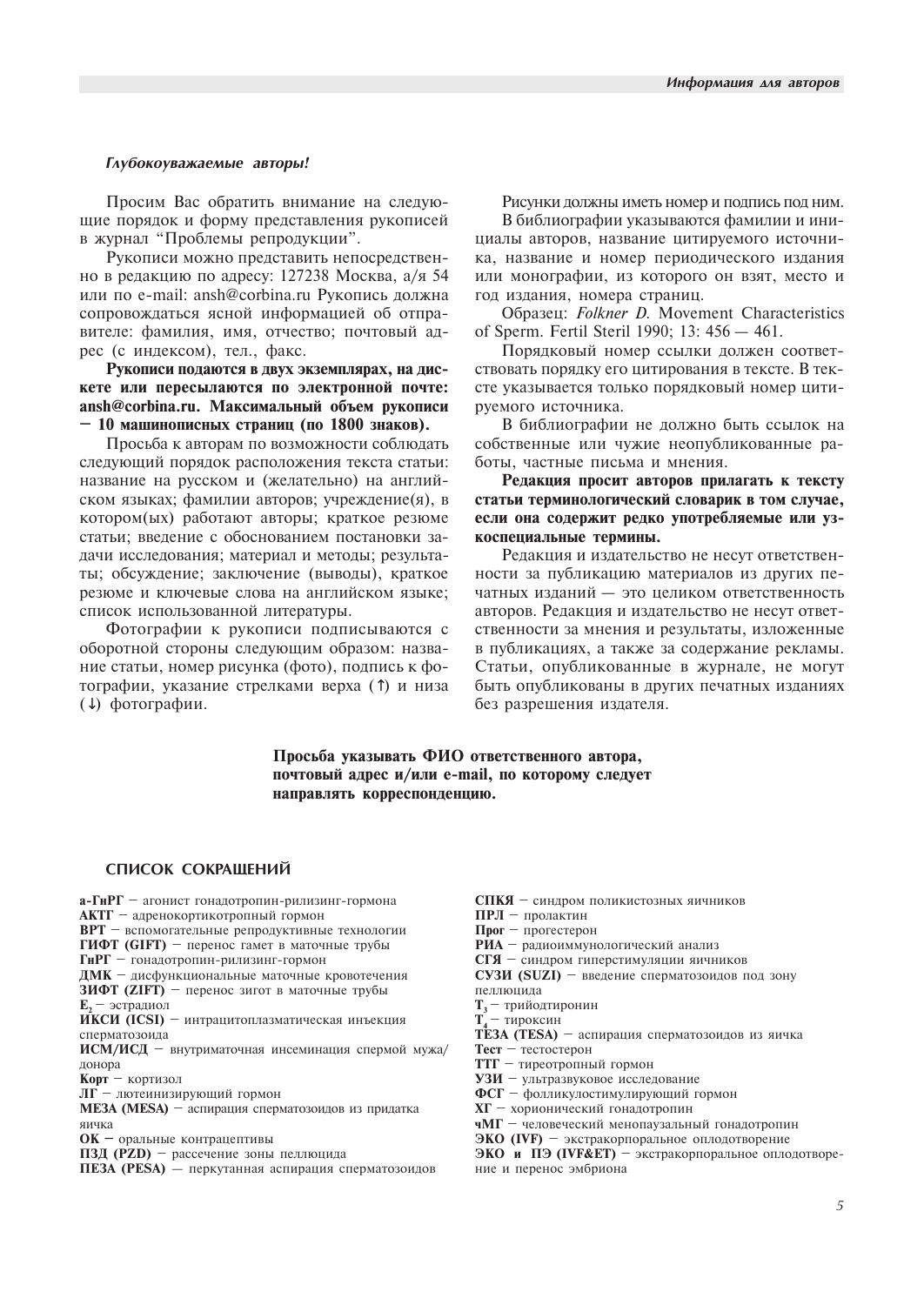# Основы флюоресцентной диагностики и фотодинамической терапии (обзор литературы)

A.A. **БЕЛЯЕВА, A.A. СТЕПАНЯН, A.B. АДАМЯН** 

Кафедра репродуктивной медицины и хирургии факультета последипломного образования Московского государственного медикостоматологического университета

Представлены данные о новых медицинских технологиях — флюоресцентной диагностике, фотодинамической терапии. Кратко изложены история развития этих методов, принципы, лежашие в их основе. Популярно представлены механизмы направленного накопления фотосенсибилизаторов, механизмы фотодинамической деструкции. Анализируются экспериментальные и клинические работы по применению флюоресцентной диагностики и фотодинамической терапии при таких гинекологических заболеваниях, как эндометриоз, цервикальная интраэпителиальная неоплазия, дисплазия вульвы и влагалиша, рак яичников, рак эндометрия. Обсуждается возможность аблации эндометрия методом фотодинамической терапии.

Ключевые слова: фотосенсибилизаторы, лазерное излучение, флюоресцентная диагностика, фотодинамическая терапия, гинекологические заболевания.

#### Исторический экскурс

Феномены, лежащие в основе современных медицинских направлений — фотодинамической терапии (ФДТ) и флюоресцентной диагностики (ФД), использовались еще 35 веков назад. В найденных египетских папирусах, древней индийской медицинской литературе, китайских документах даны описания лечения витилиго. Растительные препараты, такие как Psoralia corylifolia, китайский тмин, зверобой, петрушка, пастернак, содержат природные фотосенсибилизаторы – псоралены. Они применялись внутрь или местно, последующая инсоляция ярким солнечным светом депигментированных участков кожи способствовала активации псораленов, фотосенсибилизации кожи к солнечному свету и стимуляции образования в ней пигмента меланина. Фотосенсибилизация и фотохимические реакции при использовании псораленов протекают без участия кислорода (Use of ALA-PDT for endometrial ablation) [1].

Кислородзависимая фотодинамическая реакция была открыта О. Раабом, публикация на эту тему появилась в 1900 г. [2]. Будучи студентом Мюнхенского фармакологического института (дир. — проф. Г. Таппинер) и занимаясь исследовательской работой, он установил, что акридиновый краситель, химически инертный в темноте, приводит к быстрой гибели парамеции при облучении их солнечным светом. Это была основополагающая работа. Tappeiner и Jodlbauer предложили термин «фотодинамическое действие», чтобы избежать путаницы с фотохимическими процессами, реализуемыми в фотографии. Для проявления фотодинамического эффекта необходимы фотосенсибилизатор, кислород и видимый свет. Их взаимодействие обеспечивает фундаментальный фотобиологический процесс, на котором основана фотолинамическая терапия.

Первые исследования биологической активности порфиринов провел W. Hausmann на вешестве, вылеленном из крови и названным гематопорфирином. В 1908 г. он впервые сообщил о фототоксичности гематопорфирина, описав фотосенсибилизирующие свойства гематопорфирина в отношении парамеций и эритроцитов. Первое применение гематопорфирина у человека относится к 1912 г., когда F. Meyer-Betz испытал в сенсационном эксперименте на себе интенсивную фотосенсибилизацию различных тканей, в том числе кожи, после внутривенного введения гематопорфирина. В последующем было продемонстрировано, что ткани с повышенной пролиферативной способностью, такие как неопластическая, эмбриональная и регенеративная, обладают большей способностью накапливать порфирины. Клетки злокачественных новообразований содержат в 2 раза больше эндогенных порфиринов по сравнению со здоровыми тканями. Одним из объяснений этого феномена является дискоординация функции ферментов, участвующих в цепочке превращений порфиринов в клетке.

Диагностическое значение флюоресценции, вызванной эндогенным порфирином, установлено А. Policard в 1924 г. в эксперименте. А в 1954 г. при клиническом исследовании было сделано заключение, что после введения экзогенного гематопорфирина он накапливается в опухолевой ткани и при облучении синим светом обуслов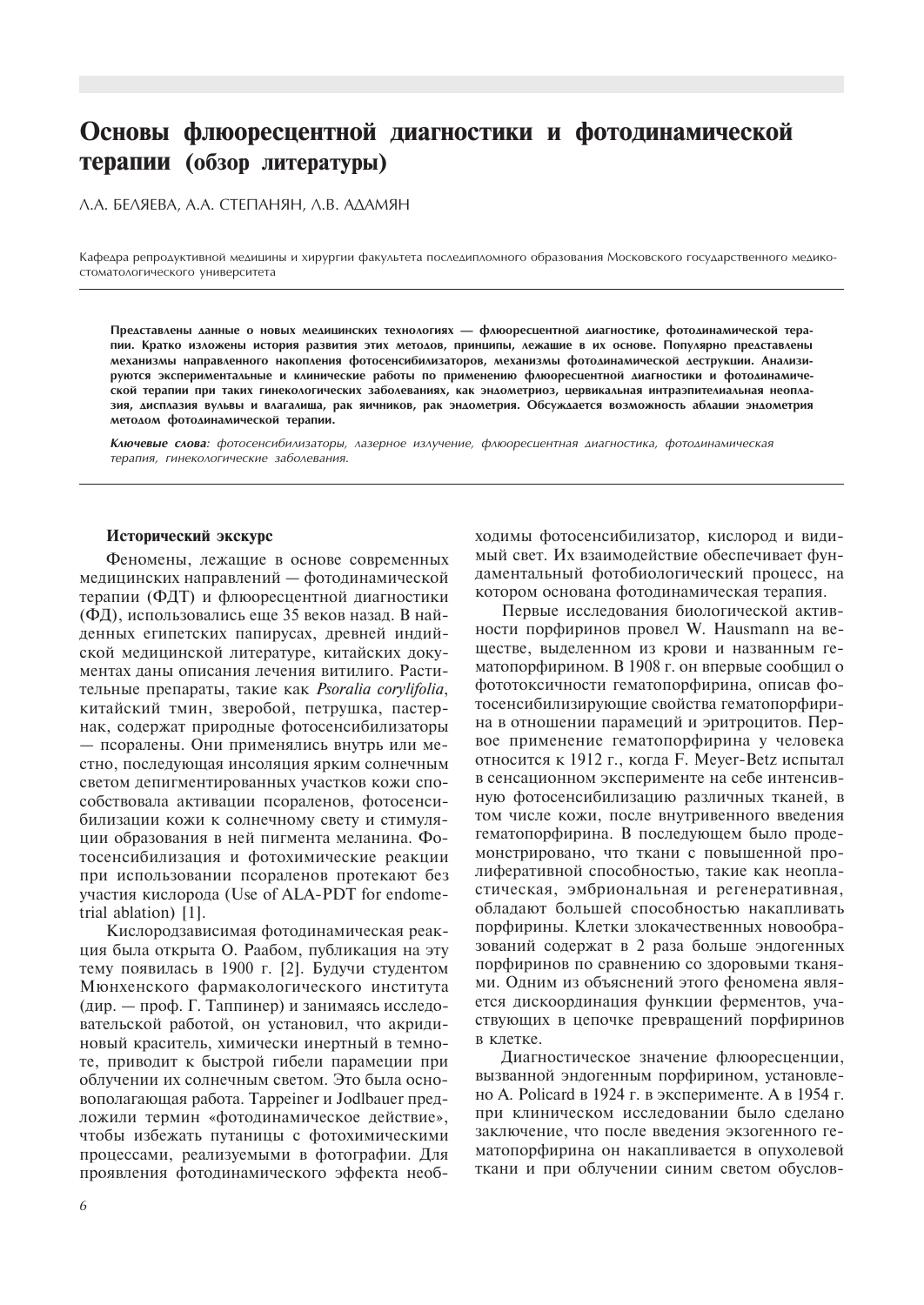ливает флюоресценцию в красной области спектра, что можно использовать для выявления во время операции невидимых глазом опухолей и определять их границы.

Производное гематопорфирина (ПГП, *HpD*) обладает вдвое большей токсичностью, чем первоначальный препарат, представляющий собой смесь порфиринов и инертных примесей, и оказывает в 2 раза более высокое фотодинамическое действие. Впервые *HpD* путем обработки гематопорфирина концентрированной серной и уксусной кислотами получил S. Schwartz и применил в клинике Мейо (США) в 1960 г. для выявления опухолей методом ФД.

T. Dougherty и соавт. показали преимущества ФДТ с *HpD* с применением перестраиваемого лазера на красителях с аргоновой накачкой и подведением света по волоконным световодам в 1978 г. [3]. Бронхоскопическая ФДТ ранней стадии плоскоклеточного центрального рака легких выполнена авторами впервые в 1980 г. с полным излечением [4]. С тех пор ФДТ привлекает большое внимание ученых всего мира. Развитие ФДТ и ФД носит взрывной характер: ежегодно увеличивается число публикаций как клинических, так и экспериментальных.

В 1997 г. организаторы FIGO Всемирного конгресса в Копенгагене предоставили возможность встретиться специалистам по фотодинамической терапии в гинекологии. Это была первая возможность обратить внимание наших коллег всего мира на развитие и возможности клинического применения фотомедицины в гинекологии. А в 1998 г. в Цюрихе состоялся I Всемирный конгресс по фотомедицине в гинекологии, в котором приняли участие около 150 известных ученых и клинипистов.

# Принципы ФДТ и ФД

При поглощении света определенной длины волны молекула фотосенсибилизатора переходит из основного состояния в короткоживущее синглетное возбужденное состояние. Затем происходит либо обратный переход в основное состояние, сопровождающийся излучением кванта света — флюоресценцией, либо образуется триплетное возбужденное состояние, и запускаются фотохимические реакции, лежащие в основе фотодинамического воздействия [5, 6]. При продолжающемся фотодеструктивном процессе происходит фотобличинг (уменьшение флюоресценции фотосенсибилизатора под действием лазерного излучения) и образование продуктов деградации фотосенсибилизатора [7].

Основным ограничением применения методов ФД и ФДТ является глубина воздействия. Чем больше длина волны ( $\lambda$ ) возбуждения фотосенсибилизатора, обусловливающая флюоресценцию или фотодинамическую деструкцию, тем больше глубина проникновения света, а значит, глубина оптической биопсии ткани или глубина фотокаталитических реакций [8]. Использование волоконно-оптических методов доставки лазерного облучения наряду с избирательным накоплением фотосенсибилизатора в опухолевых клетках позволяет осуществлять двойной принцип селективности фотодинамической деструкции, сохраняя интактными окружающие нормальные ткани.

# Механизмы направленного накопления фотосенсибилизаторов

Имеющиеся данные литературы позволяют предположить, что проникновение фотосенсибилизатора в опухолевые клетки возможно как пассивным, диффузным путем, так и посредством рецепторно-опосредованного механизма с помощью липопротеинов. Доказано существование и другого механизма накопления фотосенсибилизаторов, а именно, фагоцитоза молекул эфира дигематопорфирина клетками ретикулоэндотелиальной системы.

Туморотропность порфиринов определяется более длительной задержкой его опухолью и более быстрым выведением из окружающей нормальной ткани. По данным ряда авторов, в крови ПГП связывается с сывороточными белками, включая липопротеины, преимущественно низкой плотности, глобулины и альбумины. При этом наиболее продолжительное (более 48 ч) связывание наблюдается с липопротеинами (липосомами). А так как опухолевые клетки содержат большое количество липопротеиновых рецепторов, то естественно предположить, что благодаря их наличию опухолевые клетки захватывают комплексы липопротеинов с ПГП, что и обусловливает селективность их накопления [9, 10].

Объяснение причин длительной задержки ПГП в опухоли, по мнению T. Dougherty и соавт., состоит в выраженной тенденции активного компонента ПГП к агрегации в водных растворах [11]. Многие исследователи указывают, что рН-зависимость внутриклеточного накопления ПГП может быть одной из основных причин селективного удерживания в опухолевой ткани, для которой характерен метаболический ацидоз [12]. Накоплению фотосенсибилизаторов могут благоприятствовать такие факторы, как аномальное строение кровеносных и лимфатических сосудов, их повышенная проницаемость и связывание фотосенсибилизаторов с сывороточными альбуминами [13, 14].

Механизм фотокаталитической деструкции при ФДТ связан с прямым фототоксическим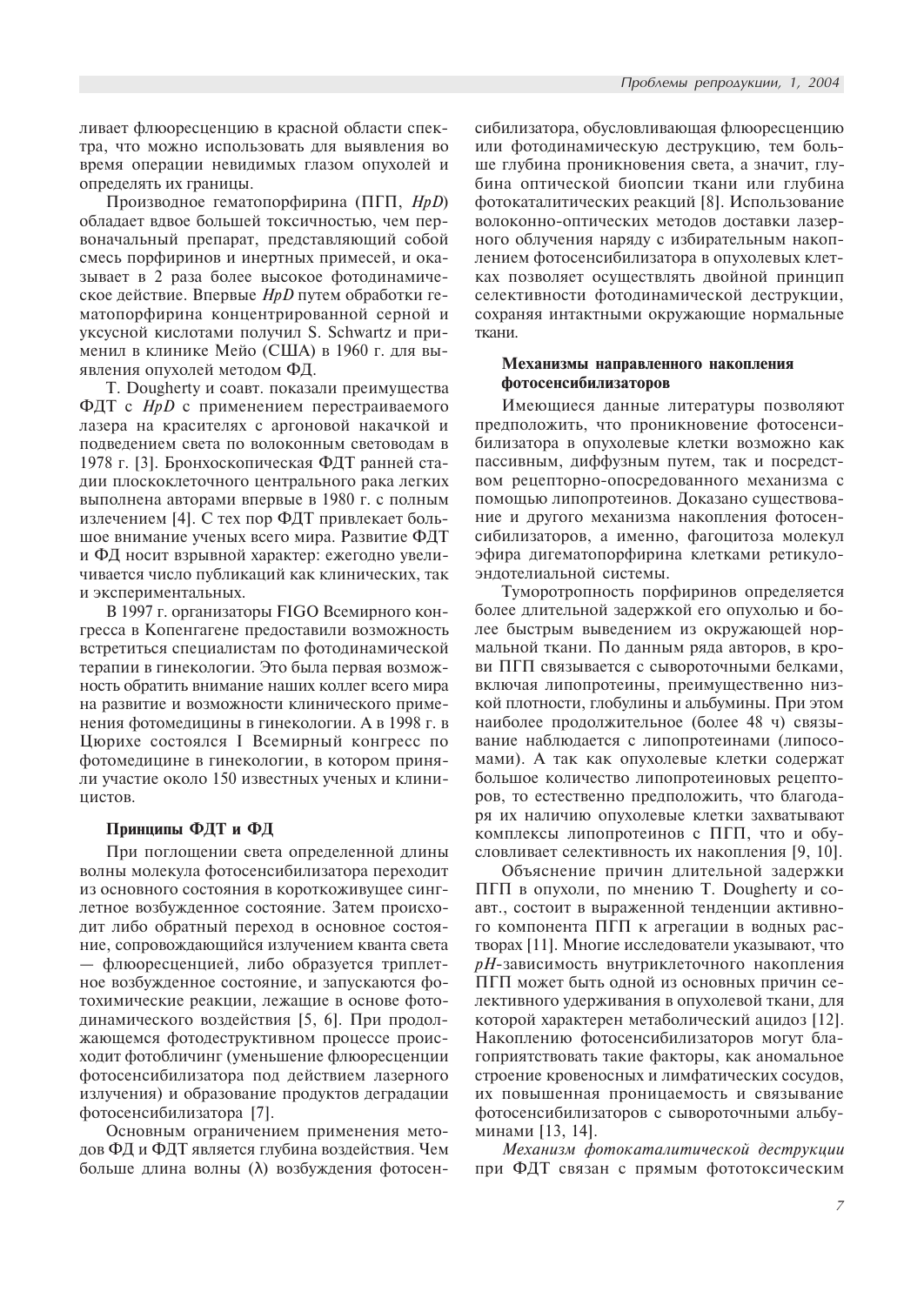воздействием на опухолевые клетки либо с нарушением кровоснабжения опухолевой ткани вследствие повреждения эндотелия кровеносных сосудов и микротромбоза. Кроме того, придается значение цитокиновым реакциям, обусловленным стимуляцией продукции фактора некроза опухоли, интерлейкинов, активацией макрофагов и лейкоцитов. Существенным компонентом фотодинамической деструкции является перекисное окисление липидов (ПОЛ), активирующееся активными формами кислорода в процессе ФДТ. Фотодинамическая активность зависит, кроме типа используемого фотосенсибилизатора, его дозы, режима облучения, от природы опухоли, ее гистологической структуры [15, 16].

Особенности 5-аминолевуленовой кислоты (5-АЛК). 5-АЛК не является фотосенсибилизатором, она индуцирует синтез эндогенного протопорфирина IX (Пп IX), который обладает выраженной фотодинамической активностью. Пп IX является предшественником гема. Биосинтез гема - жизненно необходимый процесс, он происходит во всех аэробных клетках. Присоединение иона железа к Пп IX при участии фермента феррохелатазы приводит к образованию гема, это относительно медленный процесс. Поэтому введение экзогенной 5-АЛК ведет к продукции и накоплению Пп IX. В отличие от гема свободный Пп IX не обладает внутренней биоактивностью, однако он является естественным нетоксичным фотосенсибилизатором, и облучение светом определенной длины волны в ультрафиолетовом диапазоне или диапазоне видимого света обусловливает значительные фотодинамические эффекты через образование синглетного кислорода. Так как только определенные типы клеток имеют способность накапливать значительное количество Пп IX, использование 5-АЛК может дополнительно влиять на селективность ФДТ.

### Клинические аспекты ФД и ФДТ

ФД осуществляется методом спектрального анализа биологических тканей. Использование спектрального анализа в медицине преследует следующие цели: а) диагностика скрытых очагов опухоли по флюоресценции порфиринов, накапливающихся в злокачественных тканях, и по сильному светорассеянию этих тканей; б) оценка концентрации и состояния фотосенсибилизаторов и других препаратов с целью как диагностики, так и контроля за терапией и осуществления наиболее рациональной тактики лечения; в) определение степени оксигенации крови и кровенаполнения в различных тканях, что важно знать при ФДТ с использованием фотосенсибилизаторов, работающих по механизму генерации синглетного кислорода; г) определение скорости накопления фотосенсибилизатора в опухоли и здоровых тканях и скорость его выведения [17].

Основным достоинством спектрального анализа тканей является его неинвазивность. Это позволяет получать информацию о состоянии тканей без воздействия на динамику различных биологических процессов, происходящих в тканях в момент проведения ФДТ и при последующем динамическом наблюдении. Другим достоинством оптического анализа тканей является возможность моментальной обработки данных, что позволяет корректировать параметры светового лечебного воздействия в соответствии с полученной информацией.

К настоящему времени наибольшие успехи ФД получены в урологии и легочной онкологии. ФД позволяет выявлять микроочаги новообразований и микрометастазы, в том числе множественные, невидимые при обычном освещении.

ФДТ превратилась в общепризнанную и постоянно применяемую методику для лечения разнообразного количества опухолевых и ряда неопухолевых патологий благодаря способности этого метода вызывать селективную деструкцию. К настоящему времени насчитываются десятки тысяч больных, леченных данным методом. Следует отметить, что эффективность ФДТ злокачественных заболеваний, по данным разных авторов, имеет существенные различия. Даже в отношении объективности критериев полной резорбции опухоли разница достигает 10-30%. Конечно, в какой-то мере это обусловлено распространенностью опухолевого процесса, тяжестью локализации, но в значительной мере эффективность метода определяется точностью проведения самой процедуры.

В онкологии в настоящее время сформировалось два направления ФДТ: 1) при начальной стадии рака и ранних рецидивах - по радикальной программе, рассчитанной на полное разрушение очагов патологической пролиферации; 2) при далеко зашедших опухолевых процессах, особенно сопровождающихся стенозированием трубчатого органа (пищевод, трахея, бронхи, общежелчный проток), проводится паллиативная ФДТ с целью реканализации стенозированного органа. Перспективными направлениями является использование ФДТ в комбинированном и комплексном лечении диссеминированных метастазов по плевре и брюшине.

По мере расширения знаний в области биомеханизмов ФДТ раскрывается больший потенциал данного метода, и постепенно увеличивается диапазон показаний [18, 19].

Анализ литературы за последние годы свидетельствует о высоком интересе исследователей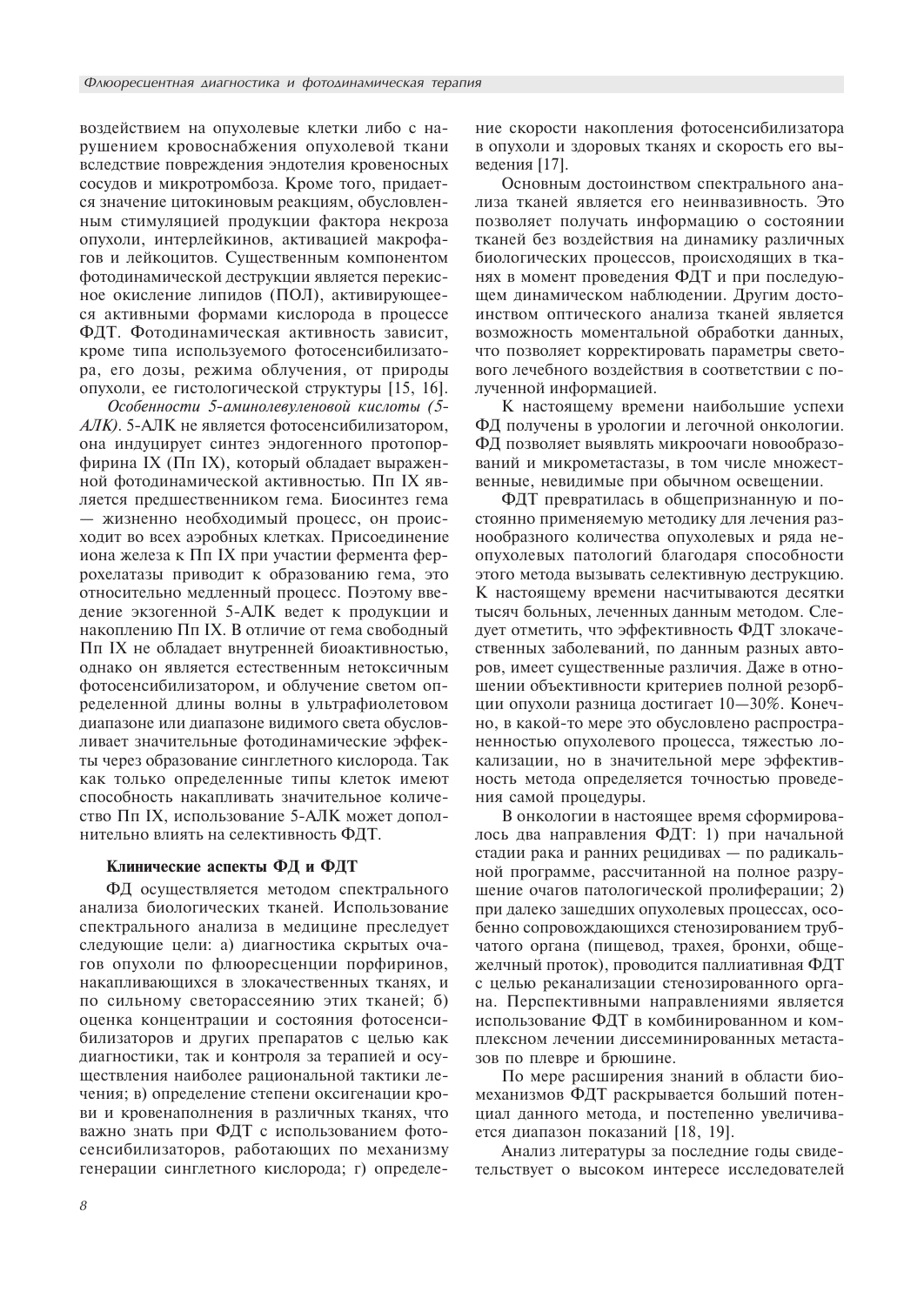всего мира к проблеме флюоресцентной диагностики и фотодинамической терапии в гинекологии  $[20, 21]$ .

Наибольшее внимание обращено к раковым и предраковым заболеваниям, таким как рак яичников, CIN, VIN. Кроме того, ФДТ расценивается как важный метод лечения для определенной категории больных раком, для которых традиционные методы оказались неэффективными. Значительный интерес вызывает также применение ФД и ФДТ в диагностике и лечении эндометриоза, а также ФДТ-аблация эндометnия

 $A\delta$ лация эндометрия методом ФДТ осуществляется за счет селективного разрушения тканей эндометрия путем фотоокисления. Успех этой процедуры зависит от типа фотосенсибилизатора, его концентрации и способа введения, а также дозы света, способа его подведения и длительности экспозиции.

Экспериментально описаны специфические свойства эндометриальной ткани, заключающиеся в увеличении продукции эндогенного фотосенсибилизатора —  $\Pi$ п IX в ответ на местное применение 5-АЛК [22, 23]. Такие фотосенсибилизаторы, как производные гематопорфирина и фотофрин II, не имеют такой тканевой специфичности и могут вызвать полнослойную деструкцию сенсибилизированных тканей светом.

Одними из первых D. Van Vugt и соавт. [24] дали подробное описание фотодинамической деструкции эндометрия у приматов. А группой английских исследователей из Лиидса [25] опубликованы первые клинические испытания 5-АЛК при ФДТ меноррагий. Работа продемонстрировала возможность выполнения фотодинамической аблации эндометрия при одной стандартной точке подведения света (от одного диффузора). Доказано, что применение баллонного катетера удобно и достаточно эффективно, несмотря на то, что еще требуется совершенствование системы подведения света.

P. Wyss и соавт. [26] провели фотодинамическую аблацию у женщин, страдающих дисфункциональными маточными кровотечениями. ФДТ эндометрия приводила к уменьшению маточных кровотечений, а световая микроскопия выявила атрофию эндометрия при наличии частичной регенерации желез. По нашему мнению, неполная аблация эндометрия была связана с недостаточно высокими дозами света, примененными данными авторами.

Эндометриоз. Разработаны экспериментальные модели эндометриоза, на которых продемонстрировано, что 5-АЛК селективно накапливается в эндометрии, в том числе эктопированном, что приводит к повышенному образованию и

накоплению в этой ткани Пп IX [27-29]. Наряду с изучением возможностей ФД на экспериментальных моделях [30] в последние годы появились сообщения о применении этого метода в клинике. P. Hillemanns и соавт. [31] исследовали диагностические возможности протопорфириновой флюоресценции после применения per os 5-АЛК у больных с подозрением на эндометриоз. Эндометриоидные очаги в виде красных очагов на брюшине ассоциировались со специфической, вызванной АЛК флюоресценцией. Напротив, не были видны пигментные темные очаги и очаги в виде узловых инфильтратов. Нормальная брюшина была негативна при вызванной голубым светом флюоресценции.

Е. Malik и соавт. [32] использовали ФД с 5-АЛК для выявления непигментированных форм перитонеального эндометриоза. У 37 больных 5-АЛК назначалась *per os* в дозе 30 мг/кг за 10-14 ч до операции. Использовался модифицированный лапароскоп фирмы «Storz». Возможность выявления очагов оценивалась сначала в обычном белом свете, а затем в синем свете. Множественные биоптаты исследовались гистологически. Чувствительность Л-ФД в выявлении непигментированных перитонеальных очагов эндометриоза была 100%, а специфичность — 75%. Чувствительность диагностической лапароскопии при обычной визуализации в белом свете составила только 69%, а специфичность - 70%. Невидимые *ad oculus* очаги эндометриоза выявлялись только методом ФД. Авторы на основании полученных данных сделали выводы о том, что  $\Phi$ Д с 5-АЛК реально может улучшить диагностику непигментированных и атипических форм перитонеального эндометриоза.

Цервикальная интраэпителиальная неоплазия  $(CIN)$  и рак шейки матки. Скрининг рака шейки матки и его предшественников основывается на цервикальной цитологии и диагностической кольпоскопии. Несмотря на уменьшение частоты рака шейки матки в странах с хорошими скрининговыми программами, известными проблемами остаются ложноотрицательная цитология и низкая специфичность кольпоскопии.

ФДТ с использованием АЛК - многообещающий метод лечения без влияния на функциональную способность шейки матки [33]. ФД благодаря селективной флюоресценции диспластических клеток и *carcinoma in situ* после применения 5-АЛК дает дополнительные возможности выявления СIN. Особый интерес представляет собой вирусостатическое действие ФДТ, так как известно, что *CIN* часто ассоциируется с вирусом папилломы человека (HPV). ФДТ проводилась как амбулаторная процедура без местной или общей анестезии [34].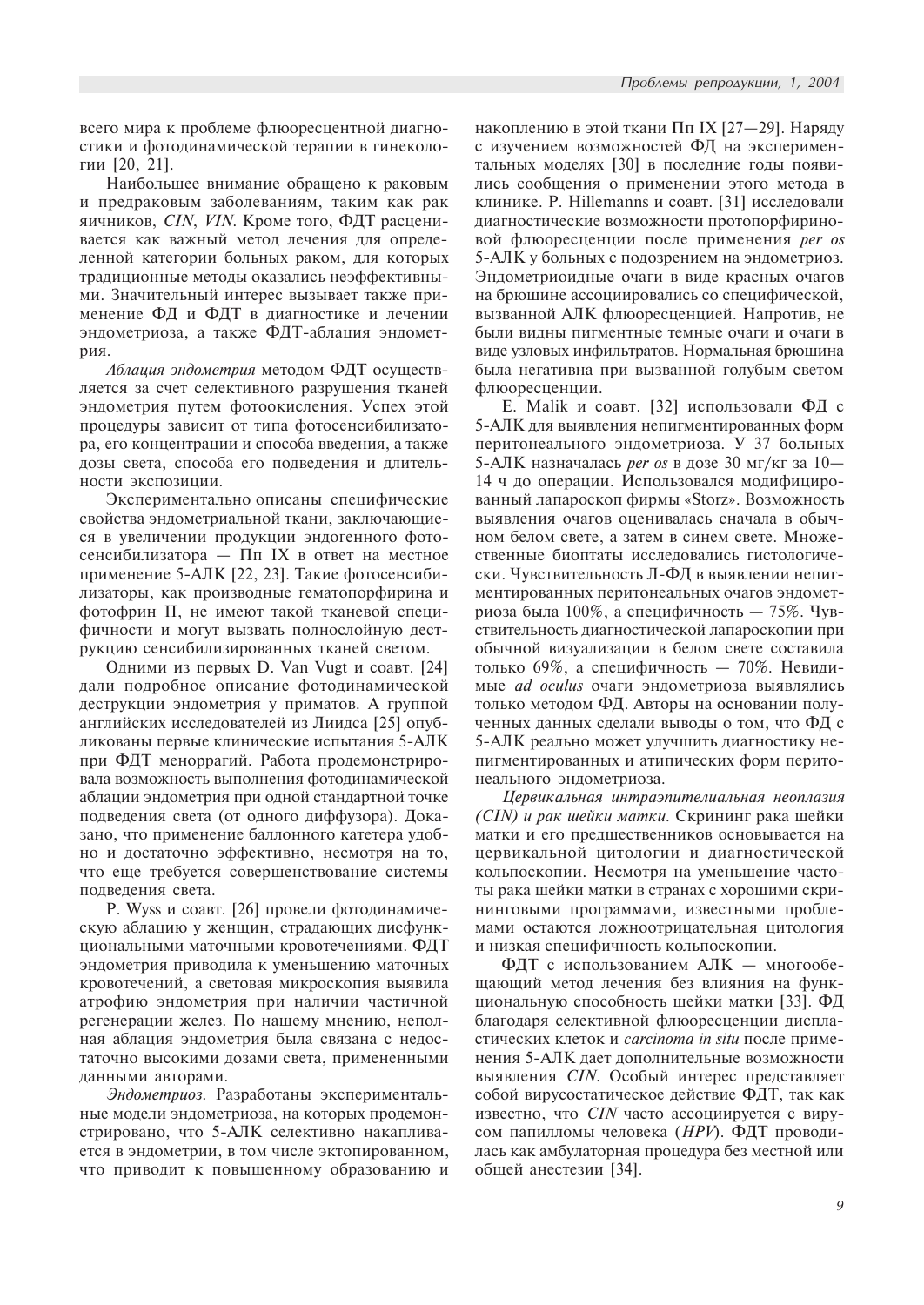При исследовании фармакокинетики и селективности накопления 5-АЛК-индуцированного Пп IX с *CIN* [35] у 28 небеременных женщин с цитологическим диагнозом CIN различной степени 5-АЛК вводили с помощью цервикального колпачка за 1—6 ч до конизации шейки матки. После конизации проводили количественную флюоресцентную микроскопию диспластического и нормального эпителия. Полученные данные позволяют сделать вывод, что местное применение 5-АЛК может быть использовано для ФД и ФДТ СІМ.

Последние работы по ФДТ у женщин с СІМ касаются как местного, так и перорального применения 5-АЛК [36-38]. Ретроспективный анализ опубликованных работ свидетельствует о постоянном поиске и разработке методов, создающих предпосылки для увеличения возможностей и эффективности ФД и ФДТ СІН  $[39]$ .

Интраэпителиальная неоплазия влагалища и вульвы (VIN и VAIN). Различные виды лечения (ножевое иссечение, электро- и лазерная коагуляция) сопровождаются высокой частотой рецидивов (до 30-50%). По данным литературы, применение ФД и ФДТ обосновано при таких патологиях вульвы, как дисплазия, c-r in situ, остроконечные кондиломы [40].

Работа М. Fehr и соавт. [41] основана на концепции селективной фотосенсибилизации очагов VIN и вызываемых HPV остроконечных кондилом. Полученные результаты оценивались методами флюоресцентного изображения in vivo и флюоресцентной микроскопии. По мнению авторов, ФДТ с 5-АЛК является безопасным способом лечения, альтернативным для большинства хирургических процедур. НРУ-инфицированные клетки аккумулируют Пп IX, и при субклинических формах HPV-невидимая пролиферация может быть разрушена фотохимически, что препятствует рецидивированию заболевания. Во всех изученных интервалах времени вызванная 5-АЛК флюоресценция более чем в 2 раза была выше в эпидермисе по сравнению с сосочковым слоем дермы. Это означает, что метаболически активные делящиеся клетки конвертируют 5-АЛК в Пп IX быстрее, чем более дифференцированные клетки. Эта особенность может лимитировать фотодинамическую деструкцию и вызывать минимальное рубцевание.

При сравнении с общепринятыми способами лечения ФДТ с 5-АЛК в обеих подгруппах показала одинаковую эффективность. Наряду с этим ФДТ обладает уникальным преимуществом - коротким временем выздоровления, сохранностью нормальных тканей вульвы и превосходными косметическими результатами [42, 43].

Рак вульвы. Сложной проблемой в онкогинекологии является рак вульвы. Методы лечения, такие как наружная лучевая терапия, брахитерапия и химиотерапия, не дают в настоящее время удовлетворительных результатов. Описано применение ФДТ при лечении пациенток с первичным и рецидивным плоскоклеточным раком влагалища и вульвы [44]. У всех больных отмечен положительный непосредственный результат.

Рак яичников. Одной из наиболее сложных проблем онкогинекологии является рак яичников. Скрытое течение на первых этапах и трудности диагностики приводят к тому, что 75% больных раком яичников поступают в онкологические учреждения с III-IV стадиями процесса. В литературе имеются сообщения об успешном применении ФДТ с паллиативной целью.

Ряд экспериментов подтвердил перспективность ФД и ФДТ с 5-АЛК [45-48]. Выявление микрометастазов оказалось в 2 раза выше, чем при обычной визуализации.

Еще более значительные показатели выявления мелких и невидимых злокачественных опухолей были получены при интраперитонеальном введении водного раствора 5-АЛК. Исследована токсичность интраперитонеальной ФДТ, особенно в отношении тонкого кишечника, после интраперитонеального введения 50 мг/кг 5-АЛК за 3 ч до освещения синим лазерным светом. Определена максимальная пороговая доза для разрушения метастазов яичника - 1,6 Дж/см<sup>2</sup>, не повреждающая мускулатуру кишечника [49].

Интраперитонеальная ФДТ в комбинации с циторедуктивной операцией проводилась Т. Delaney и соавт. у больных раком яичников [50]. Фотофрин-II вводили в дозе 1,5 мг/кг внутривенно. Через 72 ч больным произвели паллиативную лапаротомическую операцию. ФДТ проводили только тем больным, у которых остаточная опухоль составляла менее 5 мм. Эмпирически дозу света выбирали от 0,2 до 1,6 Дж/см<sup>2</sup>. У 7 больных с инвазивным раком яичников была выполнена адекватная паллиативная операция. Рецидивы имели место у 2 больных. Световая доза у них составила только 0,2-0,3 Дж/см<sup>2</sup>.

Хорошие результаты были получены и при использовании другого фотосенсибилизатора  $m$ -*THPC* [51]. A. Major и соавт. [52] описали один клинический случай выявления микрометастазов рака яичника. Работа их заканчивается выводом о большом значении ФД с применением 5-АЛК как при первичном, так и при последующих хирургических ревизиях брюшной полости для прогноза будущего у больных раком яичника.

Рак эндометрия. Наименее разработанной проблемой является ФД рака эндометрия. Большие надежды ряд авторов возлагают на ФД с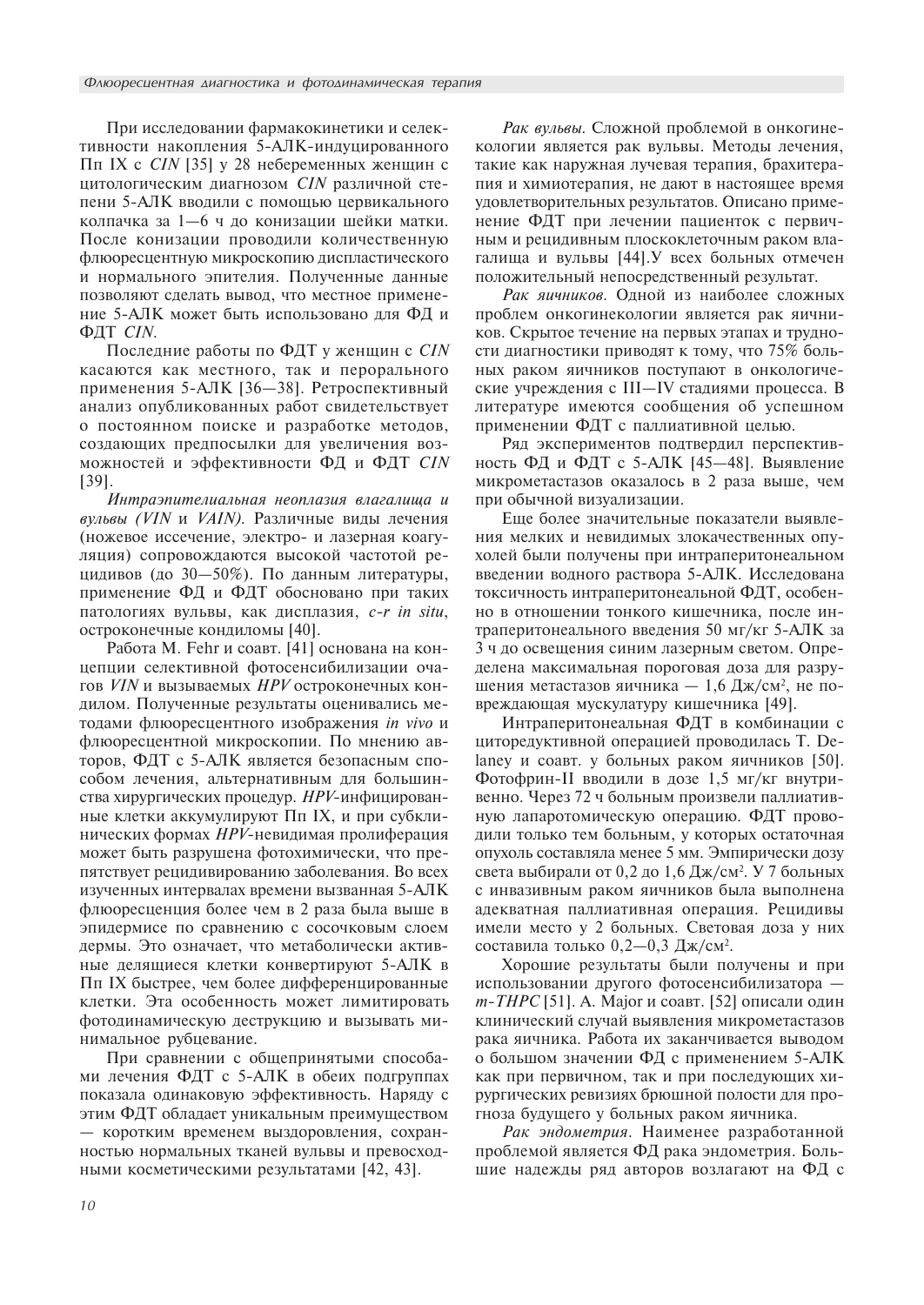использованием 5-АЛК. Однако число клинических наблюдений у этих авторов незначительно, статистически достоверных результатов не получено.

В экспериментальной работе польских авторов [53] при исследовании эффективности ФДТ рака эндометрия изучалась роль ламинина и рецептора эпидермального фактора роста. ФДТ применялась для экспериментального воздействия на ткани рака эндометрия (G1), взятые от 10 пациенток, которые подверглись экстирпации матки с придатками. Подвергнутые ФДТ образцы фиксировались в формалине через 24 ч после экспозиции светом, заливались парафином; приготовленные тонкие срезы окрашивались гематоксилином и эозином (для выявления вызванного ФДТ некроза). Проводились иммуногистохимические анализы. Контролем служили образцы тка-

# *AMTEPATYPA*

- 1. Ackroyd R., Kelty C., Brown N., Reed M. The history of photodetection and photodynamic therapy. Photochem Photobiol 2001 Nov; 74: 656-669.
- 2. Abels C., Goetz A.E. A clinical protocol for photodynamic therapy. In: H. Hönigsmann, G. Jori, A. Young (eds). The fundamental Bases of Phototherapy. OEMF SPA. Milano 1996; 265 284.
- 3. Dougherty T.J., Kaufman J.E., Goldfarb A., Weashaupt K.R. et al. Photoradiation therapy for the treatment of malignant tumors. Cancer Res 1976; 38: 2628-2635.
- 4. Dougherty T.J., Thoma R.E., Boyle D., Weishaupt K.R. Photoradiation therapy of malignant tumors. In: Role of the laser. R. Pratesi, C. Sacchi (eds). Laser in Photomedicine and Photobiology. NY: Springer 1980;  $67-75$ .
- 5. Якубовская Р.И., Казачкина Н.И. и др. Скрининг и медико-биологическое изучение отечественных фотосенсибилизаторов. Рос хим журн 1998; XLII: 17-23.
- 6. Чиссов В.В., Соколов В.В., Филоненко Е.В. Фотодинамическая терапия злокачественых опухолей. Рос хим журн 1998;  $XLII: 5–16.$
- 7. Rotomskis R., Bagdonas S., Streckyte G. Spectroscopic studies of photobleaching and photoproduct formation of porphyrins used in tumour therapy. J Photochem Photobiol 1996; 33:  $61 - 67$ .
- 8. Стратонников А.А., Лощенов В.Б., Дуплик А.Ю., Конов В.И. Контроль за степенью оксигенации гемоглобина в тканях и крови при фотодинамической терапии. Рос хим журн 1998; XLII: 63-67.
- Jori G. Responses of tumor tissues to photodynamic therapy. Proc SPIE 1994; 2078: 286-292.
- 10. Ruck A., Diddens H. Uptake and subcellular distribution of photosensitizing drugs in malignant cells. The fundamental basis of Phototherapy. In: H. Hönigsmann, G. Jori, A. Young (eds). The fundamental Bases of Phototherapy. OEMF SPA. Milano 1996; 209-227.
- 11. Странадко Е.Ф. Основные механизмы фотодинамической терапии. Фотобиол и экспер мед 1999; 1: 36-43.
- 12. Lam S., Macaulay C., Leriche J. et al. Fluorescence imaging of premalignant and malignant tissues with and without photosensitizers. Proc SPIE 1881: 160-167.

ни рака эндометрия, полученные от 3 хирургических больных.

Авторы сделали вывод: ФДТ способствует предупреждению диссеминации рака; после ФДТ клетки аденокарциномы эндометрия становятся менее чувствительными к эпидермальному фактору роста (митогену); уменьшение количества свободных радикалов после ФДТ указывает на снижение пролиферативной активности раковых клеток. Гистероскопическая ФДТ может быть альтернативным методом по отношению к тотальной гистерэктомии — при высокодифференцированной аденокарциноме I стадии и/или для пациентов с высоким риском хирургического лечения.

Таким образом, анализ сообщений и публикаций свидетельствует об активном внедрении в жизнь перспективного научного направления по разработке методов ФД и ФДТ.

- 13. Korbelik M., Krosl G., Chaplin D.J. Photofrin uptake by murine macrophages. Cancer Res 1991; 51: 2251-2255.
- 14. Bugelski P.J., Porter C.W., Dougherty T.J. Autoradiographic distribution of hematoporphyrin derivative in normal and tumor tissue of the mouse. Cancer Res 1981; 41: 4606 4612.
- 15. Miyoshi N., Hisazumi H. et al. Photodynamic inactivation of cultivated human bladder cancer cell (KK-47) sensitized dy hematoporphyrin derivative and argon-dye laser light. Photochem Photobiophys 1985; 9: 241-252.
- 16. Блознелите Л., Пономарев И.В. Эффективность фотодинамической терапии опухолей различной гистологической структуры. Онкол журн 1997; 4: 18-21.
- 17. Лощенов В.Б., Стратонников А.А., Волкова А.И., Прохоров А.М. Портативная спектроскопическая система для флуоресцентной диагностики опухолей и контроля за фотодинамической терапией. Рос хим журн 1998; XLII: 50-53.
- 18. Shackley D.C., Briggs C., Gilhooley A. et al. Photodynamic therapy for superficial bladder cancer under local anaesthetic. BJU Int 2002; 89: 665-670.
- 19. Bown  $S.G.$  Recent advances in photodynamic therapy. Mexдународная конференция «Лазерные и информационные технологии в медицине XXI века»: Материалы. Ст-Петербург 2001; 615-616.
- 20. Spitzer M., Krumholz B.A. Photodynamic therapy in gynecology. Obstet Gynecol Clin North Am 1991; 18: 3: 649-659.
- 21. Walt H. Photomedicine in gynecology. Schweiz Med Wochenschr 1998; 128: 43: 1690-1696.
- 22. Yang J.Z., Van Vugt D.A., Kennedy J.C. et al. Intrauterine 5 aminolevulinic acid induces selective fluorescence and photodynamic ablation of the rat endometrium. J Photochem Photobiol 1993; 57: 5: 803-807.
- 23. Fehr M.K., Wyss P., Tadir Y. et al. Pharmacokinetics of ALA in human uterine tissue. In: P. Wyss, Y. Tadir, B. Tromberg, U. Haller (eds). Photomedicine in gynecology and reproduction. Basel: Karger 2000; 227-233.
- 24. Van Vugt D.A., Krzemien A., Roy B.N. et al. Photodynamic endometrial ablation in the nonhuman primate. J Soc Gynecol Invest 2000 Mar-Apr; 7: 2: 125-130.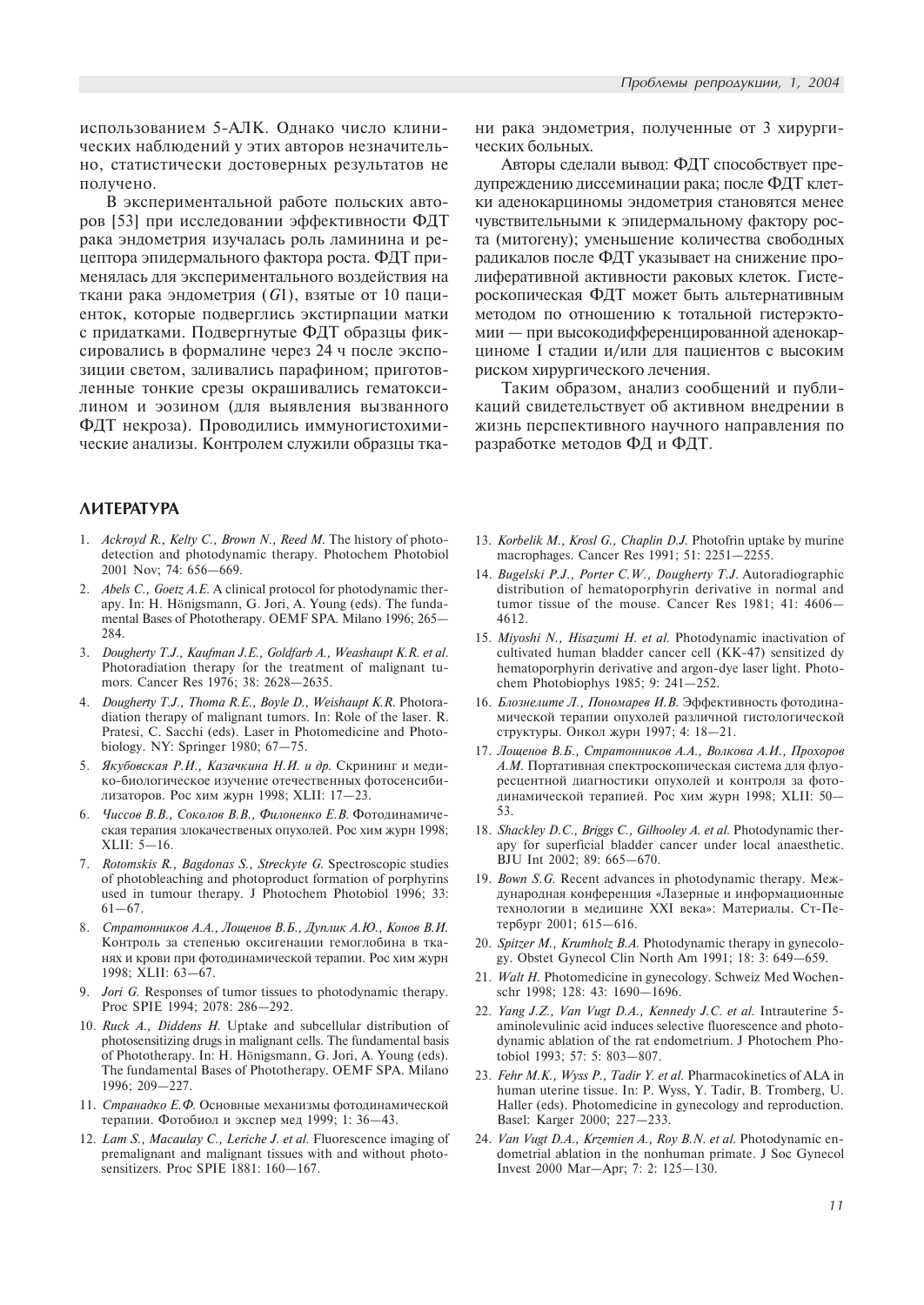- 25. Brown S.B., Gannon M.J., Holroyd A. et al. Use of ALA-PDT for endometrial ablation in the treatment of menorrhagia. In: P. Wyss, Y. Tadir, B. Tromberg, U. Haller (eds). Photomedicine in gynecology and reproduction. Basel: Karger 2000; 219 226.
- 26. *Wyss P., Fehr M., Woodtli A. et al.* Photodynamic therapy (PDT) of the endometrium and recurrent breast cancer. 7-th Biennial congress International photodynamic association.  $7-9.07.98$ , France, Nantes 1998; 58.
- 27. Manyak M.J., Nelson L.M., Solomon D. et al. Photodynamic therapy of rabbit endometrial transplants: a model for treatment of endometriosis. Fertil Steril 1989; 52: 1: 140-145.
- 28. Petrucco O.M., Sathananden M., Petrucco M.F. et al. Ablation of endometriotic implants in rabbits by hematoporphyrin derivative photoradiation therapy using the gold vapor laser. Lasers Surg Med 1990; 10: 4: 344-348.
- 29. Yang J.Z., Van Dijk-Smith J.P., Van Vugt D.A. et al. Fluorescence and photosensitization of experimental endometriosis in the rat after systemic 5-aminolevulinic acid administration: a potential new approach to the diagnosis and treatment of endometriosis. Am J Obstet Gynecol 1996 Jan; 174: 1: 154 160.
- 30. Viereck V., Herter W., Ruck A. et al. Photodynamic therapy of endometriosis with HpD (Photosan III) in a new in vitro model. 7th Biennial Congress Internat Photodynamic Association, 7-9.07.98, France, Nantes 1998; 137.
- 31. Hillemanns P., Weingandt H., Stepp H. et al. Assessment of 5aminolevulinic acid-induced porphyrin fluorescence in patients peritoneal endometriosis. Am J Obstet Gynecol 2001 Apr; 184 (5): 1046-1047.
- 32. Malik E., Berg C., Meyhofer-Malik A., Buchweitz O. et al. Fluorescence diagnosis of endometriosis using 5-aminolevulinic acid. Surg Endosc 2000 May; 14(5): 452-455.
- 33. Monk A., Brewer C., Van Nostrand K., Bems M.W. et al. Photodynamic therapy using topically applied dihematoporphyrin ether in the treatment of cervical intraepithelial neoplasia. Gynecol Oncol 1997; 64: 1: 70–75.
- 34. Wierrani F., Kubin A., Jindra R. et al. 5-aminolevulinic acidmediated photodynamic therapy of intraepithelial neoplasia and human papillomavirus of the uterine cervix  $-$  a new experimental approach. Cancer Detect Prev 1999; 23: 4: 351 355.
- 35. Pahernik S.A., Botzlar A., Hillemanns P. et al. Pharmacokinetics and selectivity of aminolevulinic acid-induced porphyrin synthesis in patients with cervical intra-epithelial neoplasia. Int J Cancer 1998 Oct; 78(3): 310-314.
- 36. Schmidt S., Spaniol S. Photodynamic therapy for cervical dysplasia. In: P. Wyss, Y. Tadir, B. Tromberg, U. Haller (eds). Photomedicine in gynecology and reproduction. Basel: Karger 2000; 265-269.
- 37. Haller J., Roberts D., Lane G. et al. Distribution of ALA-induced Pp IX in cervical intra-epitelial neoplasia (CIN). 7-th Biennial congress International Photodynamic Association, 7-9.07.98, France, Nantes 1998; 110.
- 38. Duska L.R., Wimberly J., Deutsch T.F. et al. Detection of female lower genital tract dysplasia using orally administered 5 aminolevulinic acid induced protoporphyrin IX: a preliminary study. Gynecol Oncol 2002 Apr; 85(1): 125-128.
- 39. Schmidt S., Spaniol S., Sierra F. et al. A new light diffusor for homogeneous irradiation during PDT of the cervix uteri. 7-th Biennial congress International Photodynamic Association, 7-9.07.98, France, Nantes 1998; 133.
- 40. Olejek A., Sieron A., Drebkowski A. et al. Use of photodynamic methods in diagnosis and therapy of epithelial vulvar diseases. Wiad Lek 2000; 53: 546-551.
- 41. Fehr M.K., Hornung R., Schwarz V.A. et al. Photodynamic therapy of vulvar intraepithelial neoplasial neoplasia III using topically applied 5-aminolevulinic acid. Gynecol Oncol 2001 Jan;  $80 \cdot 62 - 66$
- 42. Hillemans P., Untch M., Dannecker C. et al. Photodynamic therapy of vulvar intraepithelial neoplasia using 5-aminolevulinic acid. Int J Cancer 2000 Mar; 85: 5: 649-653.
- 43. Abdel-Hady E.S., Martin-Hirsch P., Duggan-Keen M. Immunological and viral factors associated with the response of vulval intraepithelial neoplasia to photodynamic therapy. Cancer Res 2001 Jan; 61: 192-196.
- 44. Krimbacher E., Kirchebner P., Zeimet A. et al. m-THPC-mediated photodynamic therapy in vulvar and vaginal carcinomas: case reports. 6th Biennial Congress Internat Photodynamic Association, 10-14.03.96, Australia, Melbourne 1996; 140.
- 45. Hornung R., Major A.L., McHale M. In vivo detection of metastatic ovarian cancer by means of 5-aminolevulinic acid-induced fluorescence in a rat model. J Am Ass Gynecol Laparosc 1998 May;  $5(2)$ :  $141 - 148$ .
- 46. Aalders M.C., Sterenborg H.J., Stewart F.A. et al. Protodetection with 5-aminolevulinic acid-induced protoporphyrin IX in the rat abdominal cavity: drug-dose-dependent fluorescence kinetics. J Photochem Photobiol 2000 Oct; 72:  $521 - 525$ .
- 47. Spörri S., Chopra V., Egger N. et al. Effects of 5-aminolevulinic acid on human ovarian cancer cells and human vascular endothelial cells in vitro. J Photochem Photobiol B 2001 Nov;  $64: 8 - 20.$
- 48. Gahlen J., Prosst R.L., Pietschmann M., Haase T. et al. Laparoscopic fluorescence diagnosis for intraabdominal fluorescence targeting of peritoneal carcinosis experimental studies. Ann Surg 2002 Feb; 235(2): 252-260.
- 49. Major A.L., Rose G.S., Svaasand L.O. et al. Intraperitoneal photodynamic therapy in the Fischer 344 rat using 5-aminolevulinic acid and violet laser light: a toxicity study. J Photochem Photobiol B 2002 Mar; 66:  $107 - 114$ .
- 50. Delaney T.F. et al. Initial experience with photodynamic therapy for intraperitoneal carcinomatosis In: F. Sharp, W. Mason, R. Leake (eds). Ovarian Cancer. Biologic and Therapeutic Challenges. London: Chapman and Hall 1990; 371-382.
- 51. Wierrani F., Fiedler D., Grin W. et al. Clinical effect of mesotetrahydroxyphenychlorine based photodynamic therapy in recurrent carcinoma of the ovary: preliminary results. Br J Obstet Gynaecol 1997; 104: 3: 376-378.
- 52. Major A.L., Ludicke F., Campand A. Feasibility study to detect ovarian cancer micrometastases by fluorescence photodetection. Lasers Med Sci 2002; 17: 2-5.
- 53. Ziolkowski P., Symonowicz K. et al. Photodynamic therapy of epitelial tissue derived from patients with endometrial cancer: a contribution to the role of laminin and epidermal growth factor receptor in photodynamic therapy. J Biomed Optics 1999; 4(3): 272-275.



#### Главврач:

– Я назначаю вас на должность завотделением, однако помните, что кроме профессиональных качеств от вас требуется быть инициативной.

– Отлично! Итак, где мы сегодня ужинаем?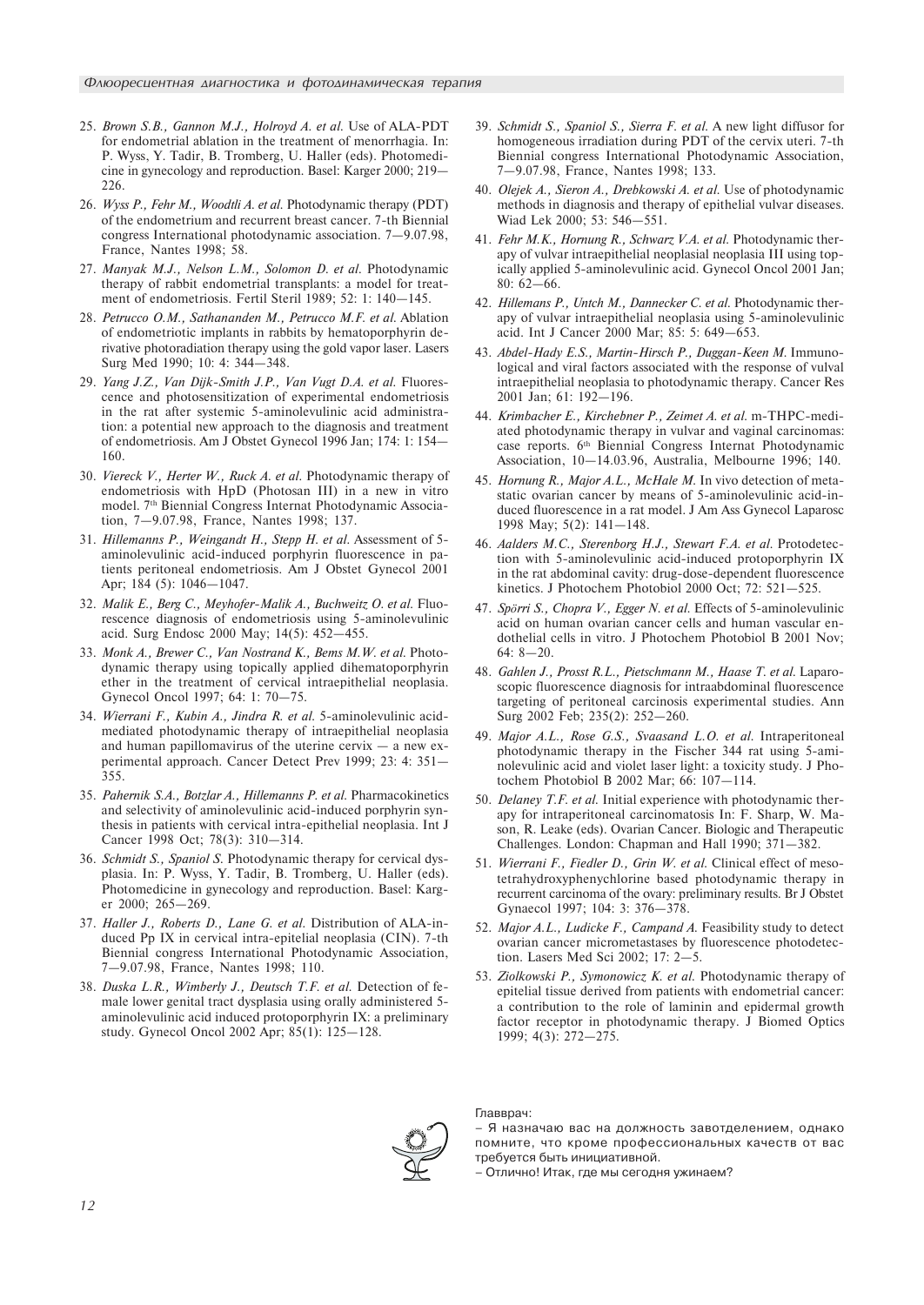# Воздействие медикаментозной терапии на процессы пролиферации и апоптоза у больных с миомой матки (обзор литературы)

В.А. БУРЛЕВ, С.В. ПАВЛОВИЧ

Научный центр акушерства, гинекологии и перинатологии РАМН, ММА им. И.М. Сеченова, Москва

Представлены современные взгляды на роль пролиферативной активности и апоптоза в миометрии и в миоматозных узлах, проанализированы различия указанных процессов от фазы менструального цикла и других факторов. Показан характер изменений активности пролиферации и апоптоза при воздействии лекарственных препаратов, используемых при лечении миомы матки.

Ключевые слова: миома матки, пролиферативная активность, апоптоз, агонисты гонадотропин-рилизинг-гормона.

Миома матки является наиболее часто встречающейся опухолью репродуктивной системы и определяет наибольшее число оперативных вмешательств у женщин детородного возраста [1, 2].

Триггерные механизмы, ответственные за инициирование процессов роста миоматозных узлов, до настоящего времени остаются неизвестными, однако роль стероидной регуляции роста миоматозных узлов сегодня не подвергается сомнению. Исследования по изучению механизмов воздействия препаратов ряда фармакологических групп, в частности, агонистов гонадотропинрилизинг-гормона (а-ГнРГ), применяемых при консервативной терапии больных с миомой матки, дополнили представления о роли стероидных гормонов и их рецепторов в генезе данного патологического состояния.

Соматические мутации индуцируют изменения в клонах клеток миометрия и дальнейшее развитие миомы является стероидзависимым [3]. Все большее число данных свидетельствует о том. что влияние стероидных гормонов на развитие миоматозных узлов регулируется специфическими генами, колирующими синтез факторов роста и их рецепторов, либо напрямую, либо за счет стероидзависимых факторов транскрипции [4].

В последние годы пересмотрена концепция преимущественно эстрогенной зависимости роста миомы матки. Результаты биохимических, гистологических и клинических исследований свидетельствуют о том, что не только эстрогены, но и прогестерон, так же как и рецепторы стероидных гормонов, играют определенную роль в регуляции роста миомы матки [5]. Пересмотр роли прогестерона в инициировании молекулярных реакций, возникающих в процессе роста миомы матки, привел к изменению взглядов о применении препаратов прогестерона для медикаментозной терапии миомы матки [6]. Значительное число исследований по изучению механизмов роста миомы матки было посвящено изучению пролиферации и апоптоза, а также гормональной регуляции указанных процессов. Гомеостатическая регуляция роста клеток отражает баланс между процессами пролиферации и клеточной гибели, и чрезмерный рост клеток может явиться следствием избыточной пролиферации, недостаточного уровня гибели клеток либо сочетания обоих противоположно направленных процессов [7]. Известно, что процессы апоптоза в различных типах тканей, в том числе и при опухолях, могут активироваться и при воздействии лекарственных препаратов.

Результаты большого числа исследований свидетельствуют о более высоком уровне пролиферативной активности в миоматозных узлах по сравнению с миометрием как в секреторную, так и в пролиферативную фазы менструального цикла. Эти результаты основываются на исследованиях, в которых для определения уровня пролиферативной активности использовался как подсчет числа митозов [8], так и определение иммуногистохимическим методом экспрессии различных пролиферативных маркеров, главным образом *Ki*-67 и антигена пролиферирующих клеток (*PCNA*) [9-12]. Указанные маркеры широко применяются для относительно простого и эффективного способа илентификации пролиферативной активности в различных типах тканей, в том числе в миометрии и в миоме.

Внимания заслуживает вопрос о наличии или отсутствии различий в пролиферативной активности в миоме в зависимости от фазы менструального цикла, возраста больных, размеров и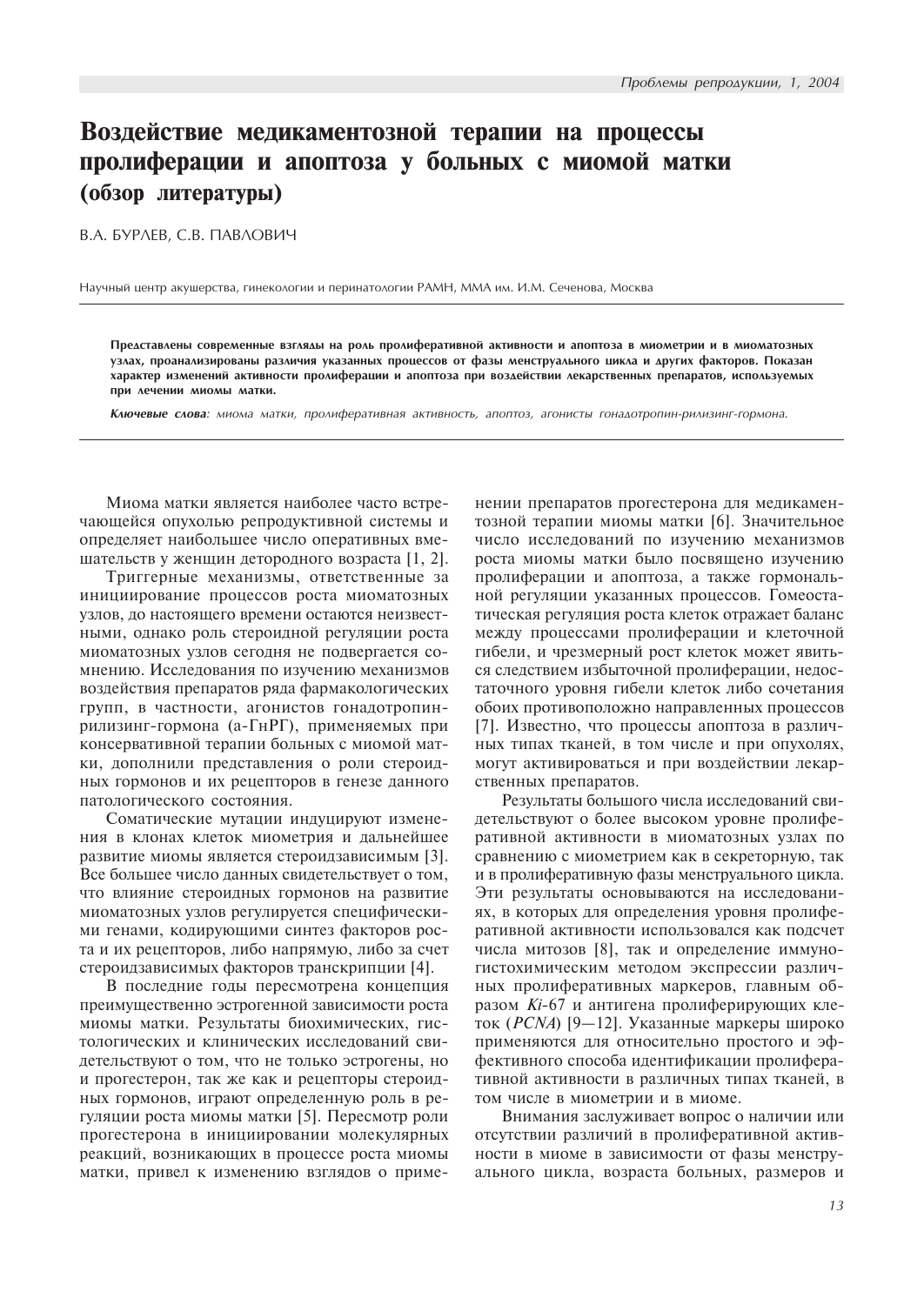локализации миоматозных узлов. K. Kawaguchi и соавт. (1989) показали, что митотическая активность в секреторную фазу цикла значительно выше, чем в пролиферативную, и достоверно выше у женщин 30-34 лет по сравнению с пациентками пременопаузального возраста [9]. В пролиферативную фазу цикла уровень митотической активности между пациентками различных возрастных групп существенно не отличался. Иммуногистохимические исследования с оценкой экспрессии пролиферативного маркера Ki-67, проведенное этой же группой ученых  $[10]$ , также показали больший уровень пролиферативной активности в секреторную фазу цикла по сравнению с пролиферативной. Максимальный уровень экспрессии *Ki*-67 отмечался в период беременности, в менопаузе пролиферативная активность практически полностью отсутствовала. Аналогичные результаты были получены и при изучении экспрессии ядерного антигена пролиферирующих клеток [13] и были подтверждены другими исследователями [10, 12]. D. Dixon и соавт. (2002) не выявили корреляционных взаимосвязей между уровнем пролиферативной активности и размером миоматозных узлов [14]. Проведенный нами анализ пролиферативной активности в миометрии и миоматозных узлах у больных миомой также показал, что уровень пролиферативной активности в миоматозных узлах выше, чем в миометрии как в секреторную, так и в пролиферативную фазы менструального цикла  $[15, 16]$ . Сравнительный анализ между периферическими и центральными участками миоматозных узлов у женщин репродуктивного возраста показал, что максимальный уровень пролиферативной активности отмечается на периферии миоматозных узлов в секреторную фазу менструального цикла.

С другой стороны, R. Zaslawski и соавт. (2001), определявшие экспрессию маркеров *Кі*-67 и РСNА в миоматозных узлах, не выявили различий между секреторной и пролиферативной фазами менструального цикла, однако средний возраст больных был существенно выше, чем в других исследованиях [17].

К числу митогенов, стимулирующих рост миомы матки, относится ряд факторов роста и цитокинов. В частности, L. Senturk и соавт. (2001) изучали уровень экспрессии указанного цитокина и рецептора типа  $A$  к интерлейкину-8 (Ил-8) в миоматозных узлах и в прилегающих к миоматозным узлам клеткам миометрия [18]. Авторы показали, что экспрессия указанных маркеров была выше в прилегающих к миоме гладкомышечных клетках, чем непосредственно в миоматозных узлах. Добавление интерлейкина-1 и фактора некроза опухоли способствовало время- и дозозависимому повышению синтеза Ил-8. При использовании а-ГнРГ приводило снижение экспрессии как Ил-8, так и рецептора типа  $A$  к Ил-8. Снижения пролиферативной активности в изученных клетках удавалось достичь при применении антител, нейтрализующих Ил-8.

И.С. Сидорова и соавт. (2002) на основании оценки уровня пролиферативной активности в миоматозных узлах подразделяют их на простые и пролиферирующие [19]. Авторы отмечают возрастание частоты миом пролиферирующего типа с увеличением возраста пациенток, а также большую частоту эндокринных нарушений и сопутствующей гинекологической патологии у больных с пролиферирующим типом миомы.

В последние годы показана роль апоптоза в качестве одного из основных компонентов регуляции циклического функционирования гормонально-зависимых тканей репродуктивной системы у женщин как в норме, так и при патологии [20, 21]. В настоящее время выявлен целый ряд генов, вовлеченных в процессы апоптоза на различных стадиях, в том числе Fas и Fas-L, семейство bcl-2, p53, Rb-1 и ряд других [7]. Изучение процессов апоптоза при миоме начало проводиться только с середины прошлого десятилетия. При этом большинство исследований выполнено с применением методов, позволяющих охарактеризовать уровень протоонкогенов семейства bcl-2 и экспрессию кодируемых ими белков [22]. Принадлежащие к семейству bcl-2 белки контролируют конечные этапы биологических реакций, приводящих к апоптозу. На основании направленности действия они могут быть разделены на ингибиторов и активаторов апоптоза. К числу ингибиторов апоптоза относятся bcl-2, bcl*xl*, bcl-w, mcl-1. Активаторами являются: bax, bak,  $bc$ l-xs  $u$  bad. Показано, что влияние указанных генов осуществляется за счет синтеза соответствующих белков, образующих гомодимерные либо гетеродимерные ассоциации. Таким образом, чувствительность любой клетки к апоптическому сигналу определяется наряду с другими факторами соотношением проапоптических и противоапоптических членов семейства bcl-2, присутствующих в клетке в определенный момент времени [23].

Подтверждением дезинтеграции процессов пролиферации и апоптоза при миоме могут служить результаты исследования, выявившего более низкие показатели апоптического индекса и значительно более высокий уровень пролиферативной активности в миоматозных узлах по сравнению с миометрием у мышей линии *Eker* [24].

H. Matsuo и соавт. (1997) при проведении иммуногистохимического и иммуноблот-анализа белков из культивируемых с добавлением и без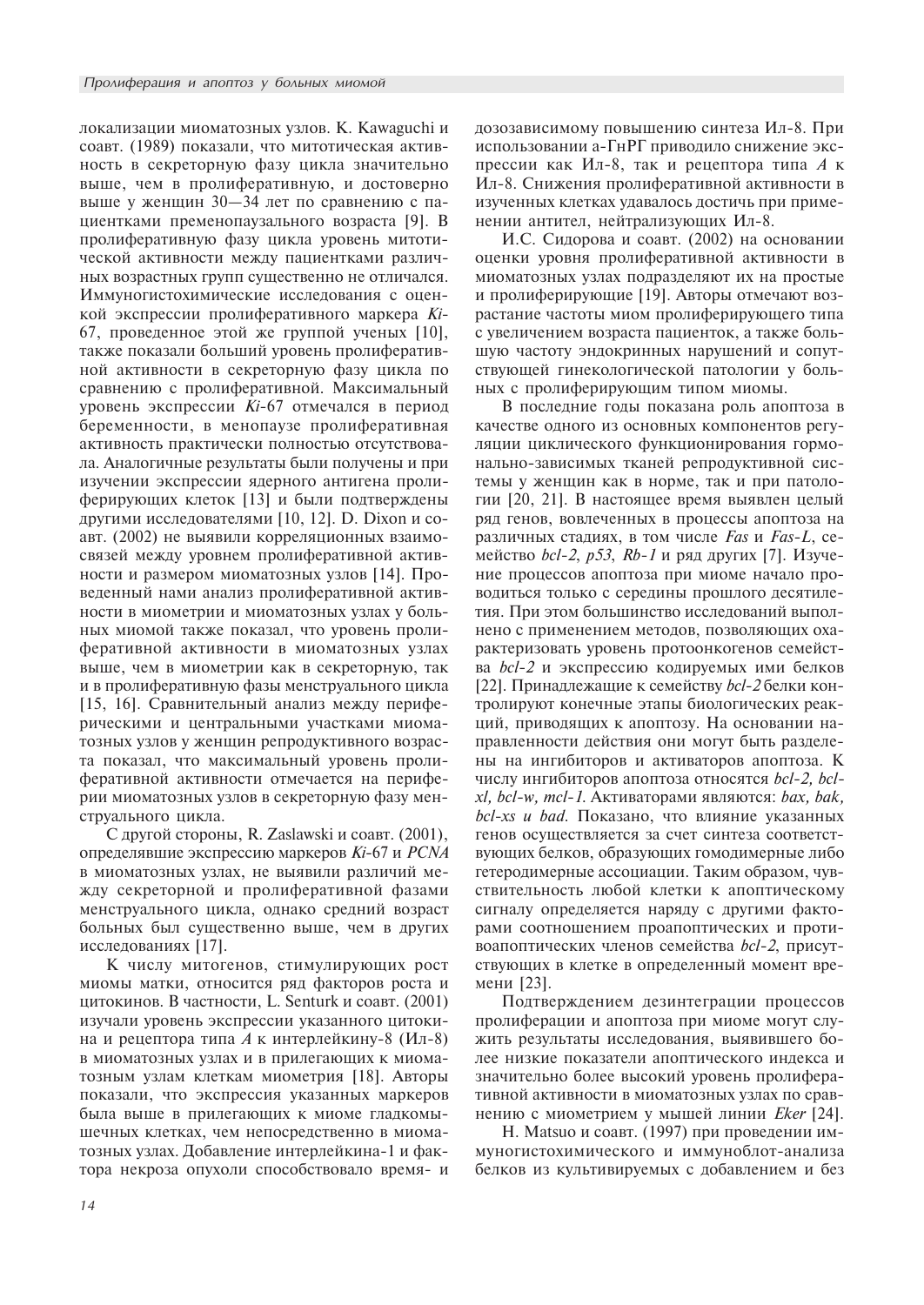добавления эстрадиола и прогестерона миоматозных клеток впервые продемонстрировали более высокий уровень экспрессии протеина Bcl-2 в ткани миоматозных клеток по сравнению с нормальным миометрием, более выраженного в секреторную фазу менструального цикла, что, по мнению авторов, могло указывать на регулируемое гормональными изменениями подавление процессов апоптоза как на один из возможных механизмов роста миоматозных узлов [25]. При этом не было обнаружено циклических колебаний уровня Bcl-2 в клетках миометрия. Добавление к культивируемым клеткам миометрия эстрадиола либо прогестерона не приводило к существенным изменениям уровня экспрессии протеина  $Bcl-2$ ; в то же время добавление прогестерона к культивируемым клеткам миомы приводило к значительному увеличению, а добавление эстрадиола — к некоторому снижению экспрессии протеина Bcl-2. Результаты приведенного исследования указывают на торможение активности апоптоза прогестероном. Т. Maruo и соавт. (2000) также придерживаются мнения, что стимулированная прогестероном индукция  $Bcl-2$  может служить одним из компонентов молекулярной регуляции действия прогестерона на миому [12].

По мнению К. Burroughs и соавт. [26], изучавших процессы апоптоза в условиях in vitro и in vivo на моделях с использованием мышей линии Eker, ингибирование роста миоматозных узлов под воздействием тамоксифена приводило к существенному снижению пролиферативных процессов, в то же время не сопровождалось индукцией апоптоза. Отсутствие изменений апоптоза в условиях блокирования действия половых гормонов, в частности тамоксифеном, может, по мнению авторов, являться одной из причин, объясняющих возобновление роста миоматозных узлов после прекращения терапии.

В ряде исследований [14, 27, 28], использовавших для оценки уровня апоптоза гибридизацию *in situ*, не было обнаружено значительных различий между уровнем апоптоза в миометрии и в миоматозных узлах в пролиферативную и секреторную фазы менструального цикла у больных пременопаузального возраста. В то же время уровень апоптоза в период постменопаузы при уменьшении влияния стероидных гормонов был значительно снижен [28].

Нарушение апоптоза выявлено в эндометрии у больных с миомой и бесплодием и при кровотечениях на фоне миомы, что позволило выдвинуть предположение о нарушении апоптоза как на один из факторов генеза бесплодия при миоме матки [29].

Группой препаратов, обладающих наибольшей эффективностью из применяемых в настоящее время для консервативного лечения миомы матки, являются агонисты гонадотропин-рилизинг-гормона (а-ГнРГ). О возможностях использования препаратов данной группы при лечении миомы матки впервые было сообщено M. Filicori и соавт. в 1983 г., и эффективность применения а-ГнРГ при миоме матки была подтверждена многими исследователями [30-32]. Длительное применение препаратов данной группы ограничено из-за выраженности побочных эффектов, связанных с гипоэстрогенией и соответствующим повышением частоты метаболических нарушений, приводящих к увеличению риска сердечно-сосудистой заболеваемости и развития остеопороза. Попытки преодоления симптомов развивающейся гипоэстрогении за счет одновременного назначения эстроген-гестагенных препаратов приводили, в отличие от выраженного клинического эффекта, наблюдаемого при эндометриозе, к блокированию процессов уменьшения размеров миоматозных узлов [33, 34]. В связи с указанными эффектами длительность применения а-ГнРГ в настоящее время у больных миомой матки ограничивается несколькими месяцами в предшествующий оперативному лечению период, а также в перименопаузе.

J. Shreenan и соавт. (1996) показали, что гистологическое исследование не может установить каких-либо существенных различий между миоматозными узлами у пациенток, подвергшихся терапии а-ГнРГ и у пациенток без предшествующего лечения [35]. Несмотря на значительно меньший объем узлов, удаленных после терапии а-ГнРГ, число клеточных атипий, кальцификатов, коагуляционных некрозов, кровоизлияний, сосудистых изменений, гиалинизации, митотической активности, а также клеточный состав узлов не отличались между группами, что свидетельствуют о том, что регуляция а-ГнРГ осуществляется на субклеточном уровне и требует более углубленных методов оценки.

Показано, что наряду с уменьшением выработки и секреции ГнРГ и соответственно уменьшения синтеза половых стероидных гормонов, а-ГнРГ оказывают непосредственный прямой эффект за счет блокирования специфических ГнРГ-рецепторов, наличие которых обнаружено в ряде периферических тканей, в том числе и в миометрии  $[36, 37]$ . Y. Wang и соавт. (2002) при исследовании действия а-ГнРГ на культуру клеток миомы показали непосредственный эффект а-ГнРГ за счет антипролиферативного действия и индукции апоптоза [37]. Механизмы активации апоптоза, по мнению авторов, могут быть объяснены стимулированием процессов связывания протеина  $Fas - 6$ елка, относящегося к семейству фактора некроза опухоли — и  $F$ аs-лиганда,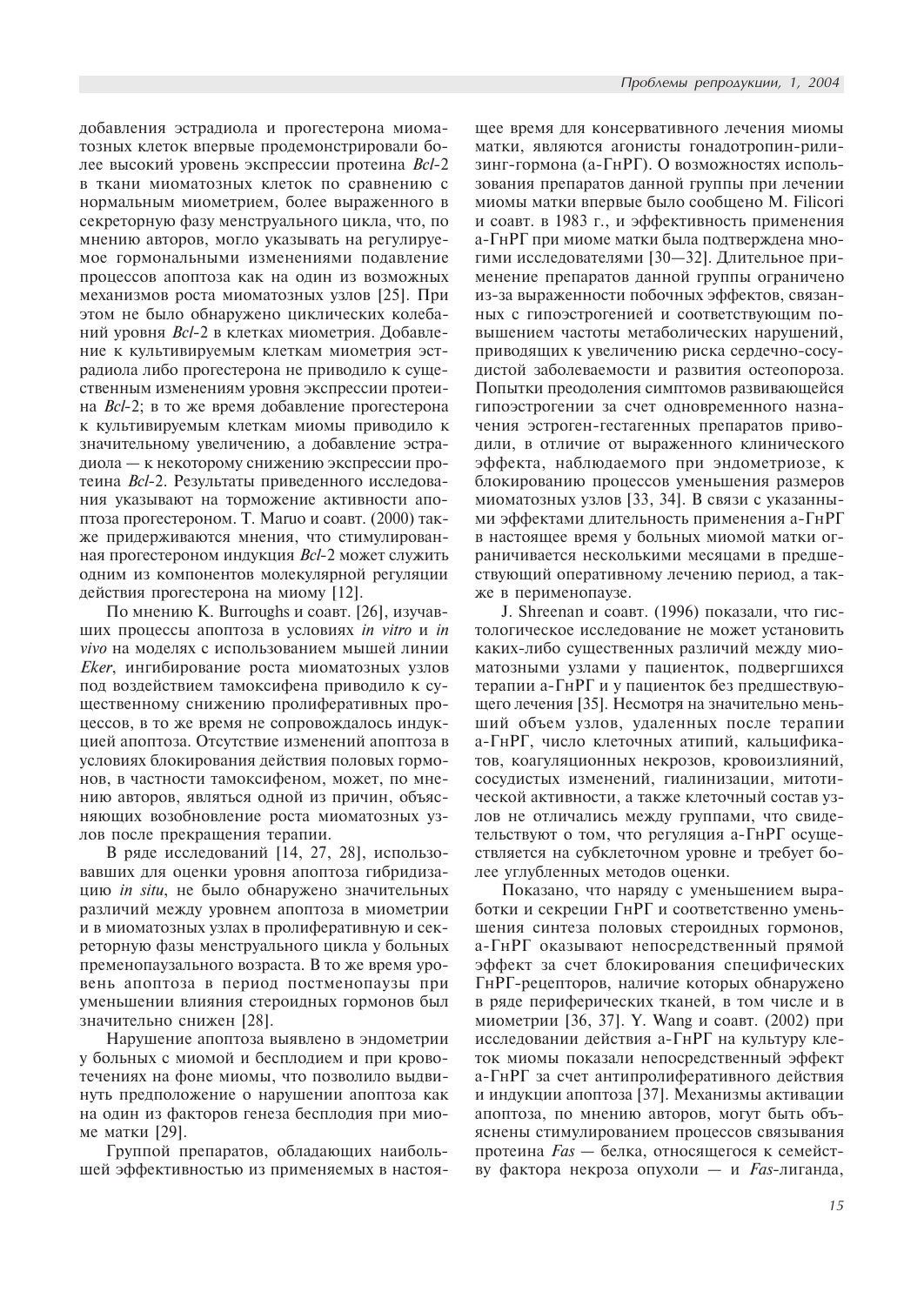что в свою очередь активизирует каскад внутриклеточных реакций, приводящих к апоптозу. Помимо этого, представляется возможным стимулирующий эффект а-ГнРГ по отношению к белку р53, принимающему участие в транспорте Fas из комплекса Гольджи и связывании Fas и Fasпиганла

I. Sozen и А. Arici (2002) обобщили результаты исследований по изучению возможных клеточных и молекулярных механизмов действия а-ГнРГ [38]. К числу этих механизмов относятся: снижение уровней рецепторов эпидермального фактора роста в миоматозных узлах; снижение уровня пролактина, продуцируемого в миоме; ингибирование синтеза активного рецептора фактора роста опухоли- $B1$  (*TGF-B*1); повышение содержания матриксных металлопротеиназ и снижение содержания тканевого ингибитора матриксных металлопротеиназ.

К. Vu и соавт. (1998) показали значительное снижение уровня пролиферативной активности, характеризующейся снижением экспрессии Кі-67 и ядерного антигена пролиферирующих клеток, содержания рецепторов к прогестерону и эстрогенам в миоматозных узлах при применении препарата а-ГнРГ — леупролида ацетата [39]. Авторам не удалось обнаружить различий в уровне экспрессии протеина *Bcl*-2 на фоне применения а-ГнРГ. Результаты данного исследования указывают на то, что определяющим фактором при применении а-ГнРГ при миоме является снижение уровня пролиферативной активности наряду со снижением содержания рецепторов к прогестерону и эстрогенам, а не усиление уровня апоптоза, по крайней мере, обусловленного усилением экспрессии Bcl-2.

Т. Mizutani и соавт. (1998) наблюдали значительное снижение уровня пролиферативной активности на фоне лечения ЛА [40]. Повышение уровня апоптоза в 5 раз, определявшееся исследователями с использованием антител к терминальной деоксинуклеотидилтрансферазе, в миоматозных узлах отмечалось только спустя 4 нед от начала терапии ЛА, а при исследовании в более поздние сроки от начала терапии не отличалась от его значений в миоматозных узлах у пациенток, не получавших лечения а-ГнРГ.

M. Takahiro и соавт. также обнаружили значительное усиление уровня апоптоза в миоматозных узлах спустя 4 нед после начала терапии а-ГнРГ по сравнению с нелеченными женщинами [41]. Нами выявлено достоверное снижение уровня пролиферативной активности как в центре, так и на периферии миоматозных узлов уже спустя 3-4 мес после начала использования золадекса [42]. Было установлено значительное снижение уровня пролиферативной активности в миоматозных узлах на фоне применения золадекса спустя 4 нед от начала лечения параллельно со снижением содержания рецепторов к прогестерону [10]. В то же самое время содержание рецепторов к эстрогенам под влиянием терапии а-ГнРГ не изменялось. В целом результаты исследований по использованию а-ГнРГ указывают на снижение пролиферативной активности при миоме как на ведущий компонент обеспечения эффекта от применения препаратов этой группы.

Препараты, ингибирующие биологическое действие прогестерона, могут служить в качестве потенциально эффективных при консервативном лечении миомы матки. A. Murphy и соавт. (1993). показали, что применение мифепристона в суточной дозе 50 мг приводило через 12 нед от начала применения к уменьшению объема матки на 49%. Иммуногистохимический анализ выявил значительное снижение уровня рецепторов к прогестерону в миоматозных узлах, в то время как уровень рецепторов к эстрогенам на фоне лечения оставался неизменным [43]. Указанные наблюдения позволили авторам сделать вывод о том, что уменьшение размеров миоматозных узлов происходило непосредственно за счет прямого антипрогестеронового эффекта препарата.

В целой серии исследований было показано, что эффективность мифепристона при лечении миомы матки сопоставима с эффективностью а-ГнРГ [44-46]. Сравнительный анализ применения мифепристона в дозе 12,5 мг/сут и а-ГнРГ [47] на протяжении 3 мес показал большую клиническую эффективность при применении мифепристона.

Однако в отличие от исследований с применением а-ГнРГ имеются лишь единичные сообщения по изучению ауто- и паракринных механизмов действия препарата при миоме матки. В частности, Y. Yang и соавт. (1998) показали, что мифепристон приводит к снижению мРНК эпидермального фактора роста в миоматозных узлах, что, по мнению авторов, может отражать один из возможных механизмов регрессии узлов при использовании антипрогестероновых препаратов [48]. М. Sun и соавт. (1998) показали уменьшение уровней мРНК и белка рецептора прогестерона как в миометрии, так и в миоматозных узлах при применении мифепристона на протяжении 3 мес в предоперационный период [49]. Одним из компонентов действия RU-486 может также служить снижение уровня маточного кровотока [45].

В целом остается не до конца разрешенным и ряд вопросов, касающихся клинических аспектов применения препаратов данной группы, в частности - выбор дозы антипрогестерона, оптимальная длительность терапии и подбор больных.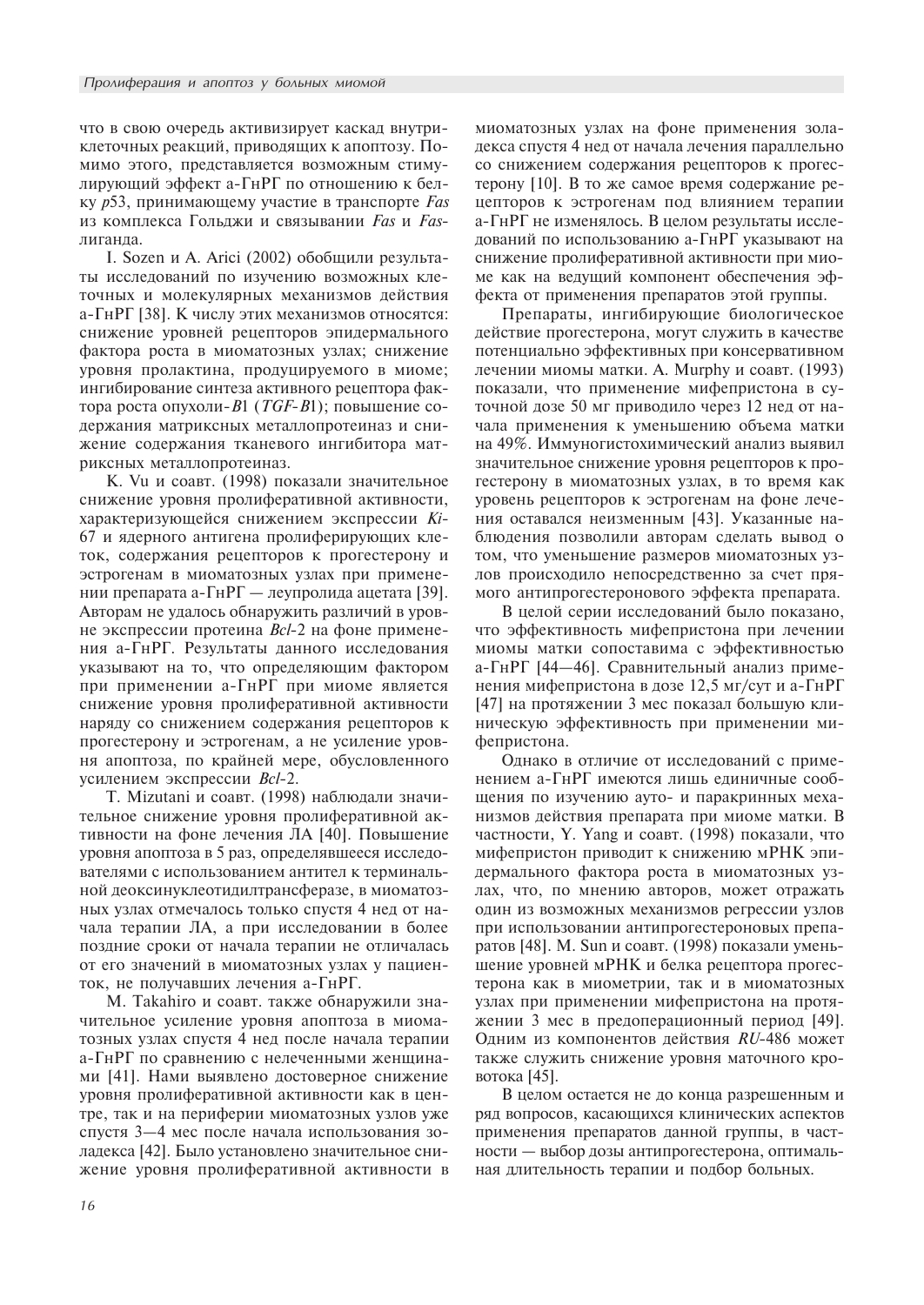В последние годы появились исследования, результаты которых сообщают об эффективном клиническом применении при миоме матки селективных регуляторов рецепторов эстрогенов  $[50, 51]$ , аналогов соматостатина  $[52]$ , антагонистов ГнРГ [53, 54], однако вопросы о влиянии препаратов указанных групп на процессы пролиферации и апоптоза в миоматозных узлах и в миометрии у больных миомой матки остаются также не изученными. Учитывая, что нарушениям процессов пролиферативной активности и апоптоза и их дискоординации принадлежит одно из важнейших мест в характеристике роста миоматозных узлов, дальнейшие исследования в этой области приведут наряду с пониманием патобиологии опухоли к усовершенствованию тактики медикаментозного воздействия при миоме матки.

### *AMTEPATYPA*

- Vollenhoven B. Introduction: The epidemiology of uterine leiomyomas. Baillieres Clin Obstet Gynaecol 1998; 12: 169 176.
- 2. Stewart E.A. Uterine fibroids. Lancet 2001: 357: 293-298.
- Barbieri R.L., Andersen J. Uterine leiomyomas: the somatic mutation theory. Semin Reprod Endocrinol 1992; 10: 301 309.
- 4. Stangel G., Baker V.V., Hyder S.M. et. al. Oncogenes and uterine function. Oxf Rev Reprod Biol 1993:  $15: 1-42$ .
- 5. Shimomura Y., Matsuo H., Samoto T. et al. Up-regulation by progesterone of proliferating cell nuclear antigen and epidermal growth factor expression in human uterine leiomyoma. J Clin Endocrinol Metab 1998; 83: 2192-2198.
- 6. Rein M.S. Advances in uterine leiomyoma research: the progesterone hypothesis. Environ Health Perspect 2000; 108: suppl. 5:  $791 - 793$ .
- 7. Wyllie A.H. Apoptosis (the 1992 Frank Rose Memorial Lecture). Br J Cancer 1993; 67: 205-208.
- 8. Kawaguchi K., Fujii S., Konishi I. et al. Mitotic activity in uterine leiomyomas during the menstrual cycle. Am J Obstet Gynecol 1989; 160: 637-641.
- 9. Kawaguchi K., Fujii S., Konishi I. et al. Immunohistochemical analysis of oestrogen receptors, progesterone receptors and Ki-67 in leiomyoma and myometrium during the menstrual cycle and pregnancy. Virchows Archiv A Pathol Anat 1991; 419: 309-315.
- 10. Nisolle M., Gillerot S., Casanas-Roux F. et al. Immunohistochemical study of the proliferation index, oestrogen receptors and progesterone receptors A and B in leiomyomata and normal myometrium during the menstrual cycle and under gonadotrophin-releasing hormone agonist therapy. Hum Reprod 1999; 14: 2844-2850.
- 11. Wu X., Blanck A., Olovsson M. et al. Apoptosis, cellular proliferation and expression of p53 in human uterine leiomyomas and myometrium during the menstrual cycle and after menopause. Acta Obstet Gynecol Scand 2000; 79: 397-404.
- 12. Maruo T., Matsuo T., Samoto T. et al. Effects of progesterone on uterine leiomyoma growth and apoptosis. Steroids 2000;  $65: 585 - 592$
- 13. Lamminen S., Rantala I., Helin H. et al. Proliferative activity of human uterine leiomyoma cells as measured by automatic image analysis. Gynecol Obstet Invest 1992;  $83:111-114$ .
- 14. Dixon D., Flake G.P., Moore A.B. et al. Cell proliferation and apoptosis in human uterine leiomyomas and myometria. Virch Arch 2002; 441: 53-62.
- 15. Бурлев В.А., Павлович С.В., Волков Н.И., Стыгар Д.А. Рецепторы к стероидным гормонам, пролиферативная активность и апоптоз в миоматозных узлах в различные фазы

менструального цикла. Российский национальный конгресс "Человек и лекарство", 8-й: Тезисы. М 2001; 447-448.

- 16. Burlev V., Pavlovitch S., Stygar D. et al. Different proliferative and apoptotic activity in peripheral versus central parts of human uterine leiomyomas. Gynecol Obstet Invest 2003; 55:  $199 - 204.$
- 17. Zaslawski R., Surowiak P., Dziegiel P. et al. Analysis of the expression of estrogen and progesterone receptors, and of PCNA and Ki-67 proliferation antigens, in uterine myomata cells in relation to the phase of menstrual cycle. Med Sci Monit 2001;  $7:908 - 913.$
- 18. Senturk L.M., Sozen I., Gutierrez L., Arici A. Interleikin 8 production and interleikin 8 receptor expression in human myometrium and leiomyoma. Am J Obstet Gynecol 2001; 184:  $559 - 564$ .
- 19. Сидорова И.С., Леваков С.А., Мамедбекова Р.Б. Клиникоморфологические особенности простой и пролиферирующей миомы матки. Рос вестн акуш-гин 2001; 3: 19-24.
- 20. Программированная клеточная гибель. Под ред. В.С. Новикова. Ст-Петербург: Наука 1996; 276.
- 21. Сухих Г.Т., Дементьева М.М., Серов В.Н. и др. Апоптоз в гормонально-зависимых тканях репродуктивной системы. Акуш гин 1999; 5: 12-14.
- 22. Korsmeyer S.J. Bcl-2 initiates a new category of oncogenes: regulators of cell death. Blood 1992; 80: 879-886.
- 23. Sato T., Hanada M., Bodmg S. et al. Interactions among members of the bcl-2 protein family analyzed with a yeast twohybrid system. Proc Nail Acad Sci USA 1994; 91: 9238–9242.
- 24. Burroughs K.D., Fuchs-Young R., Davis B., Walker C.L. Altered hormonal responsiveness of proliferation and apoptosis during myometrial maturation and the development of uterine leiomyomas in the rat. Biol Reprod 2000; 65: 1322 1330.
- 25. Matsuo H., Maruo T., Samoto T. Increased expression of bcl-2 protein in human uterine leiomyoma and its up-regulation by progesterone. J Clin Endocrinol Metabol 1997; 83: 293-299.
- 26. Burroughs K.D., Kiguchi K., Howe S. et al. Regulation of apoptosis in uterine leiomyomata. Endocrinology 1997; 138: 3056 3064.
- 27. Wu X., Blanck A., Olovsson M., Moller B., Lindblom B. Expression of basic fibroblast growth factor (bFGF), FGF receptor 1 and FGF receptor 2 in uterine leiomyomas and myometrium during the menstrual cycle, after menopause and GnRHa treatment. Acta Obstet Gynecol Scand 2001; 80: 497-504.
- 28. Wu X. Molecular mechanisms involved in the growth of human uterine leiomyoma. Stockholm: Karolinska University Press 2002.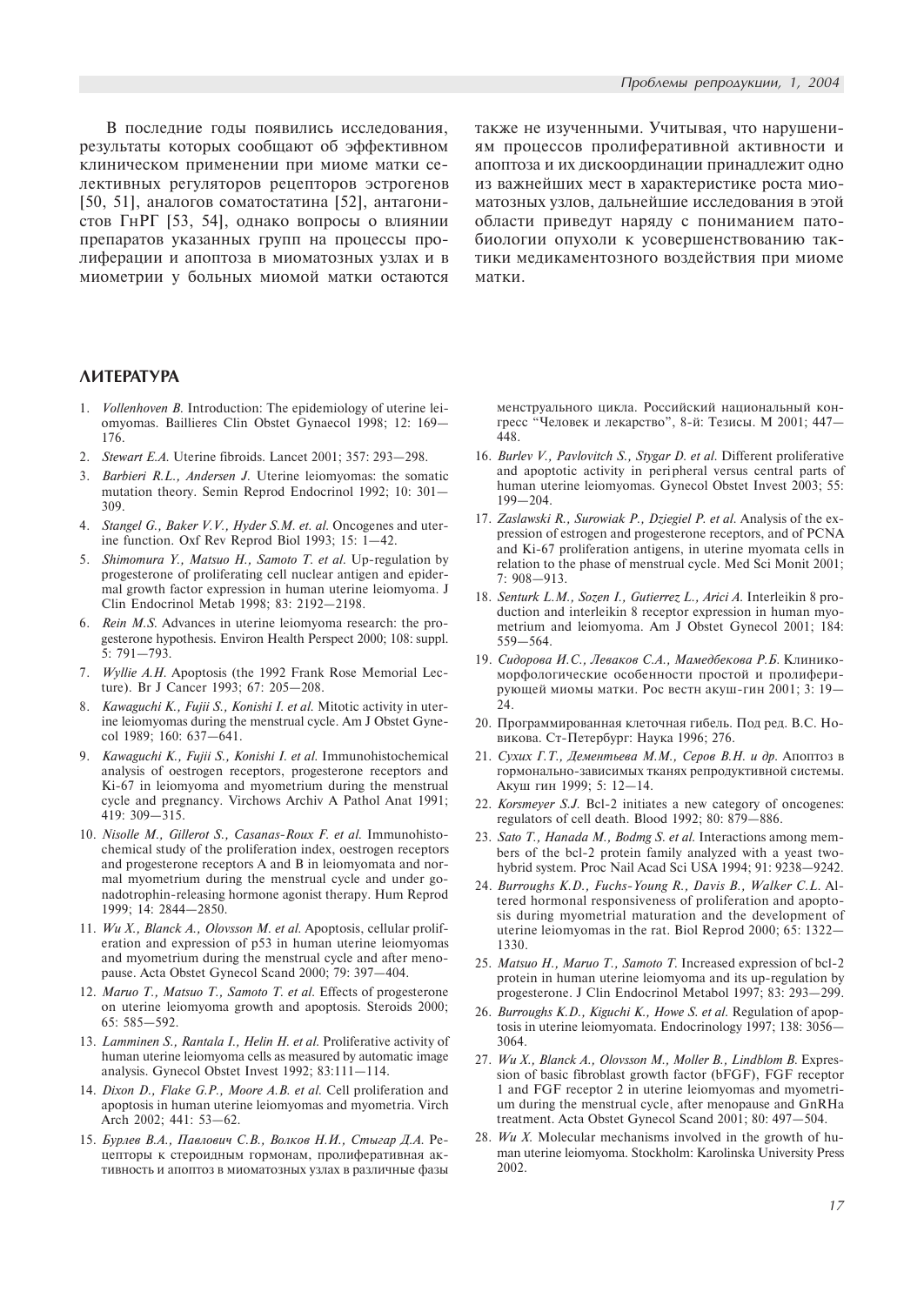- 29. Ali A.F., Fateen B., Ezzet A. et al. Spontaneous apoptosis in the endometrium in the impaired myomatous uterus. Obstet Gynecol 2000; 95: Suppl 1: 32S.
- 30. Filicori M., Hall D.A., Loughlin J.S. et al. A conservative approach to the management of uterine leiomyoma: pituitary desensitization by a luteinizing hormone-releasing hormone analogue. Am J Obstet Gynecol 1983; 147: 726-727.
- 31. Stewart E.A., Friedman A.J. Steroidal treatment of leiomyomas: preoperative and long term medical therapy. Semin Reprod Endocrinol 1992; 10: 344-357.
- 32. Кулаков В.И., Овсянникова Т.В., Шилова М.Н., Волков Н.И. Восстановление репродуктивной функции после комбинированного лечения с использованием золалекса у больных с бесплодием и миомой матки. Пробл репрод 1997;  $3: 34 - 37$ .
- 33. Friedman A.J., Barbieri R.L., Doubilet P.M. et al. A randomized double-blinded trial of gonadotropin-releasing hormone agonist (leuprolide) with or without medroxyprogesterone acetate in the treatment of leiomyoma uteri. Fertil Steril 1988; 49: 404-409.
- 34. Rintala S., Kujansuu E., Teisala K. et al. GnRH analogues and uterine leiomyomas. Effect of hormone replacement therapy. Gynecol Obstet Invest 1999; 48: 276-279.
- 35. Sreenan J.J., Prayson R.A., Biscotti C.V. et al. Histopathologic findings in 107 uterine leiomyomas treated with leuprolide acetate compared with 126 controls. Am J Surg Pathol 1996; 20: 427-432.
- 36. Chegini N., Rong H., Dou Q. et al. Gonadotropin-releasing hormone (GnRH) and CnRH receptor gene expression in human myometrium and leiomyomata and the direct action of CnRH analogs on myometrial smooth muscle cells and interaction with ovarian steroids in vitro. J Clin Endocrinol Metabol 1996; 81: 3215-3221.
- 37. Wang Y., Matsuo H., Kurachi O., Maruo T. Down-regulation of proliferation and up-regulation of apoptosis by gonadotropinreleasing hormone agonist in cultured uterine leiomyoma cells. Eur J Endocrinol 2002; 146: 447-456.
- 38. Sozen I., Arici A. Interactions of cytokines, growth factors, and the extracellular matrix in the cellular biology of uterine leiomyomata. Fertil Steril 2002; 78:  $1-12$ .
- 39. Vu K., Greenspan D.L., Wu T.-C. et al. Cellular proliferation, estrogen receptor, progesterone receptor, and bcl-2 expression in GnRH agonist-treated uterine leiomyomas. Hum Pathol 1998; 29: 359-363.
- 40. Mizutani T., Sugihara A., Nakamuro K., Terada N. Suppression of cell proliferation and induction of apoptosis in uterine leiomyoma by gonadotropin-releasing hormone agonist (Leuprolide Acetate). J Clin Endocrinol Metab 1998; 83: 1253-1255.
- 41. Takahiro M., Ayako S., Karo N., Nobuyuki T. Suppression of cell proliferation and induction of apoptosis in uterine lei-

omyoma by gonadotropin-releasing hormone agonist (Leuprolide acetate). J Clin Endocrinol Metab 1998; 83: 1253 1255.

- 42. Бурлев В.А., Павлович С.В., Волков Н.И. Влияние агониста гонадотропин-рилизинг-гормона на пролиферативную активность и апоптоз у больных с миомой матки. Пробл репрод 2003; 3: 27-31.
- 43. Murphy A.A., Kettle M., Morales A.J. et al. Regression of uterine leiomyomata in response to the antiprogesterone RU486. J Clin Endocrinol Metab 1993; 76: 513-517.
- 44. Alvarez-Murphy A., Kettel L.M., Morales A.J., Roberts V.J., Yen S.S.C. Regression of uterine leiomyomata in response to the antiprogesterone RU486. J Clin Endocrinol Metab 1993; 76:  $513 - 517$ .
- 45. Reinsch R.C., Murphy A.A., Morales A.J., Yen S.S.C. The effects of RU 486 and leuprolid acetate on uterine artery blood flow in the fibroid uterus: a prospective, randomized study. Am J Obstet Gynecol 1994; 170: 1623-1628.
- 46. Eisinger S.H., Meldrum S., Fiscella K. et al. Low-dose mifepristone for uterine leiomyomata. Obstet Gynecol 2003; 101: 243 250.
- 47. Zeng C., Gu M., Huang H. A clinical control study on the treatment of uterine leiomyoma with gonadotrophin releasing hormone agonist or mifepristone. Chung Hua Fu Chan Ko Tsa Chih 1998; 33: 490-492.
- 48. Yang Y., Zheng S., Zhang Z. Effects of mifepristone on gene expression of epidermal growth factor in human uterine leiomyoma. Chung Hua Fu Chan Ko Tsa Chih 1998; 33: 38-39.
- 49. Sun M., Zhu G., Zhou L. Effect of mifepristone on the expression of progesterone receptor messenger RNA and protein in uterine leiomyomata. Zhonghua Fu Chan Ke Za Zhi 1998; 33:  $227 - 231$
- 50. Palomba S., Sammartino A., Di Carlo C. et al. Effects of raloxifene treatment of uterine leiomyomas in postmenopausal women. Fertil Steril 2001; 76: 38-43.
- 51. Palomba S., Orio F., Morelli M. et al. Raloxifene administration in premenopausal women with uterine leiomyomas: a pilot study. J Clin Endocrinol Metab 2002; 87: 3603-3608.
- 52. De Leo V., La Marka A., Morgante G. et al. Administration of somatostatin analogue reduces uterine and myoma volume in women with uterine leiomyomata. Obstet Gynecol 2001; 75:  $632 - 633$ .
- 53. Kettel L.M., Murphy A.A., Morales A.J. et al. Rapid regression of uterine leiomyomas in response to daily administration of gonadotropin-releasing hormone antagonist. Fertil Steril 1993; 60:  $342 - 346$ .
- 54. Felberbaum R.E., Germer U., Ludwig M. et al. Treatment of uterine fibroids with slow-release formulation of the gonadotrophin releasing hormone antagonist Cetrorelix. Hum Reprod  $1998: 13: 1600 - 1668$



Майор Сидоров проходит медкомиссию.

– Закройте правый глаз. Какая буква справа в третьей строке? Майор молчит.

– Вы что же, совсем ничего не видите?

– Вижу, да вот название забыл.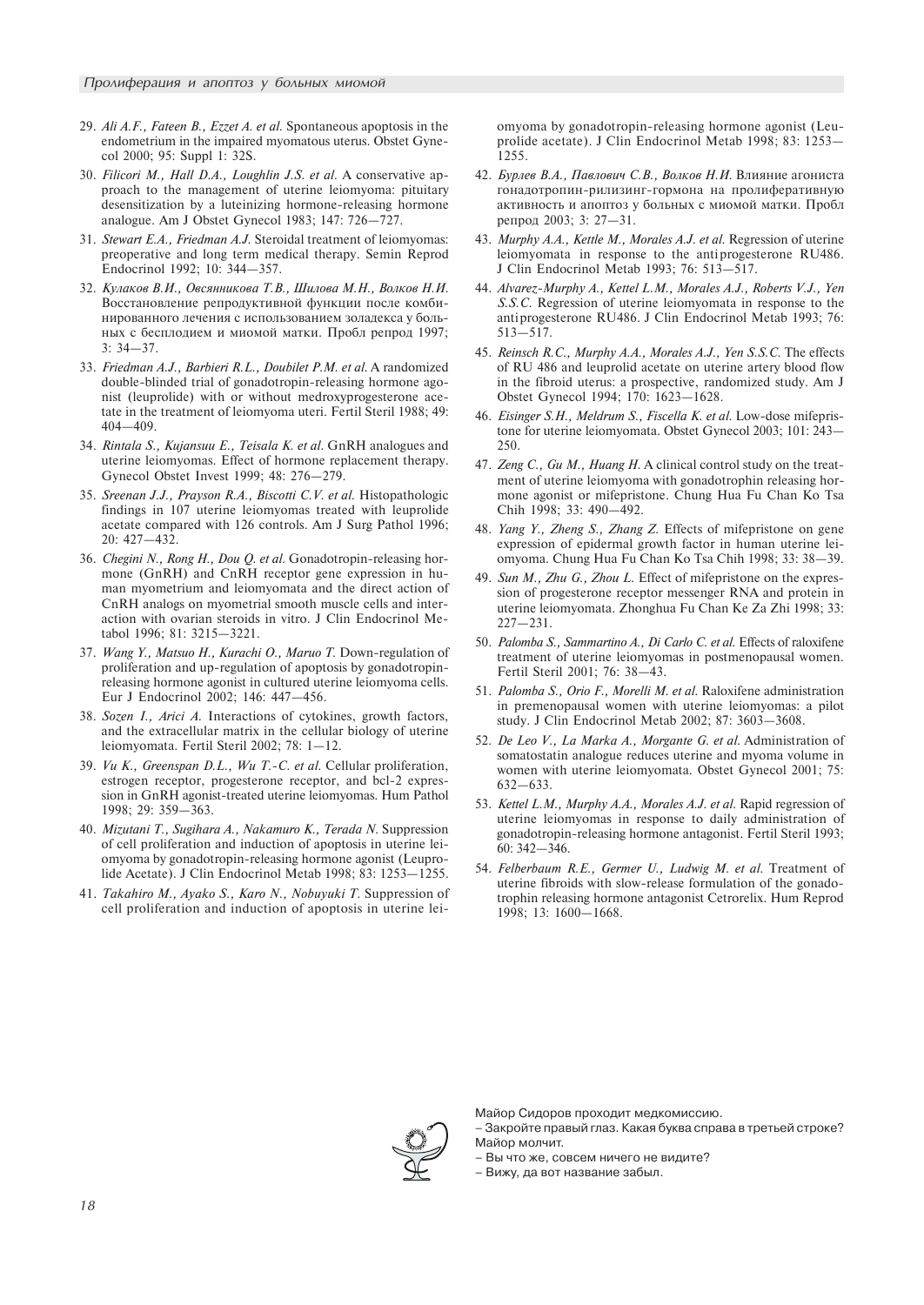# Метаболические эффекты стероидных антиандрогенов при лечении больных с синдромом поликистозных яичников

T.E. YEPHYXA, A.T. BAAYEBA, B.T. CMETHIK

Научный центр акушерства, гинекологии и перинатологии РАМН; кафедра эндокринологии и диабетологии Российской медицинской академии последипломного образования, Москва

Изучен терапевтический эффект шестимесячного курса сочетанного применения диане-35 и андрокура-50 у 30 больных репродуктивного возраста с синдромом поликистозных яичников, нормальной массой тела, без гиперинсулинемии. На фоне терапии выявлено значительное снижение уровня тестостерона, двукратное повышение содержания тестостерон-эстрадиолсвязывающего глобулина и почти трехкратное уменьшение уровня свободных фракций андрогенов. Отмечена тенденция к увеличению массы тела, что сопровождалось достоверным повышением содержания холестерина, триглицеридов, холестерина липопротеинов низкой и очень низкой плотности в сыворотке крови. На фоне терапии выявлялось также значительное увеличение уровня иммунореактивного инсулина, выражающееся почти двукратным повышением инсулиновых ответов в ходе глюкозотолерантного теста.

Ключевые слова: диане-35, ципротерон-ацетат, гиперинсулинемия, ожирение, дислипопротеидемия.

Синдром поликистозных яичников (СПКЯ) является одной из наиболее частых форм эндокринопатий, диагностируемых у 5 $-10\%$  женщин репродуктивного возраста. Он занимает ведущее место в структуре причин хронической ановуляции, нарушений ритма менструаций, гирсутизма и ановуляторного бесплодия, частота которого при СПКЯ достигает 70% [8, 11, 23].

СПКЯ часто сопровождается метаболическими нарушениями: у 50-70% больных отмечается ожирение различной степени выраженности, у  $60-75\%$  — гиперинсулинемия (ГИ), характерная как для больных с ожирением, так и лиц с нормальной массой тела [3, 7, 24]. Почти у 20% больных с СПКЯ выявляется нарушение толерантности к глюкозе (НТГ), что способствует развитию сахарного диабета II типа и повышению риска возникновения сердечно-сосудистых заболеваний [8, 13, 27].

Установлена тесная взаимосвязь содержания инсулина в сыворотке крови и уровня яичниковых андрогенов, свидетельствующая о том, что ГИ играет важную роль в возникновении СПКЯ  $[3, 8, 16, 18, 24]$ . Инсулин способен увеличивать продукцию яичниковых андрогенов путем стимуляции собственных рецепторов и рецепторов инсулиноподобного фактора роста 1, а также путем подавления синтеза тестостерон-эстрадиолсвязывающего глобулина (ТЭСГ) в печени и повышения концентрации свободных фракций андрогенов [3, 12, 16, 18].

Учитывая вышеизложенное, возникла необходимость не только в разработке новых методов лечения, но и в осмыслении и определении места уже имеющихся. На сегодняшний день для лечения нарушений менструального цикла, акне и гирсутизма у пациенток с СПКЯ традиционно используются комбинированные оральные контрацептивы (КОК) в сочетании со стероидными антиандрогенами. По данным одних авторов, эти препараты, обладая антигонадотропным и антиандрогенным свойствами, снижают уровень андрогенов и приводят к регуляции менструального цикла, не влияя на метаболические параметры, которые играют важную роль в развитии яичниковой гиперандрогении (ГА) [1, 5, 10]. Однако имеются публикации, указывающие на отрицательное воздействие терапии эстроген-гестагенными препаратами на углеводный и липидный обмен [14, 15, 20]. Исходя из этого, представляет интерес оценить действие препаратов, снижающих уровень яичниковых андрогенов, на основные показатели углеводного и липидного обмена у больных с СПКЯ.

Целью исследования явилась оценка влияния стероидных антиандрогенов на гормональные и метаболические параметры у больных с СПКЯ.

### MATEPHAA H METOAH

Шестимесячный курс терапии стероидными антиандрогенами — диане-35 и андрокуром-50 («Шеринг», Германия) в циклическом режиме проведен 30 женщинам в возрасте от 18 до 27 лет (средний возраст  $22,0\pm0,63$  года) с СПКЯ без ГИ. Средняя масса тела больных составила  $58.5\pm2.15$  кг. средний показатель индекса массы тела (ИМТ) — 20,7 $\pm$ 0,46 кг/м<sup>2</sup>, средний показатель объема талии (ОТ)  $-68,7\pm1,15$  см, объема бедер (ОБ) — 94,7 $\pm$ 1,34 см.

Нарушения функции яичников у 27 (90%) пациенток характеризовались олигоменореей и у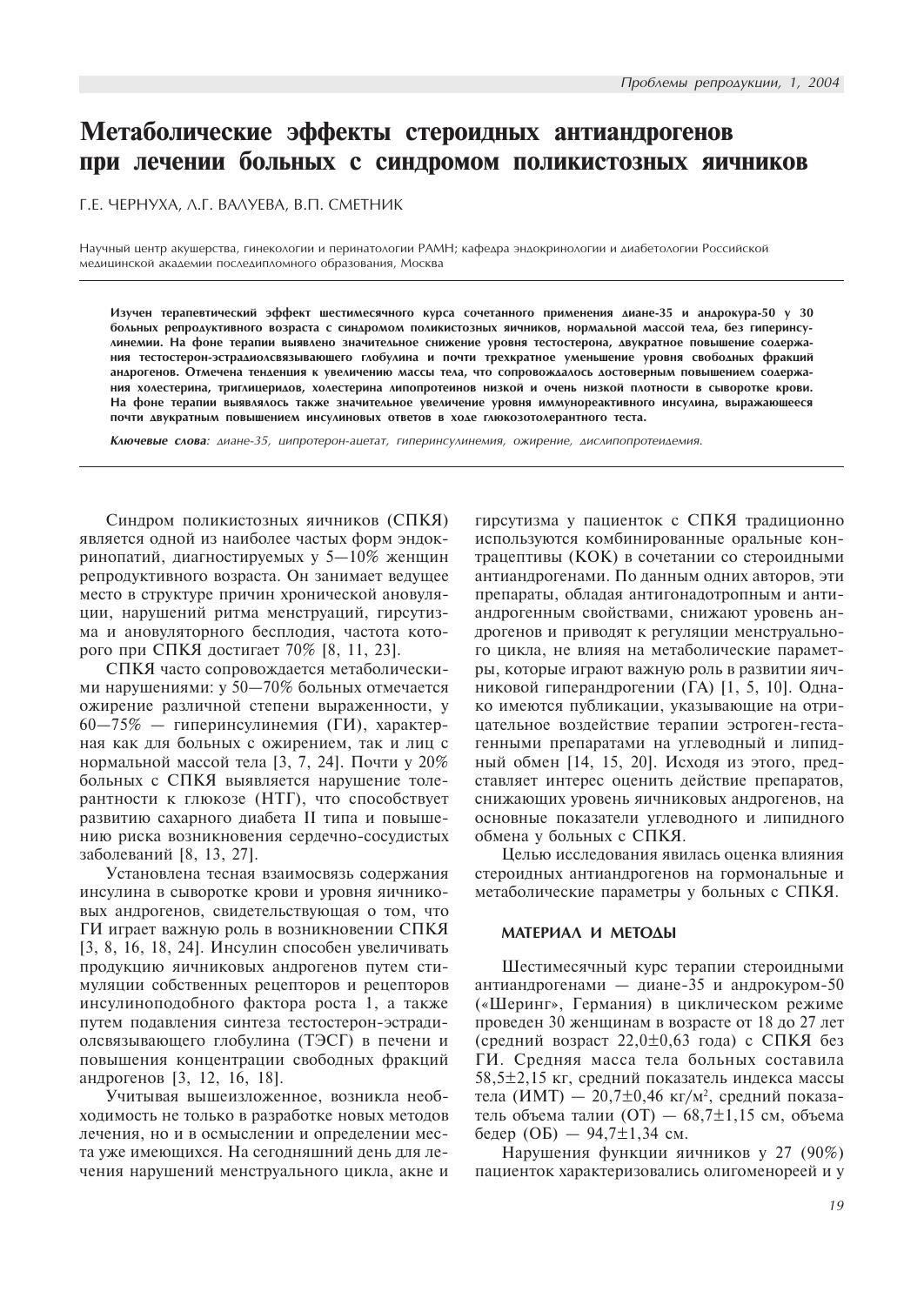3 (10%) — аменореей (первичной или вторичной). Клинические признаки андрогенизации выявлены у 26 (86,7%) больных, среднее значение гирсутного числа по шкале Ферримана-Голлвея было равно 19,44 $\pm$ 1,76. У 25 (83,3%) больных были диагностированы эхографические признаки СПКЯ. Наличие яичниковой ГА подтверждало повышение уровня тестостерона (Т), ЛГ и соотношения ЛГ/ФСГ. ГА, обусловленная врожденной гиперплазией коры надпочечников, была исключена путем проведения пробы с АКТГ. У больных, включенных в исследование, не диагностировано сахарного диабета, НТГ и высокого уровня иммунореактивного инсулина (ИРИ).

Ежемесячно проводилась оценка антропометрических параметров: массы тела, ИМТ, ОТ и ОБ и их соотношения, а также характера менструального цикла.

Исходно и после проведенного курса лечения радиоиммунологическими методами с использованием тест-систем «Immunotech» (Чехия) или Института биоорганической химии (ИБОХ) (Беларусь), согласно приложенным к ним инструкциям, изучали содержание в сыворотке крови больных Т, ЛГ, ФСГ, соотношения ЛГ/ФСГ, СТГ и ТЭСГ. Свободный андрогенный индекс (САИ) рассчитывали по формуле:

 $T(HMOJJb/J)$ <sup>·100</sup>/ТЭСГ (нмоль/л).

С целью диагностики ГИ и нарушений углеводного обмена пациенткам проводился пероральный двухчасовой глюкозотолерантный тест (ГТТ) с нагрузкой 75 г глюкозы. Уровень глюкозы определяли в цельной капиллярной крови натощак, а также каждые 30 мин в течение 2 ч. Концентрацию глюкозы определяли с использованием тест-полосок на глюкометре фирмы «Джонсон-Джонсон»(США). Диагностика НТГ проводилась согласно классификации, принятой ВОЗ. На фоне ГТТ оценивался также характер секреции ИРИ. Концентрацию ИРИ определяли натощак и каждые 30 мин в течение последующих 2 ч исследования. Содержание ИРИ определяли метолом IRMA с использованием тест-систем ИБОХ (Беларусь) в соответствии с прилагаемым к ним инструкциям. Исследования проводили в динамике: до начала терапии и после ее окончания. Количественную оценку гликемических и инсулиновых ответов на нагрузку глюкозой проводили расчетным путем по величинам молярных площадей (S) под соответствующими секреторными кривыми, рассчитанными по трапецевидному правилу.

# PE3YAЬТАТЫ ИССЛЕДОВАНИЯ

Как видно из табл. 1, на фоне терапии стероидными антиандрогенами прослеживается тенденция к повышению массы тела. Несмотря на отсутствие достоверных различий по антропометрическим показателям до и после лечения, масса тела больных увеличилась в среднем на  $3,9\pm1,85\%$ . Так, если до начала лечения у всех больных масса тела не превышала нормативных показателей (ИМТ<25 кг/м<sup>2</sup>), то к концу терапии у 5 (16,7%) пациенток отмечена избыточная масса тела (25<ИМТ<30 кг/м<sup>2</sup>).

Несмотря на тенденцию к повышению массы тела, терапия андрокуром-50 и диане-35 оказывала положительное влияние на характер менструального цикла. На фоне лечения отмечена закономерная регуляция менструального цикла, однако после его окончания стимулирующий  $\phi$ ффект на 2—4 мес сохранился лишь у 7 (23,3%) больных. У большинства же пациенток вновь возникла олигоменорея, сопровождающаяся ановуляторным бесплодием.

Проводимая терапия сопровождалась достоверным снижением уровня ЛГ в сыворотке крови и менее значительным снижением содержания ФСГ (табл. 2). К концу лечения отмечено выраженное уменьшение содержания Т в сыворотке крови больных с СПКЯ ( $p$ <0,05). Так, если исходно повышенный уровень Т был выявлен у 23 (76,7%) пациенток, то после лечения — лишь  $y$  4 (13,3%).

Проведенная терапия, способствовала двукратному увеличению уровня ТЭСГ, что наряду с существенным уменьшением уровня Т приводило к трехкратному снижению САИ ( $p$ <0,05). Значительные изменения касались уровня СТГ, средний показатель которого достоверно уменьшился после 6 мес лечения. При этом выявлена достоверная корреляционная связь между уменьшением уровня СТГ и повышением массы тела  $(r=-0,744; p<0,05)$ .

Антиандрогенная терапия приводила к значительному уменьшению объема яичников и соответственно ЯМИ - яичниково-маточный индекс ( $p<0,01$ ; см. табл. 2). Корреляционный анализ позволил установить прямую взаимосвязь

Таблица 1. Антропометрические показатели больных с СПКЯ до и после терапии диане-35 и андрокуром-50  $(M \pm m)$ 

| Показатель    | До лечения      | Через 6 мес<br>лечения |
|---------------|-----------------|------------------------|
| Масса, кг     | $58,5 \pm 2,15$ | $60,8{\pm}2,24*$       |
| ИМТ, $KT/M^2$ | $20,7 \pm 0,46$ | $21,6 \pm 0.67$        |
| OT, см        | $68,7\pm1,15$   | $70,7 \pm 1,48$ *      |
| ОБ, см        | $94,7 \pm 1,34$ | $97.3 \pm 1.59*$       |
| OT/OB         | $0,73\pm0.01$   | $0,73\pm0.01$          |

 $* -$  Достоверность различий по сравнению с исходными значениями  $p<0,05$ .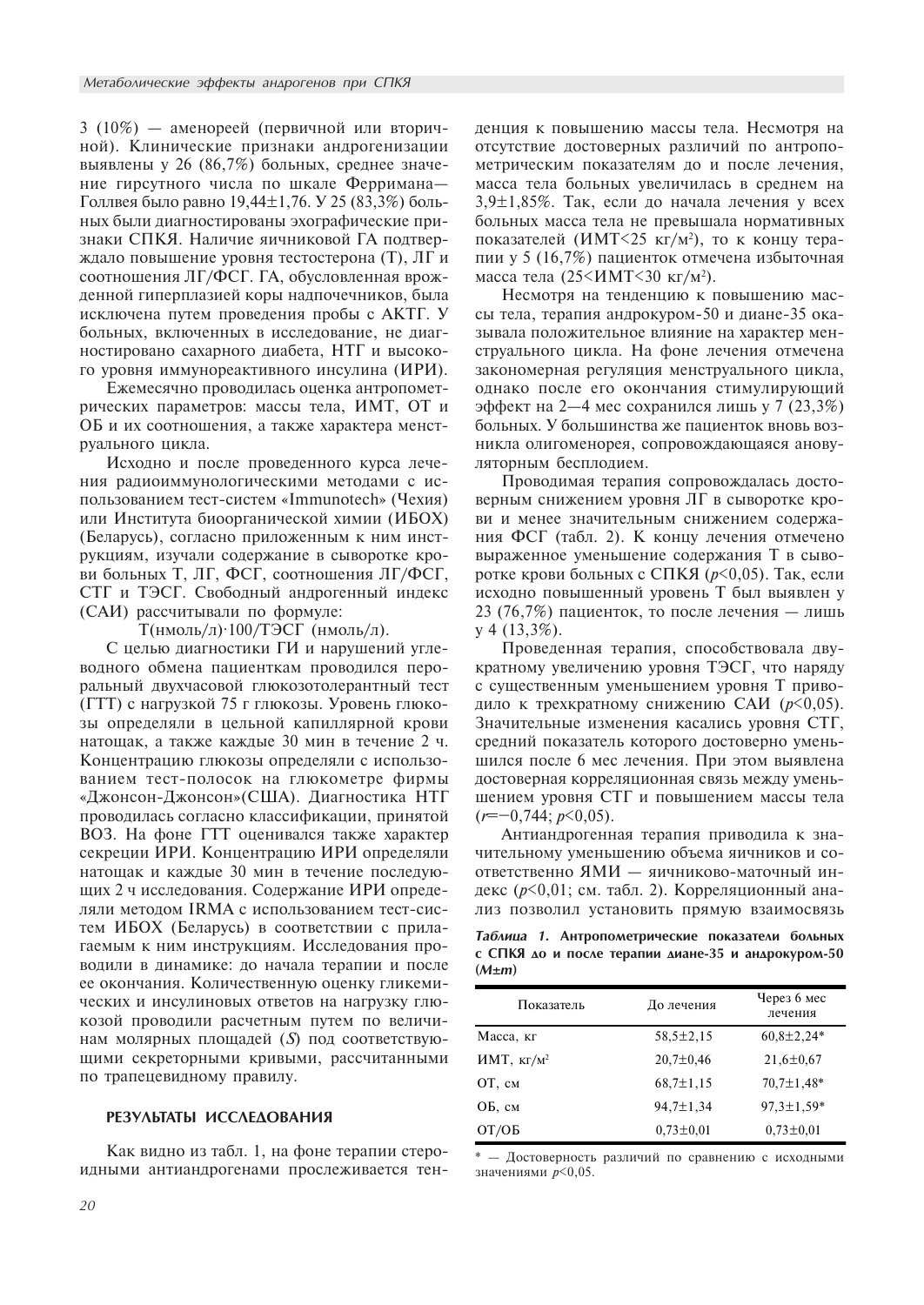Таблица 2. Гормональные показатели и эхографические параметры размеров яичников у больных с СПКЯ  $\Delta$ о и после терапии диане-35 и андрокуром-50 (М±m)

| Показатель     | До лечения      | Через 6 мес<br>лечения |  |
|----------------|-----------------|------------------------|--|
| ЛГ, МЕ/л       | $13,1 \pm 1,47$ | $5,0\pm0,82*$          |  |
| ФСГ, МЕ/л      | $5,1 \pm 0,52$  | $4,3 \pm 0,37$         |  |
| ЛГ/ФСГ         | $2,7\pm0,22$    | $1,1\pm0,1*$           |  |
| Т, нмоль/л     | $3,1 \pm 0.99$  | $2,1\pm0.91*$          |  |
| СТГ, нмоль/л   | $5,5 \pm 0,21$  | $3,7\pm0,1*$           |  |
| ТЭСГ, нмоль/л  | $55,6 \pm 5,7$  | $111,2 \pm 13,09*$     |  |
| САИ            | $7,1 \pm 0.98$  | $2,7\pm0.43*$          |  |
| Объем яичников |                 |                        |  |
| правого        | $17,7 \pm 2,67$ | $12,75 \pm 1,52^*$     |  |
| левого         | $18,3 \pm 2,27$ | $8.9 \pm 1.14*$        |  |
| ями            | $3,9 \pm 0,52$  | $2,4\pm0,29*$          |  |

\* Достоверность различий по сравнению с исходными значениями  $p<0,01$ .

снижения уровня Т, САИ и уменьшения объема яичников (соответственно  $r=0.693$  для правого яичника,  $r=0,415$  для ЯМИ;  $p<0,05$  и  $r=0,893$  для правого яичника,  $r=0,593$  для левого яичника,  $r=0,871$  для ЯМИ;  $p<0,05$ ).

Наряду с положительным влиянием на гормональные параметры стероидные антиандрогены оказывают отрицательное влияние на параметры углеводного обмена. Несмотря на то что у всех больных содержание глюкозы натощак как до, так и после лечения было в пределах нормы, отмечена тенденция к повышению гликемических ответов на фоне ГТТ (табл. 3).

Наиболее выраженные изменения касались содержания ИРИ в сыворотке крови больных, что выражалось почти в двукратном увеличении данного показателя натощак после шестимесячного курса терапии диане-35 и андрокуром-50.

Несмотря на это, после лечения ГИ натощак не была выявлена ни у одной пациентки. Срав-



Динамика уровня ИРИ в ходе ГТТ на фоне терапии андрокуром и диане-35 у больных с СПКЯ (n=30).

нительный анализ инсулиновых ответов на нагрузку глюкозой показал, что терапия антиандрогенами приводит к выраженному увеличению секреторных ответов ИРИ, о чем свидетельствует почти двукратное увеличение  $S$  под соответствующими кривыми (соответственно 4590,65±487,4 и 8201,5 $\pm$ 760,67 мкЕД/мл·120). Наиболее наглядно выявленные закономерности отражены на рисунке.

Установлена положительная корреляционная связь между увеличением  $S$  глюкозы и повышением  $S$  инсулина ( $r=0,354$ ;  $p<0,05$ ), указывающая на то, что на фоне терапии стероидными антиандрогенами увеличение уровня инсулина не сопровождалось уменьшением гликемических показателей. Кроме того, выявлена обратная зависимость повышения уровня ИРИ и S; ИРИ с үменьшением значений СТГ (соответственно  $r=-0,297$   $\mu$   $r=-0,237$ ;  $p<0,05$ ).

Как видно из табл. 4, шестимесячный курс терапии диане-35 и андрокуром-50 оказывал отрицательное влияние на параметры липидного спектра крови, что проявлялось достоверным увеличением содержания триглицеридов (TГ), холестерина (XC), холестерина липопротеинов

Таблица 3. Гликемические и инсулиновые ответы на ГТТ у больных с СПКЯ до и после терапии диане-35 и андрокуром (M±m)

| Показатель                       | Глюкоза, мг/дл   |                     |                 | Инсулин, мкЕД/л      |  |
|----------------------------------|------------------|---------------------|-----------------|----------------------|--|
|                                  | ло лечения       | через 6 мес лечения | ло лечения      | через 6 мес лечения  |  |
| 0 <sub>MH</sub>                  | $78,0 \pm 1,52$  | $80,4\pm2,51$       | $7,4\pm 2,85$   | $15,5 \pm 2,85^*$    |  |
| $30$ MH                          | $124,5 \pm 5,72$ | $126,6 \pm 2,08$    | $48,5 \pm 7,04$ | 97,9±13,35*          |  |
| $60$ мин                         | $118,2 \pm 3,41$ | $118,5 \pm 3,86$    | $38,7 \pm 6,45$ | $75,9 \pm 7,3*$      |  |
| 90 мин                           | $111,6 \pm 3,13$ | $113,1\pm 2,55$     | $43,4 \pm 4,78$ | $65,5 \pm 5,49*$     |  |
| 120 мин                          | $98,1 \pm 3,85$  | $109,5 \pm 1,58$    | $37,5 \pm 5,73$ | $52,7 \pm 2,47*$     |  |
| $S$ , мк $E[\text{I} \cdot 120]$ | 13270,5±334,92   | 13594,5±197,57      | 4590,65±487,4   | $8201,5 \pm 760,67*$ |  |

\* Достоверность различий по сравнению с исходными значениями  $p<0,01$ .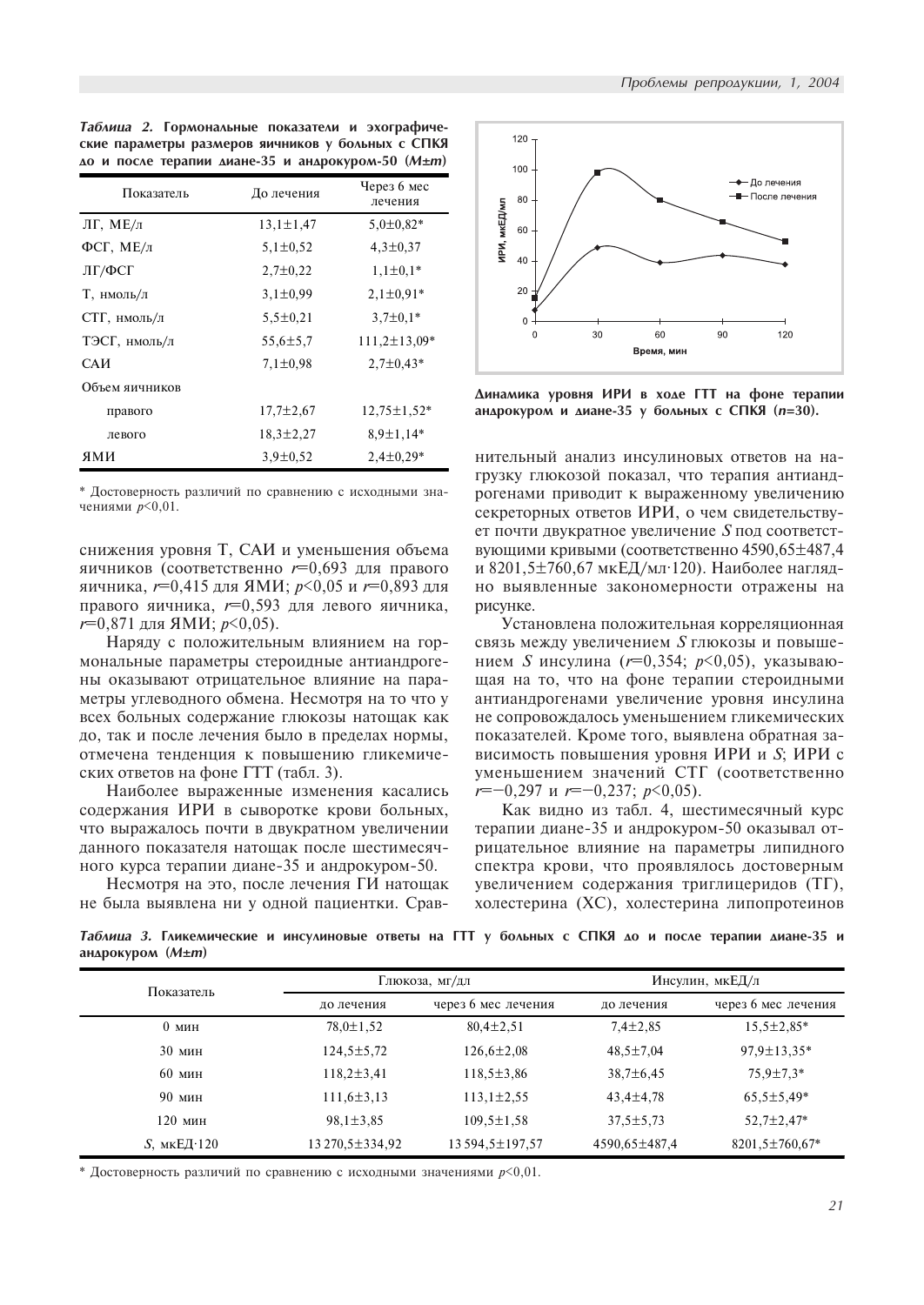Таблица 4. Основные показатели липидного спектра сыворотки крови больных с СПКЯ до и после терапии  $\Delta$ иане-35 и андрокуром (M±m)

| Показатель           | До лечения      | Через 6 мес<br>лечения |
|----------------------|-----------------|------------------------|
| ХС, ммоль/л          | $4,71\pm0,13$   | $5,34\pm0,14*$         |
| ТГ, ммоль/л          | $0.91 \pm 0.03$ | $1,9\pm0,92*$          |
| ХС ЛПВП,<br>ммоль/л  | $1,42\pm0,07$   | $1,39 \pm 0,07$        |
| ХС ЛПНП,<br>ммоль/л  | $2,9 \pm 0,14$  | $3,39\pm0,14*$         |
| ХС ЛПОНП.<br>ммоль/л | $0,28\pm0,02$   | $0.77 \pm 0.01*$       |
| KА                   | $2,46\pm0,24$   | $3,14\pm0.33*$         |

Примечание. \* Достоверность различий по сравнению с исходными значениями  $p$ <0,05. ХС ЛПВП - холестерин липопротеинов высокой плотности.

низкой плотности (ХС ЛПНП), холестерина липопротеинов очень низкой плотности (XC ЛПОНП) в сыворотке крови ( $p>0,05$ ). Указанные изменения сопровождались закономерным увеличением атерогенного потенциала крови  $(p<0,05)$ . Так, если исходно гиперхолестеринемия была выявлена в 26,7% случаев, т.е. у каждой четвертой пациентки, то после лечения — почти в 2 раза чаще (у 50% женщин). После проведенного курса терапии в 5 раз чаще диагностировалась гипертриглицеридемия, частота ее составила 16,7%. В целом терапия антиандрогенами способствовала повышению уровня  $T\Gamma$  в сыворотке крови на 52,1%,  $XC - Ha$  11,8% и коэффициента атерогенности (KA) — на 21,7%.

Корреляционный анализ показал, что процентное повышение массы тела положительно коррелировало с увеличением содержания ТГ ( $r=$ 0,792;  $p<0,05$ ). Увеличение же уровня инсулина прямо взаимосвязано с возрастанием липидных показателей ( $r=0,855$  для ХС,  $r=0,601$  для ХС ЛПНП;  $p<0,05$ ). Кроме того, установлена положительная корреляционная связь между  $S$  ИРИ и уровнем XC ( $r=0,326$ ;  $p<0,05$ ).

Таким образом, терапия диане-35 и андрокуром-50 способствует достоверному уменьшению уровня Т и свободных фракций андрогенов за счет как снижения ЛГ-зависимого синтеза андрогенов в яичниках и периферической блокады рецепторов, так и повышения уровня ТЭСГ. Вместе с тем отмечается тенденция к увеличению массы тела, могут возникать изменения углеводного обмена, выражающиеся в некотором возрастании уровней глюкозы и появлении ГИ у половины больных, включенных в исследование. Эти изменения могут способствовать развитию дислипопротеидемий, о чем свидетельствуют корреляционные связи между повышением массы тела, уровнем ИРИ и показателями липидного спектра крови.

#### **ОБСУЖДЕНИЕ**

Стероидные антиандрогены традиционно используются для лечения ГА и гирсутизма у больных с СПКЯ. Поскольку большинство пациенток с СПКЯ имеют генетическую детерминированность метаболических нарушений, характеризующихся ожирением, НТГ, ГИ, инсулинорезистентностью и нарушениями липидного спектра крови, настоящее исследование было посвящено изучению влияния стероидных антиандрогенов не только на гормональные показатели, но и на метаболические параметры. Для оценки системного влияния антиандрогенов и выяснения критериев их обоснованного назначения больным с СПКЯ был проведен шестимесячный курс терапии андрокуром и диане-35 пациенткам с СПКЯ, нормальной массой тела без ГИ.

Как и предполагалось, терапия стероидными антиандрогенами сопровождалась уменьшением синтеза яичниковых андрогенов, уровень Т к концу курса терапии снизился на 32,2%. Это может быть связано с антигонадотропным эффектом препаратов, поскольку подобно большинству исследователей к концу терапии нами было выявлено двукратное снижение уровня ЛГ и индекса ЛГ/ФСГ [1, 5, 20]. Эффект терапии проявлялся также трехкратным снижением уровня свободных андрогенов, обусловленным прежде всего двукратным повышением концентрации ТЭСГ в сыворотке крови леченых больных. Увеличение уровня ТЭСГ объясняют влиянием эстрогенного компонента КОК, который повышает синтез ТЭСГ в печени [14, 15]. Кроме того, антиандрогенный эффект препаратов потенцируется за счет блокады андрогенных рецепторов, что приводит к снижению их периферического действия.

Снижение уровня андрогенов сочеталось с уменьшением размеров яичников, о чем могут свидетельствовать положительные корреляционные связи между снижением уровня Т и уменьшением объемов яичников. Полученные нами данные подтверждают результаты других исследователей, отмечавших положительное влияние стероидных андрогенов при яичниковых формах ГА  $[1, 5, 10]$ . Обращает на себя внимание значительное снижение средних показателей СТГ  $(p<0.05)$  и отрицательная корреляционная связь между уменьшением уровня СТГ и повышением массы тела ( $r=-0.744$ ;  $p<0.05$ ), что указывает на неблагоприятную взаимозависимость этих параметров  $[16, 21]$ .

Следует отметить, что на фоне проводимой терапии имела место тенденция к повышению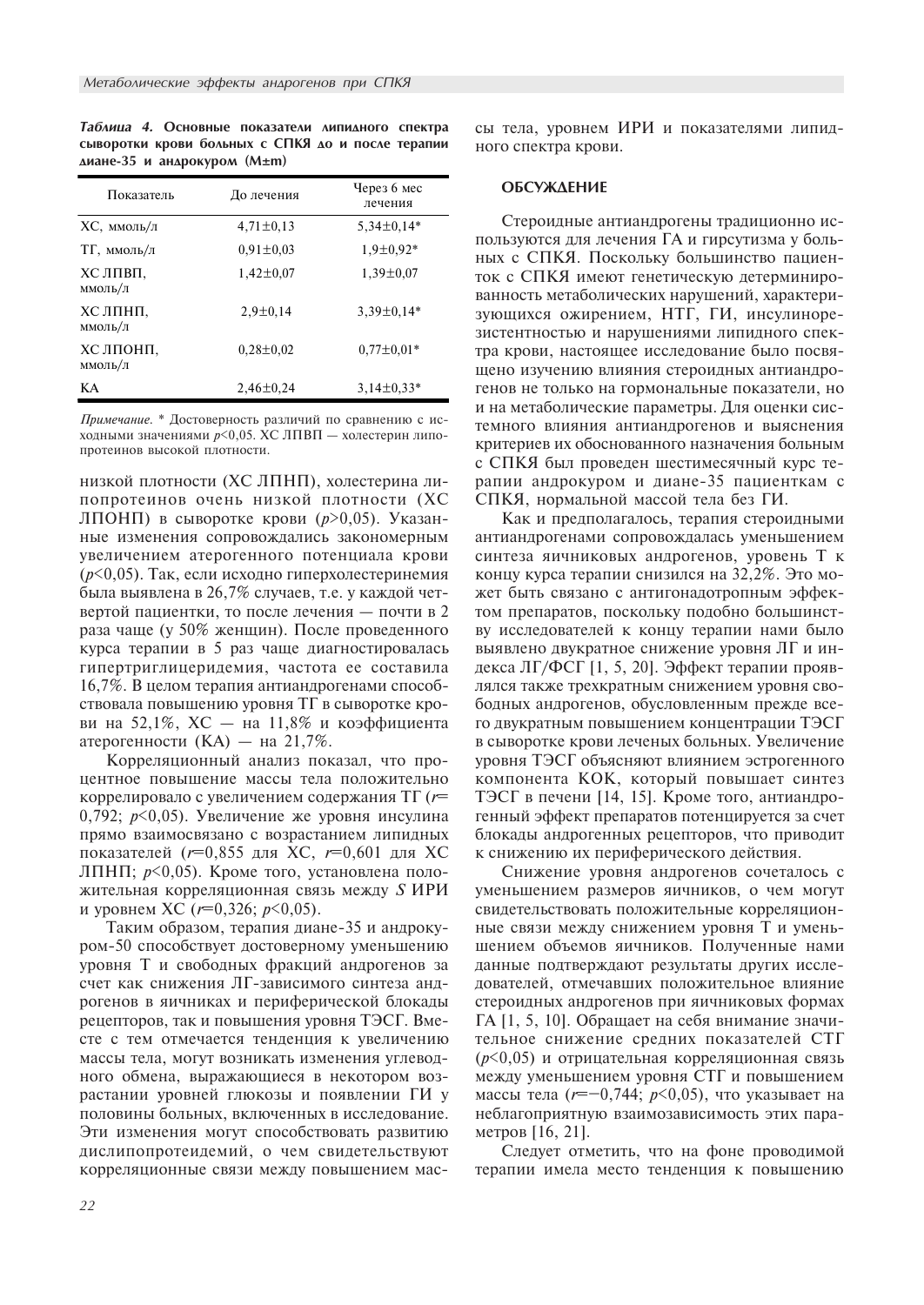массы тела. К концу лечения у  $16,7\%$  больных была диагностирована избыточная масса тела, что согласуется с данными G. Prelevic и соавт. [20]. Несмотря на закономерную регуляцию менструального цикла, на отмену лечения, стимулирующий эффект временного характера сохранился лишь у каждой 4-5-й больной.

Это, возможно, связано с тем, что, несмотря на снижение уровня яичниковых андрогенов, к концу курса терапии отмечено почти двукратное возрастание уровня инсулина как натощак, так и на фоне ГТТ, что согласуется с данными G. Prelevic и соавт. [20]. Увеличение секреции инсулина сопровождалось тенденцией к возрастанию уровня глюкозы, что косвенно может свидетельствовать о снижении чувствительности периферических тканей к действию инсулина. Схожую закономерность на фоне лечения гирсутизма этинилэстрадиолом и ципротеронацетатом отметили и другие исследователи [14]. G. Prelevic й соавт. отмечено еще более значительное повышение уровня глюкозы [19], тогда как L. Morin-Papunen и соавт. [15] выявили лишь тенденцию к повышению уровня инсулина и глюкозы. Разноречивость приведенных данных может быть связана с различной длительностью назначения терапии и дозой антиандрогенов, а также с контингентом больных, включенных в исследования. Можно полагать, что возникновение ГИ может быть связано с эстрогенным компонентом диане-35, поскольку в литературе имеются данные о неблагоприятном влиянии этинилэстрадиолсодержащих КОК на углеводный обмен как у здоровых женщин [26], так и у больных с СПКЯ [9]. Снижение чувствительности к инсулину отмечено у женщин, имеющих в анамнезе гестационный диабет [6]. Нельзя исключить также, что увеличение секреции инсулина связано с действием относительно высоких доз ципротеронацетата, который является прогестагеном и может оказывать неблагопри-

# *AUTEPATYPA*

- 1. *Barnes R.B.* Diagnosis and therapy of hyperandrogenism. Baill Clin Obstet Gynecol 1997; 2: 369-396.
- Cullberg G., Hamberger L., Mattsson L.A., Mobacken H., Samsioe G. Lipid metabolic studies in women with a polycystic ovary syndrome during treatment with a low-dose desogestrelethinilestradiol combination. Acta Obstet Gynecol Scand 1985; 64:  $203 - 207$ .
- 3. Dunaif A. Insulin Resistance and Polycystic Ovary Syndrome: Mechanism and Implications for pathogenesis. Endocr Reviews 1997; 6: 18: 774-800.
- 4. Falssetti L., Pasinetti E. Effects of long term administration of an oral contraceptive containing vethinilestradiol and cyproterone acetate on li pid metabolism in women with polycystic ovary syndrome. Acta Obstet Gynecol Scand 1995; 74: 55-56.

ятное влияние на метаболические параметры [14, 20].

Сочетанная терапия диане-35 и андрокуром приводила также к изменениям липидного спектра крови, что проявлялось достоверным повышением уровня ХС, ТГ, ХС ЛПНП, ХС ЛПОНП, при неизменных показателях ХС ЛПВП, что сказалось на значениях КА. Ухудшение показателей липидного спектра крови на фоне терапии стероидными антиандрогенами можно рассматривать в нескольких аспектах. Повышению перечисленных выше показателей, по нашим данным, как и по результатам, полученным G. Mastoracos и соавт.  $[14]$ , могло способствовать увеличение массы тела и уровня ИРИ, о чем могут свидетельствовать положительные корреляционные связи между ними. Кроме того, многие исследователи увеличение уровня ТГ и ЛПНП связывают с негативным влиянием ципротеронацетата на липидный обмен [4, 19, 21]. Наряду с этим в литературе встречаются и противоречивые данные, указывающие на то, что терапия антиандрогенами не приводит к изменению содержания ХС ЛПНП и ХС ЛПВП [2]. Некоторые же авторы наблюдали повышение уровней ХС ЛПВП за счет положительного эффекта эстрогенного компонента КОК [4, 19, 25].

Полученные результаты позволяют заключить, что терапия стероидными антиандрогенами показана лишь больным без метаболических нарушений, поскольку ее проведение может провоцировать возникновение метаболических расстройств, на фоне лечения целесообразно проводить мониторинг не только гормональных, но и метаболических параметров. Данные настоящего исследования, выполненного на относительно небольшом числе леченых больных, носят предварительный характер и диктуют необходимость дальнейшего изучения влияния различных режимов и длительности антиандрогенной терапии на метаболические параметры с целью минимизации их отрицательного воздействия.

- 5. Fruzzetti F., Bersi C., Parrini D., Genazzini A.R. Treatment of hirsutism: comparisons between antiandrogens with central and peripheral effects. Fertil Steril 1999; 3: 71:  $445 - 451$ .
- 6. Goodsland I., Walton C., Felton C. et al. Insulin resistance, secretion and metabolism in users of oral contraceptives. J Clin Endocrinol Metab 1992; 74: 64-70.
- 7. Guzick D. Polycystic ovary syndrome: Symptomatology, pathophisiology, and epidimiology. Am J of Obstet and Gynecol 1998; 6: 179: 89-93.
- 8. Ibanez L., Valls C., Marcos M.V., Rodrigues-Hierro F., De Zegher F. Sensitisation to Insulin Induces Ovulation in Nonobese Adolescents With Anovulatory Hyperandrogenism. J Clin Endocrinol Metab 2001; 86: 3595-3598.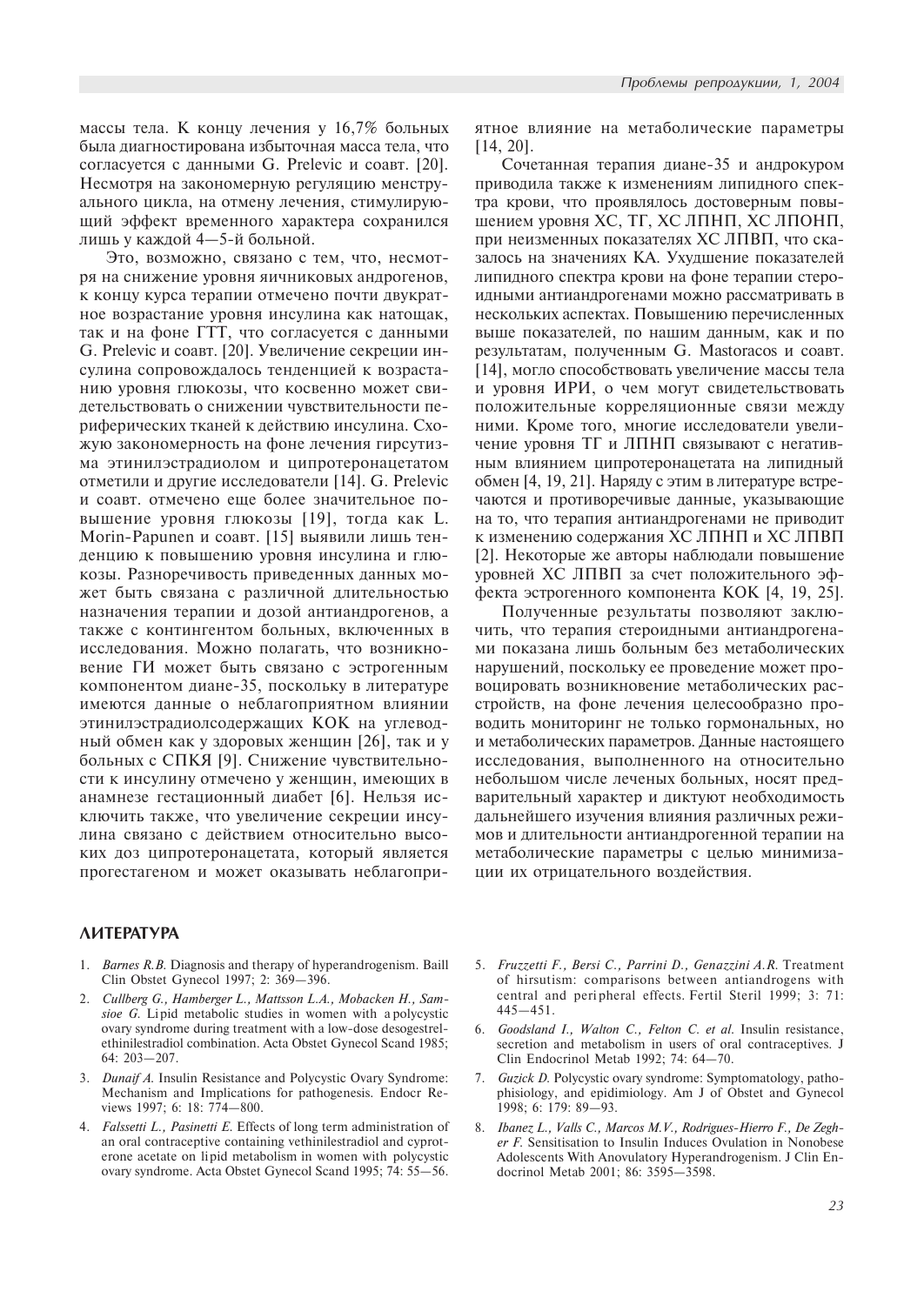- 9. Korytowsky M.T., Mokan M., Horwitz M.J., Berga S.L. Metabolic effects of oral contraceptives in women with polycystic ovary syndrome. J Clin Endocrinol Metab 1995; 82: 3327-3334.
- 10. Legro S. Polycystic ovary syndrome: Current and future treatment paradigms. Am J Obstet Gynecol 1998; 179: 6: 101 108.
- 11. Lobo R.A., Carmina E. The importance of diagnosing the polycystic ovary syndrome. Ann Intern Med 2000; 12: 132: 989 993.
- 12. Lobo R.A. Polycystic ovary syndrome. Estrogens and Progestogens in Clinical Practice. London-Edinburgh-New York-Philadelfia-San Francisko-Sydney 1998; 405-417.
- 13. Mather K.J., Kwan F., Corenblum B. Hyperinsulinemia in polycystic ovary syndrome correlates with increased cardiovascular risk independent of obesity. Fertil Steril 2000; 1: 73: 150 156.
- 14. Mastoracos G., Koliopoulos C., Creatsas G. Androgen and li pid profiles in adolescents with polycystic ovary syndrome who were treated with two forms of combined oral contraceptives. Fertil Steril 2002; 5: 77: 919-927.
- 15. Morin-Papunen L.C., Vauhkonen I., Koivunen R.M., Ruokonen A., Martikainen H.K., Tapanainen J.S. Endocrine and metabolic effects of metformin versus ethinil estradiol-cyproterone acetate in obese women with polycystic ovarian syndrome: a randomized study. J Clin Endocrinol Metab 2000; 9: 85: 3161 3168.
- 16. Nestler J.E. Role of hyperinsulinemia in the pathogenesis of polycystic ovary syndrome. N Engl J Med 1999; 340: 1314 1320.
- 17. Opara J.U., Levine J.H. The deadly quartet  $-$  the insulin resistance syndrome. South Med J 1997; 90: 12: 1162-1168.
- 18. Pasquali R., Gambinery A., Biscotti D. et al. Effect of long-term treatment with metformin added to hypocaloric diet on body composition, fat distribution, and androgen and insulin levels in abdominally obese women with and without the poly-

cystic ovary syndrome. J Clin Endocrin Metab 2000; 8: 85:  $2767 - 2774$ 

- 19. Porcile A., Gallardo E. Longterm treatment of hirsutism: desogestrel compared with cyproterone acetate in oral contraceptives. Fertil Steril 1991; 55: 877-881.
- 20. Prelevic G.M. Symtomatic treatment of acne and hirsutism. In: Polycystic ovary syndrome. Ed. by R. Homberg. London 2001;  $110 - 111.$
- 21. Prelevic G.M., Wurzburger M.I., Trpkovic D. Effects of a low dose estrogen-antiandrogen combination (Diane-35) on lipid and carbohydrate metabolism in patients with polycystic ovary syndrome. Gynecol Endocrinol 1990; 4: 157-168.
- 22. Rosmond R., Biorntorp P. The interactions between hypothalamic-pituitary-adrenal axis activity, testosterone, insulin like growth factor I and abdominal obesity with metabolism and blood pressure in men. Int J Obes Relat Metab Disord 1998; 12: 22: 1184-1196.
- 23. Sanders E.B., Aston C.E., Ferrell R.E., Witchel S.F. Inter- and intrafamilial variability in premature pubarche and polycystic ovary synrome. Fertil Steril 2002; 3: 78: 473-478.
- 24. Taylor Ann E. Understanding the underlying metabolic abnormalities of polycystic ovary syndrome and their implications. Am J Obstet Gynec 1998; 179: 6: 94-100.
- 25. Vexiau P., Vexiau-Robert D., Martineau I. et al. Metabolic effect at six and twelve months of cyproterone acetate (2mg) combined with ethinyl estradiol (35 micrograms) in 31 patients. Horm Metab Res 1990; 22: 241-245.
- 26. Watanabe R., Azen C., Roy S. et al. Defects in carbohydrate metabolism in oral contraceptive users without apparent metabolic risk factors. J Clin Endocrinol Metab 1994; 79: 1277 1283.
- 27. Yarali H., Yildirir A., Aybar F. et al. Diastolic dysfunction and increases serum homocysteine concentration may contribute to increased cardiovascular risk in patients with polycystic ovary syndrome. Fertil Steril 2001; 3: 76: 511-516.

| Репродуктологи всех стран — объединяйтесь!                                                                                  |
|-----------------------------------------------------------------------------------------------------------------------------|
| Дорогие коллеги, если вы обнаружили какие-либо ошибки или у вас изменился адрес, сообщите нам, пожалуйста.                  |
| Абляева Эльмира Шавкатовна — врач акушер-гинеколог, Центр планирования семьи №2, Москва<br>dilia@cityline.ru                |
| Айзикович Ирина Валентиновна — гинеколог-эндокринолог, Медицинский центр «Авиценна», Новосибирск<br>avicennaltd@hotmail.com |
| Аншина Маргарита Бениаминовна — главный редактор журнала «Проблемы репродукции», Москва<br>ansh@corbina.ru                  |
| Баранов Николай Алексеевич — заведующий Межобластным центром микрохирургии, Саратов<br>bna@utg.gazprom.ru                   |
| Батюхнов Александр Михайлович — директор компании «БиоХимМак», Москва<br>info@biochemmak.ru                                 |
| Бахарев Владимир Анатольевич — руководитель отделения генетики НЦАГиП РАМН, Москва<br>bakharev@pregnancy.ru                 |
| Бебнева Тамара Николаевна — консультант кабинета «Экстренной контрацепции» НЦАГиП РАМН, компания<br>«Гедеон Рихтер», Москва |
| tamnb@yahoo.com                                                                                                             |
| Бронештер Давид Семенович - главный врач Американского медицинского центра, Сочи<br>intermed@sochi.ru                       |
| Бутенко Владимир Людвигович — врач акушер-гинеколог, Институт репродуктивной генетики, Киев, Украина<br>irg@irg.kiev.ua     |
| Продолжение на с. 35                                                                                                        |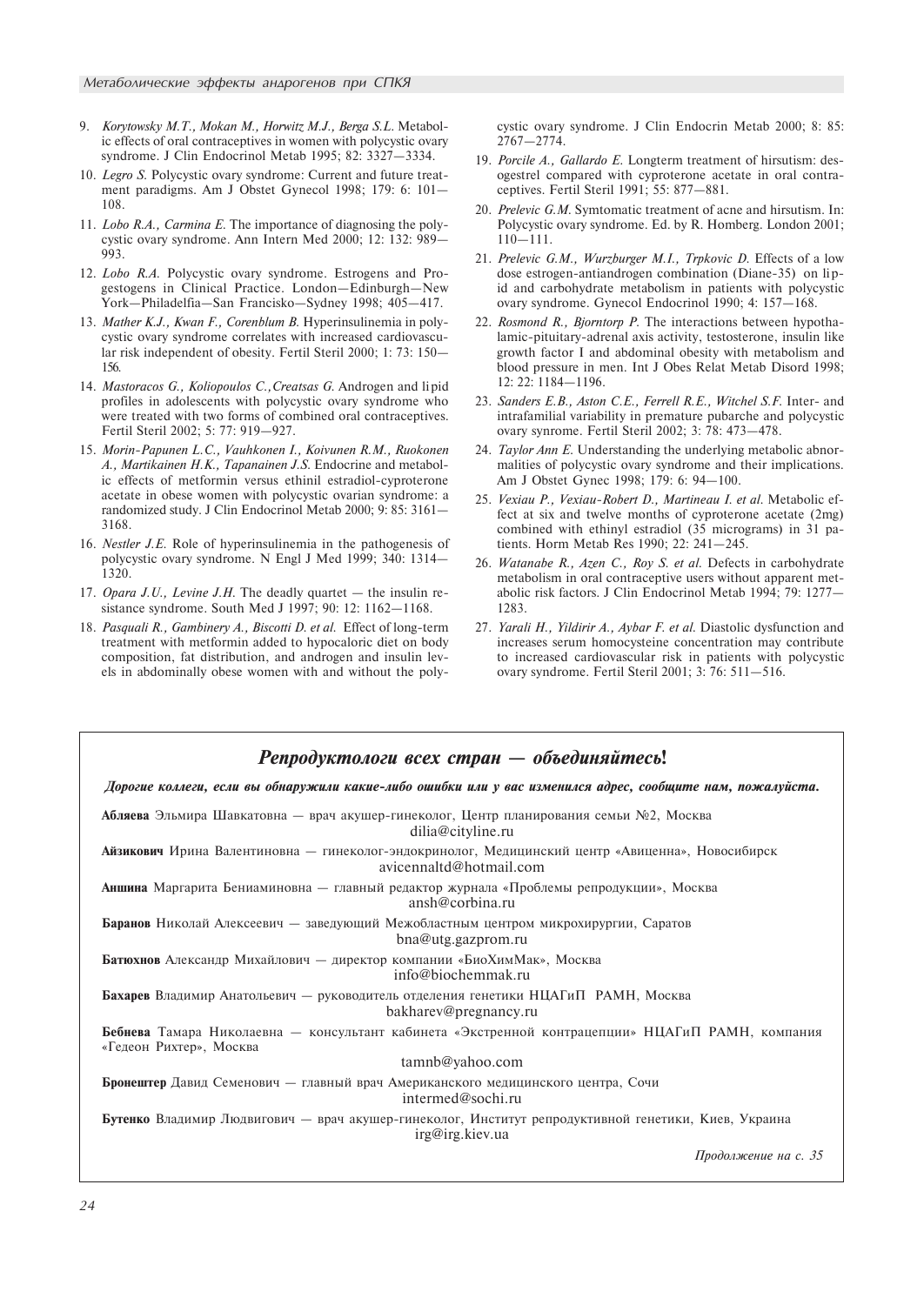# Оценка эффективности сочетанного использования дюфастона и реаферона при лечении бесплодия, обусловленного эндометриозом

# О.С. ФИЛИППОВ, Т.А. ШАГЕЕВ

Кафедра акушерства и гинекологии педиатрического факультета Красноярской медицинской академии

Частота наступления беременности достоверно выше в группе женшин, получавших сочетанную терапию эндометриоза дюфастоном и реафероном (51,6% против 28,3% в контроле — монотерапия дюфастоном;  $p$ <0,05). Мониторинг лечения показал более высокую эффективность предлагаемого способа терапии эндометриозассоциированного бесплодия. Мониторинг лечения выполнялся путем определения уровня онкомаркеров CA-125, CA-19-9 и РЭА в сыворотке крови методом иммуноферментного анализа. Критерием эффективности лечения явилась частота наступления беременности.

Ключевые слова: эндометриоз, бесплодие, реаферон, онкомаркеры.

В настоящее время отмечается тенденция к возрастанию частоты эндометриоза — от 12 до 27% от числа оперированных гинекологических больных, из них 20-47,8% страдают бесплодием [1]. Современный подход к лечению эндометриоза состоит в сочетании хирургического метода максимального удаления эндометриоидных очагов и гормономодулирующей терапии с использованием средств, оказывающих прямое или опосредованное действие на метаболизм стероидов. Недостатками гормонотерапии эндометриоза при бесплодии являются аменорея или олигоменорея и ановуляция, что нежелательно в случаях, когда необходима индукция беременности [2].

С этих позиций обосновано применение дюфастона, который обладает рядом преимуществ: не снижает эффектов гонадотропинов и не тормозит овуляцию, не оказывает неблагоприятного влияния на секреторно-трансформированный эндометрий, не препятствует оплодотворению и имплантации, не дает андрогенные и минералокортикоидные эффекты и может использоваться для лечения самопроизвольного выкидыша [4]. Однако несмотря на перечисленные преимущества, частота наступления беременности у женщин с эндометриозассоциированным бесплодием после проведения курса лечения не превышает 30 $-33\%$ , что требует поиска методов, направленных на повышение эффективности лечения [3, 5, 7, 9].

Одной из причин невысокой эффективности гормонотерапии эндометриоза является недостаточное влияние на собственно патологические очаги из-за различия экспрессии рецепторов половых стероидных гормонов в очагах эндометриоза и собственно эндометрии, что обусловливает автономность циклических изменений в гетеротопиях. Имплантаты различаются по структуре. функции и наличию рецепторов стероидных гормонов яичников. Менее 50% участков гетеротопий реагируют на гормонотерапию так же, как эндометрий [6]. В связи с этим достижение аменореи нельзя считать достоверным критерием влияния на эндометриоидные гетеротопии. Для повышения эффективности лечения гестагенами необходимо добиться увеличения числа рецепторов к прогестерону и связывания с ними препарата в имплантатах [10]. Данное положение диктует необходимость использовать наряду с гормонотерапией препараты, оказывающие действие на регуляцию экспрессии рецепторов половых стероилов.

Наше внимание привлек реаферон-ЕС (человеческий рекомбинантный интерферон-альфа- $2B$ , белок, синтезированный бактериальным штаммом кишечной палочки), который не только стимулирует экспрессию рецепторов стероидных гормонов яичников, но и обладает антипролиферативной активностью, подавляет ангиогенез и является регулятором дифференцировки и фенотипической реверсии пролиферативных про-LIECCOB.

Целью исследования явилась оценка эффективности сочетанного использования дюфастона и реаферона при лечении бесплодия, обусловленного эндометриозом.

#### MATEPHAA H METOAH

Под наблюдением находилась 91 женщина, страдающая эндометриозассоциированным бесплодием. Диагноз устанавливался при лапароско-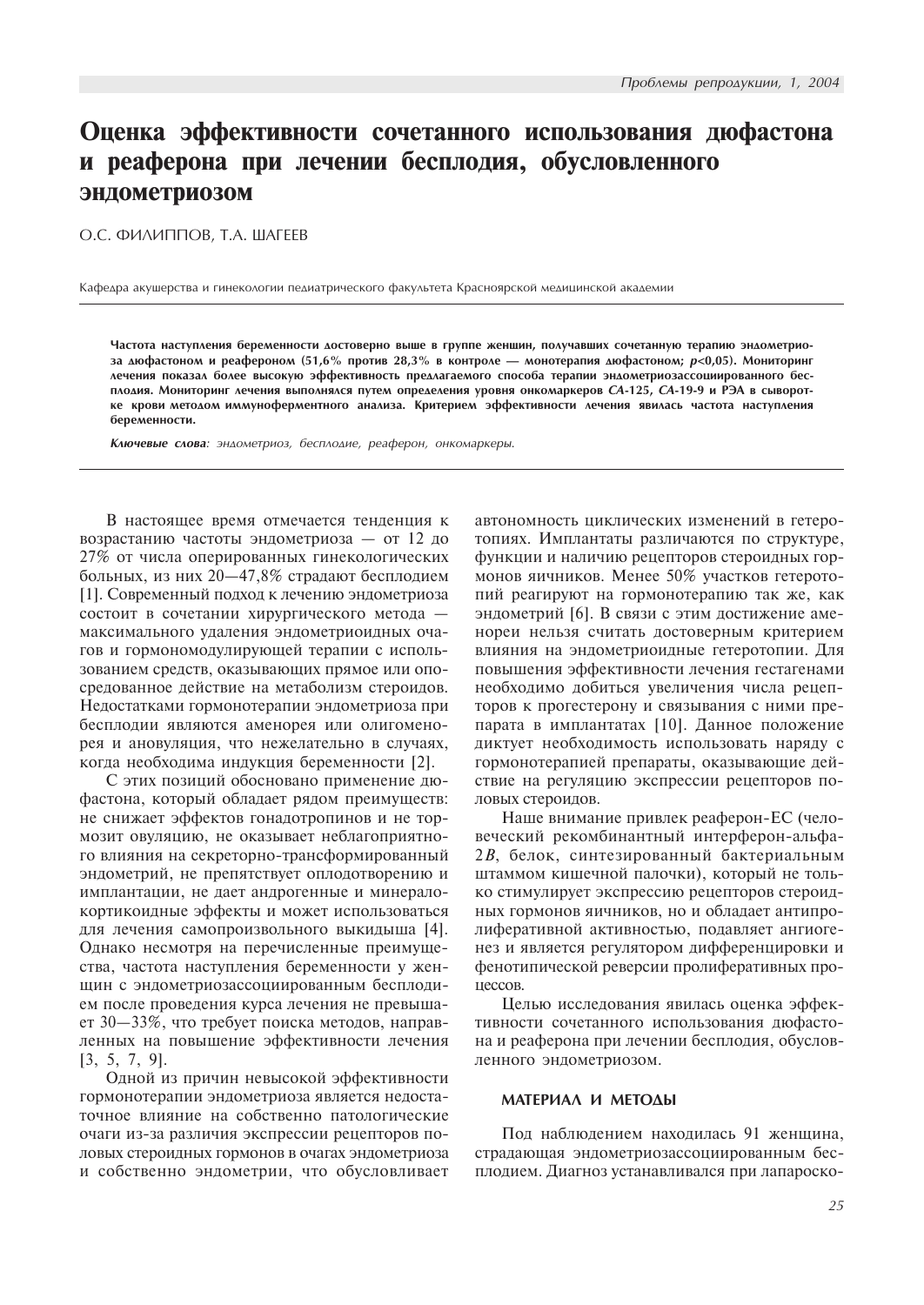пии. У всех пациенток были исключены трубный и мужской фактор бесплодия, а также подтверждена овуляция. На первом этапе лечения всем пациенткам была выполнена термокаутеризация очагов эндометриоза с использованием моно- и биполярной коагуляции.

На втором этапе все пациентки были разделены на две клинические группы. Основная группа представлена 31 больной, в комплексную терапию которых включался реаферон-ЕС на 5, 6, 8, 10, 12, 14-й день менструального цикла по 1 000 000 ЕД в виде внутримышечных инъекций, затем дюфастон (дидрогестерон) по 20 мг рег оз в циклическом режиме с 15-го по 25-й день менструального цикла.

В контрольную группу вошли 60 пациенток, в терапии которых использовали только дюфастон, из них 30 пациенткам препарат назначали по 20 мг с 5-го по 25-й день менструального цикла (подгруппа А),  $30 -$  по 20 мг с 15-го по 25-й день менструального цикла (подгруппа Б).

Средний возраст женщин достоверно не различался, составляя в среднем 28,1 $\pm$ 0,5 года. У всех обследуемых отмечался регулярный менструальный цикл. Длительность бесплодия варьировала от 2 до 12 лет, составляя в среднем  $4,5\pm0,3$  года. Первичным бесплодием страдали 58,1% пациенток основной и 53,3% пациенток контрольной группы, вторичным  $-41,9$  и  $46,7\%$  соответственно.

Эффективность лечения оценивалась по частоте наступления беременности. Мониторинг терапии осуществлялся путем контроля за динамикой уровня онкоантигенов *СА*-125, РЭА и СА-19-9 в сыворотке крови в соответствии с рекомендациями Л.В. Адамян и В.И. Кулакова [1, 8]. Анализ уровня онкоантигенов осуществляли методом иммуноферментного анализа в лаборатории гормональных методов исследования (зав. — Т.В. Андреева) городской больницы №4. Полученные данные обрабатывались методами вариационной статистики  $(t, \chi^2)$ .

#### РЕЗУЛЬТАТЫ И ОБСУЖДЕНИЕ

Мониторинг лечения на основе анализа уровня онкоантигенов оценивался до и после терапии. Достоверное снижение уровня онкоантигенов в основной группе свидетельствует о регрессии патологического процесса и достижении более выраженных положительных результатов по сравнению с контролем (см. таблицу).

Сравнительный анализ уровня онкомаркеров в зависимости от формы заболевания показал, что у пациенток с эндометриоидными кистами уровень онкомаркеров достоверно выше, чем в группе больных с «малыми формами» эндометриоза. Сравнение динамики онкомаркерограмм (см. рисунок) на фоне проводимой терапии показало достоверное уменьшение экспрессии онкоантигенов как при «малых формах» эндометриоза, так и при эндометриоидных кистах, при этом тенденция к снижению показателей  $CA-125$ ,  $CA-19-9$ , РЭА достоверно более выражена ( $p<0,05$ ) в группе женщин с «малыми формами» эндометриоза.

Таким образом, уровень онкоантигенов в крови находится во взаимосвязи с локализацией эндометриоидных поражений, и при сопоставлении сдвигов концентраций СА-125, СА-19-9 и РЭА можно косвенно судить о вероятности той или иной локализации эндометриоидных гетеротопий и оценивать адекватность проводимой терапии.

Следует отметить повышение эффективности лечения в группе пациенток, получавших комбинацию реаферон + дюфастон, в результате чего частота наступления беременности составила  $51,6\%$  (у 16) в основной группе против 28,3% (у 17) в контрольной ( $p$ ≤0,05,  $\chi$ <sup>2=3</sup>,84). Частота наступления беременности в подгруппах контроля достоверно не различалась и составила в подгруппе А — 26,6% (у 8), в подгруппе Б — 30% (у 9). Нами прослежена зависимость частоты наступления беременности в результате проводимой терапии от локализации эндометриоидных поражений («малые формы», эндометриомы). Наиболее восприимчивы к терапии пациентки с «малыми формами» эндометриоза: беременность наступила у 32,2% (10) больных в основной группе и у 21,6% (13) — в контрольной. У пациенток с эндометриомами беременность наступила соответственно у 19,3% (6) и 8,3% (5), что указывает на меньшую результативность лечения у данного контингента больных.

Сравнительная характеристика уровня онкоантигенов в изучаемых группах до и после лечения

|                          | $CA-125$ , Ед/мл   |                  | СА-19-9, Ед/мл    |                    | РЭА, нг/мл      |                    |
|--------------------------|--------------------|------------------|-------------------|--------------------|-----------------|--------------------|
| Группа                   | ло лечения         | после лечения    | ло лечения        | после лечения      | ло лечения      | после лечения      |
| Контроль ( <i>n</i> =60) | $23.37 \pm 0.41**$ | $16.7 \pm 0.33*$ | $24.003 \pm 0.39$ | $13.62 \pm 0.44**$ | $2.7 \pm 0.1$   | $1.69 \pm 0.08$ ** |
| Основная $(n=31)$        | $23,15\pm0.89**$   | $8.68 \pm 1.08*$ | $23.9 \pm 0.67$   | $8.16 \pm 0.76$ ** | $2.62 \pm 0.14$ | $1,19\pm0.72**$    |

Примечание. Достоверность различий показателей до и после лечения в основной и контрольной группах: \* -  $p \le 0,05$ ;  $- p \leq 0.01$ .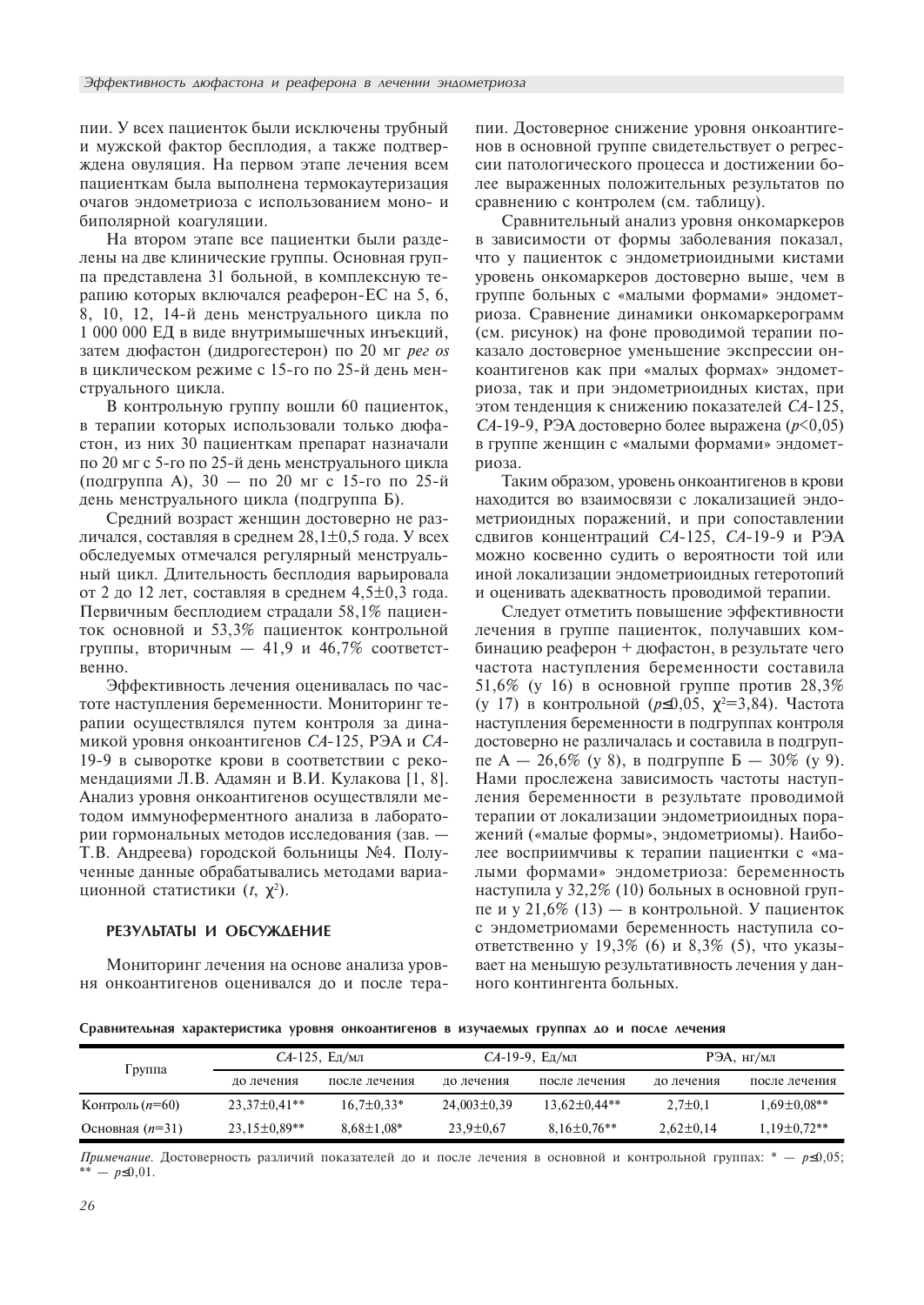

Динамика уровня онкомаркеров в ходе терапии в зависимости от формы заболевания.

Таким образом, предлагаемый способ лечения бесплодия, обусловленного эндометриозом, путем сочетанного применения дюфастона и реаферона позволяет повысить эффективность терапии, увеличить процент наступления беременности и снизить число рецидивов. Вероятно, уси-

# **AMTEPATYPA**

- 1. Адамян Л.В., Кулаков В.И. Распространенные формы генитального эндометриоза. М 1996.
- 2. Айламазян Э.К., Сельков С.А., Ярмолинская М.И. Новости фармакологии 1997; 3: 93-97.
- 3. *Балакшина Н.Г., Соклакова И.В., Кох Л.И.* Лапароскопическая хирургия у больных с малыми формами эндометриоза при бесплодии: Эндоскопия в гинекологии. М 1999;  $361 - 362.$
- 4. Коновалов В.И. Эффективность применения препарата дюфастон при эндометриозе у больных репродуктивного возраста. Акуш и гин 2002; 5: 48-49.
- 5. Кузьмичев Л.Н., Леонов Б.В., Смольникова В.Ю., Киндарова Л.Б., Беляева А.А. Эндометриоз: Этиология и патогенез, проблема бесплодия и современные пути ее решения в

ление действия дюфастона достигается за счет влияния реаферона на экспрессию рецепторов половых стероидных гормонов и ингибицию ангиогенеза и его антипролиферативного действия, что является патогенетически обоснованным в лечении эндометриозассоциированого бесплодия.

программе экстракорпорального оплодотворения. Акуш и гин 2001; 2: 8-10.

- 6. Стрижова Н.В., Сергеев П.В., Лысенко О.Н. и др. Роль половых гормонов и их рецепторного аппарата при выборе методов лечения у пациенток с гиперпластическими процессами эндометрия в сочетании с миомой матки. Акуш и гин 1998; 3: 32.
- 7. Шапиро Е.П., Юрасов И.В. Подходы к комбинированному лечению эндометриоза у больных с бесплодием: Эндоскопия в гинекологии. М 1999; 363-364.
- 8. Beretta P., Franchi M., Zanobi F. Int J Gynecol Obstet 1994; 46: 5.
- 9. Ramey J., Archer D. Fertil Steril 1993; 60: 1-14.
- 10. Rock J., Mentos D.M. Br J Obstet Gynecol 1992; 99: 1-4.



– Вы уже в третий раз отпрашиваетесь с лекции в этом семестре из-за внезапной болезни дедушки.

– Да я уже и сам думал, не симулирует ли дедушка.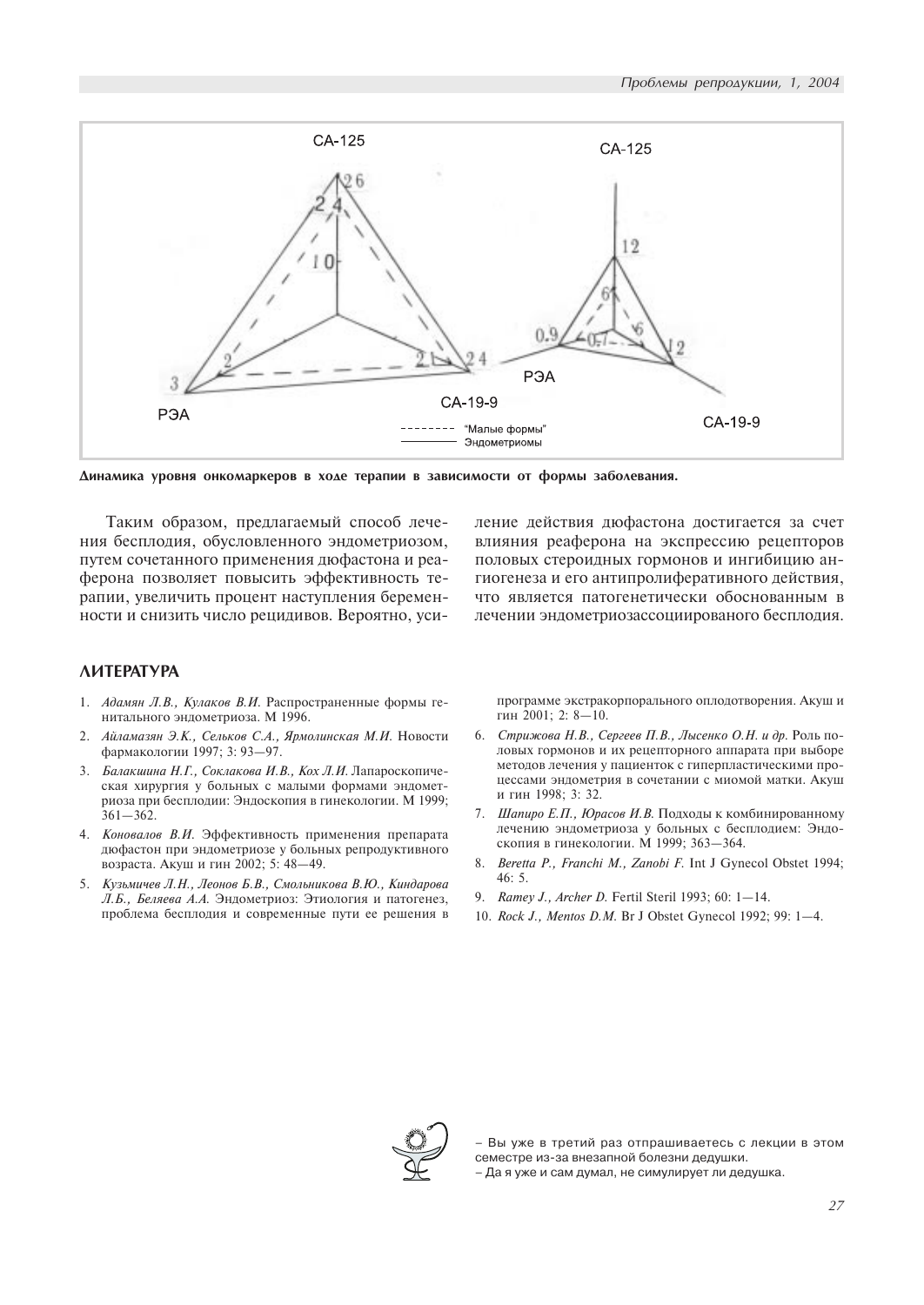# Ранняя аспирация фолликулов предотвращает развитие синдрома гиперстимуляции яичников тяжелой степени\*

### Т. ТОМАЗЕВИЧ, Х. МЕДЕН-ВРТОВЕК

Ранняя аспирация фолликулов (РАФ) в одном яичнике через 10-12 ч после введения хорионического гонадотропина (чХГ) дает возможность предотвратить развитие синдрома гиперстимуляции яичников (СГЯ) тяжелой степени. После внедрения процедуры ранней аспирации фолликулов РАФ одного яичника в циклах ЭКО у женщин из группы высокого риска в Любляне не было зарегистрировано ни одного случая развития СГЯ тяжелой степени. За период до внедрения метода РАФ (1984—1992) отмечено развитие 16 случаев развития СГЯ тяжелой степени в 4798 циклах ЭКО, наступило 577 клинических беременностей. После внедрения РАФ (1992—1993) не отмечено ни одного случая развития СГЯ тяжелой степени в 2289 циклах ЭКО, в которых наступило 364 клинические беременности.

Ключевые слова: синдром гиперстимуляции яичников, вспомогательные репродуктивные технологии, аспирация фолликулов, профилактика СГЯ тяжелой степени.

Одной из важнейших задач в программах вспомогательной репродукции является профилактика развития синдрома гиперстимуляции яичников тяжелой степени. Для определения группы пациенток, угрожаемых по развитию СГЯ, в программе индукции суперовуляции определяется уровень эстрогенов, проводится ультразвуковой мониторинг: разработаны различные манипуляции и вмешательства для предотвращения развития СГЯ у таких пациенток.

В предыдущих наблюдениях у 17 пациенток, которые находились в группе высокого риска по развитию СГЯ, было показано, что ранняя аспирация фолликулов (РАФ) из одного яичника через 10 ч после введения чХГ предотвращает развитие СГЯ тяжелой степени. Процедура РАФ одного из яичников стала стандартом программы ЭКО в Любляне, так как нормальная аспирация фолликулов (НАФ) в другом яичнике способствует наступлению беременности без развития осложнений. Подобная процедура была одобрена этическим комитетом, и все пациентки с высоким риском развития СГЯ соглашаются на проведение РАФ вместо отмены цикла. После внедрения процедуры РАФ в апреле 1992 г. не было зарегистрировано случаев тяжелой степени СГЯ в программе ЭКО. Целью данного исследования явилась оценка значимости этих наблюдений

#### МАТЕРИАЛ И МЕТОДЫ

Ретроспективно по регистру Любляны проведен анализ 7183 циклов ЭКО за период январь 1984 г. – декабрь 1993 г. С января 1984 г. по март 1992 г. в клинической практике применялась только процедура НАФ в обоих яичниках в 117 циклах ЭКО по поводу мужского или женского бесплодия, отмечен избыточный уровень Е, и избыточное количество фолликулов в день введения чХГ. С апреля 1992 г. по декабрь 1993 г. в 148 стимулированных циклах ЭКО по поводу мужского или женского бесплодия была применена процедура РАФ, отмечен избыточный уровень Е, и избыточное количество фолликулов в день ввеления чХГ.

На первом этапе исследования мы проанализировали частоту наступления СГЯ тяжелой степени в циклах ЭКО в Любляне до и после внелрения процедуры РАФ.

В соответствии с регистром ЭКО в Любляне 5829 циклов чМГ и 1231 цикл а-ГнРГ/чМГ независимо от степени риска развития СГЯ тяжелой степени были разделены на две группы. Основную группу составили 1645 циклов чМГ/чХГ и 644 цикла а-ГнРГ в программе ЭКО за период апрель 1992 г. - декабрь 1993 г. (после внедрения нового метода). Группу контроля составили 4183 цикла чМГ/чХГ и 615 циклов а-ГнРГ/чХГ в программе ЭКО за период январь 1984 г. — март 1992 г. (до внедрения нового метода). В обеих группах вычисляли частоту наступления беременности и частоту развития синдрома гиперстимуляции яичников, определяемый по Schenker и Weinstein. Проводилось сравнение частоты развития синдрома гиперстимуляции яичников тяжелой степени в фертильных циклах в зависимости от схем ЭКО.

Во второй части исследования мы проанализировали частоту развития СГЯ тяжелой степени и результаты циклов ЭКО у женщин из группы высокого риска до и после внедрения в клиническую практику процедуры РАФ.

<sup>\*</sup> С разрешения «Журнала вспомогательной репродукции и генетики» (1996; 13: 4).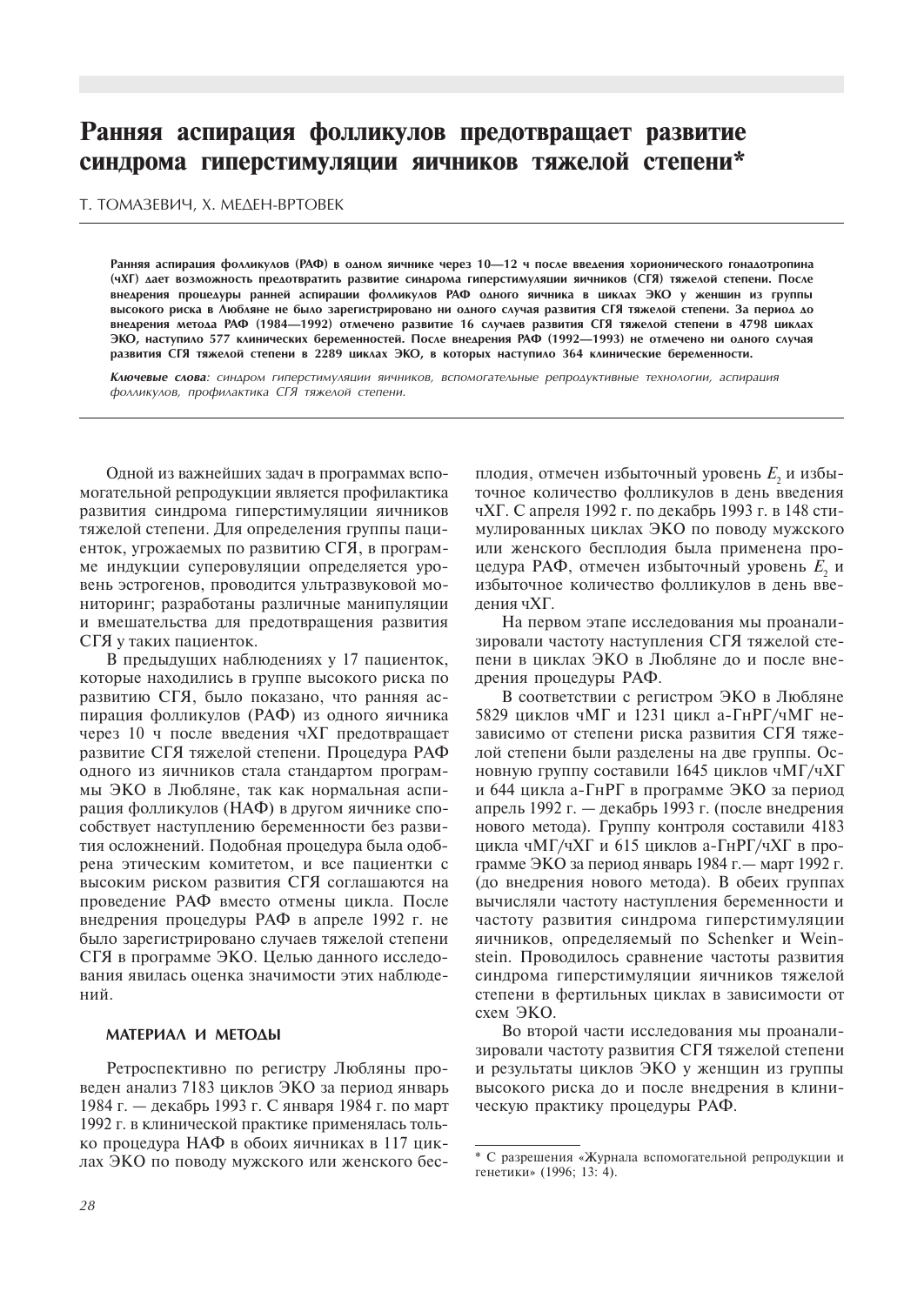У женщин с высоким риском развития СГЯ тяжелой степени 198 циклов ЭКО были разделены на две группы в зависимости от протокола аспирации фолликулов, возраста, протокола стимуляции суперовуляции, риска развития СГЯ тяжелой степени и другим параметрам. В этих группах проанализированы клинические исходы циклов ЭКО и частота развития СГЯ тяжелой степени.

Основную группу составили 106 циклов ЭКО у женщин с высоким риском развития СГЯ, у которых была проведена процедура РАФ одного яичника. В 59 циклах индукция суперовуляции проводилась препаратами чМГ и в 47 — препаратами а-ГнРГ/чМГ. В качестве триггера овуляции использовалось 5000 МЕ чХГ. Через 10-12 ч после введения чХГ проводилась процедура РАФ одного яичника. Критериями проведения РАФ одного яичника явились: уровень эстрадиола более 3000 пг/мл и наличие более 8 фолликулов диаметром более 14 мм, наличие средних и мелких фолликулов в каждом яичнике по данным УЗИ. Процедура НАФ другого яичника проводилась через 32—36 ч после введения чХГ. Аспирация фолликулов проводилась под местной анестезией.

Группу контроля составили 92 цикла ЭКО у женщин с высоким риском развития СГЯ тяжелой степени, у которых была проведена только процедура НАФ. Считалось, что риск развития СГЯ тяжелой степени высок при уровне  $E_{2}$  выше 3000 пг/мл и наличии более 8 фолликулов диаметром более 14 мм, а также средних и мелких фолликулов в каждом яичнике в день введения чХГ. В 57 циклах использовались препараты чМГ и в 35 циклах а-ГнРГ и чМГ. В качестве триггера овуляции использовалось 5000 МЕ чХГ. Процедура НАФ обоих яичников проводилась под местной анестезией через 32—36 ч после введения чХГ.

В третьей части исследования проведена сравнительная оценка качества фолликулов после проведения процедур РАФ и НАФ в первых 30 пробах.

Статистическая обработка результатов проведена с использованием  $\chi^2$ -теста.

#### РЕЗУЛЬТАТЫ

Частота развития синдрома гиперстимуляции яичников тяжелой степени в Любляне в циклах ЭКО до и после внедрения процедуры  $PA\Phi$ 

В основной группе наступило 263 клинических беременностей в 1645 циклах ЭКО с применением чМГ/чХГ и 115 беременностей в 644 циклах с использованием а-ГнРГ/чМГ/чХГ. Не зарегистрировано ни одного случая развития СГЯ тяжелой степени. После проведения процедуры

Таблица 1. Развитие синдрома гиперстимуляции яичников в программе ЭКО в Любляне после (основная группа) и до (контрольная группа) внедрения процедуры РАФ

| Параметры                                                              | Основная<br>группа<br>$(1992 - 1993)$ | Контрольная<br>группа<br>$(1984 - 1992)$ |
|------------------------------------------------------------------------|---------------------------------------|------------------------------------------|
| Количество циклов<br>с применением<br>чМГ/чХГ                          | 1645                                  | 4183                                     |
| Количество фертильных<br>циклов с применением<br>препаратов чМГ/чХГ    | 263                                   | 498                                      |
| Количество случаев<br>СГЯ тяжелой степени                              | $\theta$                              | 10                                       |
| Количество случаев<br>СГЯ тяжелой степени<br>в фертильных циклах       | 0/263                                 | 6/498<br>(p<0.05)                        |
| Количество циклов<br>с применением<br>а-ГнРГ/чМГ                       | 615                                   | 644                                      |
| Количество фертильных<br>циклов с применением<br>препаратов а-ГнРГ/чМГ | 115                                   | 79                                       |
| Количество случаев<br>СГЯ тяжелой степени                              | $\theta$                              | 6                                        |
| Количество случаев<br>СГЯ тяжелой степени в<br>фертильных циклах       | 0/115                                 | 6/79<br>(p<0.05)                         |

РАФ не отмечено развития ранних или поздних осложнений.

В контрольной группе наступило 498 клинических беременностей в 4183 циклах ЭКО с применением чМГ/чХГ и 79 клинических беременностей в 615 циклах с использованием а-ГнРГ/ чМГ/чХГ. Отмечено 16 случаев развития СГЯ тяжелой степени, 12 из которых наступили в фертильных циклах. Десять случаев СГЯ тяжелой степени развились в циклах стимуляции с применением чМГ/чХГ и 6 случаев — в циклах с применением а-ГнРГ/чМГ/чХГ.

Отмечены достоверные различия частоты развития СГЯ тяжелой степени в фертильных циклах ЭКО в изучаемых группах.

В табл. 1 представлена сравнительная характеристика частоты развития СГЯ тяжелой степени в двух группах циклов ЭКО независимо от степени риска развития СГЯ тяжелой степени до  $(1984-1992)$  и после (1992-1993) внедрения процедуры РАФ.

### Частота развития синдрома

гиперстимуляции яичников тяжелой степени  $\mu$  эффективность циклов ЭКО у женщин с высоким риском развития СГЯ тяжелой степени до и после внедрения процедуры РАФ

В табл. 2 представлена сравнительная характеристика параметров индуцированного цикла ЭКО в основной и контрольной группе у женщин с высо-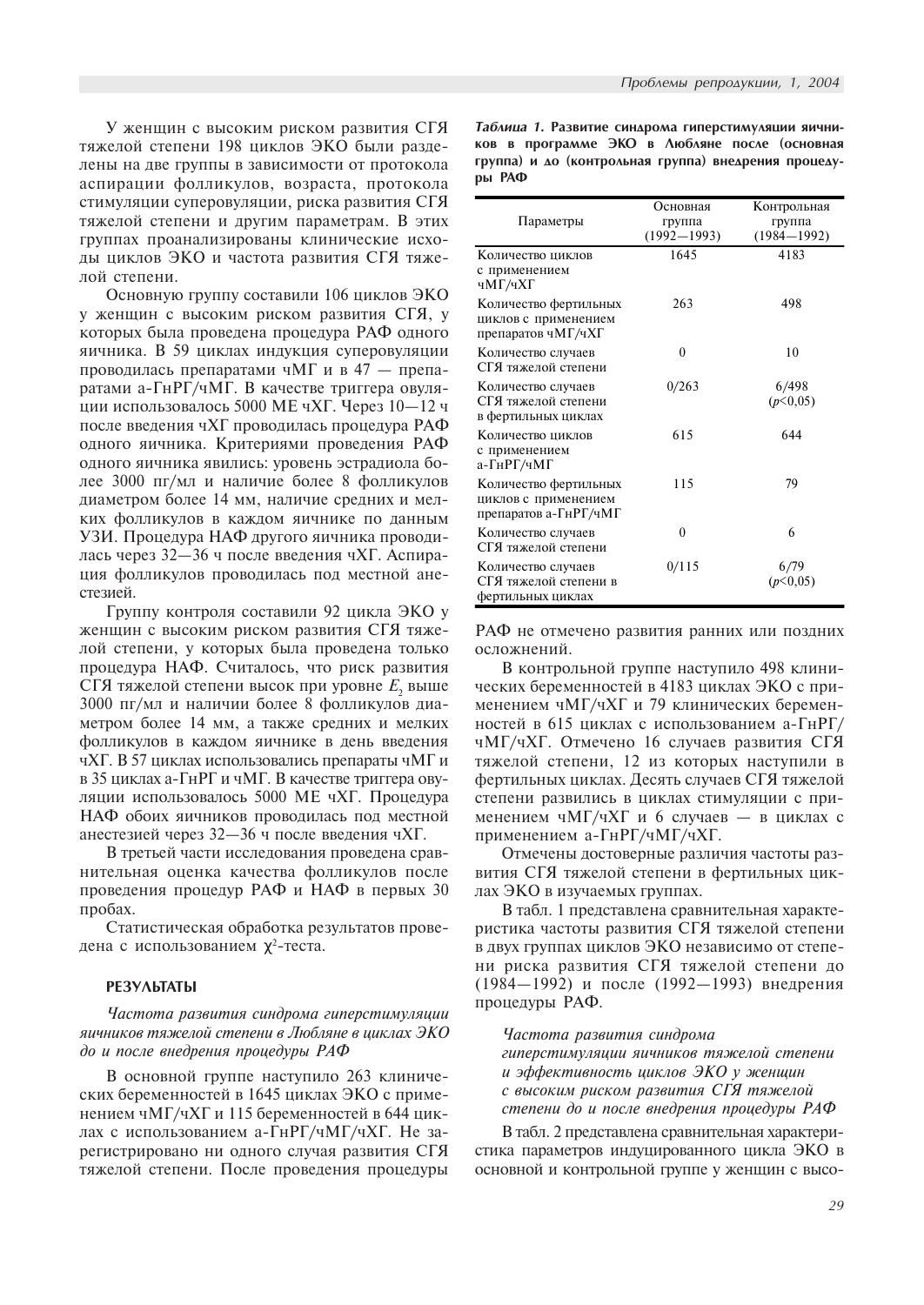Таблица 2. Параметры индуцированного цикла и эффективность программы ЭКО у женщин с бесплодием и высоким риском развития СГЯ тяжелой степени после (основная группа) и до (контрольная группа) внедрения процедуры РАФ

| Параметры                                                        | Основная<br>группа<br>$(1992 - 1993)$ | Контрольная<br>группа<br>$(1984 - 1992)$           |
|------------------------------------------------------------------|---------------------------------------|----------------------------------------------------|
| Количество пункций                                               | 106                                   | 92                                                 |
| В циклах чМГ/чХГ                                                 | 59                                    | 57                                                 |
| В циклах а-ГнРГ/<br>чМГ/чХГ                                      | 47                                    | 35                                                 |
| Количество ампул чМГ<br>на цикл                                  | $18,3 \pm 4,26$                       | $18,0{\pm}4,8$<br>(различия<br>недостоверны)       |
| Возраст (годы)                                                   | $33 + 5$                              | $33 + 3$<br>(различия<br>недостоверны)             |
| Среднее значение $E_2$<br>(в день введения чХГ)                  | $4001 \pm 710$<br>ПГ/МЛ               | $4013 \pm 833$ пг/мл<br>(различия<br>недостоверны) |
| Максимальное значение<br>$E$ , (в день введения ч $X\Gamma$ )    | 6960 пг/мл                            | 7660 пг/мл                                         |
| Количество циклов,<br>закончившихся пункцией                     | 100%                                  | 99% (различия<br>недостоверны)                     |
| Количество полученных<br>ооцитов                                 | $7 + 3$                               | $10+5$<br>(p<0.05)                                 |
| Количество переносов                                             | 83%                                   | 88% (различия<br>недостоверны)                     |
| Частота наступления<br>клинической<br>беременности<br>на перенос | 28%                                   | 28% (различия<br>недостоверны)                     |
| Количество родов<br>на цикл                                      | 16%                                   | 16% (различия<br>недостоверны)                     |

Таблица 3. Частота развития СГЯ тяжелой степени в циклах ЭКО у женщин группы высокого риска по развитию СГЯ тяжелой степени после и до внедрения процедуры РАФ

| Параметры                                                                  | Основная<br>группа (1992<br>$-1993$ | Контрольная<br>группа (1984<br>$-1992$ |
|----------------------------------------------------------------------------|-------------------------------------|----------------------------------------|
| СГЯ тяжелой степени<br>в циклах с применением<br>чМГ/чХГ                   | 0/59                                | 10/57<br>(p<0.005)                     |
| СГЯ тяжелой степени<br>в фертильных циклах с<br>применением чМГ/чХГ        | 0/14                                | 6/12<br>(p<0,005)                      |
| СГЯ тяжелой степени<br>в циклах с применением<br>а-ГнРГ/чХГ                | 0/47                                | 6/35<br>(p<0,005)                      |
| СГЯ тяжелой степени<br>в фертильных циклах<br>с применением а-ГнРГ/<br>чХГ | 0/12                                | 6/11<br>(p<0.005)                      |

ким риском развития СГЯ тяжелой степени. Обе группы сопоставимы по всем параметрам за исключением количества полученных ооцитов ( $p$ <0,05). Не отмечено достоверных различий по частоте наступления беременности и количеству родов.

В табл. 3 представлено сравнение частоты развития СГЯ тяжелой степени в циклах ЭКО в различных схемах стимуляции у женщин высокого риска по развитию СГЯ тяжелой степени. В таблице представлены также данные о частоте развития СГЯ тяжелой степени в фертильных циклах. Различия в подгруппах являются достоверными  $(p<0,05)$ .

# Сравнительная характеристика фолликулов при проведении процедуры РАФ и НАФ

В первых 30 пробах при ранней аспирации фолликулов не найдено ни одного ооцита и отмечено скудное количество клеток гранулезы. При нормальной аспирации фолликулов отмечено нормальное количество ооцитов и избыток гранулезных клеток; в табл. 2 представлены эти данные, различия между которыми являются достоверными. После этого мы перестали исследовать пробы, полученные при ранней аспирации фолликулов, и анализировали фолликулярную жидкость только из фолликулов при нормальной аспирации.

#### **ОБСУЖДЕНИЕ**

Несколько лет назад уже было показано, что выборочная аспирация фолликулов на 11-й и 12-й день стимулированного цикла может предотвращать развитие СГЯ. Было также показано, что аспирация фолликулов в циклах ЭКО может играть определенную положительную роль. Известно, что пункция фолликулов в программе ЭКО оказывает отрицательное влияние на формирование желтого тела. Пункция фолликулов может оказывать влияние на внутрияичниковые факторы, принимающие участие в развитии СГЯ. Более того, было высказано предположение, что хирургическая аспирация фолликулов может оказывать негативное влияние на яичниковую ренин-ангиотензиновую систему, лежащую в основе патогенеза развития СГЯ тяжелой степени.

Тем не менее тщательная аспирация фолликулов при проведении процедуры нормальной аспирации фолликулов приводит лишь к снижению, но не к полному исчезновению риска развития СГЯ тяжелой степени. Пункция фолликулов в обоих яичниках через 32-36 ч после введения чХГ не защищает от развития СГЯ тяжелой степени. Наши наблюдения подтвердили эти данные. При последовательной аспирации фолликулов СГЯ тяжелой степени развивался в 3% случаев всех стимулированных циклов ЭКО и в 2% фертильных циклов ЭКО.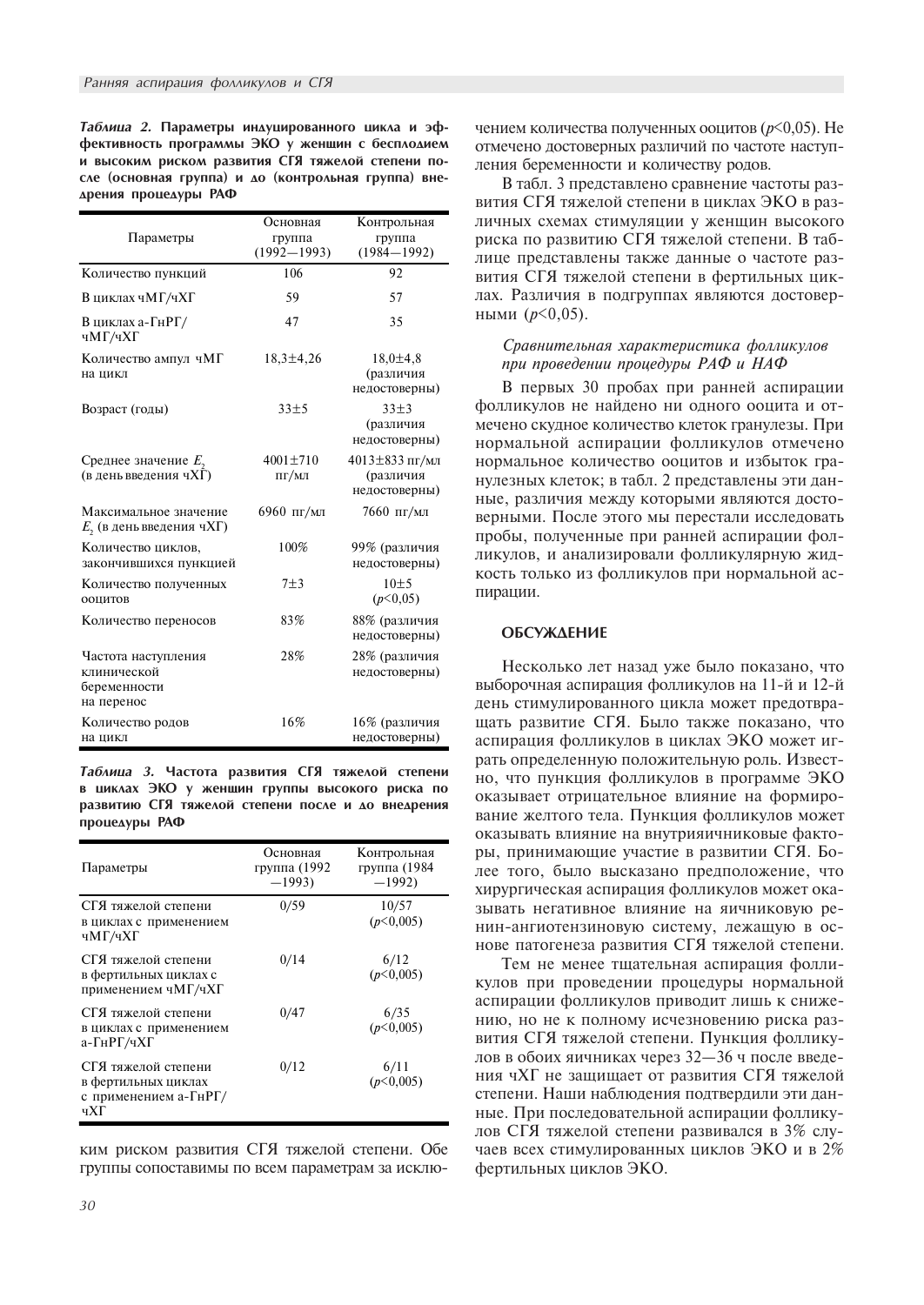Было показано, что внедрение процедуры РАФ одного яичника у женщин с высоким риском развития СГЯ тяжелой степени обладает протективным действием. Эта процедура достоверно снижает частоту развития СГЯ тяжелой степени при наступлении клинических беременностей в циклах с применением чМГ/чХГ  $(p<0.05)$  и а-ГнРГ/чМГ/чХГ ( $p<0.005$ ). Подобные различия были достоверны при анализе циклов ЭКО у женщин с высоким риском развития СГЯ тяжелой степени (р<0,005). Достоверные клинические различия могут просто являться следствием удачного стечения обстоятельств. На практике это означает, что после внедрения процедуры РАФ мы не наблюдали случаев тяжелой степени СГЯ в программах ЭКО в Любляне.

Возникает однако вопрос, почему аспирация фолликулов через 10 ч после введения чХГ эффективнее, чем аспирация через 32-36 ч? Похоже, что протективное влияние выборочной аспирации фолликулов зависит от времени аспирации. Однако как можно объяснить различия между фолликулами, аспирированными в разное время?

При ранней аспирации фолликулов не было обнаружено ни одного ооцита и лишь небольшое количество клеток гранулезы, тогда как при нормальной аспирации фолликулов получено достаточное количество зрелых ооцитов и избыток гранулезных клеток. Эти различия подтверждают, что важнейшие морфологические интрафолликулярные изменения происходят последние 24 ч перед овуляцией.

Существует крайне малая вероятность того, что протективный эффект различной временной пункции фолликулов обусловлен аспирацией гранулезных клеток. Скорее всего, это является следствием аспирации фолликулярной жидкости, содержащей паракринные, апокринные и эндокринные факторы.

Динамические изменения фолликулярной среды играют огромное значение в последние часы развития преовуляторного фолликула и являются причиной важных интрафолликулярных изменений. Было показано, что гормоны роста и цитокины играют важную роль в созревании фолликула и овуляции. Аспирация фолликулярной жидкости с физиологически активными субстанциями из незрелого фолликула за 24 ч до овуляции препятствует финальному созреванию фолликула и лютеинизации. Таким образом, процедура РАФ оказывает большее влияние на формирование желтого тела, чем НАФ.

Эта гипотеза согласуется с современной теорией о физиологии яичников, а также с теорией развития СГЯ тяжелой степени. Для подтверждения этих теорий необходимы дальнейшие исследования состава фолликулярной жидкости и гранулезных клеток. Было отмечено снижение уровня Е, через 24 ч после проведения процедуры РАФ, но возможно, что необходимо проведение других эндокринологических и ультрасонографических исследований.

Относительно высокий процент наступления беременности после проведения процедуры НАФ в оставшемся яичнике (количество родов 16%) компенсирует потерю ооцитов после процедуры РАФ, и, вероятно, она не влияет на созревание и лютеинизацию фолликулов в контралатеральном яичнике.

Некоторые авторы предлагают определять уровень эстрадиола перед проведением превентивных мероприятий. Мы считаем, что вряд ли есть показания для проведения процедуры РАФ при концентрации эстрадиола 3000 пг/мл. В нашем исследовании в 32 циклах ЭКО, в которых проводилась процедура РАФ, уровень эстрадиола составил более 4000 пг/мл, в результате чего наступило 12 (37%) беременностей. Не отмечено ни одного случая СГЯ тяжелой степени даже в фертильных циклах.

РАФ является простой, экономичной и приемлемой амбулаторной процедурой. При применении этой процедуры эффективно снижается частота развития СГЯ тяжелой степени в программах ВРТ. Преимуществами РАФ являются: во-первых, возможность проведения переноса эмбрионов в том же цикле ЭКО и, во-вторых, отсутствие необходимости пролонгирования медикаментозного или проведения хирургического лечения.

# **ЗАКЛЮЧЕНИЕ**

1. РАФ одного яичника (через 10-12 ч после введения овуляторной дозы чХГ) достоверно снижает риск развития СГЯ тяжелой степени и является альтернативой отмены циклов.

2. НАФ другого яичника (через 36 ч после введения овуляторной дозы чХГ) в том же цикле ЭКО способствует наступлению беременности в высоком проценте случаев и рождению детей. Перенос эмбрионов возможен в этом же цикле.

3. Трансвагинальная процедура РАФ одного яичника, проводимая под контролем УЗИ, является экономичной, безопасной и приемлемой профилактической процедурой. Нет необходимости в проведении дальнейшей превентивной медикаментозной терапии.

4. Ранняя аспирация фолликулярного содержимого достоверно оказывает влияние на финальное созревание фолликулов и таким образом снижает риск развития СГЯ тяжелой степени.

Пер. с английского Т. Чечуровой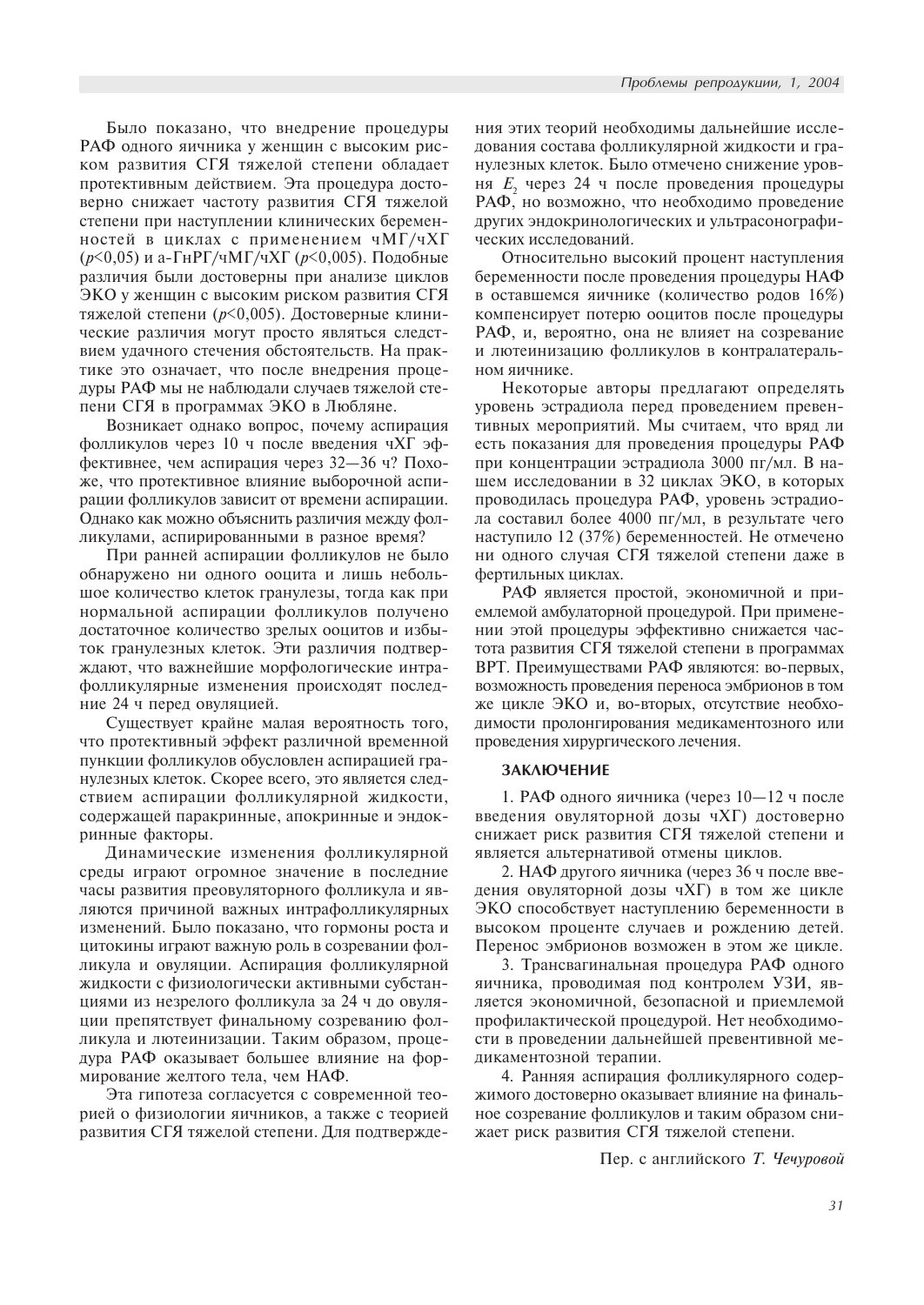# Эффективность программы «Донорство ооцитов» и сравнительная оценка разных протоколов поддержки посттрансферного периода

# Э.В. ИСАКОВА

Международный центр репродуктивной медицины; Институт акушерства и гинекологии им. Д.О. Отта РАМН, Санкт-Петербург

Изучена эффективность программы «Донорство ооцитов» в зависимости от использования различных лекарственных форм и доз прогестерона в посттрансферном периоде. Препаратом выбора для обеспечения адекватной секреторной трансформации и наступления беременности у реципиенток является микронизированный прогестерон для вагинального применения.

Ключевые слова: донор ооцитов, реципиент, заместительная гормональная терапия, прогестерон, вспомогательные репродуктивные технологии.

Несмотря на значительный опыт применения программы «Донорство ооцитов», некоторые вопросы, в частности, предпочтительность использования тех или иных препаратов и доз в посттрансферный период, остаются неясными.

Подходы к ведению реципиенток во многом определяются отсутствием или наличием у них овариальной функции. Первые нуждаются только в заместительной гормональной терапии (ЗГТ), вторые должны быть синхронизированы с донорами ооцитов, либо искусственно введены в состояние «кастрации» с последующей ЗГТ, которая представляет собой последовательное применение эстрогенов и гестагенов. Выбор препарата, дозировка, лекарственная форма все еще остаются предметом дискуссий. В любом случае. цель медикаментозного воздействия - достижение прегравидной трансформации эндометрия, оптимальной для имплантации эмбрионов.

Эстрогены существуют в форме таблеток, трансдермальных пластырей и влагалищных колец. Эстрадиола валерат в таблетках широко используется для ЗГТ. Наиболее известным режимом применения эстрогензаместительной терапии является использование эстрадиола валерата в изменяющихся концентрациях в зависимости от дня менструального цикла [1, 5, 7-9].

Считается, что адекватная секреторная трансформация эндометрия может быть достигнута только при интравагинальном [8] или внутримышечном [9] путях введения прогестерона. Однако некоторые авторы считают, что вагинальный путь введения прогестерона наиболее приемлем, т.к. позволяет в 80% случаев добиться соответствия состояния эндометрия дню менструального цикла [2, 10].

Целью настоящей работы явилась оценка эффективности программы «Донорство ооцитов» в преодолении бесплодия и сравнительная оценка различных доз инъекционной и вагинальной форм прогестерона в поддержке посттрансферного периода.

#### МАТЕРИАЛ И МЕТОДЫ

Выполнен ретроспективный анализ 98 циклов ЭКО с использованием донорских ооцитов, которые были проведены в Международном центре репродуктивной медицины за период с 1 января 1995 г. по 31 марта 2003 г. Реципиентки были разделены на две группы: 1-я группа пациентки с отсутствием овариальной функции (число женщин - 44, число циклов - 54) и 2-я группа — пациентки с сохраненным менструальным циклом (число женщин - 39, число циклов  $-44$ ).

Эстрогензаместительная терапия проводилась во всех случаях по одинаковой схеме: эстрадиола валерат (прогинова, «Shering», Германия) с 1-го по 4-й день - по 2 мг в сутки, с 5-го по 8-й день — по 4 мг, с 9-го по 11-й день — по 6 мг, с 12-го по 15-й день — по 8 мг и с 16-го по 25-й день по 6 мг. В случае наступления беременности до 5-6 нелель доза не менялась.

Поддержка лютеиновой фазы цикла проводилась по одному из трех вариантов:

1) внутримышечное введение масляного 2,5% раствора прогестерона по 100 мг в сутки;

2) внутримышечное введение масляного 2.5% раствора прогестерона по 50 мг в сутки:

3) микронизированный прогестерон (утрожестан) по 200 мг 3 раза в сутки вагинально.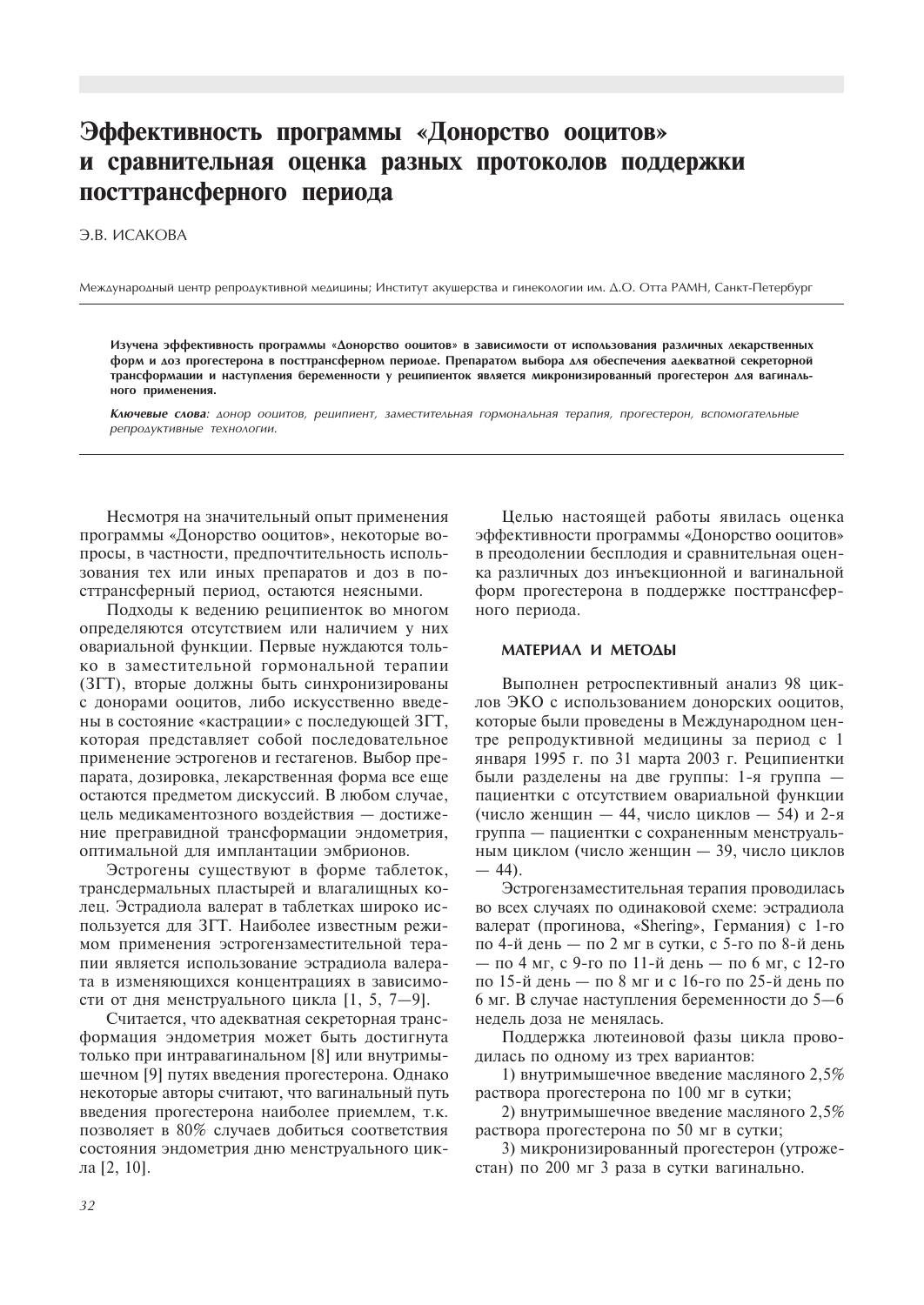# **PE3YAbTATbl**

Результаты лечения бесплодия с помощью ВРТ с использованием донорских ооцитов при разных вариантах поддержки посттрансферного периода представлены в табл.  $1-3$ .

Несмотря на видимые различия некоторых абсолютных значений и просматривающиеся тенденции, нам не удалось обнаружить статистически достоверных различий ни по одному из показателей, ни в одной из групп при применении в посттрансферный период разных форм и доз прогестерона. Вероятно, это обусловлено небольшим числом наблюдений. Дополнительный анализ результатов лечения при применении в посттрансферный период разных препаратов и доз прогестерона в рамках одной группы реципиенток (табл. 4-7) также не выявил достоверных различий.

# **BbIBOAbI**

Лечение бесплодия методами ВРТ с использованием донорских ооцитов высокоэффективно и позволяет получить беременность более чем в 45% случаев.

Частота наступления беременности, имплантации и невынашивания беременности у реципиенток в программе «Донорство яйцеклеток» не

| Таблица 1. Результаты циклов ВРТ с использованием |  |  |  |  |  |
|---------------------------------------------------|--|--|--|--|--|
| донорских ооцитов (ВРТ+ДО) при введении прогесте- |  |  |  |  |  |
| рона в суточной дозе 100 мг                       |  |  |  |  |  |

| Параметр                                                                               | 1-я группа<br>$(n=17)$ | 2-я группа<br>$(n=8)$ |
|----------------------------------------------------------------------------------------|------------------------|-----------------------|
| Возраст пациенток,<br>ГОДЫ                                                             | $42,5 \pm 2,3$         | $39,5 \pm 2,5$        |
| Среднее число<br>попыток ВРТ+ДО                                                        | $1,7\pm0.3$            | $1,3 \pm 0,2$         |
| Продолжительность<br>фолликулярной фазы<br>(до дня получения<br>ооцитов у донора), дни | 15±0,5                 | $15,1 \pm 0.8$        |
| Толщина эндометрия<br>у реципиентки на день<br>переноса эмбрионов<br>$(\Pi 3)$ , MM    | $10,3 \pm 0.5$         | $11,1\pm0.9$          |
| День ПЭ (день цикла)                                                                   | $18,2 \pm 0.5$         | $18,5 \pm 0.9$        |
| Число переносимых<br>эмбрионов                                                         | $3,8 \pm 0,2$          | $3,8 \pm 0,2$         |
| Частота наступления<br>беременности, %                                                 | 52,9                   | 37,5                  |
| Частота имплантации,<br>%                                                              | 26,6                   | 13,3                  |
| Частота<br>невынашивания, %                                                            | $\theta$               | $\theta$              |

Таблица 2. Результаты циклов ВРТ с использованием аонорских ооцитов (ВРТ+ДО) при введении прогестерона в суточной дозе 50 мг

| Параметр                                                                               | 1-я группа<br>$(n=23)$ | 2-я группа<br>$(n=20)$ |
|----------------------------------------------------------------------------------------|------------------------|------------------------|
| Возраст пациенток,<br>ГОДЫ                                                             | $40,4 \pm 1,7$         | $38,6 \pm 1,1$         |
| Среднее число<br>попыток ВРТ+ДО                                                        | $1,3 \pm 0,1$          | $1,0{\pm}0,0$          |
| Продолжительность<br>фолликулярной фазы<br>(до дня получения<br>ооцитов у донора), дни | $13,6 \pm 0,4$         | $14,8 \pm 0,4$         |
| Толщина эндометрия<br>у реципиентки в день<br>ПЭ, мм                                   | $9,3 \pm 0.5$          | $14,8 \pm 0,4$         |
| День ПЭ (день цикла)                                                                   | $17,5 \pm 0.6$         | $18,5 \pm 0.6$         |
| Число переносимых<br>эмбрионов                                                         | $3,4 \pm 0,2$          | $3,6 \pm 0,1$          |
| Частота наступления<br>беременности, %                                                 | 39,1                   | 35                     |
| Частота имплантации,<br>%                                                              | 21,5                   | 18,3                   |
| Частота<br>невынашивания, %                                                            | 33,3                   | 14,3                   |

Таблица 3. Результаты циклов ВРТ с использованием аонорских ооцитов (ВРТ+ДО) при применении утрожестана в суточной дозе 600 мг

| Параметр                                                                               | 1-я группа<br>$(n=14)$ | 2-я группа<br>$(n=16)$ |
|----------------------------------------------------------------------------------------|------------------------|------------------------|
| Возраст пациенток, годы                                                                | $41,4 \pm 2,3$         | $40,6 \pm 1,3$         |
| Среднее число попыток ВРТ+ДО                                                           | $1,2\pm0,2$            | $1,3\pm0,2$            |
| Продолжительность<br>фолликулярной фазы (до дня<br>получения ооцитов у донора),<br>ДНИ | $15,1\pm0.5$           | $14,5 \pm 1,0$         |
| Толщина эндометрия<br>у реципиентки в день ПЭ, мм                                      | $10.9 \pm 0.3$         | $10,6 \pm 0.4$         |
| День ПЭ (день цикла)                                                                   | $19,6 \pm 0.5$         | $19,5 \pm 0.4$         |
| Число переносимых эмбрионов                                                            | $3,3 \pm 0,1$          | $3,1\pm0,2$            |
| Частота наступления<br>беременности, %                                                 | 57,1                   | 50                     |
| Частота имплантации, %                                                                 | 28,3                   | 20                     |
| Частота невынашивания, %                                                               | 12,5                   | 37,5                   |

зависит от наличия или отсутствия овариальной функции.

Выявить статистически достоверных различий в результатах программы «Донорство яйцеклеток» при применении в посттрансферный период различных доз и форм препаратов натурального прогестерона не удалось. Отсутствие различий в час-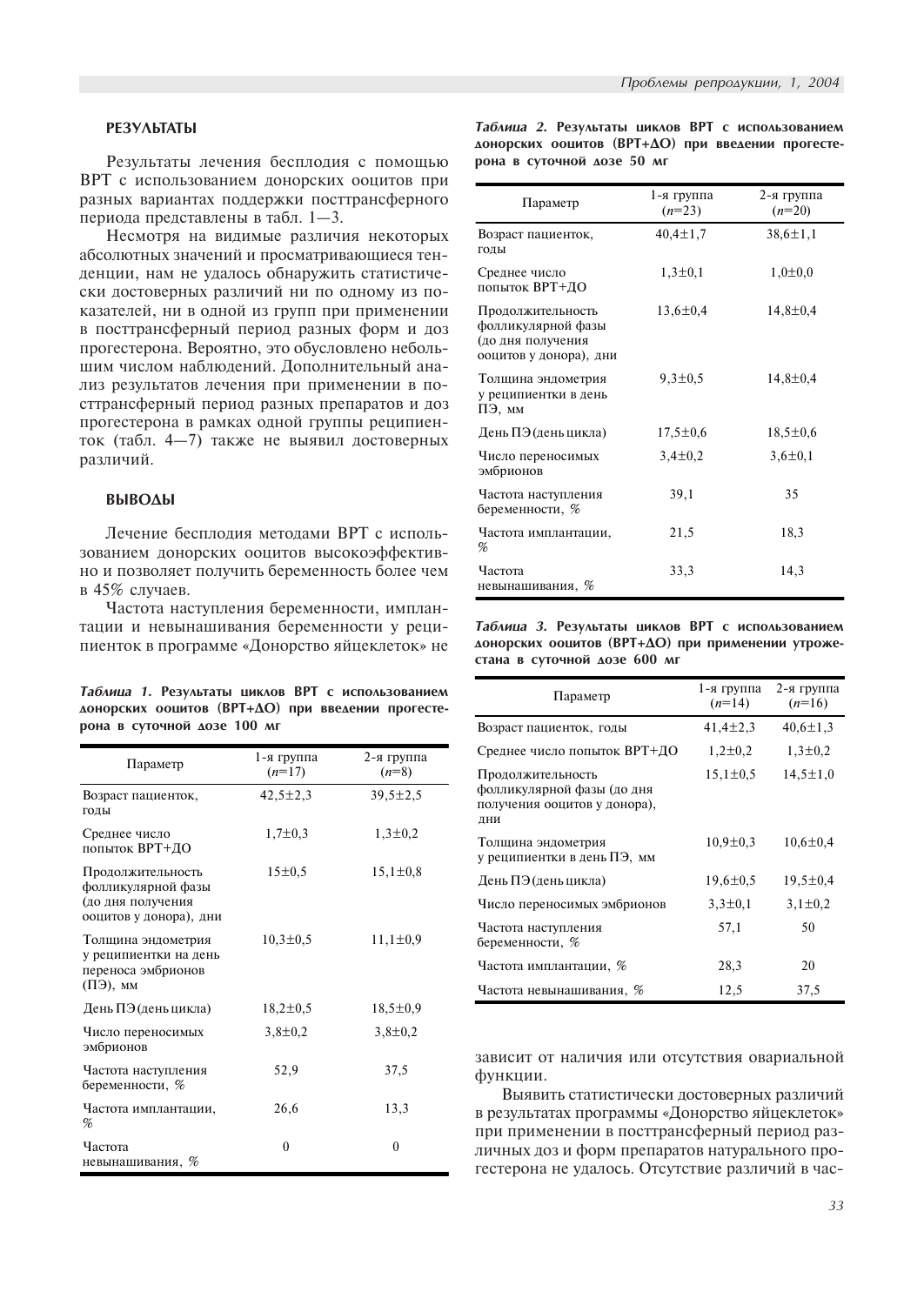Таблица 4. Результаты циклов ВРТ с использованием аонорских ооцитов (ВРТ+ДО) в группе реципиенток с отсутствием овариальной функции при применении в посттрансферный период прогестерона в суточной дозе 100 мг и утрожестана в суточной дозе 600 мг

| Параметр                                                                               | Прогестерон<br>$100$ MF<br>$(n=17)$ | Утрожестан<br>$600$ MF<br>$(n=14)$ |
|----------------------------------------------------------------------------------------|-------------------------------------|------------------------------------|
| Возраст пациенток, годы                                                                | $42,5 \pm 2,3$                      | $41,4\pm 2,3$                      |
| Среднее число попыток<br>ВРТ+ДО                                                        | $1,7\pm0.3$                         | $1,2\pm0,2$                        |
| Продолжительность<br>фолликулярной фазы (до дня<br>получения ооцитов у донора),<br>ДНИ | 15±0.5                              | $15,1\pm0,5$                       |
| Толщина эндометрия у<br>реципиентки в день ПЭ, мм                                      | $10,3 \pm 0.5$                      | $10.9 \pm 0.3$                     |
| День ПЭ (день цикла)                                                                   | $18,2 \pm 0.5$                      | $19,6 \pm 0.5$                     |
| Число переносимых эмбрионов                                                            | $3,8 \pm 0,2$                       | $3,3 \pm 0,1$                      |
| Частота наступления<br>беременности, %                                                 | 52,9                                | 57,1                               |
| Частота имплантации, %                                                                 | 26,6                                | 28,3                               |
| Частота невынашивания, %                                                               | $\theta$                            | 12,5                               |

Таблица 5. Результаты циклов ВРТ с использованием аонорских ооцитов (ВРТ+ДО) в группе реципиенток с отсутствием овариальной функции при применении в посттрансферный период прогестерона в суточной дозе 50 мг и утрожестана в суточной дозе 600 мг

| Параметр                                                                               | Прогестерон<br>$50 \text{ m}$<br>$(n=23)$ | Утрожестан<br>$600$ MF<br>$(n=14)$ |
|----------------------------------------------------------------------------------------|-------------------------------------------|------------------------------------|
| Возраст                                                                                | $40,4 \pm 1,7$                            | $41,4\pm2,3$                       |
| Среднее число попыток<br>ВРТ+ДО                                                        | $1,3\pm0,1$                               | $1,2\pm0,2$                        |
| Продолжительность<br>фолликулярной фазы (до дня<br>получения ооцитов у донора),<br>ДНИ | $13,6 \pm 0.4$                            | $15,1\pm0,5$                       |
| Толщина эндометрия у<br>реципиентки в день ПЭ, мм                                      | $9,3 \pm 0.5$                             | $10,9 \pm 0.3$                     |
| День ПЭ (день цикла)                                                                   | $17,5 \pm 0.6$                            | $19,6 \pm 0.5$                     |
| Число переносимых эмбрионов                                                            | $3,4 \pm 0,2$                             | $3,3 \pm 0,1$                      |
| Частота наступления<br>беременности, %                                                 | 39,1                                      | 57,1                               |
| Частота имплантации, %                                                                 | 21,5                                      | 28,3                               |
| Частота невынашивания, %                                                               | 33,3                                      | 12,5                               |

тоте наступления беременности при сравнении тех же схем поддержки отметили и другие автоðû [2, 10].

В связи с высокой эффективностью, удобством применения и отсутствием ряда побочных эффектов препаратом выбора для обеспечения Таблица 6. Результаты циклов ВРТ с использованием аонорских ооцитов (ВРТ+ДО) в группе реципиенток с сохраненным менструальным циклом при применении в посттрансферный период прогестерона в суточной аозе 100 мг и утрожестана в суточной дозе 600 мг

| Параметр                                                                               | Прогестерон<br>$100$ MF<br>$(n=8)$ | Утрожестан<br>$600$ MF<br>$(n=16)$ |
|----------------------------------------------------------------------------------------|------------------------------------|------------------------------------|
| Возраст пациенток, годы                                                                | $39,5 \pm 2,5$                     | $40,6 \pm 1,3$                     |
| Среднее число попыток<br>ВРТ+ДО                                                        | $1,3\pm0,2$                        | $1,3\pm0,2$                        |
| Продолжительность<br>фолликулярной фазы (до дня<br>получения ооцитов у донора),<br>ДНИ | $15,1 \pm 0.8$                     | $14,5 \pm 1,0$                     |
| Толщина эндометрия у<br>реципиентки в день ПЭ, мм                                      | $11,1 \pm 0.9$                     | $10,6 \pm 0.4$                     |
| День ПЭ (день цикла)                                                                   | $18,5 \pm 0.9$                     | $19,5 \pm 0,4$                     |
| Число эмбрионов                                                                        | $3,8 \pm 0.2$                      | $3,1\pm0,2$                        |
| Частота наступления<br>беременности, %                                                 | 37,5                               | 50                                 |
| Частота имплантации, %                                                                 | 13,3                               | 20                                 |
| Частота невынашивания, %                                                               | 0                                  | 37,5                               |

Таблица 7. Результаты циклов ВРТ с использованием аонорских ооцитов (ВРТ+ДО) в группе реципиенток с сохраненным менструальным циклом при применении в посттрансферный период прогестерона в суточной аозе 50 мг и утрожестана в суточной дозе 600 мг

| Параметр                                                                               | Прогестерон<br>$100$ MF<br>$(n=20)$ | Утрожестан<br>$600$ MF<br>$(n=16)$ |
|----------------------------------------------------------------------------------------|-------------------------------------|------------------------------------|
| Возраст пациенток, годы                                                                | $38,6 \pm 1,1$                      | $40,6 \pm 1,3$                     |
| Среднее число попыток<br>ВРТ+ДО                                                        | $1,0{\pm}0,0$                       | $1,3\pm0,2$                        |
| Продолжительность<br>фолликулярной фазы (до дня<br>получения ооцитов у донора),<br>ДНИ | $14,8 \pm 0.4$                      | $14,5 \pm 1,0$                     |
| Толщина эндометрия у<br>реципиентки в день ПЭ, мм                                      | $14,8 \pm 0.9$                      | $10,6 \pm 0,4$                     |
| День ПЭ (день цикла)                                                                   | $18,5 \pm 0.6$                      | $19,5 \pm 0.4$                     |
| Число переносимых эмбрионов                                                            | $3,6 \pm 0,1$                       | $3,1\pm0.2$                        |
| Частота наступления<br>беременности, %                                                 | 35                                  | 50                                 |
| Частота имплантации, %                                                                 | 18,3                                | 20                                 |
| Частота невынашивания, %                                                               | 14,3                                | 37,5                               |

алекватной секреторной трансформации и наступления беременности у реципиенток в программе «Донорство яйцеклеток», следует считать микронизированный прогестерон. Вагинальный путь введения прогестерона позволяет достичь синхронного развития эмбриона и состояния эндо-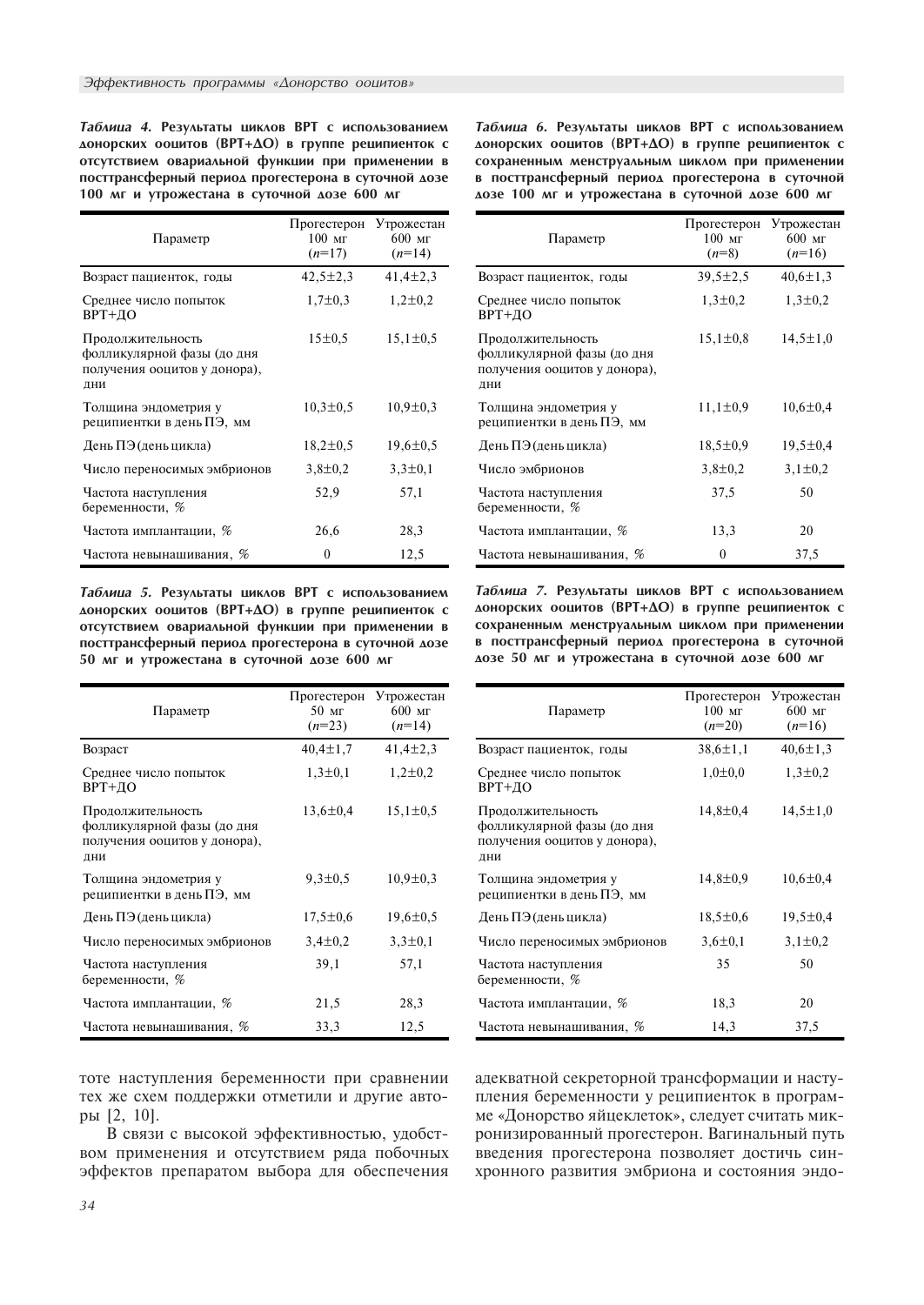метрия при низкой концентрации прогестерона в крови, так как при таком способе применения максимальная концентрация прогестерона создается в органе-мишени (матке), а не в системе циркуляции [3, 4, 6].

# *AMTEPATYPA*

- 1. Antinori S., Versaci C., Hossein Gholami G. et al. Oocyte donation in menopausal women. Hum Reprod 1993; 9:  $1487-1490$ .
- 2. Bourgain C., Devroey P., Van Waesberghe L. et al. Effects of natural progesterone on the morphology of the endometrium in patients with primary ovarian failure. Hum Reprod 1990; 5: 537-543.
- 3. Bulleti C., de Ziegler D., Flamigni C. et al. Targeted drug delivery in gynaecology: the first uterine pass effect. Hum Reprod 1997; 12: 1073-1079.
- 4. Cicinelli E., de Ziegler D., Bulletti C. et al. Direct transport of progesterone from vagina to uterus. J Obstet Gynecol 2000; 95:  $403 - 406$ .
- 5. Devroey P., Breackmans P., Camus M. et al. Pregnancies after replacement of fresh and frozen-thawed embryos in a donation program. In Feichtinger W. and Kemeter P. (eds), Future aspect of human in vitro fertilization. Springer Verlag, Berlin, Germany 1987.
- 6. Fanchin R., de Ziegler D., Bergeron C. et al. Transvaginal administration of progesterone. Obstet Gynecol 1997; 90: 396-401.

Вопрос подбора оптимальных схем заместительной гормональной терапии реципиенток в программе «Донорство яйцеклеток» не снят с повестки дня, поскольку появляются новые препараты, требующие новых сравнительных исследований.

- 7. Formigli L., Roccio C., Belloti G. et al. Oocyte donation by gamete intra-Fallopian transfer to amenorhoeic and cycling patients given replacement steroids. Hum Reprod 1989; 7: 772 776.
- 8. Lutjen P., Trounson A., Leeton J. et al. The establishment and maintenance of pregnancy using in vitro fertilization and embryo donation in a patient with prmary ovarrian failure. Nature 1984; 307: 174-175.
- 9. Navot D., Laufer N., Kopolovic J. et al. Artificially induced endometrial cycles and establish ment of pregnancies in the absence of ovaries. N Engl J Med 1986; 314:  $806 - 811$ .
- 10. Pouly J.L., Bassil S., Frydman R. et al. Luteal support after in vitro fertilization: Crionone 8%, a sustained release vaginal progesterone gel, versus Utrogestan, an oral micronized progesterone. Hum Reprod 1996; 11: 2085-2089.
- 11. Bulleti C., de Ziegler D., Flamigni C. et al. Targeted drug delivery in gynaecology: the first uterine pass effect. Hum Reprod 1997; 12: 1073-1079.

| Репродуктологи всех стран — объединяйтесь!                                                                                                        |
|---------------------------------------------------------------------------------------------------------------------------------------------------|
| (Продолжение; начало на с. 24)                                                                                                                    |
| Верлинский Юрий Семенович - генетик, директор института Институт репродуктивной генетики, Чикаго, США<br>rgi@flash.net                            |
| Галимов Шамиль Нариманович - Башкирский государственный медицинский университет, Уфа, Башкортостан<br>centreles@bsmu.anrb.ru<br>Sgalim@hotmail.ru |
| Гоголевский Петр Анатольевич - генетик-эмбриолог ЦПСиР, Москва<br>ppc108739@dialup.podolsk.ru                                                     |
| Дахно Федор Власович — директор Института репродуктивной медицины, Киев, Украина<br>dakhno@irm.kiev.ua                                            |
| Дендеберов Евгений Станиславович — врач-уролог, Москва<br>dend.urol@mtu-net.ru                                                                    |
| Дощечкин Владимир Владимирович - директор Центра ЭКО, Одесса, Украина<br>remedi@tm.odessa.ua                                                      |
| Ефименко Анатолий Федорович - заведующий отделением оперативной гинекологии клиники «Медиком», Киев,<br>Украина                                   |
| medikom@gu.kiev.ua                                                                                                                                |
| Здановский Валерий Мстиславович — директор Центра по лечению бесплодия ЭКО, Москва<br>rosnil@dol.ru                                               |
| Зорина Ирина Вадимовна - врач акушер-гинеколог, клиника «Altravita», Москва<br>irinazorina@vandex.ru                                              |
| Зыряева Наталья Александровна — врач акушер-гинеколог, НЦАГиП РАМН, Москва<br>natalia zyriaeva@mail.ru                                            |
| Иванушко Павел Николаевич - врач акушер-гинеколог, генеральный директор страховой медицинской компании<br>«Отечество», Москва                     |
| assignatrix.run                                                                                                                                   |
| www.otechestvo.ru                                                                                                                                 |

 $\Pi$ родолжение на с. 42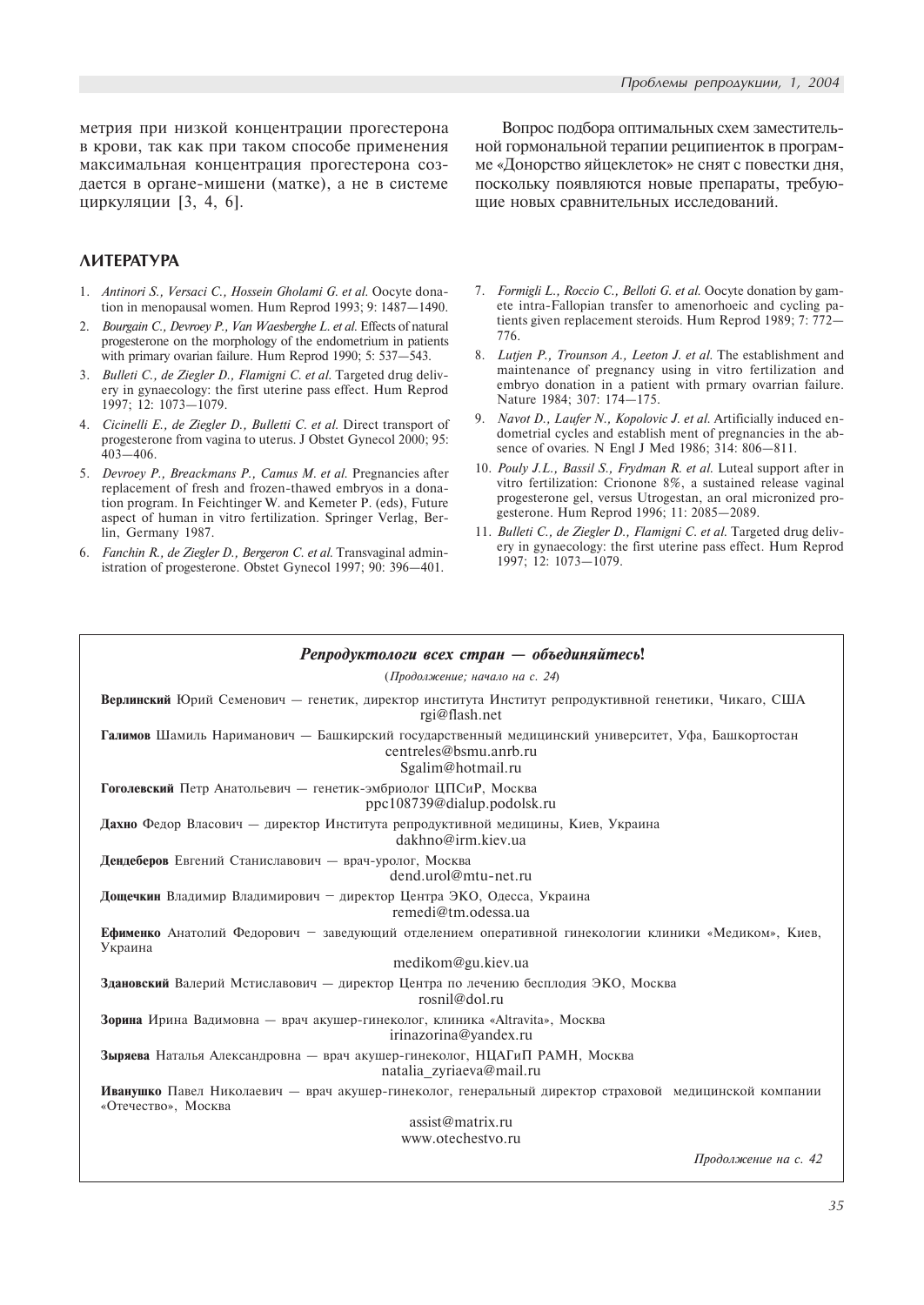# Индукция моно- и суперовуляции: оценка овариального резерва, ультразвуковой и гормональный мониторинг

Т.А. НАЗАРЕНКО, А.А. СМИРНОВА

Научный центр акушерства, гинекологии и перинатологии РАМН, Москва

Представлен краткий обзор современных методов оценки овариального резерва и их клинической роли в прогнозировании ответа яичников на стимуляцию. С практической точки зрения рассматриваются этапы ультразвукового и гормонального мониторинга фолликулогенеза в циклах индукции моно- и суперовуляции.

Ключевые слова: бесплодие, овариальный резерв, стимуляция яичников, ультразвуковой мониторинг.

Лечение бесплодия с помощью вспомогательных репродуктивных технологий прочно вошло в рутинную гинекологическую практику. В то же время существует ряд методик, позволяющих повысить вероятность наступления беременности у субфертильных и бесплодных супружеских пар, не прибегая к искусственному оплодотворению. К ним относятся индукция овуляции у пациенток с ановуляторным бесплодием, а также индукция суперовуляции при некоторых других формах бесплодия, когда сохранена проходимость маточных труб.

Показания к стимуляции яичников:

- ановуляторное бесплодие;  $\bullet$
- бесплодие неясного генеза;
- искусственная инсеминация;
- малые формы эндометриоза;
- снижение фертильности (женщины старшего возраста);
- повышение шансов на зачатие после сальпингоовариолизиса;
- репродуктивные неудачи (невынашивание бе- $\bullet$ ременности).

Основным фактором успешного исхода индукции овуляции и суперовуляции является способность яичников отвечать на стимуляцию адекватным ростом нескольких фолликулов, содержащих способные к оплодотворению ооциты. Общеизвестно, что женщины с избыточным ответом на стимуляцию имеют больше шансов на наступление беременности, чем женщины с недостаточным ответом. С другой стороны, при одновременном росте слишком большого числа фолликулов существенно повышается риск развития синдрома гиперстимуляции яичников и многоплодия, а следовательно, и невынашивания долгожданной беременности. Возможность прогнозирования ответа яичников на стимуляцию является предметом многочисленных обсуждений в мировой литературе. Тем не менее, число критериев, на основании которых возможно оценить овариальный резерв, довольно ограничено, спорной является диагностическая значимость некоторых из них [2].

#### Оценка овариального резерва

Под овариальным резервом понимают число фолликулов, которые потенциально способны отвечать на стимулирующее действие гонадотропинов. Существуют следующие критерии, на основании которых можно оценить овариальный резерв:

- возраст женщины;
- концентрация ФСГ, ингибина В, эстрадиола и антимюллеровского гормона на 2-3-й день менструального цикла;
- ультразвуковые характеристики яичников: число антральных фолликулов, объем яичников, показатели внутрияичникового кровотока;
- $\bullet$ динамические тесты: тест с нагрузкой кломифена цитратом, тест с агонистом ГнРГ и проба с экзогенным ФСГ.

Наиболее значимыми из них являются возраст, концентрация ФСГ на 2-3-й день цикла, объем яичников и число антральных фолликулов - эти показатели чаще всего используются в клинической практике.

Известно, что после 30 лет происходит постепенное снижение фертильности, которое быстро прогрессирует после 36 лет. Физиологическое возрастное снижение фертильности объясняется ограниченным числом примордиальных фолликулов, закладывающихся во внутриутробном периоде. Пик потери ооцитов приходится на 37-38 лет. В то же время возраст является наименее чувствительным маркером овариального резерва. Только на основании этого фактора прогнозировать ответ яичников очень сложно, поэтому его необходимо оценивать в комбинации с другими факторами [6].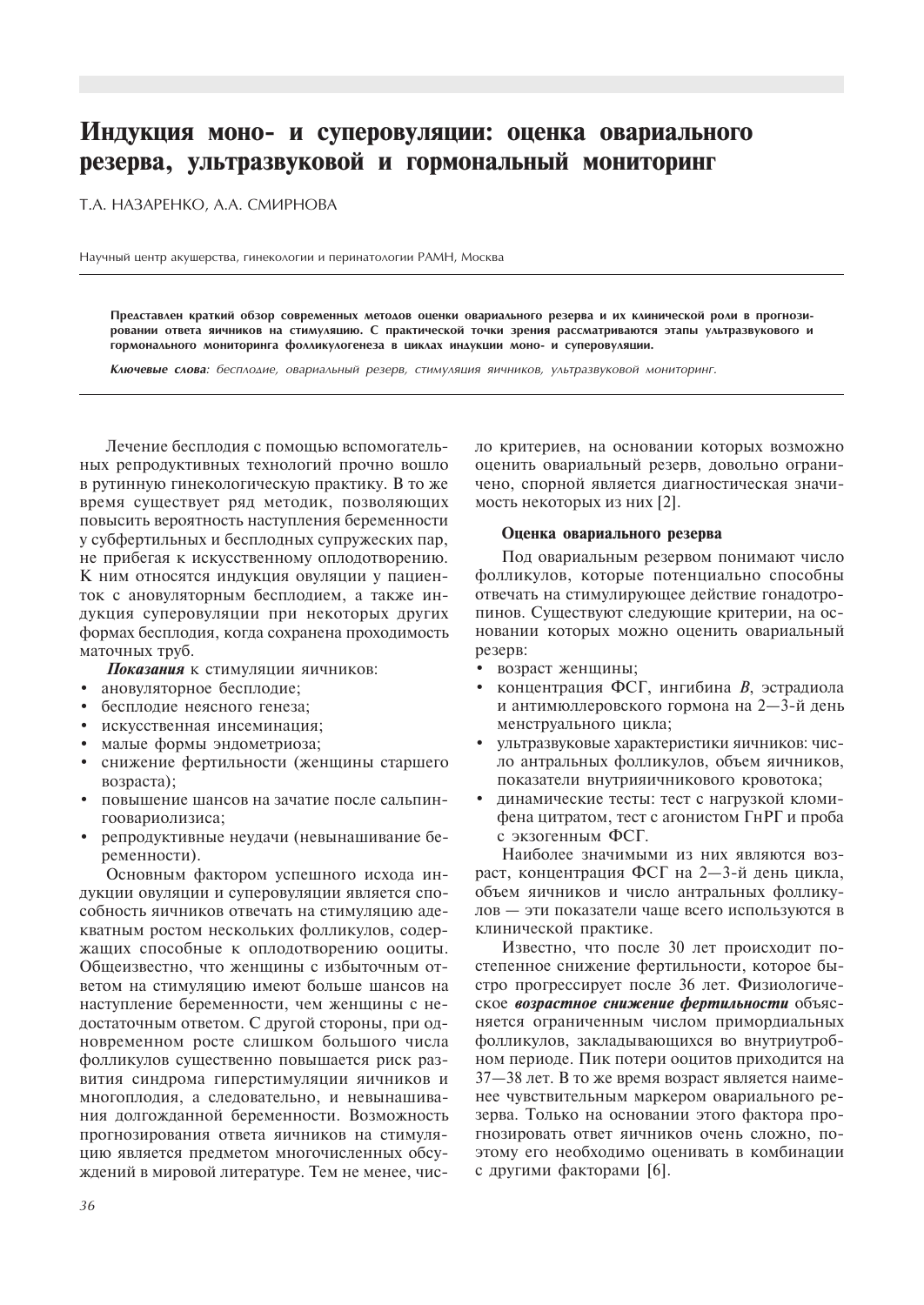Уровень ФСГ является косвенным маркером овариального резерва, поскольку отражает секрецию ингибина В и эстрадиола в фолликулах. При низких концентрациях этих гормонов секреция ФСГ гипофизом повышается по механизму обратной связи. Считается, что ФСГ является более достоверным прогностическим фактором, чем возраст. Возможные исходы стимуляции при различных концентрациях ФСГ представлены в табл. 1. Повышенная концентрация ФСГ, измеренная на 2-3-й день менструального цикла, практически всегда свидетельствует о сниженном овариальном резерве и качестве ооцитов, в то время как при нормальном уровне ФСГ возможен как нормальный, так и недостаточный ответ на стимуляцию. Возможно, возраст в большей степени «отвечает» за качество ооцитов, в то время как уровень ФСГ является маркером их количества [26].

О сниженном овариальном резерве также свидетельствуют низкие концентрации ингибина В и высокие концентрации эстрадиола на 2-3-й день менструального цикла при нормальной концентрации ФСГ. Повышение базальной (на 2— 3-й день цикла) концентрации эстрадиола при нормальном уровне ФСГ является маркером сниженного овариального резерва у женщин после 35 лет и связано с преждевременным повышением уровня ФСГ в лютеиновую фазу, вызывающим повышение уровня эстрадиола и, следовательно, снижение уровня ФСГ по механизму обратной связи. Ранний подъем уровня ФСГ может быть следствием относительно низкой концентрации ингибина, продуцируемого небольшим числом фолликулов [18]. В норме концентрация эстрадиола не должна превышать 75-80  $\pi r / \text{mJ}$  (270—290 пмоль/л).

Содержание ингибина В в сыворотке крови на 2-3-й день цикла также отражает состояние фолликулярного аппарата. Низкое содержание ингибина связано со снижением количества продуцирующих его фолликулов (или гранулезных клеток). При низкой концентрации ингибина (менее 45 пг/мл) отмечаются высокая частота отмены циклов и снижение частоты наступления беременности.

Антимюллеровский гормон (АМГ) является представителем семейства трансформирующих факторов роста-β и во внутриутробном периоде у плодов мужского пола вызывает регрессию мюллеровых протоков. У женщин АМГ секретируется гранулезными клетками яичниковых фолликулов и несет ответственность за переход покоящихся примордиальных фолликулов в фазу активного роста, а также, возможно, за выбор чувствительных к ФСГ фолликулов на ранней антральной стадии [27]. Предварительные исследования показали, что концентрация АМГ прямо коррелирует с объемом яичников и числом антральных фолликулов и обратно коррелирует с концентрацией ФСГ на 3-й день цикла [12].

Все динамические тесты основаны на измерении концентраций ФСГ и эстрадиола до и после введения препаратов, оказывающих непосредственное влияние на гипоталамо-гипофизарнояичниковую ось: антиэстрогенов (кломифена цитрата), а-ГнРГ или экзогенного ФСГ.

Тест с нагрузкой кломифена цитратом (clomi phene citrate challenge test — СССТ) был предложен D. Navot и соавт. в 1987 г. [19] и нашел широкое применение в клинической практике. Он позволяет оценить влияние секреции ФСГ, индуцированной кломифена цитратом, на синтез яичниковых стероидов и ее подавление эндогенным ФСГ. Для этого с 5-го по 9-й день цикла (5 дней) назначают кломифена цитрат в дозе 100 мг/сут и исследуют сывороточные концентрации ФСГ и эстрадиола на 2-3-й и 10-й дни цикла. Прогноз неблагоприятен (отрицательный тест) при повышении уровня ФСГ после нагрузки кломифеном более 10 МЕ/л [19]. В норме (положительный тест) концентрации ФСГ и эстрадиола на 2-3-й день цикла должны быть низкими, после приема кломифена сохраняется низкая концентрация ФСГ и возрастает уровень эстрадиола. СССТ обычно используется для дифференциальной диагностики нормального и сниженного овариального резерва у женщин старше 35 лет с нормальной базальной концентрацией ФСГ.

Tecm с применением a-ГнРГ (GnRH agonist stimulation test  $-$  GAST) был предложен К. Winslow и соавт. в 1991 г. [28] и заключается в опреде-

|  |  |  |  |  | Таблица 1. ФСГ как маркер овариального резерва |  |
|--|--|--|--|--|------------------------------------------------|--|
|--|--|--|--|--|------------------------------------------------|--|

| Концентрация ФСГ<br>на 2—3-й деньцикла, МЕ/л | Возможный ответ яичников                                               |
|----------------------------------------------|------------------------------------------------------------------------|
| $3 - 8$                                      | Норма. Предполагает хороший ответ на стимуляцию                        |
| $8 - 10$                                     | Ответ может колебаться от нормального до умеренно сниженного           |
| $10 - 12$                                    | Низкий овариальный резерв, сниженный ответ на стимуляцию               |
| $12 - 17$                                    | «Бедный» ответ на стимуляцию и низкая частота наступления беременности |
| >17                                          | Крайне плохой ответ или отсутствие ответа                              |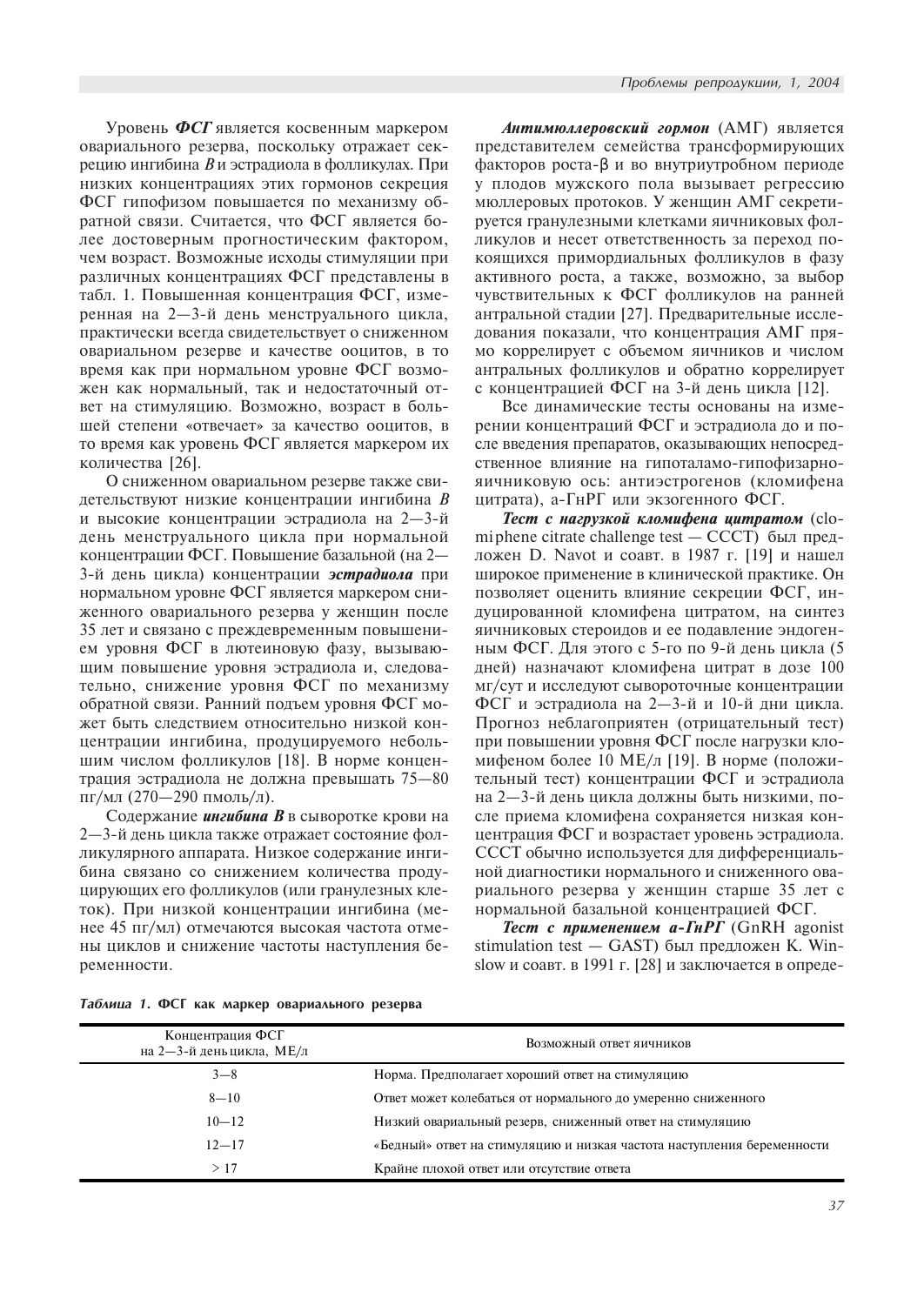лении концентраций ФСГ и эстрадиола до (2-й день цикла) и через 24 ч (3-й день цикла) после подкожного введения а-ГнРГ. Возможно проведение теста в рамках стимуляции яичников по короткому протоколу введения а-ГнРГ. Прирост концентрации эстрадиола в ответ на подъем уровня ФСГ, вызванный введением а-ГнРГ, по мнению ряда авторов, является чувствительным маркером овариального резерва и исхода стимуляции суперовуляции. При положительном тесте концентрация эстрадиола должна увеличиваться в 2 раза или повышаться не менее чем на  $100$  пг/ мл $[21, 28]$ .

Проба с экзогенным ФСГ (exogenous FSH ovarian reserve test  $-$  EFORT) была предложена как скрининговый метод прогноза хорошего и «бедного» ответа яичников в программе ЭКО [11]. Она включает в себя исследование концентраций ФСГ и эстрадиола непосредственно перед и через 24 ч после введения 300 МЕ рекомбинантного ФСГ. Прирост концентрации эстрадиола более чем на 30 пг/мл (110 пмоль/л) свидетельствует о достаточном резерве яичников.

Чувствительность и специфичность СССТ для прогноза отмены цикла составляют 43 и 76%, для прогноза оплодотворяемости ооцитов — 31 и 84% соответственно [15]. GAST обладает наибольшей чувствительностью, но малоспецифичен (72,7 и 45,4% соответственно). Чувствительность и специфичность EFORT составляют 36,3 и 81,8% соответственно [14]. Учитывая невысокую специфичность и чувствительность различных тестов, их использование в широкой клинической практике нецелесообразно, тем не менее в спорных и неоднозначных ситуациях они могут стать существенным подспорьем в выборе тактики лечения.

Важная роль в оценке овариального резерва и мониторинге ответа яичников принадлежит ультразвуковому исследованию (УЗИ). Использование высокочастотных трансвагинальных датчиков позволяет качественно оценить структуру яичников, состояние стромы и фолликулярного аппарата. В ряде исследований обнаружена положительная корреляция между объемом яичников, измеренным на 2—3-й день цикла, и риском развития синдрома гиперстимуляции яичников (СГЯ) [7, 17]. Вероятность СГЯ особенно высока у пациенток с синдромом поликистозных яичников, у которых средний объем яичников обычно превышает 10 см<sup>з</sup>. Установлено, что у пациенток со средним объемом яичников менее 3 см<sup>3</sup> повышена концентрация ФСГ и имеется высокий риск отмены цикла из-за отсутствия ответа яичников. При маленьком объеме яичников также уменьшаются число полученных зрелых ооцитов и частота наступления беременности после  $\partial KQ$  [23].

Считается, что у молодых женщин с ультразвуковой картиной мультифолликулярных яичников и пациенток с поликистозными яичниками повышен риск гиперстимуляции. Установлена строгая корреляция между числом антральных фолликулов диаметром 2-5 мм перед стимуляцией и числом полученных ооцитов, в том числе зрелых ооцитов [9, 25]. Общее число антральных фолликулов (диаметром 2-10 мм) считается наиболее точным показателем, отражающим «репродуктивный возраст» женщины [22]. В табл. 2 представлены возможные исходы стимуляции в зависимости от числа антральных фолликулов.

Репродуктивная система женщины уникальна тем, что в ее сосудистой сети ежемесячно происходят выраженные колебания. Адекватное кровоснабжение яичников крайне необходимо для их нормального функционирования. Одним из основных допплерометрических критериев, позволяющих прогнозировать ответ яичников на стимуляцию, является пиковая систолическая скорость ( $\Pi CC$ ) кровотока в сосудах стромы яичника. При недостаточном ответе на стимуляцию (менее 6 фолликулов) средняя ПСС стромальных артерий яичников на 2-3-й день цикла оказалась в 2 раза ниже, чем при нормальном отвеre  $[10, 29]$ .

Отмечено повышение пульсационного индекса (ПИ) и индекса резистентности (ИР) перифолликулярных сосудов яичников пациенток с недостаточным ответом на стимуляцию и нормальным уровнем ФСГ [5, 20]. Также установлена положительная корреляция между количеством введенных гонадотропинов, уровнем ФСГ и

Таблица 2. Число антральных фолликулов как маркер овариального резерва

| Число антральных фолликулов диаметром<br>$2-10$ мм в обоих яичниках | Возможный ответ яичников                                    |
|---------------------------------------------------------------------|-------------------------------------------------------------|
| $\leq 5$                                                            | «Бедный» ответ, высокая частота отмены цикла                |
| $5 - 7$                                                             | Возможен «бедный» ответ, требуется высокая доза ФСГ         |
| $8 - 12$                                                            | Умеренный ответ, умеренная частота наступления беременности |
| $13 - 30$                                                           | Хороший ответ на небольшие дозы ФСГ, умеренный риск СГЯ     |
| >30                                                                 | Чрезмерный ответ, высокий риск СГЯ                          |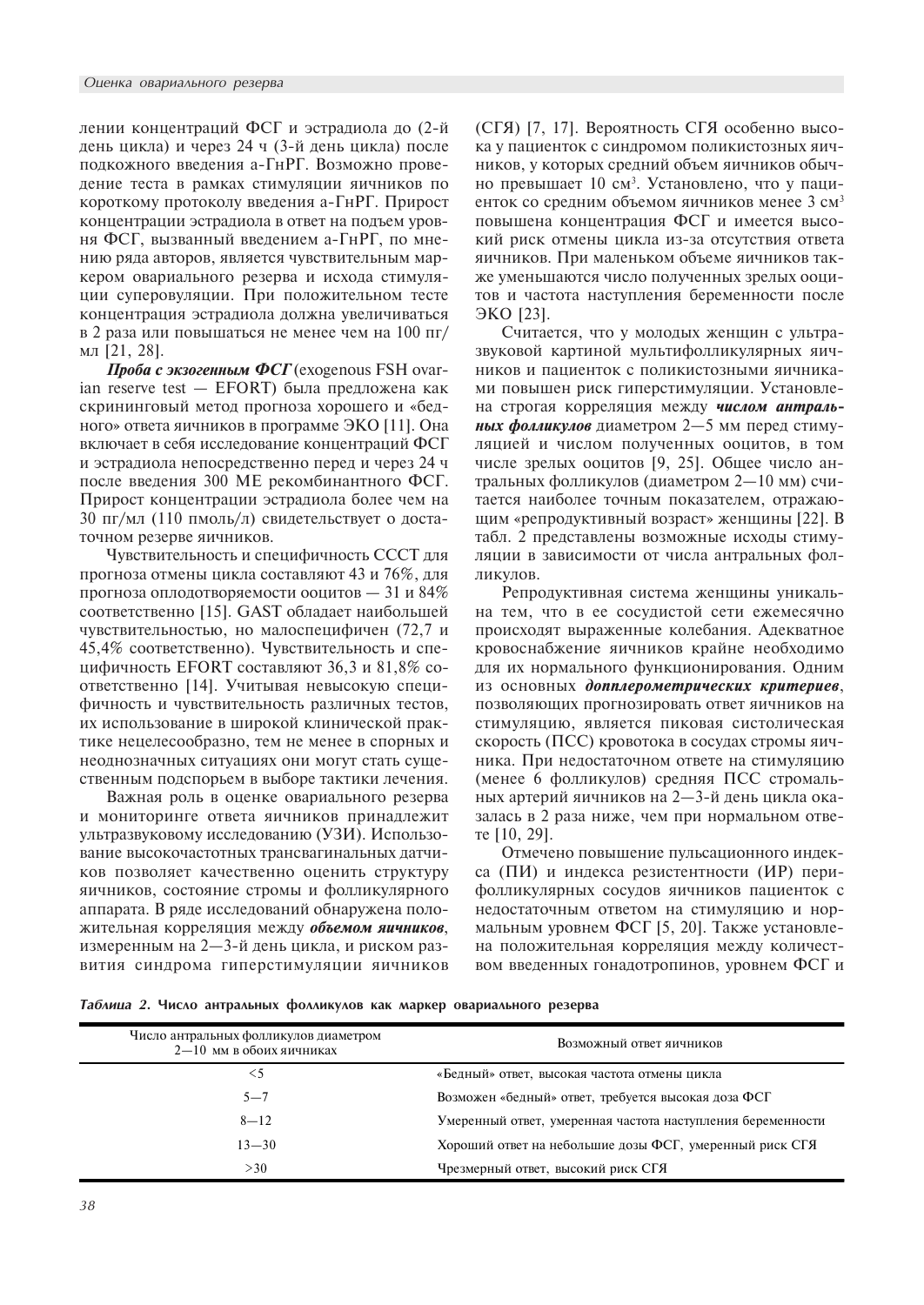| Фактор                                                              | Недостаточный Избыточный<br>ответ | ответ      |
|---------------------------------------------------------------------|-----------------------------------|------------|
| Возраст, годы                                                       | > 35                              | < 25       |
| Индекс массы тела, кг/м <sup>2</sup>                                | $>$ 30                            | $\leq 23$  |
| ФСГ на 2—4-й день, МЕ/л                                             | >12                               | Нет данных |
| Эстрадиол на 2-4-й<br>день, пмоль/л                                 | > 300                             | < 100      |
| Ингибин В на 2-4-й день,<br>пг/мл                                   | < 45                              | > 76       |
| Объем яичников, см <sup>3</sup>                                     | $\langle$ 3                       | >10        |
| Число антральных<br>фолликулов диаметром<br>$2-10$ мм на 2-4-й день | < 7                               | > 15       |
| ПСС артерий стромы<br>яичника, см/с                                 | < 8                               | >12        |
| пи                                                                  | > 1.6                             | < 0.75     |
| ИР                                                                  | Нет данных                        | < 0.48     |

Таблица 3. Факторы риска недостаточного ответа и гиперстимуляции яичников

ПИ в стромальных артериях яичников, который в среднем составил 1,6 $\pm$ 0,7 [24]. Таким образом, к факторам риска недостаточного ответа [10, 29] относятся низкая ПСС (менее 10 см/с), высокие ПИ и ИР.

В табл. 3 представлены суммарные сведения о пороговых уровнях различных факторов риска недостаточного ответа и развития СГЯ.

В то же время создается впечатление, что не существует ни одного теста для полной и точной оценки овариального резерва, и окончательным тестом является ответ яичников на стимуляцию овуляции (пробная стимуляция) [16].

Таким образом, основными скрининговыми методами оценки фолликулярного резерва с целью прогнозирования ответа яичников на стимуляцию являются определение сывороточных концентраций ФСГ и эстрадиола и УЗИ яичников на 2—3-й день цикла, при сомнительном прогнозе целесообразно в качестве уточняющих методов использовать динамические тесты: СССТ и EFORT.

### Мониторинг стимулированного цикла

Предварительное обследование и мониторинг, проводимый в процессе стимуляции яичников, позволяют оценить исходное состояние матки и яичников пациентки, выбрать наиболее приемлемый протокол стимуляции, чтобы получить наилучший результат и избежать осложнений, а также оценить реакцию яичников на лечение и завершить его.

Индивидуальный мониторинг необходим для: • повышения комфортности лечения:

- выбора оптимальной дозы гонадотропинов;
- оптимизации времени введения триггера овуляции:
- предотвращения развития СГЯ;
- снижения частоты многоплодных беременностей.

Под ультразвуковым мониторингом понимают серию УЗИ, выполняемых в определенные дни стимуляции с целью оценки динамики роста фолликулов и эндометрия и выбора тактики лечения. В некоторых случаях необходим гормональный мониторинг, однако в настоящее время он используется все реже в связи с высокой информативностью УЗИ. Из-за отсутствия четких критериев, которыми можно было бы руководствоваться при выборе тактики лечения, гормональный мониторинг индуцированного цикла, как правило, малоинформативен [1]. В то же время исследование уровня гормонов необходимо перед началом индукции при использовании длинного протокола десенситизации гипофиза агонистами ГнРГ, а также перед назначением антагонистов ГнРГ с целью предотвращения преждевременной лютеинизации фолликулов.

Ультразвуковой мониторинг наиболее активно проводится в *фолликулярную фазу* начиная со 2-3-го дня менструального цикла или индуцированной гестагенами или пероральными контрацептивами менструально-подобной реакции.

Во время первого УЗИ следует обратить внимание на состояние миометрия, эндометрия, полости матки и маточных труб. Следует помнить, что ановуляторные нарушения могут сочетаться с миомой матки, эндометриозом, патологией эндометрия. При наличии указанных состояний индукция овуляции может привести к прогрессированию патологического процесса; перед стимуляцией овуляции следует провести лечение указанных заболеваний (коагуляцию очагов эндометриоза, консервативную миомэктомию, диагностическое выскабливание с последующей гормонотерапией с целью профилактики рецидивов) [3].

Объем яичников вычисляют на основании трех измерений, сделанных в двух перпендикулярных плоскостях, по формуле:

$$
V = 0,5236 \times L \times W \times T,
$$

где  $L$  — длина,  $W$  — ширина;  $T$  — толщина яичника.

Средний диаметр каждого фолликула рассчитывают на основании как минимум двух (в одной плоскости сканирования) или трех (в двух перпендикулярных плоскостях сканирования) измерений. При правильной округлой форме фолликула достаточно измерить два размера, перпендикулярных друг другу, и вычислить среднее, если фолликул деформирован другими фол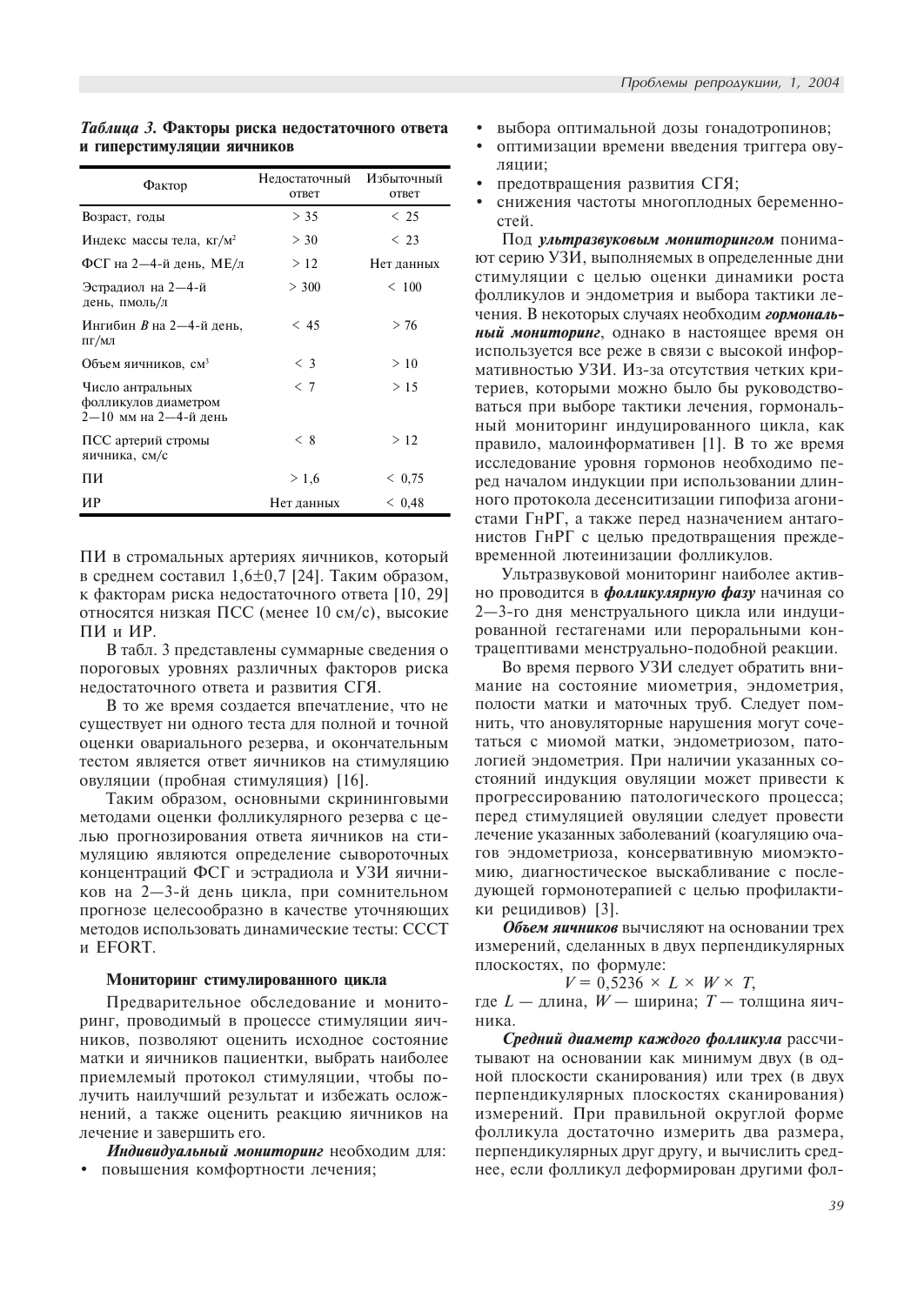ликулами и имеет неправильную форму, следует измерить три размера и вычислить среднее.

Под толщиной эндометрия, или срединным эхо (М-эхо) понимают суммарную толщину эндометрия на передней и задней стенках матки. Измеряют при выведении матки в строго продольной плоскости на уровне средней трети полости.

Оценка овариального резерва при первом УЗИ проводится на основании объема яичников и количества антральных фолликулов. Исходя из возможного ответа яичников, выбирают схему и стартовую дозу препарата гонадотропинов. Одновременно на 2—3-й день цикла берут кровь для определения уровня ЛГ, ФСГ, эстрадиола и β-ХГ. На основании концентрации ЛГ выбирают препарат для индукции (чМГ или рФСГ) и протокол десенситизации гипофиза (без, агонисты ГнРГ, антагонисты ГнРГ). Поскольку известно, что избыток ЛГ может оказывать неблагоприятное влияние на имплантацию и течение беременности, пациенткам с высокой концентрацией ЛГ (более 15 МЕ/л) необходима десенситизация гипофиза аналогами ГнРГ. При высоком уровне ФСГ повышают стартовую дозу препарата. При низкой концентрации эстрадиола (менее 150 пмоль/л) может наблюдаться резистентность к кломифену. Если есть подозрение на беременность (концентрация β-ХГ более 10 МЕ/л), следует повторить анализ через 2-3 дня и воздержаться от стимуляции.

Условия для начала индукции овуляции:

- толщина эндометрия не более 4-5 мм;
- отсутствие в яичниках желтых тел и/или функциональных кист (диаметром более 20 мм) и опухолевидных образований;
- отсутствие сопутствующей патологии (миома матки больших размеров или с субмукозным расположением узлов, полипы или гиперплазия эндометрия, гидросальпинксы);
- отсутствие беременности (при подозрении тест на  $\beta$ - $X\Gamma$ ).

Следующее УЗИ необходимо выполнить через 5-6 дней введения препарата гонадотропинов, т. е. на 7—8-й день цикла. При адекватном ответе и правильно выбранной дозе препарата диаметр доминантного фолликула должен быть не менее 10 мм, толщина эндометрия (М-эхо) — 5—6 мм. Эндометрий в фазу пролиферации имеет характерную трехслойную структуру: гиперэхогенная полоска в области базального слоя (граница эндо- и миометрия), гипо- или изоэхогенный средний слой и гиперэхогенная зона соприкосновения слизистой передней и задней стенок матки [13]. Если к 6-7-му дню стимуляции доминантный фолликул не достиг диаметра 9-10 мм, дозу препарата следует увеличить на  $50-$  75 ME/сут. Наоборот, если средний размер фолликула превышает  $11-12$  мм, дозу можно уменьшить на 50-75 МЕ/сут.

С этого дня УЗИ проводят через день или ежедневно, отслеживая динамику роста фолликулов, которая должна составлять около 2 мм/ сут. Прирост эндометрия должен составлять 0,5— 1 мм/сут, к периовуляторному периоду толщина эндометрия достигает  $8-12$  мм (оптимально не менее 10 мм). При отставании эндометрия (менее 6 мм на 7-8-й день стимуляции) в протокол стимуляции можно включить препараты эстрадиола.

Концентрация эстрадиола линейно увеличивается за сутки приблизительно в 2 раза начиная с момента достижения лидирующим фолликулом диаметра 12 мм. Замедленный рост концентрации эстрадиола свидетельствует о недостаточной интенсивной стимуляции яичников и необходимости увеличения дозы препаратов. Превышение уровня эстрадиола относительно ожидаемого чревато развитием СГЯ и требует уменьшения дозы или полной отмены препарата [1].

Рост фолликулов может происходить равномерно, т.е. имеется когорта доминантных фолликулов приблизительно одного размера, или неравномерно, когда растущие фолликулы имеют разные размеры. В последней ситуации необходимо ориентироваться или на фолликул наибольшего размера, или (при подозрении на кисту когда имеется опережение на 4-5 мм) на когорту фолликулов одного диаметра.

К 10-12-му дню стимуляции (12-14-й день цикла) должны быть достигнуты критерии введения триггера финального созревания фолликулов (ЧХГ, а-ГнРГ, рЛГ, рЧХГ). К ним относятся:

- средний диаметр доминантного фолликула не менее 18 мм (от 16 до 24 мм);
- толщина эндометрия не менее 8-10 мм;
- уровень эстрадиола  $3000 5000$  пмоль/л или не менее 500 пмоль/л в расчете на каждый фолликул диаметром более 15 мм.

Одним из осложнений индукции овуляции является преждевременная лютеинизация неовулировавших фолликулов, которая развивается под действием так называемых «паразитарных» пиков ЛГ, появляющихся при высоких концентрациях эстрадиола. В результате лютеинизации снижается вероятность овуляции под действием триггеров финального созревания фолликулов, а также отмечается низкая частота наступления беременности.

Признаками преждевременной лютеинизации фолликулов являются повышение уровня прогестерона (более 8 пмоль/л) и высокая концентрация ЛГ (более 15 МЕ/л) перед назначением чХГ. При УЗИ можно обнаружить утолщение стенки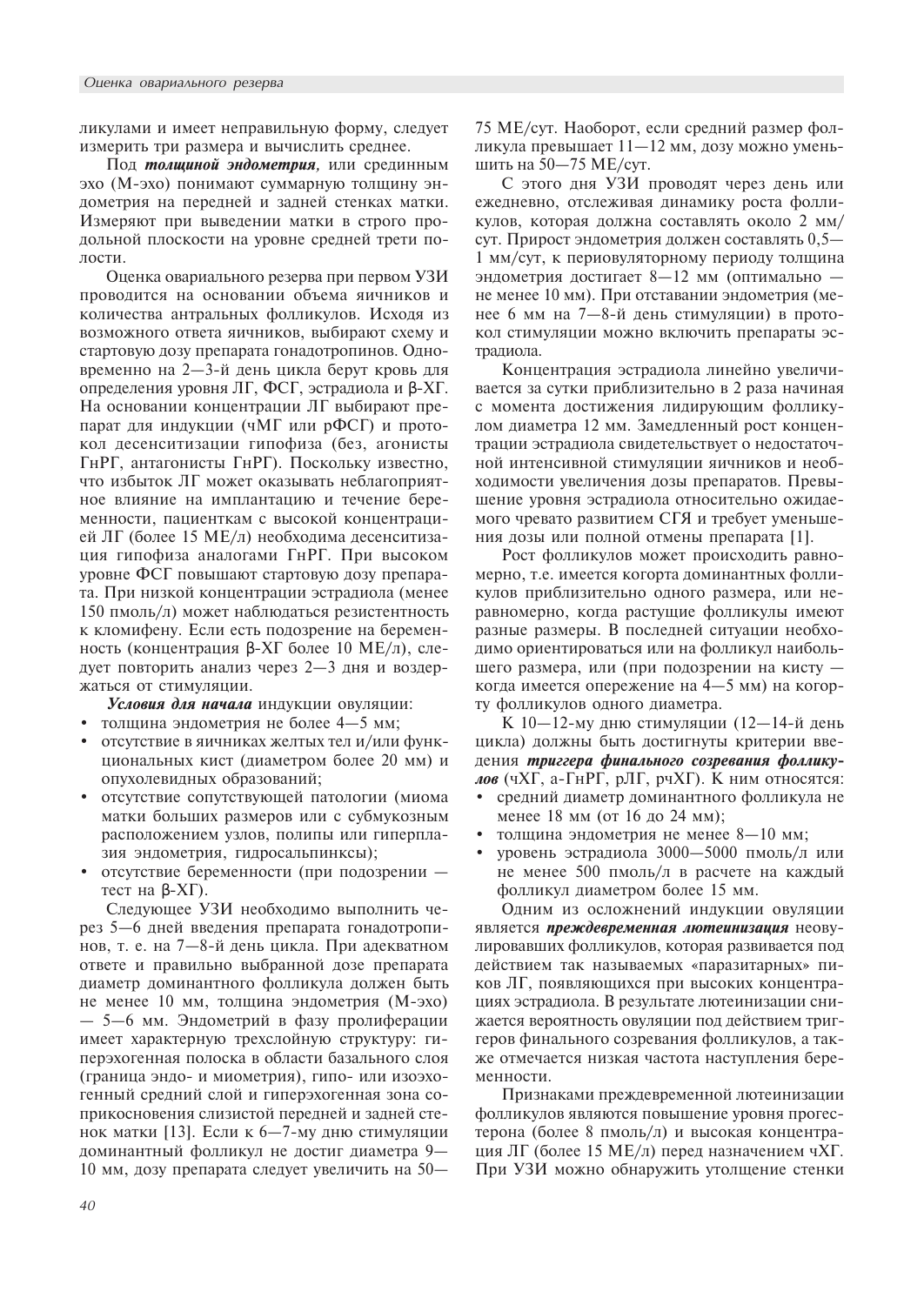декса резистентности и увеличение пиковой систолической скорости кровотока), а также эхопризнаки секреторной трансформации эндометрия.

Риск развития СГЯ перед введением триггера оценивают по следующим критериям [4, 8]:

- число доминантных фолликулов (диаметром не менее 16 мм) более 6 в каждом яичнике;
- наличие множества мелких фолликулов (диаметром менее  $12$  мм);
- средний объем яичников более 60 см<sup>3</sup>;
- сывороточная концентрация эстрадиола более 12 000 пмоль/л, уровень эстрадиола более  $1000$ пмоль/л в пересчете на каждый фолликул диаметром более 15 мм.

В зависимости от степени риска СГЯ и числа доминантных фолликулов (риск многоплодия) на данном этапе решается вопрос о возможности и сроках введения триггера.

Овуляция происходит в среднем через 40-48 ч после введения триггера (приблизительно через 2 сут). После введения триггера фолликулы продолжают расти, достигая диаметра 24-26 мм, в эндометрии появляются признаки лютеиновой трансформации (утолщение гиперэхогенного слоя на границе эндометрия и миометрия, повышение эхогенности эндометрия). Часто овулируют не все фолликулы, удовлетворяющие критериям введения триггера. К признакам произошедшей овуляции относятся:

- уменьшение размеров фолликула, неровные контуры, утолщение стенки, наличие неоднородного содержимого, гиперэхогенных сгустков в полости;
- наличие жидкости в позадиматочном пространстве.

В лютеиновую фазу УЗИ, как правило, выполняют однократно через 7 дней после введе-

# **AMTEPATYPA**

- 1. Аншина М.Б. Принципы гормонального мониторинга в программе ЭКО Пробл репрод 1995; 2: 43-48.
- 2. Боярский К.Ю. Функциональные тесты, определяющие овариальный резерв, и вспомогательные репродуктивные технологии (обзор литературы). Пробл репрод 1998; 3: 12-15.
- 3. Назаренко Т.А., Дуринян Э.Р., Зыряева Н.А. Эндокринное бесплодие у женщин: диагностика и лечение. Практическое руководство. М 2000; 80.
- 4. Aboulghar M., Mansour R. Ovarian hyperstimulation syndrome: classifications and critical analysis of preventive measures. Hum Reprod Update 2003; 9(3): 275-289.
- 5. Battaglia C., Genazzani A.D., Regnani G., Primavera M.R., Petraglia F., Volpe A. Perifollicular Doppler flow and follicular fluid vascular endothelial growth factor concentrations in poor responders. Fertil Steril 2000; 74(4): 809-812.

ния триггера (на 19—21-й день цикла). Во время исследования подсчитывают количество и определяют размеры желтых тел, объем яичников, толщину и структуру эндометрия, оценивают количество свободной жидкости в малом тазу и брюшной полости. В эти же сроки измеряют сывороточные концентрации эстрадиола и прогестерона. Концентрация прогестерона в лютеиновую фазу постепенно увеличивается и к ее середине должна составлять не менее 180-200 нмоль/л. Прогрессирующее увеличение размеров яичников и скопление жидкости в брюшной полости могут свидетельствовать о развитии СГЯ, требующего проведения специальных лечебных мероприятий.

Диагностика беременности осуществляется не ранее 14 дней после овуляции, когда по сывороточному уровню β-XΓ определяют наличие «биохимической» беременности. Ультразвуковая диагностика клинической беременности проводится через 21 день после овуляции. Как правило, в эти сроки в толще эндометрия по передней или задней стенке матки удается увидеть плодное яйцо, представляющее собой гипоэхогенное округлое образование, окруженное тонким гиперэхогенным ободком. В отличие от ложного плодного яйца (скопление жидкости в полости) истинное плодное яйцо всегда расположено в толще эндометрия и не связано со срединной гиперэхогеной зоной соприкосновения двух слоев эндометрия. Ультразвуковыми признаками децидуальной трансформации эндометрия являются его утолщение (более 12 мм) и характерная гиперэхогенная струкrvpa.

Таким образом, УЗИ совместно с оценкой гормонального статуса позволяет оценить овариальный резерв, выбрать оптимальную схему стимуляции и дозу препаратов, а также проследить за ответом яичников.

- 6. Bukman A., Heineman M. Ovarian reserve testing and the use of prognostic models in patients with subfertility. Hum Reprod Update 2001; 7(6): 581-590.
- 7. Danninger B., Brunner M., Obruca A., Feichtinger W. Prediction of ovarian hyperstimulation syndrome by ultrasound volumetric assessment [corrected] of baseline ovarian volume prior to stimulation. Hum Reprod 1996 Aug; 11(8): 1597-1599.
- 8. Delvigne A., Rozenberg S. Epidemiology and prevention of ovarian hyperstimulation syndrome (OHSS): a review. Hum Reprod Update 2002; 8(6): 559-577.
- 9. Dumesic D. et al. Ovarian morphology and serum hormone markers as predictors of ovarian follicle recruitment by gonadotropins for in vitro fertilization. J Clinl Endocrinol Metab  $2001$ ;  $86(6)$ ;  $2538 - 2543$ .
- 10. Engmann L., Sladkevicius P., Agrawal R., Bekir J., Campbell S., Tan S.L. The pattern of changes in ovarian stromal and uter-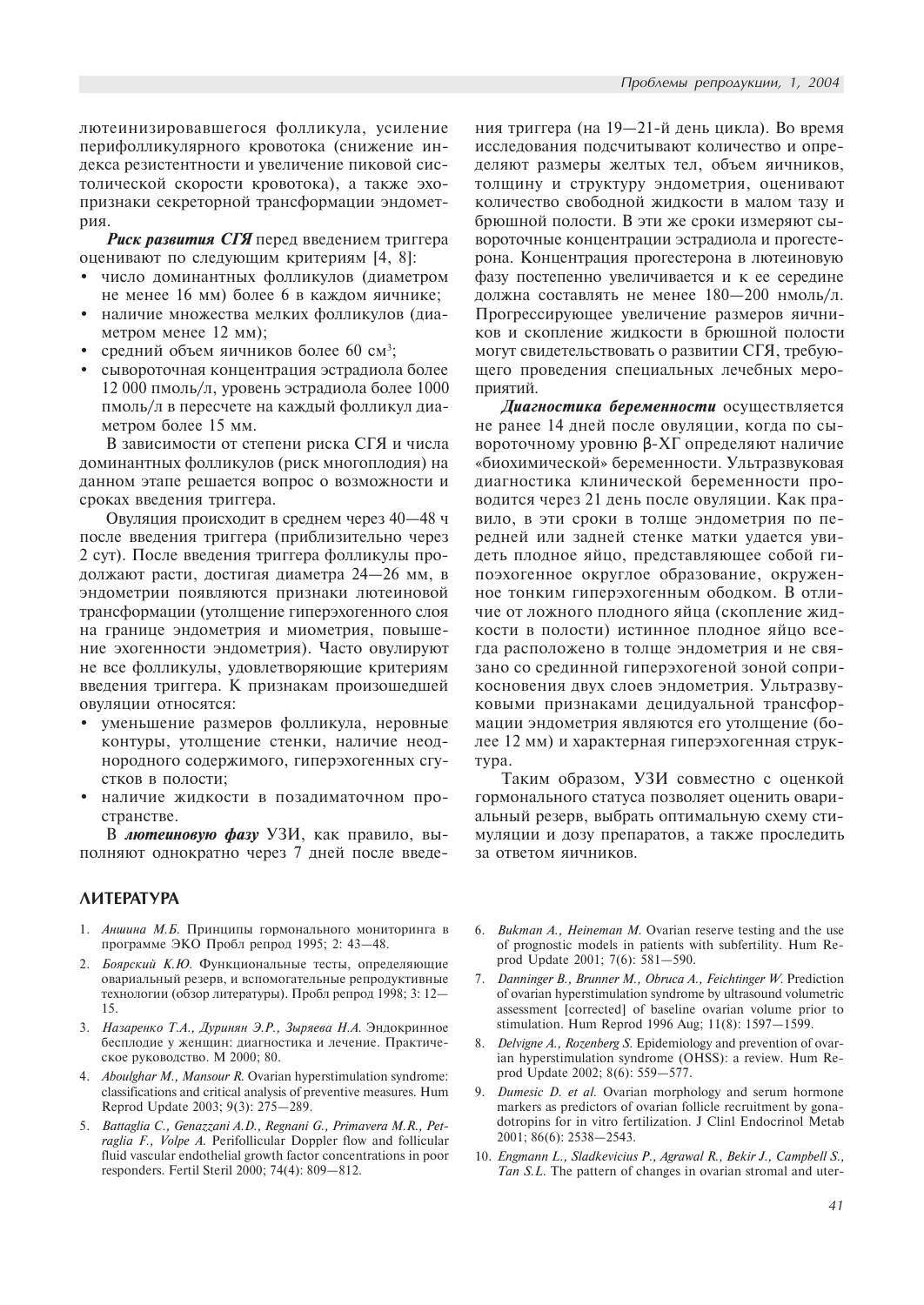ine artery blood flow velocities during in vitro fertilization treatment and its relationship with outcome of the cycle. Ultrasound Obstet Gynecol 1999;  $13(1)$ :  $26-33$ .

- 11. Fanchin R., de Ziegler D., Olivennes F. et al. Exogenous follicle stimulating hormone ovarian reserve test (EFORT): a simple and reliable screening test for detecting 'poor responders' in in-vitro fertilization. Hum Reprod 1994; 9:  $1607 - 1611.$
- 12. Fanchin R., Schonauer L., Righini C., Guibourdenche J., Frydman R., Taieb J. Serum anti-Mullerian hormone is more strongly related to ovarian follicular status than serum inhibin B, estradiol, FSH and LH on day 3. Hum Reprod 2003; 18(2):  $323 - 327$ .
- 13. Friedler S., Schenker J., Herman A., Lewin A. The role of ultrasonography in the evaluation of endometrial receptivity following assisted reproductive treatments: a critical review. Hum Reprod Update 1996; 2(4): 323-335.
- 14. Gülekli B., Bulbul Y., Onvural A. et al. Accuracy of ovarian reserve tests. Hum Reprod 1999; 14: 2822-2826.
- 15. Kahraman S., Vicdan K., Isik A.Z., Ozgun O.D., Alaybeyoglu L., Polat G., Biberoglu K. Clomiphene citrate challenge test in the assessment of ovarian reserve before controlled ovarian hyperstimulation for intracytoplasmic sperm injection. Eur J Obstet Gynecol Reprod Biol 1997; 73(2): 177-182.
- 16. Kligman I., Rosenwaks Z. Differentiating clinical profiles: predicting good responders, poor responders, and hyperresponders. Fertil Steril 2001; 76(6): 1185-1190.
- 17. Lass A., Skull J., McVeigh E., Margara R., Winston R. Measurement of ovarian volume by transvaginal sonography before ovulation induction with human menopausal gonadotrophin for in-vitro fertilization can predict poor response. Hum Reprod 1997; 12: 294-297.
- 18. Licciardi F., Liu H., Rosenwaks Z. Day 3 estradiol serum concentration as prognosticator of ovarian stimulation response and pregnancy outcome in patients undergoing IVF. Fertil Steril 1995: 64: 991-994.
- 19. Navot D., Rosenwaks Z., Margalioth E.J. Prognostic assessment of female fecundity. Lancet 1987; 19(2): 645-647.
- 20. Pellicer A., Ballester M., Serrano M., Mir A., Serra-Serra V., Remohi J., Bonilla-Musoles F. Aetiological factors involved in the low response to gonadotrophins in infertile women with normal basal serum follicle stimulating hormone levels. Hum Reprod 1994; 9(5): 806-811.
- 21. Ranieri D.M., Quinn F., Makhlouf A. et al. Serhal: Simultaneous evaluation of basal follicle-stimulating hormone and 17 betaestradiol response to gonadotropin-releasing hormone analogue stimulation: an improved predictor of ovarian reserve. Fertil Steril 1998; 70(2): 227-233.
- 22. Scheffer G., Broekmans F., Looman C. et al. The number of antral follicles in normal women with proven fertility is the best refection of reproductive age. Hum Reprod 2003; 18(4):  $700 - 706$ .
- 23. Syrop C.H., Dawson J.D., Husman K.J., Sparks A.E., Van Voorhis B.J. Ovarian volume may predict assisted reproductive outcomes better than follicle stimulating hormone concentration on day 3. Hum Reprod 1999; 14(7): 1752-1756.
- 24. Tinkanen H., Blauer M., Lai ppala P., Tuohimaa P., Kujansuu E. Prognostic factors in controlled ovarian hyperstimulation. Fertil Steril 1999; 72(5): 932-936.
- 25. Tomas C., Nuojua-Huttunen S., Martikainen H. Pretreatment transvaginal ultrasound examination predicts ovarian responsiveness to gonadotrophins in in-vitro fertilization. Hum Reprod 1997; 12(2): 220-223.
- 26. Toner J. Age-egg quality, FSH level-egg quantity. Fertil Steril 2003; 79(3): 491.
- 27. Van Rooij I., Broekmans F., Velde E. et al. Serum anti-Mullerian hormone levels: a novel measure of ovarian reserve. Hum Reprod 2002; 17(12): 3065-3071.
- 28. Winslow K.L., Toner J.P., Brzyski R.G. et al. The gonadotropin-releasing hormone agonist stimulation test-a sensitive predictor of performance in the flare-up in vitro fertilization cycle. Fertil Steril 1991; 56(4): 711-717.
- 29. Zaidi J., Barber J., Kyei-Mensah A. et al. Relationship of ovarian stromal blood flow at the baseline ultrasound scan to subsequent follicular response in an in vitro fertilization program. Obstet Gynecol 1996; 88: 779-784.

# $P$ епродуктологи всех стран — объединяйтесь!  $(IIpodo.s.$ кение; начало на с. 24, 35) Исакова Эльвира Валентиновна — врач акушер-гинеколог, Международный центр репродуктивной медицины, Санкт-Петербург isakova@bk3298.spb.edu Карнаух Владимир Игоревич — врач акушер-гинеколог, директор Медицинской компании ИДК, Самара repromed@mail.radiant.ru Кауфман Александр Семенович — сервис-инженер Института медицинского приборостроения, Москва alexkauf@mtu-net.ru Кирсанов Андрей Адольфович — врач акушер-гинеколог, Международный центр репродуктивной медицины, Санкт- $\Pi$ e $\tau$ e $\sigma$ ov $\sigma$ r akirs@mail.ru Клебанов Дмитрий Михайлович — генеральный менеджер, сервис-оффис «Корнинг-Костар», Москва cosmos@orc.ru Корнилов Николай Валерьевич — врач акушер-гинеколог, АВА-ПЕТЕР, Санкт-Петербург kornilov@neva.spb.ru Корсак Владислав Станиславович — руководитель Международного центра репродуктивной медицины, Санкт-Петербург korsak@bk3298.spb.edu Литвинов Владимир Валентинович — врач акушер-гинеколог, Центр планирования семьи, Симферополь, Украина lvv@comd.crimea.ua

Продолжение на с. 50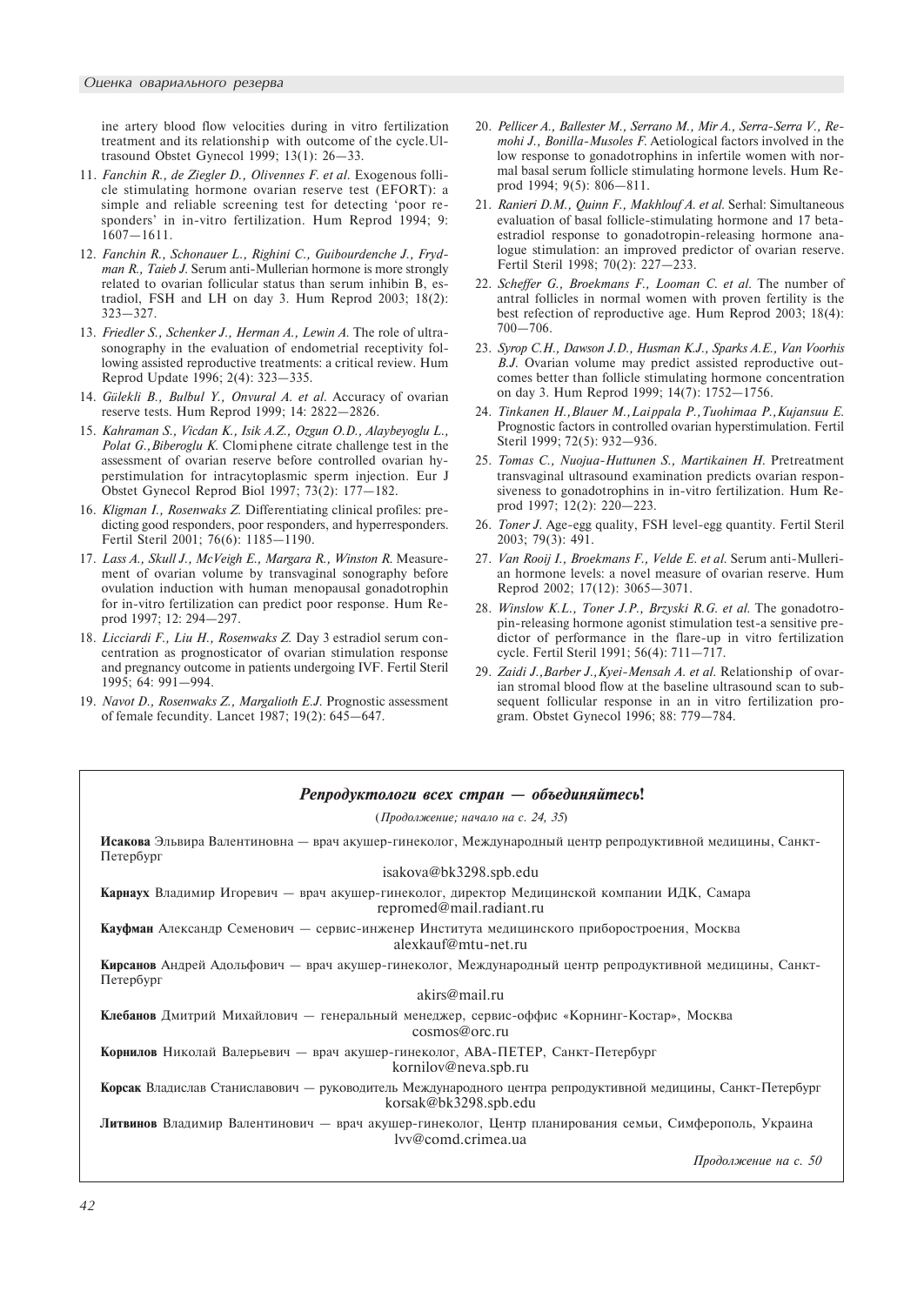# Синдром гиперстимуляции яичников: профилактика, диагностика, лечение (обзор литературы)

И.Е. КОРНЕЕВА, А.В. ИВАНОВА, Н.В. БАРКАЛИНА

Научный центр акушерства, гинекологии и перинатологии РАМН, Москва

Представлены современные данные о патогенезе СГЯ, являющегося серьезным ятрогенным осложнением циклов индукции овуляции и программ ВРТ. Обсуждается тактика ведения больных с СГЯ, факторы риска развития синдрома и меры профилактики.

Ключевые слова: СГЯ, ЭКО, индукция овуляции.

Синдром гиперстимуляции яичников (СГЯ) ятрогенное состояние, в основе которого лежит нефизиологический ответ яичников на экзогенное введение препаратов-индукторов овуляции. Впервые это состояние было описано в конце 30-х годов прошлого века, и только в одном случае, зарегистрированном в 1992 г., синдром развился спонтанно [16, 42].

Важнейшим пусковым фактором развития СГЯ является введение хорионического гонадотропина (XГ). Однако в некоторых исследованиях было сообщено о возникновении этого синдрома после стимуляции овуляции без использования ХГ [7].

Частота возникновения СГЯ колеблется в широких пределах. Это обусловлено неоднородным контингентом больных, выбором схем стимуляции овуляции и различным отношением к индивидуальному мониторингу индуцированного цикла.

По данным A. Delvigne и S. Rozenberg, доля больных со средней степенью тяжести СГЯ колеблется от 0,005 до 33%, с тяжелой - от 0,008 до 10% [20]. Вероятность развития СГЯ и соответствующая клиническая картина этого ятрогенного заболевания зависят от множества изученных и еще не изученных факторов, в числе которых возраст моложе 35 лет, особенности функционального состояния репродуктивной системы, наличие поликистозных или мультифолликулярных яичников, неодинаковая чувствительность рецепторного аппарата яичников к вводимым гонадотропинам, поддержка лютеиновой фазы с помощью введения ХГ.

Однако ни один из перечисленных факторов не является определяющим в развитии СГЯ. В то же время так называемая контролируемая гиперстимуляция яичников, характеризующаяся некоторым увеличением размеров яичников и изменением биохимических показателей крови, не требующая интенсивных лечебных мероприятий, наблюдается в подавляющем большинстве циклов гонадотропной стимуляции и является закономерным следствием изменений физиологических параметров фолликулогенеза в яичниках.

СГЯ характеризуется широким спектром клинических и лабораторных проявлений: от легких биохимических изменений, связанных с увеличением секреции половых стероидных гормонов, до выраженных нарушений гомеостаза с формированием острой почечной недостаточности (ОПН), респираторного дистресс-синдрома взрослых (РДСВ), тромбоэмболических осложнений [34, 38]. Летальные исходы при СГЯ вызваны тромбоэмболией легочной артерии [25, 30, 39].

Не существует абсолютных критериев, позволяющих предотвратить полностью развитие СГЯ у каждой конкретной пациентки, поэтому прогнозирование и проведение ранней профилактики возникновения синдрома являются приоритетными направлениями для дальнейших исслелований.

Патогенез СГЯ до конца неясен. В основе развития этого состояния лежит «синдром избыточной сосудистой проницаемости» с массивным выходом жидкости в третье пространство. Предполагают, что гиперстимулированные яичники продуцируют «фактор Х», который и обусловливает транссудацию жидкости [11, 22, 24]. Однако до настоящего времени такой фактор не выделен. Известно, что яичниковый ангиогенез, сопровождающий развитие фолликула после овуляторного пика ЛГ, резко возрастает из-за увеличения числа фолликулов, подвергающихся овуляторным изменениям. В клинических исследованиях показано, что у ряда пациенток с большим числом ооцитов СГЯ не развивается, в то время как у других с гораздо меньшим ответом яичников это состояние возникает. Предполага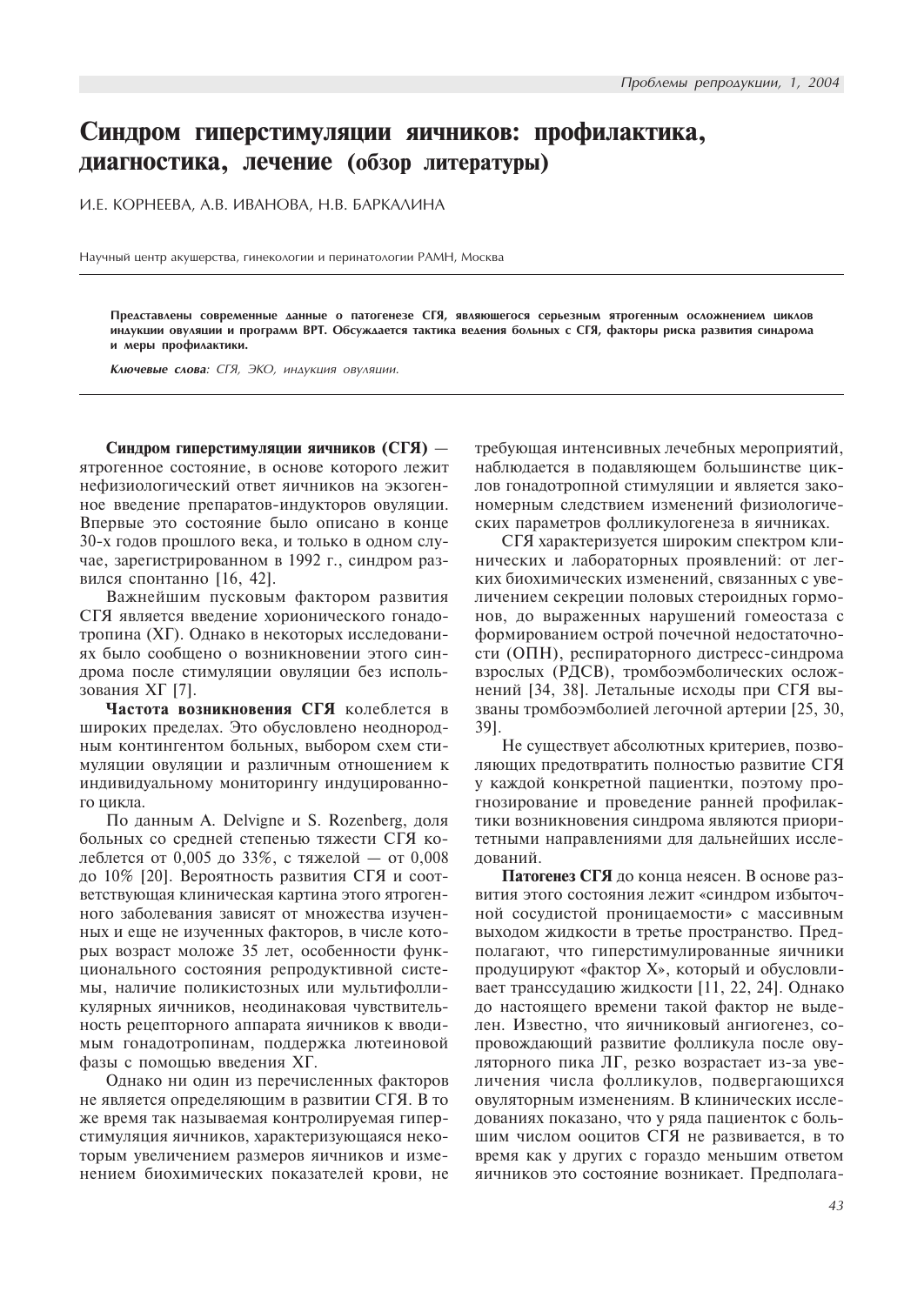ют, что у больных с развившимся СГЯ физиологические механизмы гомеостаза не способны компенсировать гиперергический ответ яичников [19].

В настоящее время патофизиология синдрома изучается в трех основных направлениях: активация системы ренин-ангиотензин, взаимосвязь яичников и иммунной системы, роль васкулярного эндотелиального фактора роста (ВЭФР) [20, 28].

Особенности иммунного гомеостаза у пациенток с СГЯ интенсивно исследуются. Высокий уровень интерлейкинов (ИЛ-1, ИЛ-2, ИЛ-6, ИЛ-8), фактора некроза опухолей и ВЭФР обнаружен в фолликулярной жидкости, плазме крови и перитонеальной жидкости женщин с СГЯ. Тем не менее составить четкие представления о причинно-следственной взаимосвязи яичникового ответа и иммунной системы пока не представляется возможным. Указывая на первичную роль цитокинов в патофизиологии СГЯ, A. Glianaroli и соавт. высказывают предположение, что секретируемые гиперстимулированными яичниками интерлейкины могут проникать из фолликулярной жидкости во внутреннюю среду организма (кровь, лимфу, тканевую жидкость) и оказывать свое влияние (неоангиогенез и увеличение сосудистой проницаемости) на системном уровне [24]. В пользу этой гипотезы свидетельствует положительный терапевтический эффект аспирации асцитической жидкости, содержащей большое количество цитокинов, впервые описанный I. Thaler и соавт. в 1981 г. [40]. ВЭФР - мультифункциональный цитокин, обладающий высокой специфичностью к эндотелиальным клеткам. Он является не только медиатором ангиогенеза в репродуктивной системе, но и важным стимулятором сосудистой проницаемости. До недавнего времени предполагали, что повышенная концентрация ВЭФР является специфическим биохимическим маркером высокого риска развития СГЯ, однако в исследованиях В. McElhinney и соавт. эта гипотеза была опровергнута. Высокий уровень ВЭФР был обнаружен у пациенток как с развившимся СГЯ, так и без него, в связи с чем авторы предположили, что существует вещество-ингибитор ВЭФР, блокирующее его связывание с рецепторами, и, как показали исследования, этим веществом является α<sub>2</sub>-макроглобулин. В физиологических условиях этот белок плазмы крови, присутствующий в фолликулярной жидкости, играет важную роль в моделировании процесса овуляции и поддержании функционирования желтого тела. Различия в концентрациях этого естественного ингибитора могут объяснить различную вероятность развития СГЯ при одинаковом яичниковом ответе. Так, у больных с СГЯ содер-

жание  $\alpha_{_2}$ -макроглобулина в плазме крови было достоверно ниже, чем в контрольной группе [29]. Возможно, определение концентрации  $\alpha$ <sub>2</sub>-макроглобулина в плазме крови в день взятия ооцитов позволит прогнозировать вероятность возникновения СГЯ.

Условно патогенез развития СГЯ можно представить следующим образом: в результате активации системы ренин-ангиотензин при участии цитокинов (ИЛ-1, ИЛ-2, ИЛ-6, ИЛ-8, фактора некроза опухолей и ВЭФР) в яичниках образуется новая сосудистая сеть с высокой порозностью стенок, через которые и происходит массивный выход плазмы из сосудистого русла в третье пространство, что ведет к гиповолемии и гемоконцентрации, большим потерям белка, формированию полисерозитов, нарушению почечной перфузии, развитию РСДСВ и тромбоэмболическим осложнениям [11, 22, 24].

Клинические симптомы СГЯ обычно проявляются после введения овуляторной дозы ХГ: в середине—конце лютеиновой фазы цикла. Выделяют раннее и позднее развитие СГЯ. Если имплантация не происходит, СГЯ резко исчезает спонтанно с наступлением менструации, редко достигая тяжелой формы. В том случае, когда имплантация происходит, чаще всего наблюдается ухудшение состояния, длящееся до 12 нед беременности. Поздний СГЯ возникает как следствие подъема уровня XГ в плазме крови и обычно ассоциируется с ранним сроком беременности. В случае многоплодной беременности, даже несмотря на проводимое лечение, тяжесть состояния почти всегда усугубляется [5, 11]. У больных с СГЯ в плазме крови всегда определяется высокий уровень  $CA-125$  — маркера аденокарциномы яичника, который сохраняется до  $15-23$  нед, несмотря на проводимое лечение [3]. Попытки прогнозировать тяжесть синдрома по содержанию этого онкомаркера в плазме крови не увенчались успехом.

Описано несколько случаев, когда СГЯ маскировал карциному яичника, имевшуюся, вероятно, еще до стимуляции суперовуляции, спровоцировавшей быстрый рост опухоли [35].

Для оценки тяжести СГЯ используют классификацию, предложенную J. Schenker в 1995 г. (табл. 1) [38].

Существует общее мнение, что в циклах вспомогательных репродуктивных технологий легкая форма СГЯ является нормальной клинической ситуацией [2, 9, 11]. Хотя эта форма и включена в классификацию СГЯ, она наблюдается практически у всех пациенток с нормальными овуляторными циклами, леченных гонадотропинами с целью индукции суперовуляции, и обычно разрешается спонтанно. Однако появление призна-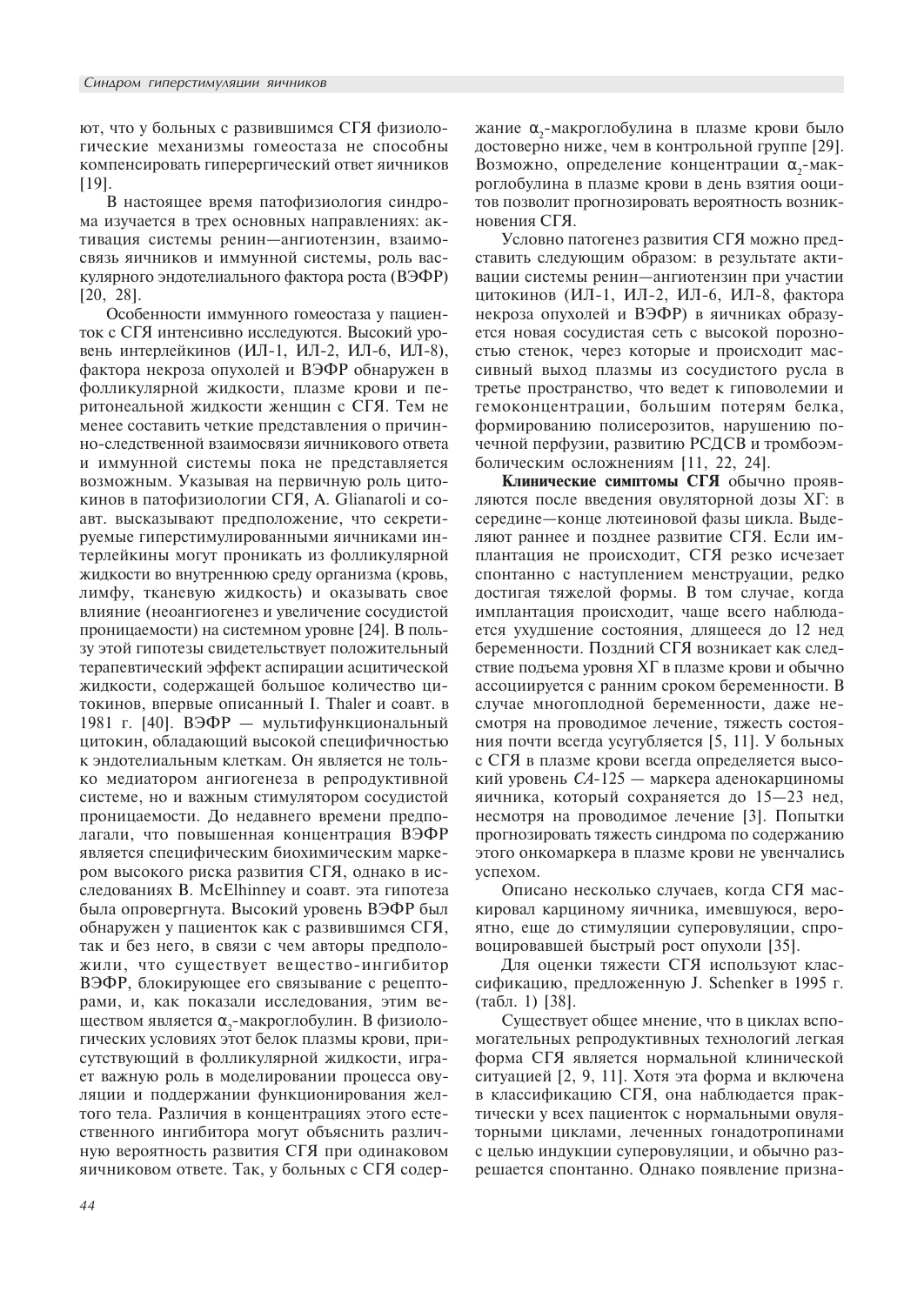| Степень тяжести | Диаметр<br>яичников, см | Уровень эстрадиола,<br>$\Pi$ Г $/M$ Л | Симптомы                                                                                                                                                                                            |
|-----------------|-------------------------|---------------------------------------|-----------------------------------------------------------------------------------------------------------------------------------------------------------------------------------------------------|
| Легкая          | < 6                     | Сталия А: 1500-2000                   | Абдоминальное напряжение и дискомфорт                                                                                                                                                               |
|                 |                         | Сталия Б: 1500-4000                   |                                                                                                                                                                                                     |
| Средняя         | $6 - 12$                | Стадия А: > 4000                      | Легкая степень + ультразвуковые признаки асцита                                                                                                                                                     |
|                 |                         | Сталия Б: 4000-6000                   | Легкая степень + рвота, тошнота, диарея                                                                                                                                                             |
| Тяжелая         | >12                     | Сталия А: > 6000                      | Средняя степень + клинические признаки асцита, выпот<br>в плевральной полости, дисфункция печени                                                                                                    |
|                 |                         | Сталия Б: >6000                       | Средняя степень+ напряженный асцит, гемоконцентрация<br>(гематокрит $\geq 45\%$ ), увеличение вязкости крови, снижение<br>почечной перфузии, олигурия, тромбоэмболия, РДСВ,<br>гиповолемический шок |

## Таблица 1. Классификация СГЯ

### Таблица 2. Прогнозирование и профилактика СГЯ

| Группы риска                     | Факторы риска                                                                               | Профилактические мероприятия                                                                                                                            |
|----------------------------------|---------------------------------------------------------------------------------------------|---------------------------------------------------------------------------------------------------------------------------------------------------------|
| До начала стимуляции<br>ОВУЛЯЦИИ | Поликистозные яичники,<br>инсулинорезистентность,                                           | Применение низкодозовых протоколов индукции овуляции<br>(MO):                                                                                           |
|                                  | мультифолликулярные яичники<br>(>10 фолликулов диаметром<br>2-5 мм), возраст <32 лет,       | избегать применения ЛГ-содержащих гонадотропинов                                                                                                        |
|                                  |                                                                                             | и а-ГнРГ по короткому протоколу;                                                                                                                        |
|                                  | масса тела $\leq$ 55 кг                                                                     | препарат выбора — рекомбинантный ФСГ [2], например<br>пурегон, и применение антагониста ГнРГ [1], например<br>оргалутрана;                              |
|                                  |                                                                                             | коррекция гиперинсулинемии при поликистозных яичниках                                                                                                   |
| овуляции                         | В процессе стимуляции Развитие >6 фолликулов диаметром<br>>14 мм, быстрый рост уровня $E_2$ | Замена чХГ в качестве триггера на а-ГнРГ, например<br>трипторелин 0,1-0,2 мг (если ИО проводилась                                                       |
|                                  |                                                                                             | без применения а-ГнРГ);                                                                                                                                 |
|                                  |                                                                                             | внутривенное введение ГЭ (1000 мл) в дни назначения<br>триггера овуляции, взятия ооцитов, переноса эмбрионов<br>в полость матки [3];                    |
|                                  |                                                                                             | аспирация содержимого всех фолликулов, кроме трех<br>лидирующих;                                                                                        |
|                                  |                                                                                             | отказ от применения поддерживающих доз чХГ в лютеиновой<br>фазе;                                                                                        |
|                                  |                                                                                             | при высоком риске развития СГЯ тяжелой степени - отмена<br>введения триггера овуляции или проведение ЭКО<br>с криоконсервацией эмбрионов (без переноса) |
|                                  | Развитие >20 фолликулов                                                                     | Аспирация содержимого всех фолликулов (через 36 ч после<br>введения триггера), кроме трех лидирующих, для снижения<br>риска многоплодной беременности   |

ков асцита может свидетельствовать о возможных тяжелых осложнениях. Точный мониторинг необходим при средней и тяжелой степени СГЯ, особенно при сохранении беременности [23, 38].

СГЯ легкой степени характеризуется увеличением размеров яичников до 6 см в диаметре, множеством фолликулов и лютеиновых кист. Общее состояние больных удовлетворительное. Отмечается абдоминальный дискомфорт: чувство тяжести, напряжение, вздутие и незначительные тянущие боли внизу живота [38].

СГЯ средней степени тяжести характеризуется увеличением размеров яичников до 12 см в диаметре. Общее состояние больных удовлетворительное. Явления абдоминального дискомфорта выражены больше. Отмечается прибавка массы тела, увеличение окружности живота. Появляются гастроинтестинальные симптомы: тошнота, рвота и/или диарея. При ультразвуковом исследовании — признаки асцита [38].

При СГЯ тяжелой степени яичники увеличены в размере >12 см в диаметре и легко пальпируются через переднюю брюшную стенку. Присутствуют клинические признаки, характерные для СГЯ средней степени тяжести. Общее состояние больных оценивается как средней тяжести или тяжелое. Пациентки испытывают чувство страха, жалуются на сухость во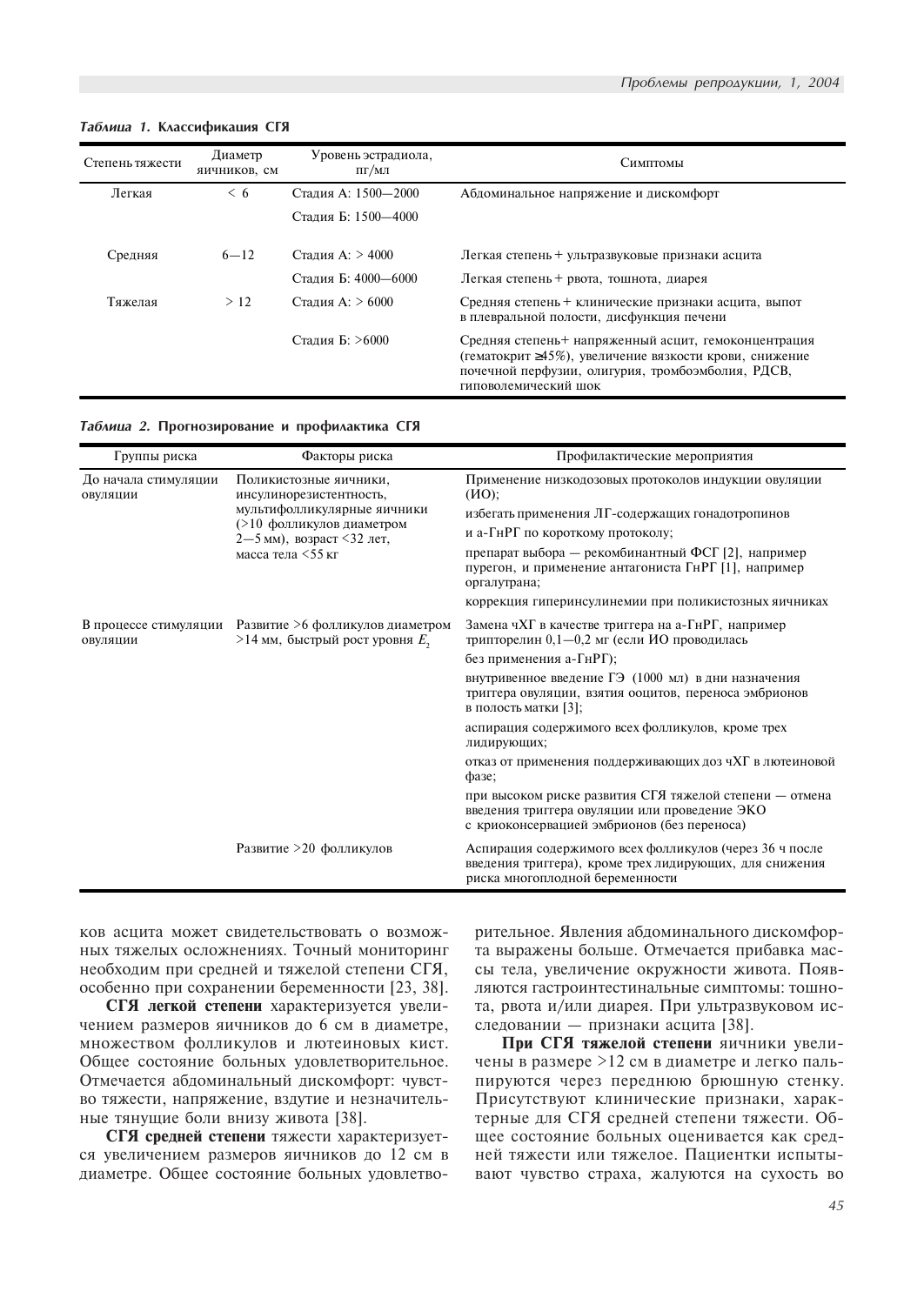рту, мелькание мушек перед глазами, затруднение дыхания, сухой кашель, редкое мочеиспускание, ухудшение памяти. При объективном исследовании отмечаются бледность и сухость кожных покровов, одышка, тахикардия, гипотония. Живот увеличен в объеме за счет выраженного асцита, в ряде случаев - умеренно болезненный при пальпации. Асцит может сочетаться с выпотами в плевральную или перикардиальную полости, вплоть до развития анасарки. Расстройство гемодинамики органов малого таза может проявляться отеком наружных половых органов. В 1995 г. Y. Daniel и соавт. сообщили о случае, в котором единственным клиническим признаком за исключением увеличения размеров яичников являлся обширный гидроторакс; это свидетельствует, что при данном синдроме совершенно необязательно сочетание всех клинических признаков [18].

По лабораторным показателям отмечают гемоконцентрацию, гиповолемию, гипопротеинемию, электролитный дисбаланс. Величина гематокрита >45%, число лейкоцитов >15 000. Отмечаются признаки дисфункции печени: повышение уровня трансаминаз (АЛТ, АСТ), щелочной фосфатазы, билирубина. Всегда изменяются коагуляционные параметры крови [1, 3, 38].

По данным Ү. Абгато и соавт., гипертермия наблюдается у 82,3% пациенток с тяжелой и критической формами СГЯ. За температурную реакцию был принят хотя бы один эпизод повышения температуры тела выше 38 °С в течение не менее 24 ч. Авторы показали, что у 20,5% женщин повышение температуры тела было связано с инфекцией мочевых путей, у  $3.8\%$  — с пневмонией, у 3,3% — с инфекцией верхних дыхательных путей, у 2% — с флебитом, у 1% — с целлюлитом в месте абдоминальной пункции, у 0.5% - с абсцессом ягодицы в месте инъекции прогестерона. У 50,2% пациенток инфекционный агент не был обнаружен. Предполагают, что лихорадка неинфекционного генеза может быть обусловлена эндогенными пирогенными механизмами [6].

**Асцит** служит проявлением «феномена сосудистой проницаемости» и может сопровождаться плевральным или перикардиальным выпотом [5, 23, 39]. Клинически асцит проявляется вздутием живота и прибавкой массы тела. Артериальная гипотензия, компенсаторная тахикардия и учащение сердечного выброса, присутствующие у пациенток с напряженным асцитом, указывают на уменьшение объема циркулирующей крови. Асцитическая жидкость является транссудатом с высоким содержанием белка (48 г/л) и по электролитному составу максимально приближается к плазме крови [5, 41].

В основе нарушения функции почек лежит длительная гиповолемия, приводящая к сужению просвета афферентных артериол, снижению перфузионной способности паренхимы почек и формированию преренальной формы ОПН. Клиническими проявлениями ОПН служат олигурия, дисбаланс электролитов, повышенный уровень мочевины и креатинина в плазме крови [10].

Дисфункция печени. Высокий уровень половых стероидных гормонов и повреждение эндотелия сосудов вызывают гепатоцеллюлярные и холестатические изменения [1, 10].

Лабораторными признаками дисфункции печени являются повышение уровня билирубина и печеночных ферментов на фоне гипопротеинемии. Описаны случаи желтухи на фоне дисфункции печени, которые купировались в течение 4 нед без какого-либо специального лечения [36]. При обследовании больных с дисфункцией печени на фоне СГЯ необходимо исключить другие возможные причины дисфункции печени. При сборе анамнеза целесообразно обратить внимание на использование медикаментов, алкоголя, наркотиков, контакт с токсичными веществами и ранее перенесенные соматические заболевания. Исключают гепатиты А, В, С, инфекции, вызванные цитомегаловирусом, вирусом Эпштейна-Барр и др. Ультразвуковое исследование печени позволяет исключить патологию желчевыводящих путей [32].

Тромбоэмболические осложнения. Ведущим патогенетическим механизмом, обусловливающим тромбоэмболические осложнения при СГЯ, являются нарушения, связанные с массивным выходом жидкости в третье пространство: гемоконцентрация, гиповолемия и высокая осмолярность плазмы. Изменению коагуляционных параметров крови способствуют высокие концентрации половых стероидных гормонов и повреждение эндотелия сосудистой стенки. Описаны тромбозы глубоких вен конечностей, яремной, подключичной и нижней полой вен. Могут поражаться церебральные, позвоночные, подключичные артерии, сонные, бедренные и брыжеечные артерии, аорта. С временной ишемией головного мозга связывают легкие преходящие неврологические симптомы в виде чувства онемения, головной боли, парестезии [25, 30, 31, 37].

Респираторный дистресс-синдром взрослых (РДСВ). Клинические симптомы со стороны легких включают плевральный выпот в сочетании с сужением просвета сосудов и повышенной сосудистой проницаемостью. В редких случаях может возникать РДСВ [39].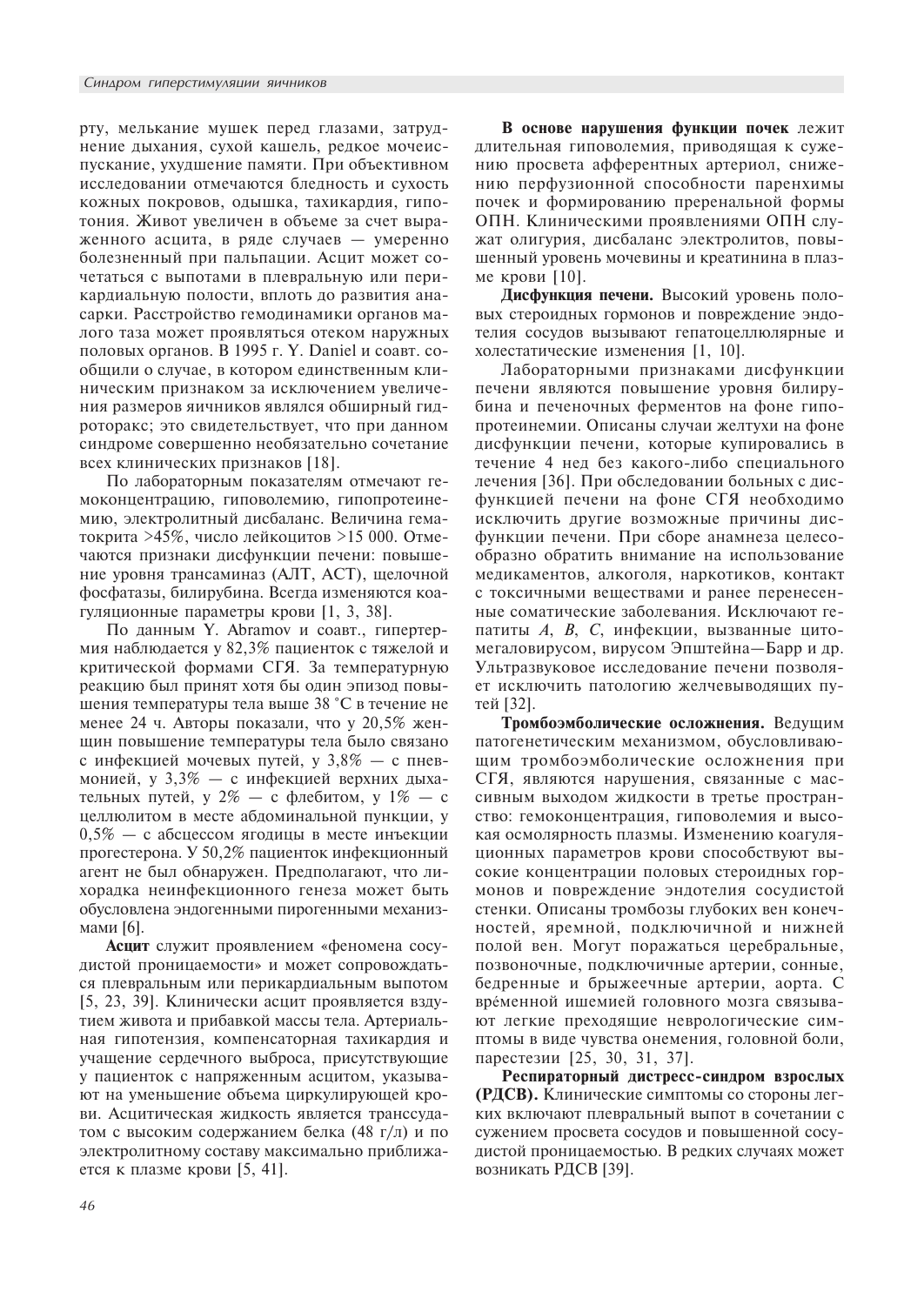# Диагностика и рекомендуемые клинические исследования

Диагноз СГЯ ставится на основании характерной клинической картины заболевания, развившейся в циклах индукции овуляции. Тяжесть состояния оценивают по клинико-лабораторным показателям.

Рекомендуемые исследования: оценка баланса жидкости (ежедневное измерение окружности живота, массы, диуреза), клинический анализ крови (гематокрит, лейкоцитоз), общий анализ мочи (протеинурия), биохимическое исследование крови (гипопротеинемия, дисфункция печени, электролитный дисбаланс, клиренс креатинина), гемостазиограмма: (гиперфибриногенемия, увеличение концентрации Д-димеров), ультразвуковое исследование (размеры и структура яичников, полисерозиты), определение ХГ в плазме крови для ранней диагностики беременности.

Основой лечения больных с СГЯ является консервативная симптоматическая терапия, направленная на коррекцию изменений гомеостаза.

# Общие принципы лечения

При легких формах синдрома фармакотерапию не проводят. Ограничиваются амбулаторным наблюдением и рекомендуют обильное питье минерализированной воды (до 3 л в сутки). При наличии дискомфорта в брюшной полости назначают спазмолитические препараты.

Лечение больных с СГЯ средней и тяжелой степени проводят в стационаре с тщательным контролем объема циркулирующей плазмы, коагуляционных параметров крови, функции сердечно-сосудистой и дыхательной систем, печени, почек, электролитного и водного баланса. Инфузионная терапия коллоидно-кристаллоидными растворами направлена на восстановление объема циркулирующей плазмы, устранение гемоконцентрации, гипопротеинемии, улучшение реологических свойств крови, профилактику ОПН, тромбоэмболических осложнений, РДСВ.

Препаратом выбора для восстановления и поддержания внутрисосудистого объема являются растворы гидроксиэтилированного крахмала (ГЭК) 6%, 10% со степенью замещения (200/ 0,5) в среднем суточном объеме  $500-1000$  мл. Объем вводимого ГЭК рассчитывается индивидуально для каждой больной и определяется выраженностью гиповолемии, величиной гематокрита, массой тела, при необходимости — показателями центрального венозного давления. ГЭК является не только эффективным препаратом, быстро устраняющим гиповолемические нарушения, оказывает и модулирующее действие на стенку сосудов, уменьшая сосудистую проницаемость  $[12, 17]$ .

Инфузионная терапия коллоидами дополняется введением растворов кристаллоидов. Исключая случаи ацидоза, физиологический раствор и глюкоза являются наиболее предпочтительными, дополняющими введение ГЭК. Соотношение объемов вводимых коллоидов и кристаллоидов при лечении больных с СГЯ является предметом дискуссий. Необходимо отметить, что большой объем кристаллоидов может усугубить «синдром сосудистой проницаемости» и спровоцировать нарастание полисерозитов.

В последние годы в клинической медицине пересматриваются показания к использованию растворов человеческого альбумина. Результаты многоцентровых исследований указывают на нецелесообразность применения альбумина для восполнения и поддержания внутрисосудистого объема плазмы, с этой задачей гораздо более успешно справляется ГЭК. Кроме того, растворы человеческого альбумина не свободны от ряда вирусов и гипотетически могут являться источником заражения. По мнению ученых, в настоящее время абсолютными показаниями к применению человеческого альбумина являются гипоальбуминемия (альбумин плазмы менее 25 г/л), гиповолемия с потерей крови до 40% и анемией, ОПН, нефротический синдром, превышение предельной дозы для растворов искусственных коллоидов. У больных с СГЯ суточная доза для коррекции гипопротеинемии при концентрации альбумина плазмы 25 г/л и менее колеблется от 60 до 80 г [13, 15, 33].

Свежезамороженная плазма представляет собой смесь трех главных белков — альбумина, глобулина и фибриногена. Содержит все факторы свертывания крови. Риск передачи вирусной инфекции: гепатит  $C-1$  случай на 3300 переливаемых доз, гепатит  $B - 1:200 000$ , ВИЧ-инфекция  $-1:225000$ . Целесообразно использовать только для восполнения дефицита факторов свертывания крови.

Принципы проведения инфузионной терапии при СГЯ: после введения начальной дозы коллоидного раствора объем дальнейшей инфузионной терапии определяется показателями гематокрита, диуреза и при необходимости величиной центрального венозного давления. Относительная гемодилюция может спровоцировать быстрое нарастание асцита, что потребует проведения парацентеза.

Основой профилактики тромботических осложнений при уже развившемся СГЯ прежде всего является устранение гемоконцентрации. Антитромботическую терапию начинают при появлении лабораторных признаков гиперкоагуляции.

Назначают нефракционированный гепарин в суточной дозе 10 000-20 000 ЕД подкожно. Ла-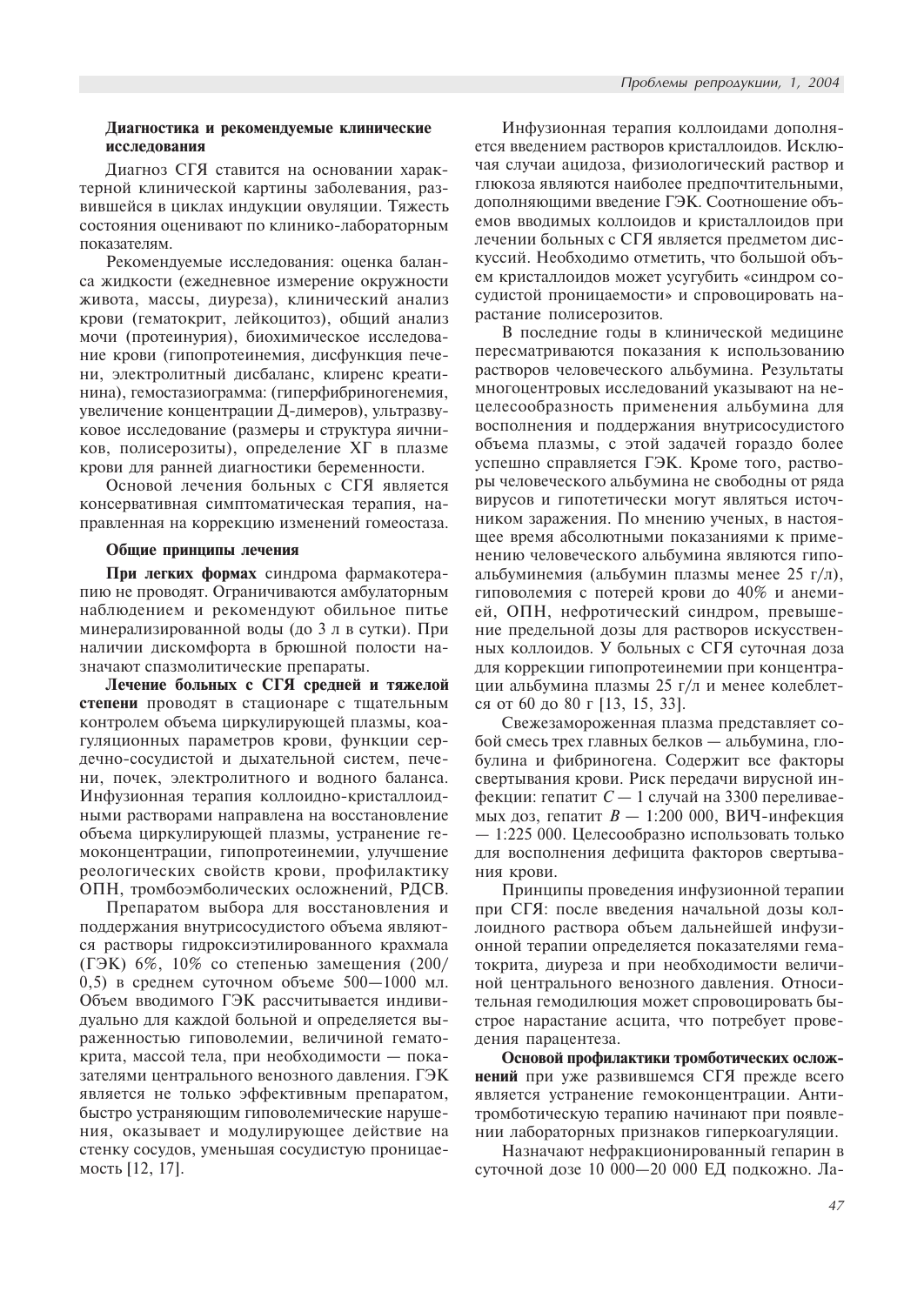бораторный контроль - АЧТВ, определение количества тромбоцитов на 7-е сутки лечения;

низкомолекулярные гепарины (НМГ): надропарин (суточная доза 0,3-0,9 мл подкожно), дальтепарин (суточная доза 5000-10 000 анти-Ха МЕ подкожно), эноксапарин (суточная доза 40-80 мг подкожно). Лабораторный контроль определение анти-Ха активности плазмы через 3 ч после введения НМГ для поддержания безопасного терапевтического диапазона дозы препарата [4].

Антитромботическая терапия продолжается до нормализации коагуляционных параметров крови. Мониторинг тромбинемии проводят по определению концентрации Д-димеров в плазме крови.

Профилактика ОПН заключается в восполнении и поддержании объема циркулирующей плазмы (ОЦП) на адекватном уровне с помощью инфузионной терапии. После восстановления ОЦП для увеличения перфузии почек и увеличения темпа фильтрации мочи используют дофамин в дозе 2-5 мкг/кг·мин. Препарат стимулирует почечные дофаминовые рецепторы, увеличивает перфузию почек, способствует увеличению темпа фильтрации мочи [20].

Нарушение функции печени. В большинстве случаев специфической фармакотерапии не требуется. Лабораторные показатели функции печени приходят в норму в течение 1 мес после исчезновения симптомов СГЯ [1].

Полисерозиты. В случаях прогрессирующего напряженного асцита показан трансвагинальный или трансабдоминальный парацентез под ультразвуковым контролем. Диуретики неэффективны для эвакуации жидкости из третьего пространства. В ряде случаев они могут усугубить гиповолемию и привести к гиповолемическому шоку. Противопоказаниями к парацентезу являются гемодинамическая нестабильность и внутрибрюшное кровотечение. Плевральная пункция с целью эвакуации накопившейся жидкости необходима при прогрессирующем гидротораксе и дыхательных нарушениях. Показания к антибактериальной терапии при проведении повторных парацентезов определяются индивидуально.

Некоторое время в комплексной терапии СГЯ использовали фармакологические препараты, уменьшающие проницаемость сосудистой стенки: ингибиторы синтеза простагландинов (индометацин) и гистамина (хлорфенирамин малеат — блокатор Н.-рецепторов). Предполагали, что путем стабилизации проницаемости мембран эти препараты способны препятствовать перемещению жидкости из сосудистого русла в третье пространство [32]. Однако клиническая эффективность использования этих препаратов для лечения СГЯ не была доказана.

Ингибиторы ангиотензинконвертирующего энзима (каптоприл и анаприл), а также блокаторы рецепторов ангиотензина II проникают через плацентарный барьер, в связи с чем не могут быть использованы для лечения пациенток с СГЯ, которым осуществлен перенос эмбрионов в полость матки. В то же время эти препараты с успехом могут использоваться для профилактики и лечения СГЯ в случае при отказе от переноса эмбрионов в полость матки и их криоконсервации [8].

Показаниями к хирургическому лечению больных с СГЯ являются внутрибрюшное кровотечение при разрыве кист яичника, перекрут яичника, сопутствующая внематочная беременность. Хирургическое вмешательство при СГЯ должно быть щадящим, а гемостатические мероприятия направлены на сохранение яичниковой ткани. Большие размеры кист и яичников не могут служить основанием для их резекции. При перекруте яичника или придатков можно ограничиться их раскручиванием. Предпочтителен лапароскопический доступ [27, 32].

В основе прогнозирования и профилактики СГЯ лежит динамический ультразвуковой и гормональный мониторинг в циклах индукции овуляции, определяющий индивидуальное ведение каждой конкретной пациентки с учетом фоновых факторов риска развития синдрома и ответа яичников на гонадотропную стимуляцию (табл. 2) [20]. Для определения тактики ведения больной необходимо иметь представления о патофизиологических механизмах развития заболевания, ранних методах диагностики и лечения.

К сожалению, данные, касающиеся вклада различных факторов в развитие СГЯ, противоречивы, а главной проблемой, затрудняющей вероятность прогнозирования, является отсутствие коррелятивной зависимости между развитием СГЯ и параметрами яичникового ответа. В то же время использование низкодозовых протоколов индукции овуляции с помощью рекомбинантных гонадотропинов, замена триггера овуляции чХГ на рекомбинантный ЛГ или а-ГнРГ, перенос одного эмбриона, программа криоконсервации эмбрионов без их переноса в циклах с риском развития СГЯ позволяют в некоторой мере предотвратить развитие СГЯ. Метод «coasting», заключающийся во временном отказе от введения гонадотропинов у пациенток с высоким уровнем эстрадиола в плазме крови и продолжении введения а-ГнРГ, а также в назначении триггера овуляции чХГ только после снижения концентрации эстрадиола до безопасного уровня, широко используют во многих клиниках [21, 26]. Однако чет-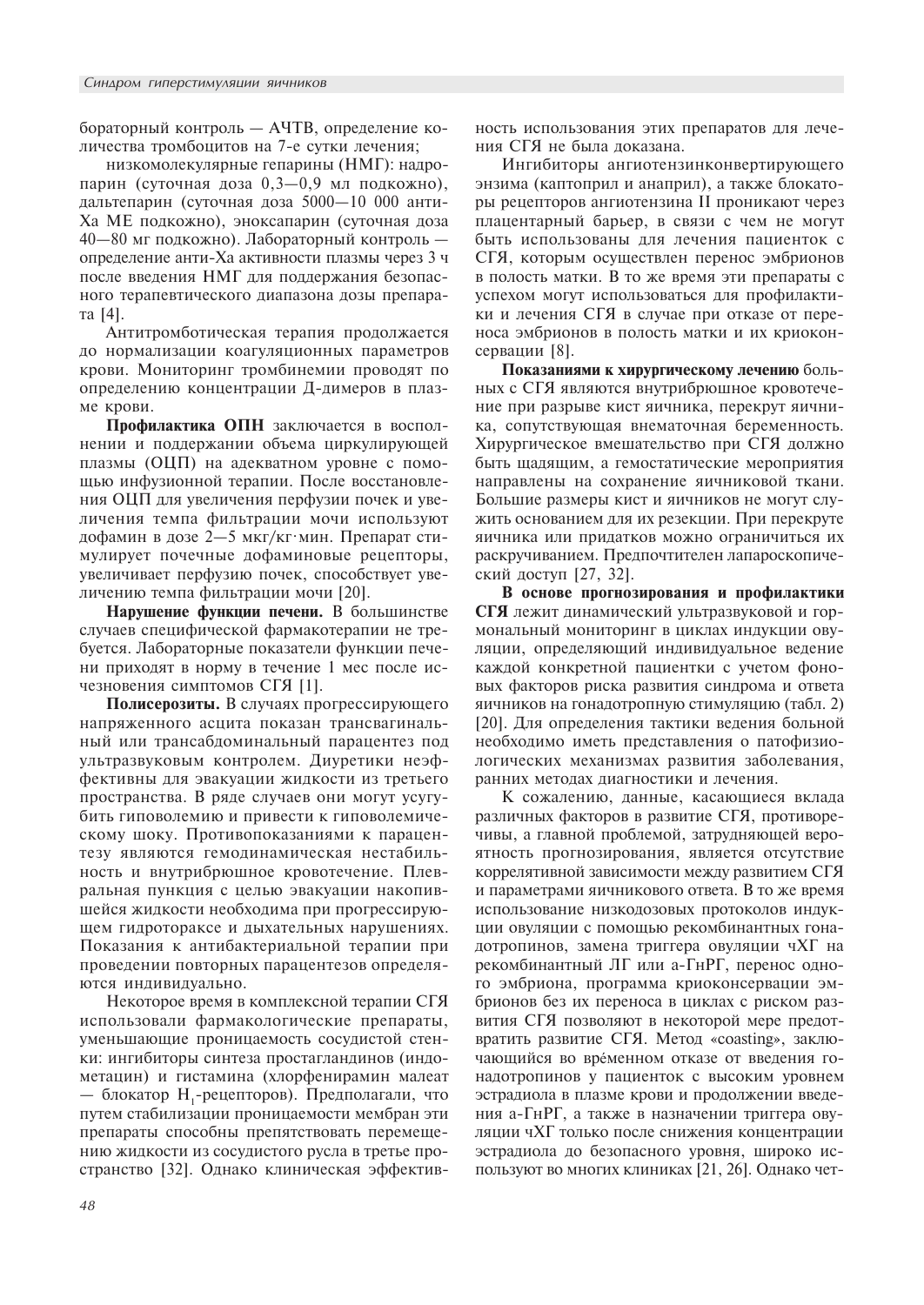кие протоколы индукции овуляции с использованием этого метода отсутствуют, а параметры прекращения введения гонадотропинов и критерии назначения чХГ являются предметом дискуссий и нуждаются в дальнейшем изучении. Дискуссионными представляются и вопросы, касающиеся широкого использования человеческого альбумина для профилактики и лечения СГЯ, в связи с ограничением показаний к его применению [14]. Нуждаются в разработке протоколы инфузионной терапии с использованием ГЭК, являющегося альтернативой к введению человеческого альбумина, а также протоколы профилактики тромбоэмболических осложнений.

# *AVATEPATYPA*

- 1. Гордеева В.Л. Диагностика и варианты клинического течения синдрома гиперстимуляции яичников: Дис. ... канд. мед. наук. М 1999.
- Калинина Е.А. Синдром гиперстимуляции яичников при экстракорпоральном оплодотворении и переносе эмбрионов в полость матки: Дис. ... канд. мед. наук. М 1995.
- 3. Кетиладзе Т.М. Прогностическое значение онкомаркера СА-125 при синдроме гиперстимуляции яичников: Дис. ... канд. мед. наук. М 1999.
- 4. Корнеева И.Е., Фанченко Н.Д., Леонов Б.В., Иванец Т.Ю., Камилова Д.П. Профилактика тромбоэмболических осложнений у пациенток с синдромом гиперстимуляции яичников. Пробл репрод 2002; 8: 2: 30-33.
- 5. Корнеева И.Е., Кузьмичев Л.Н., Камилова Д.П., Ковалев В.Ф. Синдром гиперстимуляции яичников: некоторые аспекты диагностики и лечения. Материалы научного форума: «Новые технологии в акушерстве и гинекологии». М 1999;  $70 - 71$ .
- 6. Abramov Y., Elchalal U., Schenker J.G. Febrile mordibility in severe and critical ovarian hyperstimulation syndrome: a multicentre study. Hum Reprod 1998; 13: 11: 3128-3131.
- 7. Allegra A., Termine N., Raineri L. et al. Iperstimolazione ovarica e gravidanza gemellare in una paziente in trattamento con analogo del GnRH e gonadotropine senza somministrazione di midcycle HCC. Riv Ost Gin Steril 1991; 2: 209-211.
- Ando H., Furugori K., Shibata D. et al. Dual renin-angiotensin blockade therapy in patients at high risk of early ovarian hyperstimulation syndrome receiving IVF and elective embryo cryopreservation: a case series. Hum Reprod 2003; 18: 6: 1219 1222.
- 9. Asch R.H., Goldsman M.P., Barale E. Strategy of prevention or reducing the risks of ovarian hyperstimylation syndrome onset. Serono fertility series 1997; 1: 35-50.
- 10. Balasch J., Carmona F., Llach J. et al. Acute prerenal failure and liver dysfunction in patient with severe OHSS. Hum Reprod 1990; 5: 3: 348-351.
- 11. Beerendok C.C., Van Dop P.A., Braat D.D. et al. Ovarian hyperstimulation syndrome: facts and fallacies. Obstet Gynecol Surv 1998; 53: 7: 439-449.
- 12. Boldt J., Mueller M., Menges T. et al. Influence of different volume therapy regimens on regulators of the circulation in the critically ill. Br J Anaesth 1996;  $77: 4: 480-487$ .
- 13. Camu F. Human albumin and colloid fluid replacement: their use in general surgery. Acta Anaesthesiol Belg 1995; 46: 1: 3 18.

Развитие тяжелого СГЯ - состояние, требующее проведения интенсивных и дорогостоящих лечебных мероприятий, направленных на устранение полиорганной недостаточности у молодых женщин, леченных всего лишь по поводу бесплодия. Неизвестна степень риска для здоровья женщины после перенесенного СГЯ. Эти данные в доступной литературе отсутствуют. Где грань между желанием пациентки, а зачастую и врача, получить беременность даже на фоне развития СГЯ и сохранением здоровья женщины? Ответ на вопрос заключается в совершенствовании методов профилактики развития СГЯ.

- 14. Chen C.D., Chao K.H., Yang J.H. et al. Comparison of coasting and intravenous albumin in the prevention of ovarian hyperstimulation syndrome. Fertil Steril 2003; 80: 1: 86-90.
- 15. Cochrane Injuries Group Albumin Reviewers Human albumin administration in critically ill patients: systematic review of randomised controlled trials. BMJ 1998; 317: 7153: 235 240.
- 16. Cole H., Hart G. The potency of blood serum of mares in progressive stages of pregnancy in effecting the sexual maturity of the immune rate. Am J Physiol 1993; 93: 57.
- 17. Collis R.E., Collins P.W., Gutteridge C.N. The effect of hydroxyethyl starch and other plasma substitutes on endothelial cell activation; an in vitro study. Intensive Care Med 1994; 20: 1:  $37 - 41$ .
- 18. Daniel Y., Yaron Y., Oren M. et al. Ovarian hyperstimulation syndrome manifests as acute unilateral hydrothorax. Hum Reprod 1995; 10: 7: 1684-1685.
- 19. Delvigne A., Kostyla K., De Leener A. et al. Metabolic characteristics of women who developed ovarian hyperstimulation syndrome. Hum Reprod 2002; 17: 8: 1994-1996.
- 20. Delvigne A., Rozenberg S. Epidemiology and prevention of ovarian hyperstimulation syndrome (OHSS): a review. Hum Reprod Update 2002; 8: 6: 559-577.
- 21. Delvigne A., Rozenberg S. A qualitative systematic review of coasting, a procedure to avoid ovarian hyperstimulation syndrome in IVF patients. Hum Reprod Update 2002; 8: 3: 291 296.
- 22. Elchalal U., Schenker G.T. The pathophysiology of ovarian hyperstimulation syndrome - views and ideas. Hum Reprod 1997; 12: 6: 1129-1137.
- 23. Ferarretti A.P., Gianaroli L., Fiorentino A. The ovarian hyperstimulation syndrome: definition, clinical symptoms, classification and incidence. Serono fertillity series 1997; 1:  $1-10$ .
- 24. Glianaroli A.P., Ferarretti M.C., Magli. Pathophysiology of ovarian hyperstimulation syndrome. Serono fertility series 1997;  $1: 11 - 19.$
- 25. Kaaja R., Siegberg R., Tiitinen A. Severe ovarian hyperstimulation syndrome and deep venous thrombosis. Lancet 1989; 28: 2: 1043.
- 26. Levinsohn-Tavor O., Friedler S., Schachter M. Coasting-what is the best formula? Hum Reprod 2003; 18: 5: 937-940.
- 27. Mashiach S., Bider D., Moran O. Adnexal torsion of hyperstimulated ovaries in pregnancies after gonadotropin therapy. Fertil Steril 1990; 53: 1: 76-80.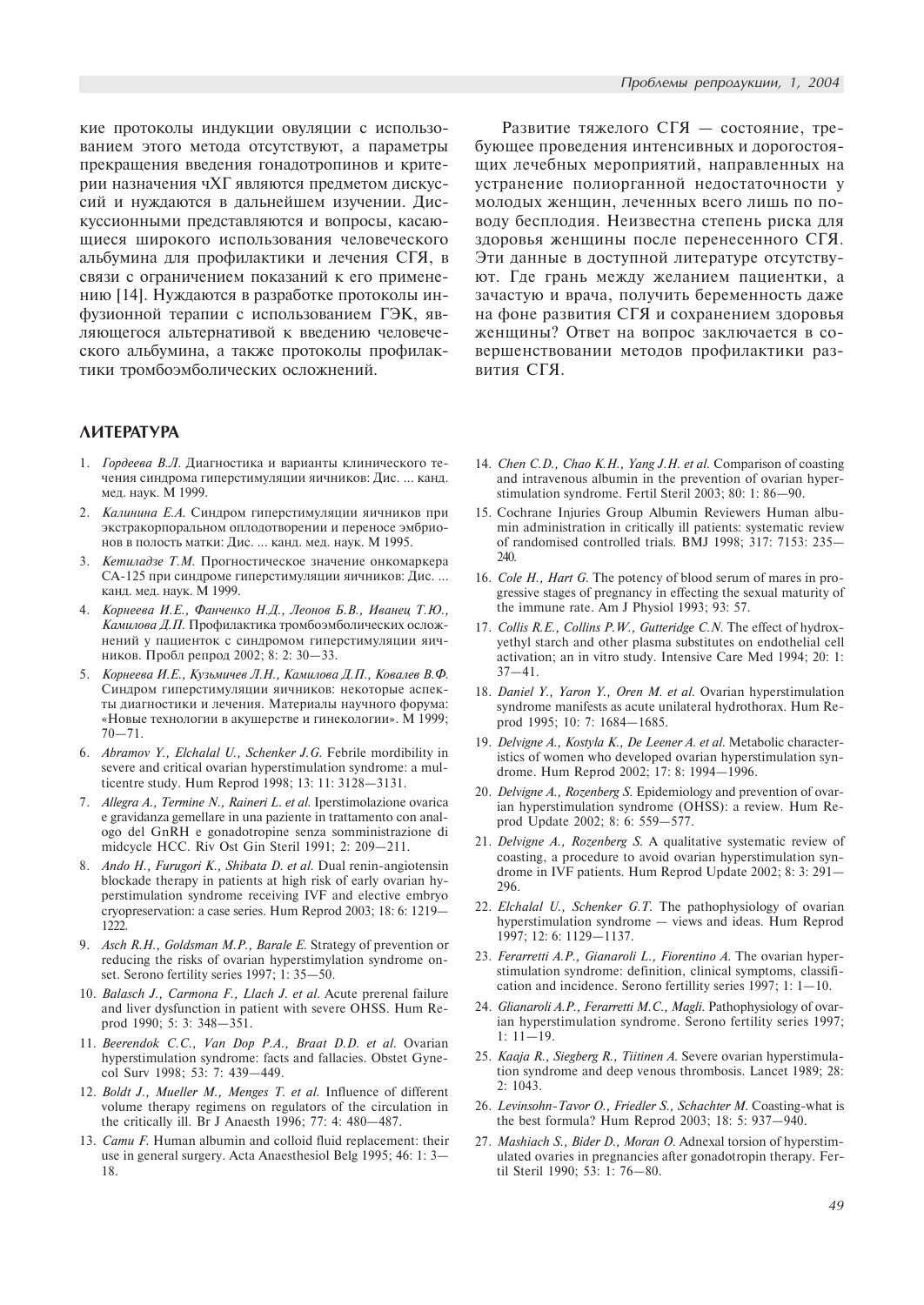- 28. Mathur R., Hayman G., Bansal A. et al. Serum vascular endothelial growth factor levels are poorly predictive of subsequent ovarian hyperstimulation syndrome in highly responsive women undergoing assisted conception. Fertil Steril 2002; 78: 6: 1154-1158.
- 29. McElhinney B., Ardill J., Caldwell C. et al. Ovarian hyperstimulation syndrome and assisted reproductive technologies: why some and not others? Hum Reprod 2002; 17: 6: 1548-1553.
- 30. Mozes M., Bogokowsky H., Antebi E. et al. Tromboembolic phenomena after ovarian stimulation with human gonadotrophins. Lancet 1965; 11: 2: 1213-1215.
- 31. Nakauchi-Tanaka T., Sohda S., Someya K. et al. Acquired haemophilia due to factor VIII inhibitors in ovarian hyperstimulation syndrome: case report. Hum Reprod 2003; 18: 3: 506 508.
- 32. Navot D. Practical guidelines to prevention and management of ovarian hyperstimulation syndrome. Serono fertility series  $1997: 1: 59 - 68.$
- 33. Nohe B. Human albumine influences the expresion of ICAM-1, VCAM-1 and E-Selectin in vitro. Brit J of Anaesthesia 1997; 78: 183.
- 34. Ong A., Eisen V., Rennie D. et al. The pathogenesis of the ovarian hyperstimulation syndrome (OHS): a possible role for ovarian renin. Clin Endocrinol 1991; 34: 1: 43-49.
- 35. Riedinger J.M., Coudert B., Barillot I. et al. Clinical value of primary ovarian cancer recurrences by Ca-125 doubling time. Bull Cancer 1997; 84: 9: 855-860.
- 36. Rizk B., Aboulghar M., Smitz J. et al. The role of vascular endothelial growth factor and interleukins in the pathogenesis of severe ovarian hyperstimulation syndrome. Hum Reprod Update 1997; 3: 3: 255-266.
- 37. Rizk B., Meagher S., Fisher A. Severe OHSS and cerebrovascular accidents. Hum Reprod 1990; 5: 6: 697-698.
- 38. Schenker J.G. Ovarian hyperstimulation syndrome. In: Reproductive Medicine and Surgery. EH Wal; ach and Zacur (Eds). St Louis: Mosby 1995; 650-679.
- 39. Schenker J.G., Weinstein D. Ovarian hyperstimulation syndrome: A current survey. Fertil Steril 1978; 30: 3: 255-268.
- 40. Thaler I., Yoffe N., Kaftory J.K. et al. Treatment of ovarian hyperstimulation syndrome: the physiologic basis for a modified approach. Fertil Steril 1981; 36: 1: 110-113.
- 41. Yarali H., Fleige-Zahradka B.G., Yuen B.H. et al. The ascites in the ovarian hyperstimulation syndrome does not originate from the ovary. Fertil Steril 1993; 59: 3: 657–661.
- 42. Zalel Y., Katz Z., Caspi B. et al. Spontaneous ovarian hyperstimulation syndrome concomitant with spontaneous pregnancy in a woman with polycystic ovary disease. Am J Obstet Gynecol 1992; 167: 1: 122-124.

| Репродуктологи всех стран — объединяйтесь!                                                                                                                           |
|----------------------------------------------------------------------------------------------------------------------------------------------------------------------|
| (Продолжение; начало на с. 24, 35, 42)                                                                                                                               |
| Мгалоблишвили Иван Бензинович — врач акушер-гинеколог, Тбилиси, Грузия<br>vanomg@hotmail.com                                                                         |
| Никитин Анатолий Илларионович - директор Балтийского института репродуктивной медицины, Санкт-Петербург<br>bir@mail.wplus.net                                        |
| Попов Григорий Дмитриевич — врач акушер-гинеколог, Евроклиник, Москва<br>ivanchick@hotmail.com                                                                       |
| Полумисков Вадим Евгеньевич - врач акушер-гинеколог, заведующий центром ЭКО, Алматы, Казахстан<br>polumiskov v@mail.ru                                               |
| Светлаков Анатолий Васильевич - директор центра ЭКО, Красноярск<br>ivf@scn.ru                                                                                        |
| Семенов Андрей Владимирович — врач акушер-гинеколог, Сочи<br>semenov@globis.ru                                                                                       |
| Смирнова Анна Анатольевна — врач акушер-гинеколог, НЦАГиП РАМН, Москва<br>a-smirnova@mtu-net.ru                                                                      |
| Тишкевич Олег Леонидович - врач акушер-гинеколог, Центр ЭКО, Минск, Беларусь<br>tishol@tut.by                                                                        |
| Тодоров Пламен — эмбриолог, Центр вспомогательной репродукции, София, Болгария<br>plamen todorov bg@yahoo.com                                                        |
| Фишман Яков Григорьевич - врач акушер-гинеколог<br>yakov@rusmedserv.com                                                                                              |
| www.rusmedserv.com                                                                                                                                                   |
| Хархаров Арсен Гаджиевич — главный врач Республиканского ЦПСиР, Махачкала<br>repro@datacom.ru                                                                        |
| Хилькевич Людмила Викторовна - врач-эмбриолог, клиника «Москворечье», Москва<br>hilkevich@usa.net                                                                    |
| Циновой Вадим Шаевич — врач Центра репродуктивной медицины, Вологда<br>tsinovoy@vologda.ru                                                                           |
| www.vologda.ru/-tsinovoy                                                                                                                                             |
| Чечурова Татьяна Николаевна - врач акушер-гинеколог, НЦАГиП РАМН, Москва<br>t chechurova@mail.ru                                                                     |
| Юзько Александр Михайлович — руководитель Центра репродуктивной медицины Буковинской государственной<br>медицинской академии, Черновцы, Украина<br>lrm@cv.ukrtel.net |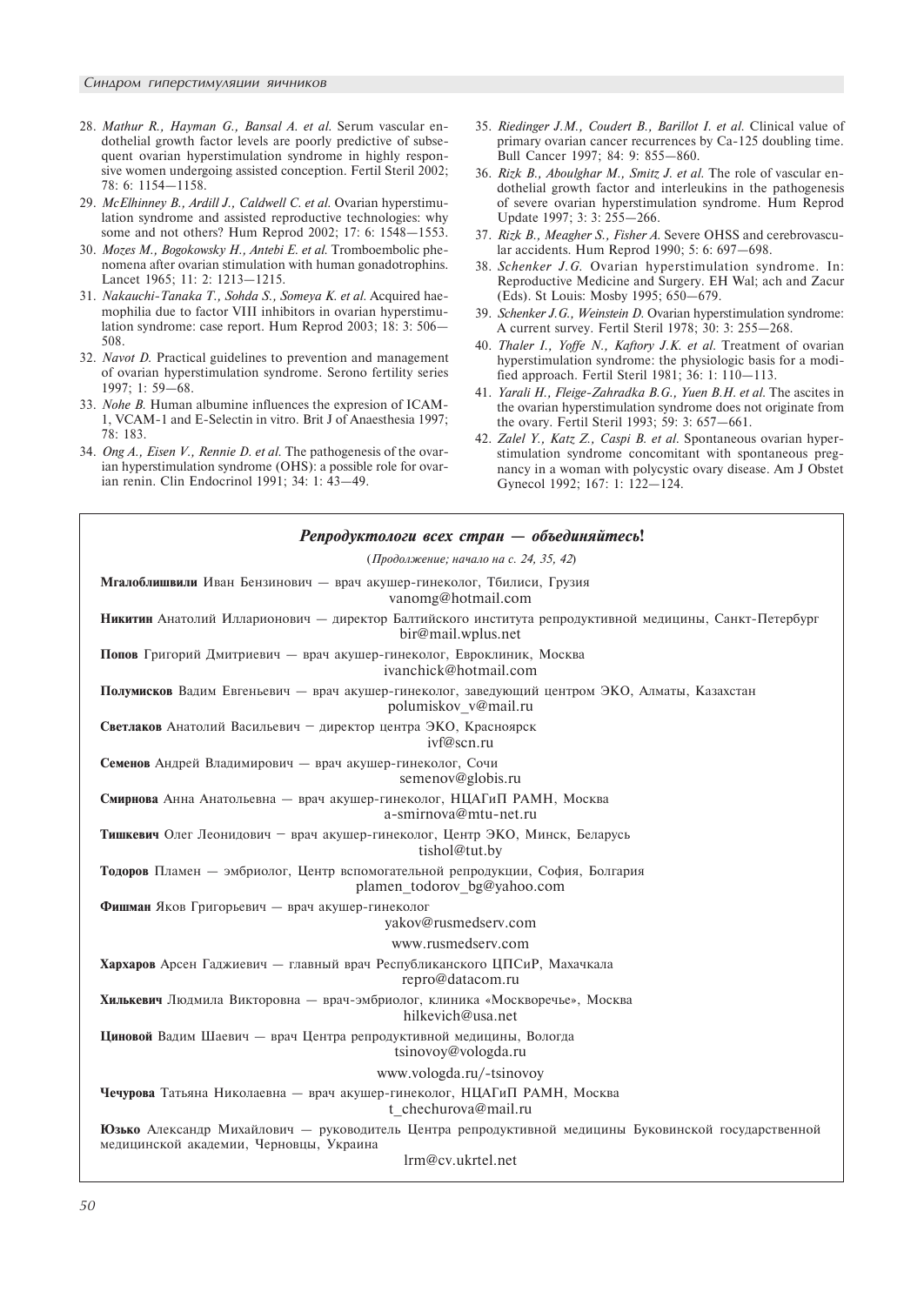# Феномен «бедного» ответа яичников на стимуляторы суперовуляции в программах ЭКО (обзор литературы)

К.В. КРАСНОПОЛЬСКАЯ, А.С. КАЛУГИНА

Кафедра акушерства и гинекологии педиатрического факультета Российского государственного медицинского университета; Центр планирования семьи и рождаемости, Москва

Представлены современные данные и результаты собственных исследований о частоте, возможных патогенетических механизмах и подходах к преодолению энигматического «бедного» ответа яичников на стимуляторы овуляции в программах ЭКО.

Ключевые слова: ЭКО, «бедный» ответ, протоколы стимуляции суперовуляции.

# Терминологические аспекты обозначения состояния, связанного с неадекватно ослабленной реакцией яичников на стимуляторы овуляции в программах ЭКО; частота феномена энигматического «белного» ответа

Опыт использования ЭКО показывает, что при применении индукторов фолликулогенеза в наиболее распространенных протоколах стимуляции (как правило, в «длинном» протоколе) у 20-30% больных в первом лечебном цикле не удается обеспечить созревание более 3 фолликулов или даже получить их вообще [66, 74, 84]. Такую ослабленную реакцию яичников на индукторы фолликулогенеза в англоязычной литературе принято обозначать термином «бедный» ("poor") или «низкий» ("low") ответ, а пациенток с указанным отклонением - как «низкоотвечающих» ("low responders")  $[12, 52, 69]$ .

Следует отметить разночтения в трактовке термина "low responders". Так, одни авторы к "низкоотвечающим" пациенткам относят всех больных с однократно зарегистрированным «бедным» ответом яичников на стимуляцию с применением стандартных доз гонадотропинов (150-300 мЕД) [20, 37]. Другие придерживаются мнения, что термин "low responders" следует применять по отношению к женщинам, у которых «бедный» ответ регистрировался не менее чем в двух последовательно проведенных циклах ЭКО с применением указанной дозы гонадотропинов [2, 14].

Некоторые авторы относят к «низкоотвечающим» также женщин, у которых подозревается возможность «бедного» ответа яичников. Диагноз устанавливается не только после безуспешного использования стандартных доз гонадотропинов, но и до их практического применения в стимулируемых циклах на основе прогностических критериев [2, 12, 16, 17, 44, 47, 54, 75, 85, 90].

Всех пациенток с «бедным» ответом можно условно разделить на две группы по причинам ослабленной реакции на индукторы фолликулогенеза.

Первую группу с «бедным» ответом составляют больные, у которых выявляются очевидные причины снижения овариального резерва и, как следствие, ослабленной реакции на стимуляторы овуляции. К таким причинам относятся:

а) возрастной фактор, негативно проявляющийся после 35 лет [1, 7, 20, 30, 43, 76, 77, 93, 95];

б) оперативные вмешательства на яичниках при их остающемся объеме менее 3 см<sup>3</sup> и другие факторы, способные обусловить преждевременное истощение яичников  $[2, 4, 5, 73]$ ;

в) эндокринные нарушения (гиперпролактинемия, гиперандрогения, гипотиреоз), некупированные к моменту начала ЭКО [11].

Вторую группу больных с «бедным» ответом составляют относительно молодые (до 35 лет) пациентки с нормальным овуляторным циклом, интактными яичниками, нормальными базальными концентрациями гонадотропинов и без признаков гормональных нарушений [12, 14, 66, 74, 75]. Некоторые авторы используют термин «нормогонадотропная недостаточность яичников» [3, 9]. По нашему мнению, удобно использовать термин «энигматический бедный» ответ, а не просто «бедный» ответ. Термин «энигматический» подчеркивает, что речь идет о «бедном» ответе без каких-либо видимых причин. «Энигматический бедный» ответ и «бедный» ответ на фоне причин, негативно влияющих на овариальный резерв, различаются, как и понятия «необъяснимое бесплодие» и бесплодие, ассоциируемое с вполне определенными факторами (трубноперитонеальным, эндокринным и т.д.), оказывающими влияние на репродуктивную функцию.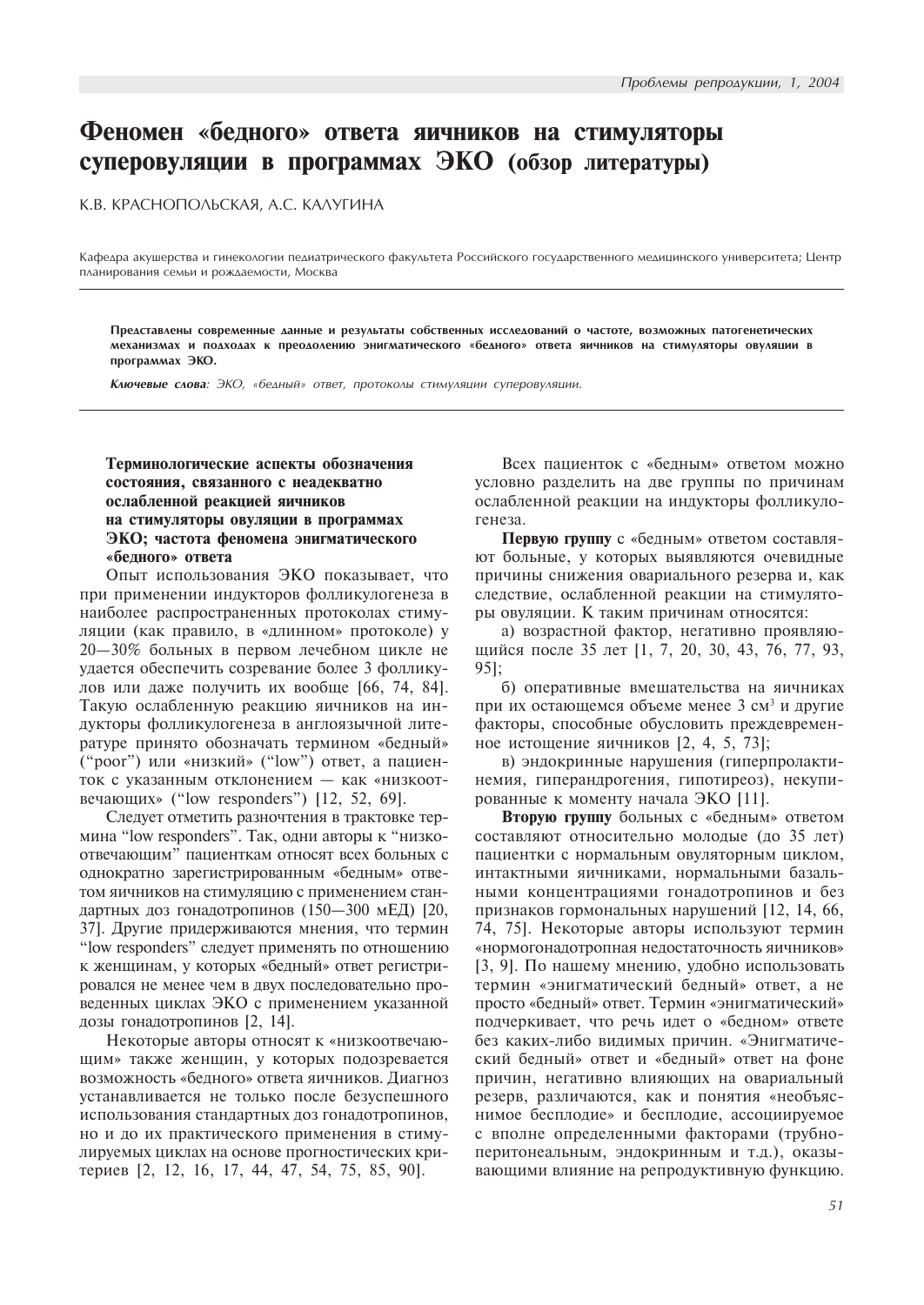Целесообразность выделения энигматически «бедного» ответа и «бедного» ответа, ассоциируемого с факторами, ограничивающими овариальный резерв, по нашему мнению, аргументируется тем, что для преодоления ослабленной реакции яичников в программах ЭКО у этих двух групп пациенток должны использоваться разные подходы.

Между тем приходится констатировать, что все имеющиеся в литературе публикации, рассматривающие проблемы «бедного» ответа, до настоящего времени не позволяют составить объективного представления о частоте форм «бедного» ответа с учетом его причин. Это связано с тем, что в сообщениях о частоте «бедного» ответа в программах ЭКО авторы представляют данные о всех «низкоотвечающих», т.е. включают их в единую группу и, в частности, не выделяют в ней больных именно с энигматическим «бедным» ответом. Причиной расхождений в результатах является и то обстоятельство, что разные авторы, судя по описанию больных, исходят из разных определений самого понятия «слабоотвечающие» пациентки, о чем мы уже указывали выше.

Наши собственные исследования [6] с охватом 1056 пациенток программы ЭКО в возрасте до 35 лет показали, что частота именно энигматического «бедного» ответа при использовании всех схем стимуляции при однократном применении лечебных циклов составляет 20,7%. Среди больных с «бедным» ответом в первой попытке ЭКО частота его при повторном использовании того же протокола стимуляции возрастает до 84,5%.

# Влияние «бедного» ответа яичников на эффективность программ ЭКО с использованием стандартных схем стимуляции суперовуляции

Негативное влияние на результаты ЭКО «бедного» ответа яичников, независимо от причин их ослабленной реакции на стимуляцию овуляции в стандартных протоколах, состоит в затруднении или даже невозможности обеспечения этапа переноса эмбрионов. По этой причине отмечается снижение эффективности ЭКО как по показателю частоты наступления беременности на перенос эмбрионов - ЧНБ<sub>пэ</sub> (за счет переноса 1 или 2 эмбрионов вместо  $3-4$ ), так и по показателю частоты наступления беременности на стимулированный цикл — ЧНБ<sub>си</sub> (за счет прерывания процедуры из-за невозможности получения хотя бы единственного эмбриона приемлемого качества) [35, 66, 74]. Можно напомнить, что в программах ЭКО лишь большое число получаемых фолликулов (8-12) и, как следствие, ооцитов (6-10) и эмбрионов (5-8) позволяет

отобрать для переноса наилучшие по качеству эмбрионы и при этом в достаточном количестве (оптимально - 3) [15, 81, 97, 99]. При общем же числе полученных эмбрионов от 1 до (редко) 3 (в результате созревания менее 4 фолликулов) проблема отбора наиболее качественных эмбрионов становится практически неразрешимой. На практике это приводит к тому, что приходится использовать для переноса эмбрионы, не выбранные в качестве лучших из большого числа имеющихся, а те, «что есть», или вообще прерывать лечебный цикл при наличии в них очевидных дефектов раннего эмбриогенеза (отсутствие дробления, морфологические дегенеративные признаки) [81].

Исходя из этих наблюдений, некоторые авторы вообще рекомендуют отмену лечебных циклов ЭКО при созревании в условиях контролируемой стимуляции яичников к моменту введения овуляторной дозы ХГ менее 4 фолликулов диаметром более 15 мм [37]. Однако другие авторы [52] в аналогичной ситуации (при созревании 1-3 фолликулов) продолжают проведение процедуры, прерывая ее лишь при невозможности получить единственный эмбрион приемлемого качества.

По нашим данным [6], у пациенток с энигматическим «бедным» ответом яичников на применяемые стандартные дозы гонадотропинов отмечается выраженное уменьшение показателя ЧНБ<sub>па</sub> как в первой, так и во второй попытках ЭКО — соответственно 14,5 и 13,5% против 28,8% у женщин с адекватным ответом в первом лечебном цикле и 26,4% - во втором. По показателю ЧНБ<sub>си</sub> у больных с энигматическим «бедным» ответом эффективность ЭКО оказывается еще более низкой - 10,5% в первом стартовом протоколе и 9,7% - во втором, что связано с прекращением лечения до этапа переноса эмбрионов у 27,4% пациенток при первой попытке ЭКО и у 28,2% при второй. Тем не менее, если у этих больных удавалось получить и перенести не один, а два эмбриона приемлемого качества, эффективность как первой, так и второй попытки ЭКО по показателю ЧНБ<sub>пэ</sub> заметно повышалась, а при переносе 3 эмбрионов оказывалась фактически такой же, как и у пациенток с нормальным ответом.

Из этого следует, что рекомендации авторов [37] о целесообразности прекращения лечебного цикла ЭКО у больных с 1-3 созревающими фолликулами вряд ли обоснованы, поскольку вероятность достижения беременности сохраняется. По нашему мнению, при «бедном» ответе, характеризующемся наличием к моменту введения ХГ 1-3 зрелых фолликулов, только невозможность получения в дальнейшем хотя бы одного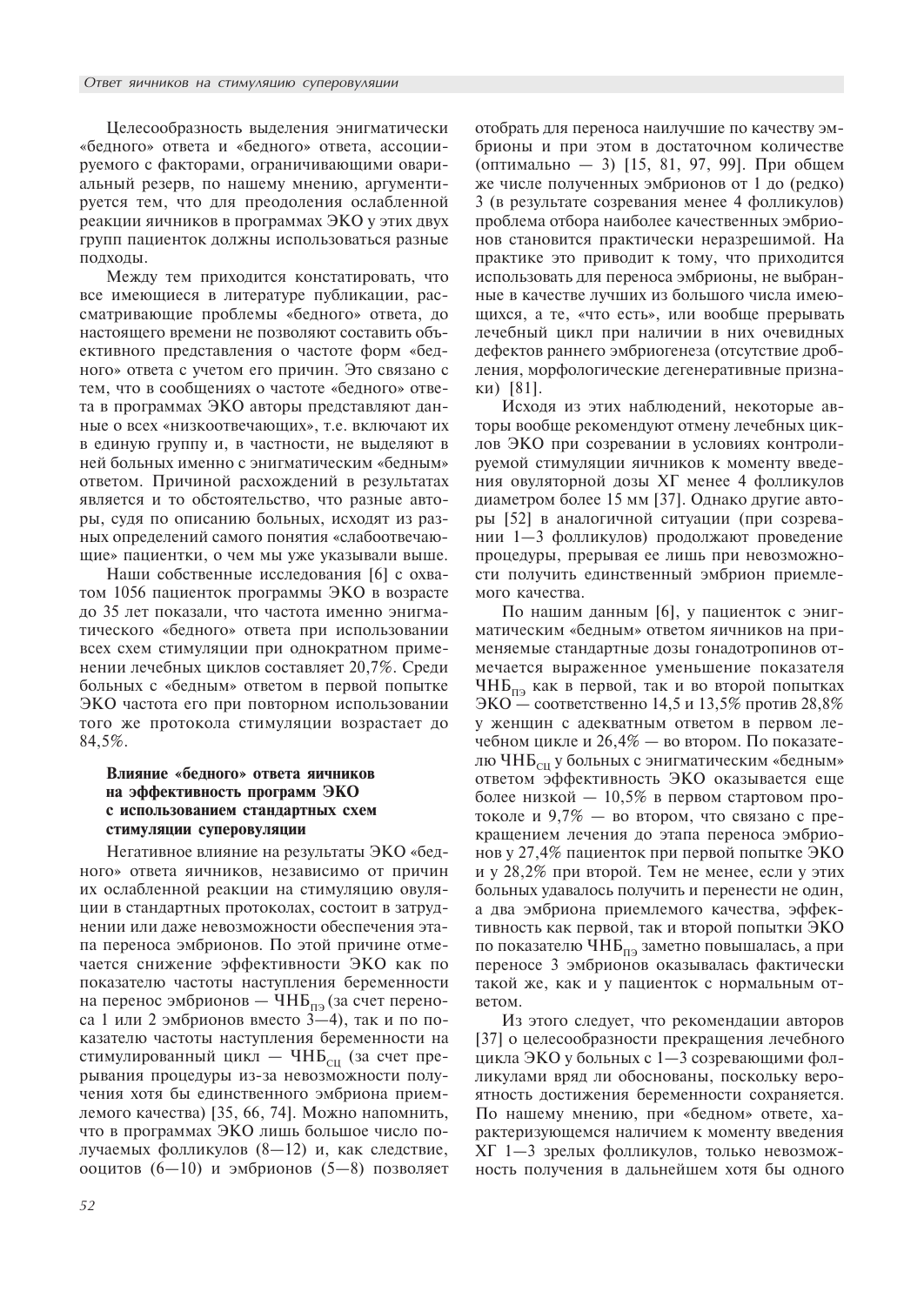эмбриона приемлемого качества является очевидной причиной прекращения лечебного цикла.

# Современные теории, объясняющие механизмы энигматического «бедного» ответа яичников в программах  $\partial$ КО

Для объяснения феномена энигматического «бедного» ответа на стимуляторы овуляции предложено несколько вероятных механизмов.

1. Возможность повреждения фолликулярного аппарата за счет аутоиммунного процесса [3, 9, 74, 98]. Локализация лимфоидной инфильтрации и антиовариальных антител выявляет при аутоиммунном оофорите преимущественное поражение растущих фолликулов. Интактность примордиальных и первичных фолликулов объясняет возможность длительного существования аутоиммунного оофорита без развития гипергонадотропной недостаточности яичников, т.е. не сопровождающейся возрастанием уровня ФСГ [9]. Исследования антиовариальных аутоантител у больных с недостаточностью яичников на фоне нормального уровня гонадотропинов, пролактина и андрогенов показывают, что частота распространения аутоиммунного оофорита среди таких женщин, по разным данным, составляет от 19,2% [3] до 31,5% [9].

2. Изменения сосудистой сети яичников, обусловленные либо наследственным дефектным ангиогенезом, либо факторами приобретенного характера (после оперативных вмешательств по поводу опухолей, опухолевидных образований и перенесенных воспалительных процессов). Возникшие по тем или иным причинам нарушения архитектоники питающей сети сосудов яичников приводят к неравномерному распределению циркулирующих гонадотропинов в разных участках ткани женских гонад, что сопровождается ослаблением гормональной стимуляции некоторых из растущих фолликулов и в конечном итоге ухудшает количественные показатели активности фолликулогенеза [8, 73, 92, 100].

3. Рецепторы к ФСГ фолликулярного аппарата могут быть блокированы низкомолекулярными протеинами, присутствующими в сыворотке крови, или высокомолекулярными ингибиторами, обнаруживаемыми в фолликулярной жидкости [62]. Эти блокирующие субстанции все еще недостаточно изучены, и их физиологическая роль пока не определена. Кроме того, не исключается, что часть ФСГ-рецепторов фолликулярного комплекса может по неизвестным причинам подвергаться конформационным изменениям, вследствие чего не обеспечиваются адекватное восприятие и передача стимулирующих сигналов молекул ФСГ [35].

4. Клетки гранулезы фолликулов могут синтезировать меньшее количество инсулиноподобных факторов роста I и II (ИПФР-I и -II), обеспечивающих в норме адекватную чувствительность растущих фолликулов к ФСГ. Одной из вероятных причин этого явления может быть ослабление эффектов соматотропного гормона [49, 55, 69].

Предполагается также и вероятность уменьшения биологической активности ИПФР-I и II (при нормальной или даже повышенной интенсивности их образования) за счет их усиленного взаимодействия со связывающими протеинами (ИПФР-СП), активность которых в свою очередь регулируется специфическими протеазами [39]. Кроме того, установлено, что из 6 видов известных ИПФР-СП некоторые из них, в частности ИПФР-СП-3, обладают способностью конкурентно ингибировать ФСГ-рецепторы [63].

## Прогнозирование адекватности реакции яичников на стимуляторы овуляции

Большинство исследований по прогнозированию эффективности стимуляции суперовуляции было связано с определением базального уровня гонадотропинов и эстрадиола  $(E_{_2})$ . Установлено, что недостаточный ответ в стимулируемых циклах ожидается при:

— повышении базального уровня ФСГ>15 мЕД/л [29, 71] или даже >10 мЕД/л [2, 54, 72];

— базальном уровне ЛГ<3 мЕД/л [50];

— величине соотношения базальных концентраций ЛГ/ФСГ >3 [50], хотя некоторые исследователи отмечают прогностическую значимость измерения этого отношения лишь у пациенток с повышенным уровнем ФСГ [36];

— повышении базальной концентрации  $E_{_2}\!>\!\!60$ пг/мл [72, 85], по другим данным  $-$  >80 пг/мл [51] или  $>100$  пг/мл [67];

— увеличении уровня  $E_{2}$  через 24 ч после начала применения препаратов а-ГнРГ менее чем на 5 пг/мл [55].

Было изучено значение возрастного фактора для прогнозирования эффективности индуцируемого фолликулогенеза — показана его корреляция с базальным уровнем ФСГ [7, 20, 30, 41, 43, 76, 93, 95].

Помимо описанных исследований, предлагали тестировать базальные уровни ингибина  $B$  [31, 46, 64], ингибина  $A$  [71], динамику концентрации ФСГ в фолликулярной фазе цикла [27, 45], концентрацию антимюллерова гормона [23, 26, 82, 88], использовать пробы с кломифеном [2, 24] или гонадотропинами [47, 84].

С аналогичной целью рекомендовали ультразвуковую оценку объема яичников и определение базального числа антральных фолликулов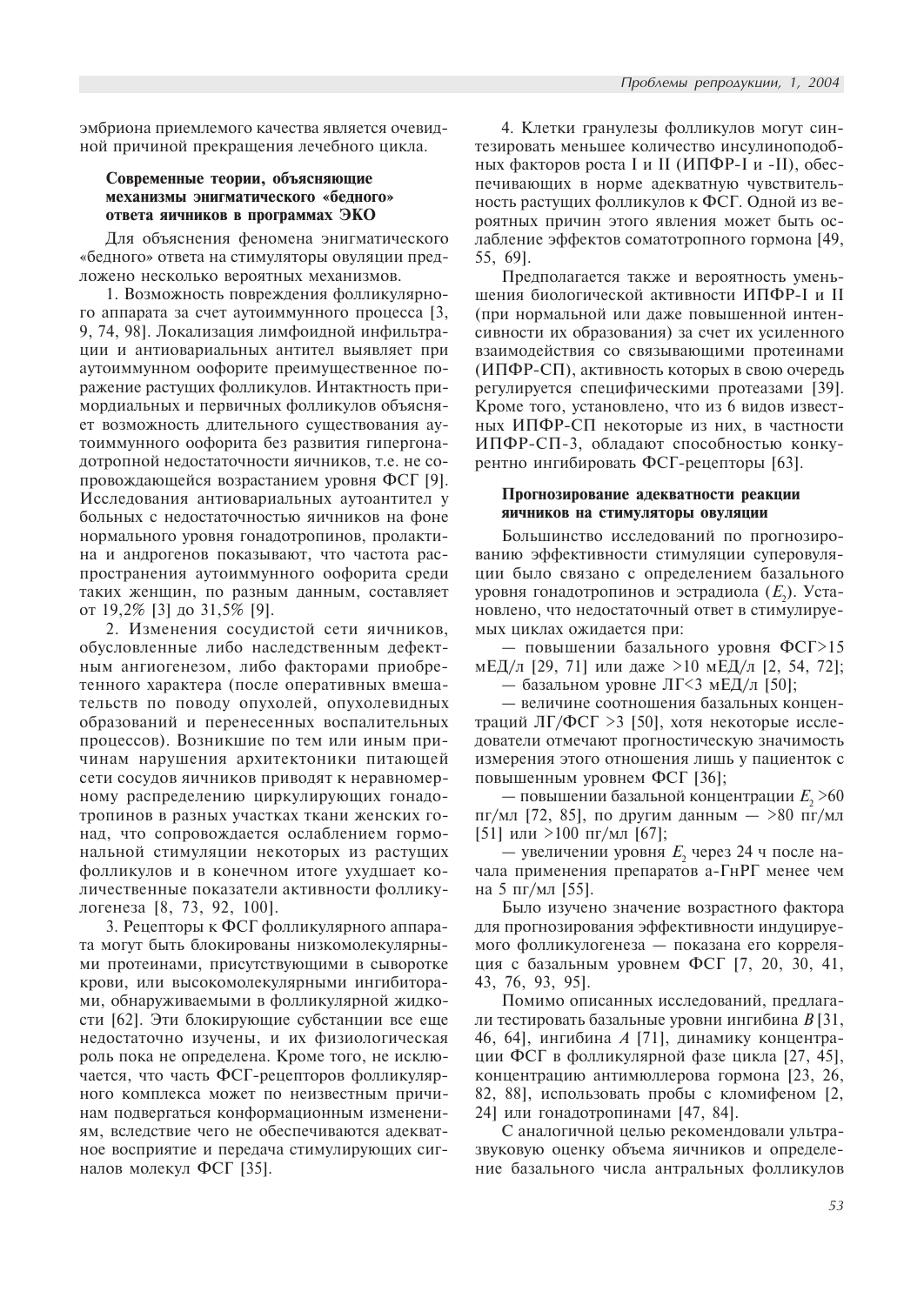размером 2-5 мм. Так, было установлено, что недостаточный ответ на овариальную стимуляцию наблюдается при объеме яичников <3 см<sup>3</sup>  $[33, 58, 68, 83, 87]$  и числе малых антральных фолликулов менее 2 на 3-й день цикла [17, 21, 22, 27, 75, 89, 94]. Предполагалось, что уменьшение объема яичников и числа малых антральных фолликулов отражает количественное уменьшение фолликулярного резерва, образуемого примордиальными фолликулами [12, 21, 61].

В качестве еще одного прогностического критерия активности ответа яичников в стимулируемых циклах можно использовать оценку скорости артериального систолического кровотока в их строме с помощью трансвагинальной цветной пульсовой допплерометрии [22, 25, 32, 57].

Характеризуя диагностический потенциал перечисленных гормональных и инструментальных методов оценки овариального резерва, многие исследователи [18, 36, 48, 54, 56, 59, 60, 65, 80] отмечают, что пока ни один из них нельзя рассматривать как достаточно надежный для прогнозирования характера ответа яичников на стимуляторы овуляции.

По нашим наблюдениям [6], среди тестов, используемых для предварительного заключения о степени адекватности ответа яичников на планируемое применение стандартных доз гонадотропинов, значение имеет определение числа малых антральных фолликулов 2-5 мм и базального уровня ФСГ на 2—3-й день цикла. Как следует из полученных нами данных, при выявлении отклонений этих показателей вероятность ослабленной реакции яичников на стимуляторы овуляции возрастает. Так, в сравнении с женщинами с адекватной реакцией на гонадотропины среди больных с энигматическим «бедным» ответом в 2 раза больше пациенток с показателем базального уровня ФСГ  $10-15$  мЕД/л и в 5 раз больше с числом малых антральных фолликулов <4.

Тем не менее мы отмечали, что среди больных с энигматическим «бедным» ответом яичников у 77,3% уровень ФСГ не превышал 10 мЕД/л, а у 55,3% базальное число малых антральных фолликулов составляло более 4. Эти данные продемонстрировали, что отсутствие отклонений описываемых показателей отнюдь не нивелирует вероятность «бедного» ответа при последующем проведении процедуры ЭКО. К этому можно добавить, что среди больных с адекватным ответом яичников на стандартные дозы гонадотропинов, у 12% исходно имелись прогностически «неблагоприятные» отклонения уровня ФСГ $(>10$  $ME/\pi$ ) и у  $8\%$  — числа малых антральных фолликулов (<4). Это означает, что прогноз «бедного» ответа, основывающийся на соответствующих отклонениях этих показателей, отнюдь не всегда подтверждается на практике, поскольку частота ложноположительных и ложноотрицательных результатов при использовании описываемых тестов в сумме превышает  $50\%$ .

Итак, можно констатировать, что все применяемые в настоящее время прогностические факторы ответа яичников на стимуляторы овуляции имеют лишь относительную ценность и весьма далеки от 100% точности. Учитывая опыт использования этих тестов, мы склонны согласиться с точкой зрения некоторых специалистов [37], полагающих, что такие исследования вообще нет смысла проводить у пациенток с нормальным овуляторным циклом в возрасте до 43 лет. Согласно позиции этих авторов, совпадающей с нашим мнением, диагноз «low responder» следует устанавливать чисто эмпирически на основании регистрации факта «бедного» ответа лишь в уже проведенных циклах ЭКО (не менее 2 попыток) с применением «стартовой» схемы контролируемой овуляции со стандартными дозами гонадотропинов, используемыми в «длинном» протоколе. Выбор именно «длинной» схемы с а-ГнРГ и гонадотропинами в качестве «стартовой» аргументируется тем, что только этот протокол является наиболее эффективным и поэтому наиболее часто применяемым в настоящее время методом в программах ЭКО [37]. Известно, что назначение препаратов а-ГнРГ в описываемом режиме сегодня не рекомендуется лишь больным с выраженным снижением базального уровня ФСГ, а также пациенткам с высоким риском развития синдрома гиперстимуляции яичников [10].

# Подходы к преодолению феномена энигматического «белного» ответа **в повторных попытках ЭКО**

Единого мнения о тактике проведения повторных циклов ЭКО у пациенток с установленным «бедным» ответом на стандартные дозы гонадотропинов, подпадающим под определение «энигматический бедный ответ яичников», не существует. Этот вопрос является предметом активной дискуссии.

Так, некоторые авторы в повторных циклах ЭКО у пациенток с феноменом «бедного» ответа рекомендуют вообще отказываться от применения препаратов а-ГнРГ [37, 96]. Другие предлагают продолжать их использование в прежнем режиме до подтверждения десенситизации гипофиза по уровню  $E_{_2}$  [28] или ограничивать их назначение с 21-го дня предшествующего цикла до дня начала менструации [34, 42], а по другим данным — до 2-го дня лечебного цикла [91]. Есть сообщения и о целесообразности применения в подобных клинических ситуациях антагонистов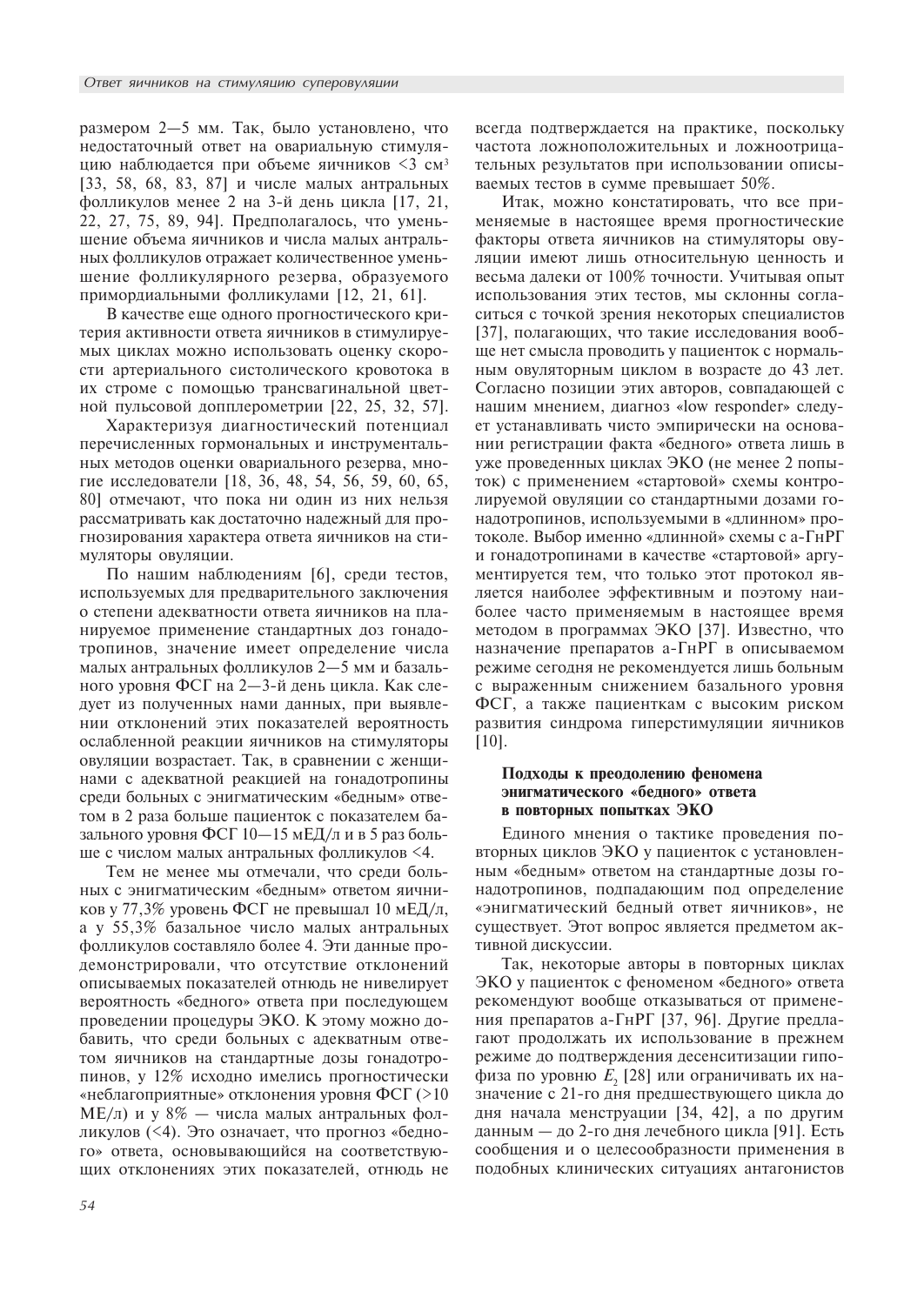ГнРГ [19, 38, 40, 70], причем некоторые специалисты считают полезным предварять их использование в повторных попытках ЭКО курсом подготовительной терапии с применением оральных контрацептивов [86].

У этих же пациенток, независимо от использования или неиспользования агонистов или антагонистов ГнРГ, препараты гонадотропинов считается оправданным применять в повышенных дозах (300 до 600 мЕД/сут), причем некоторые авторы предпочтение отдают назначению «чистого» (уринарного или рекомбинантного) ФСГ [13, 37, 78, 79].

Отдельные специалисты [51] при применении гонадотропинов рекомендуют режим step down, подразумевающий уменьшение их дозы с 450 МЕ/сут до 300 мЕД/сут при возрастании уровня  $E_{_2}$  до 200 пг/мл и до 150 мЕД/сут при ультразвуковом выявлении 2 фолликулов и более диаметром, превышающим 12 мм. Отмечают, что режим *step down* в сравнении с использованием фиксированной дозы гонадотропинов не обладает каким-либо преимуществом с точки зрения влияния на активность фолликулогенеза и исходы ЭКО, однако способствует снижению общей стоимости лечения за счет уменьшения числа расходуемых ампул чМГ.

Полагают, что усилению стимулирующего эффекта гонадотропинов при ограниченном овариальном резерве может способствовать дополнительное использование в циклах ЭКО препаратов типа местинона, т.е. усиливающих эффекты соматотропного гормона [53].

При «бедном» ответе, вероятно, связанном с аутоиммунным оофоритом, рекомендуют назначение терапии глюкокортикоидами, применяемыми при подготовке и в самих лечебных циклах ЭКО на этапе использования стимуляторов овуляции [3, 9].

Описанное разнообразие в подходах к тактике контролируемой стимуляции при «бедном» ответе яичников лишь показывает, что полной ясности в этом вопросе так и не достигнуто. Очевидно, актуальной задачей становится не только разработка, но и выбор из уже существующих более эффективных протоколов стимуляции суперовуляции яичников при «недостаточном» ответе.

Мы провели собственное сравнение эффективности в последующих циклах ЭКО трех наиболее часто упоминаемых в литературе протоколов стимуляции суперовуляции у больных именно с энигматическим «бедным» ответом. Все три выбранных протокола предполагали применение повышенных доз гонадотропинов (600 мЕД/сут). При этом два из них предусматривали предварительное (с 21-го дня цикла) применение в «длинном» протоколе препаратов а-ГнРГ (в стандартном режиме до дня введения XГ или в «прерванном» режиме до дня начала менструации) и один — использование только гонадотропинов.

В результате установлено, что более эффективными являются схемы с а-ГнРГ, применяемыми в «длинном» протоколе как в стандартном, так и «прерванном» режиме — ЧНБ<sub>пэ</sub> в обоих случаях составила 25%. При использовании схемы с гонадотропинами без а-ГнРГ эффективность ЭКО по показателю ЧНБ<sub>па</sub> составила лишь 15%.

В свою очередь из двух протоколов с а-ГнРГ по параметру ЧНБ<sub>си</sub> более эффективным оказался вариант контролируемой стимуляции с назначением препаратов а-ГнРГ в стандартном режиме. По нашим наблюдениям, у пациенток с «бедным» ответом при использовании в повторных лечебных циклах стандартного, а не «прерванного» режима применения а-ГнРГ частота отмены лечебных циклов до этапа переноса эмбрионов оказывалась почти вдвое меньшей -7,6% против 14,2%. Следствием этого становилось повышение эффективности ЭКО по показателю ЧНБ<sub>си</sub>. Так, если при применении а-ГнРГ в «прерванном» режиме ЧНБ<sub>си</sub> равнялась 21,4%, то при их использовании в стандартном режиме этот показатель возрастал до 23%.

На основании полученных результатов следует, что из трех тестированных протоколов, рекомендуемых больным с предварительно установленным энигматическим «бедным» ответом на стандартные дозы гонадотропинов, наилучшими являются схемы с а-ГнРГ и гонадотропинами в стартовой дозе 600 мЕД/сут. Лучшим оказывается вариант контролируемой овуляции, предусматривающий назначение препаратов а-ГнРГ с 21-го дня цикла до дня введения ХГ, а не до дня начала менструации, т.е. «обычный», а не «прерванный» режим их использования. В условиях «обычного» режима применения а-ГнРГ частота отмены лечебных циклов до этапа переноса эмбрионов оказывается почти вдвое меньшей, чем при их «прерванном» использовании. Это, собственно, и повышает эффективность ЭКО по показателю ЧНБ<sub>си</sub> у пациенток с энигматическим «бедным» ответом.

Анализ приведенных данных литературы и собственных наблюдений позволяет заключить, что феномен энигматического «бедного» ответа в программах ЭКО, несмотря на некоторые успехи в расшифровке его причинных механизмов и выработки тактики к его преодолению, все еще недостаточно изучен. Продолжение исследований по указанным направлениям остается актуальным. Успех будет способствовать дальнейшему повышению эффективности программ ЭКО за счет улучшения результатов пре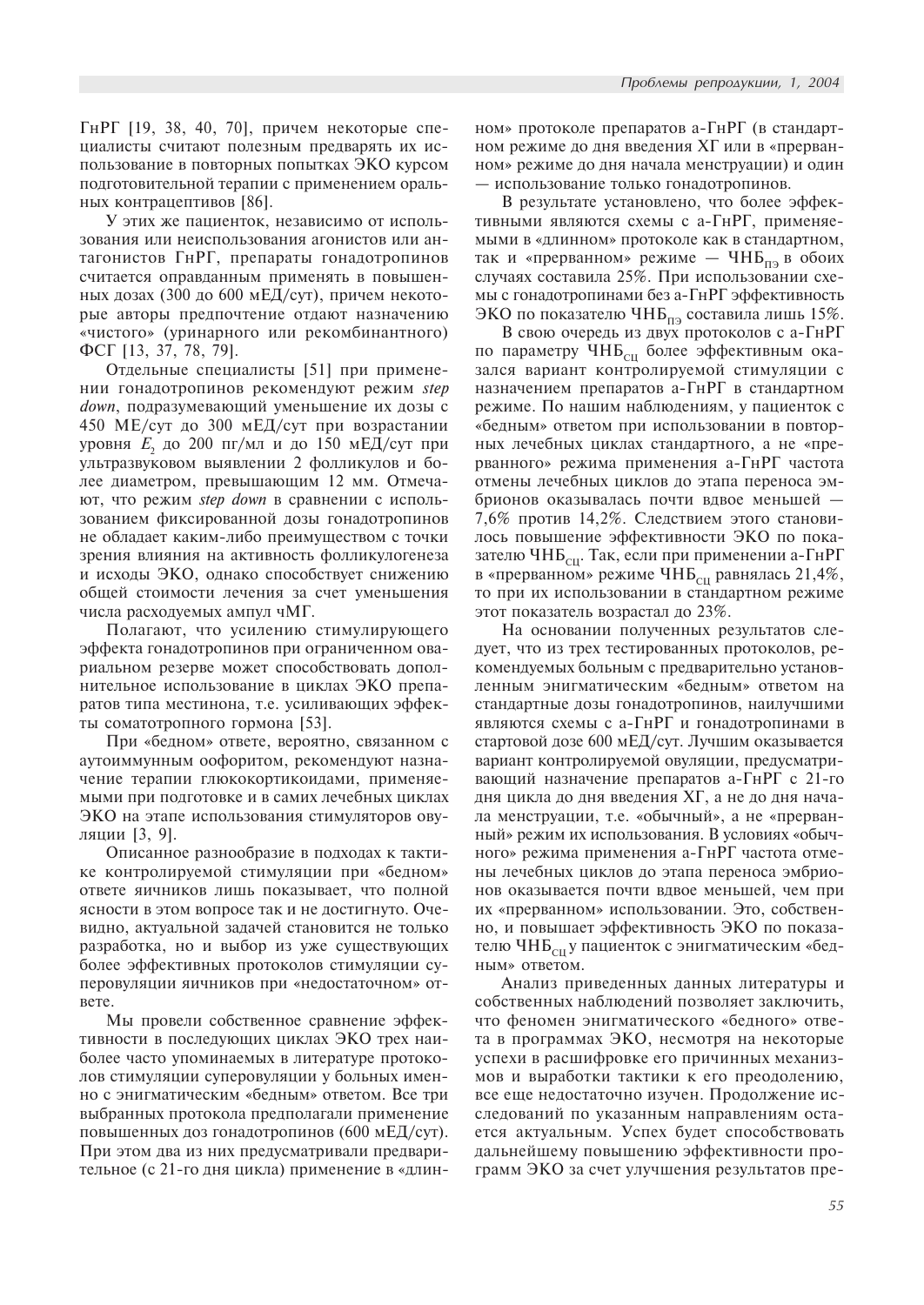одоления бесплодия у наиболее резистентных к лечению женщин с энигматическим «бедным» ответом, составляющих значительную часть (по

# *AVATEPATYPA*

- 1. Боярский К.Ю. Старение репродуктивной системы и эффективность вспомогательных репродуктивных технологий. Пробл репрод 1996; 2: 4: 57-62.
- 2. Боярский К.Ю. Клиническое значение тестов определения овариального резерва в лечении бесплодия: Автореф. дис. ... канд. мед. наук. Ст-Петербург 2000; 26.
- 3. *Гзгзян А.М.* Роль аутоиммунного оофорита в развитии гипергонадотропной и нормогонадотропной недостаточности яичников: Автореф. дис. ... канд. мед. наук. Ст-Петербург 1995; 118.
- 4. *Корсак В.С., Парусов В.Н., Кирсанов А.А. и др.* Влияние резекции яичников на их функциональный резерв. Пробл репрод 1996; 4: 63-67.
- 5. Корсак В.С. Экстракорпоральное оплодотворение в терапии бесплодия: Автореф. дис. ... д-ра мед. наук. Ст-Петербург 1999; 29.
- 6. Краснопольская К.В. Экстракорпоральное оплодотворение в комплексном лечении женского бесплолия: Лис. ... д-ра мед. наук. М 2003; 304.
- 7. Кустаров В.Н., Боярский К.Ю. Влияние возраста на частоту наступления беременности в программе ЭКО. Пробл репрод 1999; 5: 1: 46-49.
- 8. *Ннаури Д.А.* Овариальная недостаточность при хроническом неспецифическом сальпингоофорите. Физиология человека 1995; 21: 3: 166-169.
- 9. Смагина Е.В. Роль аутоиммунных процессов в патогенезе нормогоналотропной нелостаточности яичников: Автореф. дис. ... канд. мед. наук. Ст-Петербург 1996; 21.
- 10. Смольникова В.Ю., Финогенова Е.Я. Схемы стимуляции суперовуляции в программе ЭКО и ПЭ. В кн: Экстракорпоральное оплодотворение и его новые направления в лечении женского бесплодия. М: Московское Информационное Агентство 2000; 91-135.
- 11. Яворовская К.А. Роль эндокринных нарушений в реализации и повышении эффективности программы ЭКО и ПЭ: Дис. ... д-ра мед. наук. М 1998; 254.
- 12. Agnani G., Joanne C.H., El Oudghiri F. et al. Ultrasound evaluation of the follicular pool in the detection of poor responders. Hum Reprod 1997; 12: Suppl 1: 216-221.
- 13. Akarsu C., Kahraman S., Ozden S. et al. Minidose GnRH is more efficient then co-flare protocols in the treatment of poor responders in ART cycles. Hum Reprod 1999; 14: Abstract Book 1: P-137: 209-210.
- 14. Ardiles G., Neuspiller F., Remohi J. et al. Evaluation of the ovarian reserve in yoing low responders (LR) with normal basal serum FSH levels using three-demensional (3D) ultrasound. Fertil Steril 1998; 70: 3: Suppl 1: P-581: 309.
- 15. Azem F., Yaron Y., Amit A. et al. How many embryos to transfer in patients undergoing IVF? Hum Reprod 1996; 11: 229 230.
- 16. Ben Aribia M.H., Mahmoud K., Antignac P. et al. Correlation between pretreatment levels of inhibin B, oocyte quality and assisted reproduction outcome. Hum Reprod 2002; 17: Abstract Book 1: P-477: 161-162.
- 17. Broekmans F.J.M., Bancsi L.F.J., Looman C.W. et al. Comparison of basal markers of the ovarian reserve in IVF: a prospective study. Hum Reprod 2000; 15: Abstract Book 1: O-055: 22.

нашим данным,  $20,7\%$ ) в общем контингенте относительно молодых пациенток (<35 лет) программ ЭКО.

- 18. Broekmans F.J.M., Bancsi L.F.J., Mol B.W.J. et al. The performance of basal FSH in the prediction of poor response and non-pregnancy after IVF: a meta-analysis. Hum Reprod 2002; 17: Abstract Book 1: O-178: 63.
- 19. Brook N., Makrigiannakis A., Trew G. et al. A prospective analysis of the use of gonadotropin releasing hormone antagonists in women with a history of poor ovarian response in previous assisted reproduction cycles. Hum Reprod 2001; 16: Abstract Book 1: O-225: 92.
- 20. Burger C.W., De Boer E.J., Den Tonkelaar I. et al. Number of retrieved oocytes at first IVF treatment in relation to age at menopause. Hum Reprod 2000; 15: Abstract Book 1:  $78-79$ .
- 21. Chang M.Y., Chiang C.H., Hsieh T.T. et al. Use of antral follicle count to predict the outcome of assisted reproductive technologies. Fertil Steril 1998: 69: 505-510.
- 22. Child T.J., Guleki B., Tan S.L. Success during in vitro maturation (IVM) of oocyte treatment is dependent on the numbers of oocytes retrieved which are predicted by early follicular phase transvaginal ultrasound measurement of the antral follicle count and peak ovarian stromal blood flow velocity. Hum Reprod 2001; 16: Abstract Book 1: O-101: 41.
- 23. Cook C., Siow Y., Brenner A. et al. Relationship between serum mullerian-inhibiting substance and other reproductive hormones in untreated women with polycystic ovary syndrome and normal women. Fertil Steril 2002; 77:  $141-146$ .
- 24. Corson S.L., Gutman J., Batzer F.R. et al. Ovarian reserve tests: inhibin B versus clomiphene citrate challenge tests. Fertil Steril 1998; 70: 3: Suppl 1: O-121: 46-47.
- 25. Coulam C.B., Rinchart J.S. Baseline ovarian stromal blood flow predicts pregnancy after in vitro fertilization. Fertil Steril 1998; 70: 3: Suppl 1: Ð-175: 181.
- 26. De Wet A., Laven J., De Jong F. et al. Antimullerian hormone serum levels: a putative marker of ovarian aging. Fertil Steril 2002; 77: 357-362.
- 27. De Ziegler F.D., Taieb J. New glues for assessing ovarian reserve: ovarian response to exogenous FSH. Fertil Steril 1998; 70: 3: Suppl 1:  $6 - 7$ .
- 28. Dirnfeld M., Fruchter O., Calderon I. et al. Cesation of gonadotrophin-releasing hormone analogue (GnRHa) upon downregulation versus conventional long GnRHa protocol in poor responders undergoing in vitro fertilization. Hum Reprod 1999; 14: O-113: 62.
- 29. Ebrahim A., Reinhard G., Morris S. FSH levels on day 3 predict ovulation stimulation response. Assist Reprod Genet 1993; 10:  $130 - 136$ .
- 30. El-Danasouri I., De Santo M., Montanaro N. et al. Correlation between number of embryos transferred, pregnancy and multiple pregnancy rates in relation to patient age. Hum Reprod 1999; 14: Abstract Book 1: P-050: 155.
- 31. Eldar-Geva T., Margalioth E.J., Algur N. et al. Serum inhibin B concentration measured early during FSH administration for IVF/embryo transfer can predict treatment outcome. Hum Reprod 2000; 15: Abstract Book 1: O-218: 87-88.
- 32. Engmann L., Sladkevicius P., Agraval R. The value of stromal blood flow velocity measurement after pituitary suppression in the prediction of ovarian responsiveness and outcome of IVF treatment. Fertil Steril 1998; 70: 3: Suppl 1:  $105 - 106$ .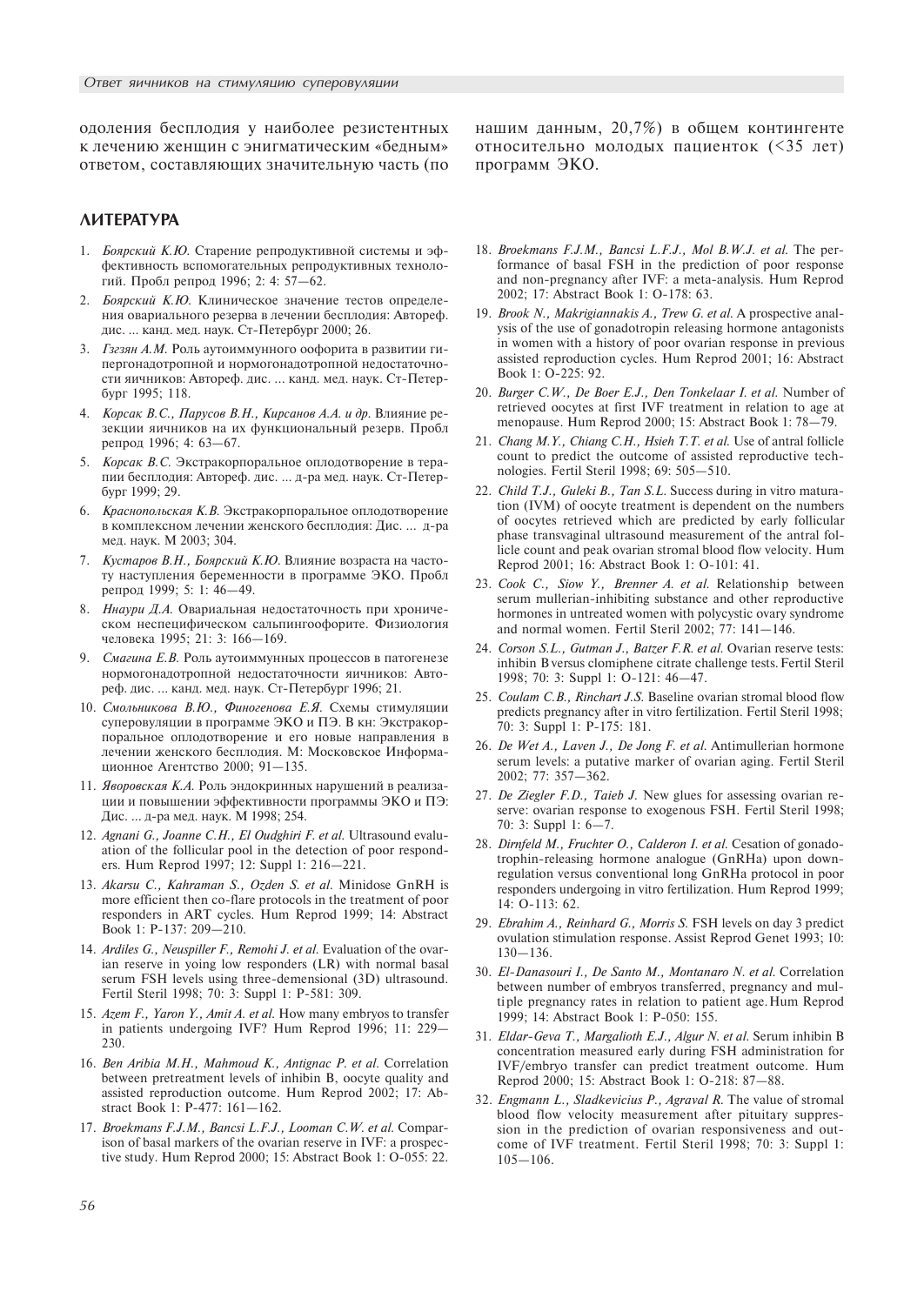- 33. Erdem M., Erdem A., Biberoglu K. et al. Ultrasound-measured ovarian volume is a better predictor of ovarian responsiveness to gonadotrophins in IVF then basal and clomi phene citrate unduced serum FSH and inhibin B. Hum Reprod 2002; 17: Abstract Book 1: P-463: 157.
- 34. Faber B.M., Mayer J., Cox B. et al. Cessation of gonadotropinreleasing hormone agonist therapy combined with high dose gonadotropin stimulation yields favorable pregnancy results in low responders. Fertil Steril 1998;  $69: 826-830$ .
- 35. Fauser B.C.J.M., Van Heusden A.M. Mani pulation of human ovarian function: physiological concepts and clinical consequences. Endocrinol Rev 1997; 18: 71-106.
- 36. Fauzia M., Phelps J.Y., Vlahos L. et al. Baseline follicle stimulating: luteinizing hormone ratios are not predictive of pregnancy outcome and ovarian response to controlled ovarian hyperstimulation. Fertil Steril 1998; 70: 3: Suppl 1: 436.
- 37. Ferraretty A.P., Gianoroli L., Magli M.C. Does recombinant FSH increase embrio viability in poor responder patients? Hum Reprod 1999; 14: Abstract Book 1: Ð-256: 269.
- 38. Ferraretti A.P., Gianoroli L., Balicchia B. et al. GnRH antagonists in poor responders undergoing ART. Hum Reprod 2001; 16: Abstract Book 1: P-119: 148-149.
- 39. Friedman C.I., Danforth D.R., Herbosa-Encarnacion C. et al. Follicular fluid vascular endothelial growth factor concentrations are elevated in women of advanced reproductive age undergoing ovulation induction. Fertil Steril 1997; 68: 607-612.
- 40. Galera F., Garijo E., Verdu V. et al. GnRH antagonists in low responder patient. Hum Reprod 2002; 17: Abstract Book 1: P-342: 118.
- 41. Galey-Fontaine J., Cedrin-Durnerin I., Chaibi R. et al. Does age affect pregnancy rate in poor responders? Hum Reprod 2002; 17: Abstract Book 1: P-459: 156.
- 42. Garsia-Velasco J.A., Isaza V., Requena A. et al. Stop protocol versus high doses gonadotrophins in low responder IVF patients: a prospective, randomized, controlled trial. Hum Reprod 2000; 15: Abstract Book 1: P-100: 138-139.
- 43. Gosden R.C., Faddy M.J. Ovarian ageing, follicular depletion and steroidogenesis. Exper Gerontol 1994; 29: 265-274.
- 44. Gregory L. Ovarian markers of implantation potential in assisted reproduction. Hum Reprod 1998; 13: Suppl 4: 117 132.
- 45. Hansen L.M., Betzer F.R., Gutmann N.J. et al. Evaluation ovarian reserve: follicle stimulating hormone and oestradiol variability during cycle days  $2-5$ . Hum Reprod 1996; 11: 486-489.
- 46. Hazout A., Cohen-Bacrie P., Menezo Y. et al. Is inhibin B a good prognostic factor of success in ART? Fertil Steril 1998; 70: 3: Suppl 1: P-690: 344.
- 47. Hedon B., Dechaud H., Galtler-Dereure F. et al. How to evaluate the ovarian reserve in 1999? Hum Reprod 1999; 14: Abstract Book 1: F-007: 382.
- 48. Herslag A., Lesser M., Montefusco D. et al. Interinstitutional variability of follicle-stimulating hormone and oestradiol levels. Fertil Steril 1992; 56: 1123-1126.
- 49. Homburg R., West C., Ostergaard H. et al. Combined growth hormone and gonadotropin treatment for ovulation induction in patients with non-responsive ovaries. Gynec Endocrinol 1991; 5: 33-36.
- 50. Howles C., Mc Namee M., Edwards R. Effect of tonic level of LH on outcome of IVF. Lancet 1994;  $6: 521-522$ .
- 51. Hugues J.N., Bstandig B., Herve F. et al. Comparative efficacy of high fixed or step down dose regimen in poor responders. Hum Reprod 1999; 14: Abstract Book 1: O-101: 55-56.
- 52. Iaconelly Jr A., Rossi-Ferragut L.M., Rocha C.C. et al. Relativity of the concept "poor responder" in assisted reproductive programmes. Hum Reprod 2002; 17: Abstract Book 1: O-107: 37.
- 53. Ismail R., Shaban M., Haj Hassan L. et al. Efficacy of growth hormone-releasing agents (Mestinon) in low responders undergoing ICSI cycles. Hum Reprod 2001; 16: Abstract Book 1: O-218: 89.
- 54. Jacob S., Conroy R., Hurrison R.F. Predictive value of day 3 menstrual cycle FSH in yoing women (<35 years) undergoing assisted reproduction treatment (ART). Hum Reprod 2000; 15: Abstract Book 1: O-058: 23.
- 55. Jacobs H. Evidence for utility of GH in the enchancement of ovulation. In: The somatotropic axis and reproductive process in health and disease", eds. E. Adashi, M. Thorner. Serono Symposia 1995; 279-290.
- 56. Khalaf Y., Sheward V., Wheeler M. Correlation between serum levels of LH, oestradiol, and inhibin A and inhibin B and outcome of ovarian stimulation for IVF using pure FSH following pituitary down-regulation with mid-luteal GnRH agonist. Hum Reprod 2001; 16: Abstract Book 1: P-123: 150.
- 57. Klentzeris L.D., Griffiths A., Pugh N. et al. Correlation between perifollicular blood flow, as determined by power doppler, and endometrial differentiation in the luteal phase of menstrual cycle. Hum Reprod 2002; 17: Abstract Book 1: O-227: 79.
- 58. Kuei-Mensah A., Zaidi J., Pittrof R. et al. Transvaginal three demensional ultrasound: accuracy of follicular volume measurements. Fertil Steril 1996; 65: 371-376.
- 59. Kwee J., Schats R., Reker-Mombarg L.T.M. et al. Intercycle variability of the clomiphene citrate test. Hum Reprod 1999; 14: Abstract Book 1: O-065: 35.
- 60. Lashen H., Ledger W. et al. Prediction of ovarian response and in vitro fertilization outcome using age, follicle-stimulating hormone (FSH), luteinizing hormone (LH), and LH/FSH ratio: a second look. Hum Reprod 1999; 14: Abstract Book 1: O-187: 104.
- 61. Lass A., Skull J., Mc Weigh E. et al. Measurement of ovarian volume by transvaginal sonography before ovulation induction with human menopause gonadotropin for in vitro fertilization can predict poor response. Hum Reprod 1997; 12:  $294 - 297$ .
- 62. Lee D.W., Grasso P., Dattatreyamurty B. et al. Purification of a high molecular weight follicle-stimulating hormone receptor-binding inhibitor from human follicular fluid. J Clin Endocrinol Metab 1993; 77: 160-168.
- 63. Ling N., Ui M., Shimonaka M. et al. An IGF-binding protein in ovarian follicular fluid blocks FSH-stimulated steroid production by ovarian granulosa cells. In: "Neuroendocrine regulation of reproduction", eds. S.S.C. Yen, W.W. Vale, M.A. Norwell. Serono Symposia Series 1990; 205 215.
- 64. Lockwood G.M., Kidsley S., Lim L. et al. Pre-tretment levels of inhibin B correlate with follicular response and oocyte yield during IVF-embryo transfer and low levels predict cycle cancellation: a prospective study. Hum Reprod 2001; 16: Abstract Book 1: P-298B: 214-215.
- 65. Loverro G., Mei L., Nesca A. et al. FSH as a test of ovarian reserve before ovulation induction in IVF. Hum Reprod 2002; 17: Abstract Book 1: P-407: 139.
- 66. Mettler L., Salmassi A., Branderburg A. et al. Non-responsive patients: characteristic of patients. Fertil Steril 1995; 65: 2:  $361 - 367$ .
- 67. Morris R.S., Coulam C. Low day 3 serum inhibin-B levels: increase the sensitivity of traditional ovarian reserve testing. Fertil Steril 1998; 70: 3: Suppl 1: 137-138.
- 68. Moura M.D., Tavares A.B., Amaral V.F. et al. Predictive value of the ovarian volume to the response to ovulation. Fertil Steril 1998; 70: 3: Suppl 1: P-978: 430-431.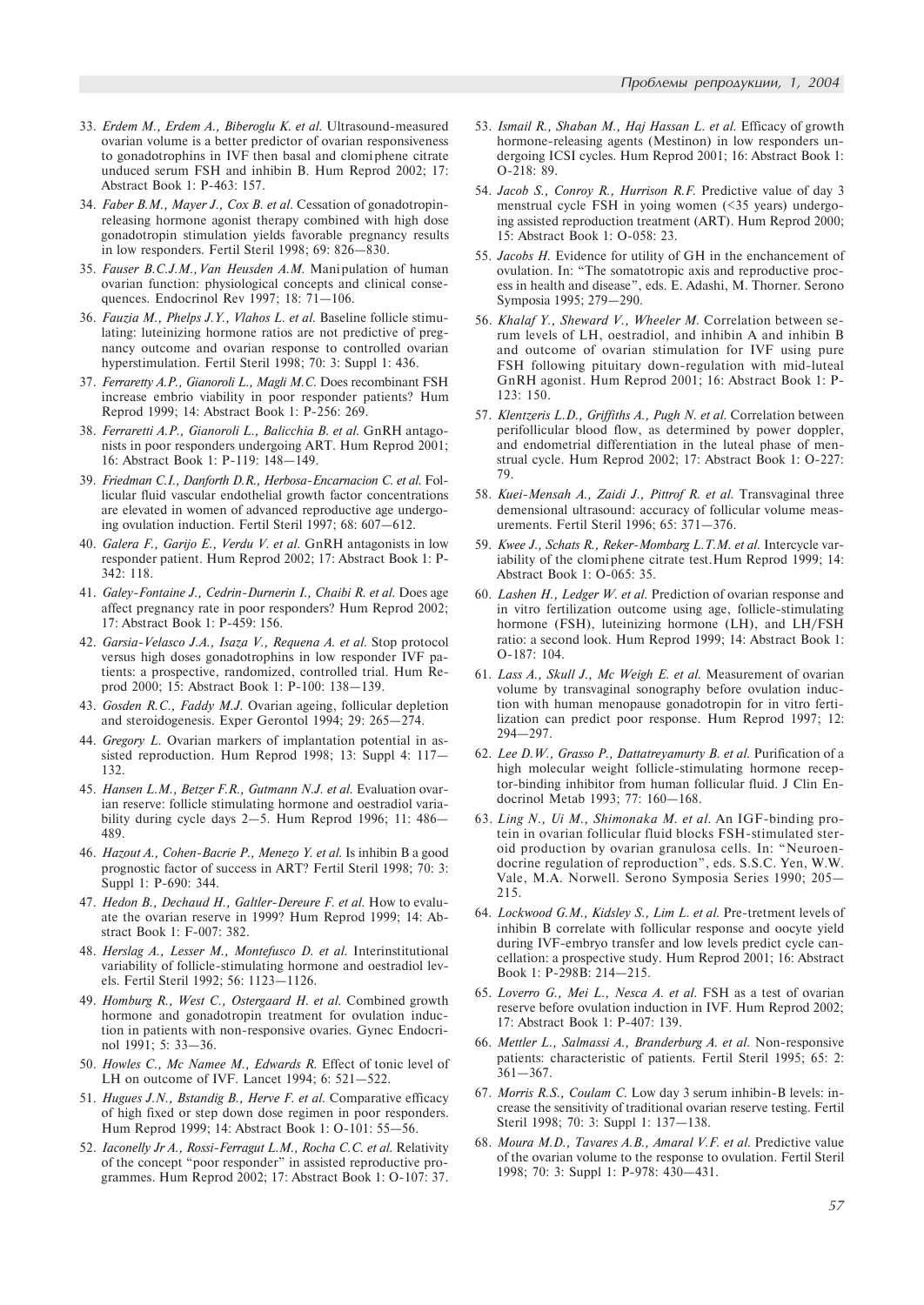- 69. Neulen J., Weinborn U., Wenzel D. et al. Poor responder high responder: the importance of soluble endothelial growth factor receptor 1 (sVEGER-1) in ovarian stimulation protocols. Hum Reprod 2001; 16: Abstract Book 1: P-272: 205.
- 70. Nicolettos N., Al-Hasani S., Felberbaum R. et al. Ovarian stimulation in poor responders using GnRH antagonists. Hum Reprod 2000; 15: Abstract Book 1: P-064: 125.
- 71. Nunez-Calonge R., Cortes S., Alsina J. et al. The predictive value of serum inhidin A for in vitro fertilization outcome. Hum Reprod 1999; Abstract Book 1: 267-268.
- 72. Obruca A., Fisch F., Feichtinger W. et al. Predictive value of basal hormone levels for success of IVF treatment. Fertil Steril 1998; 70: 3: Suppl 1: P-855: 393.
- 73. Oehninger S., Scott R., Muasher S.J. et al. Effect of severity tubo-ovarian disease and previous tubal surgery on the results of in vitro fertilisation and embryo transfer. Fertil Steril 1989; 51: 126-130.
- 74. Pellicer A., Ballester M.J., Serrano M.D. et al. Aetiologic factors involved in the low response to gonadotropins in infertile women with normal basal serum follicle stimulating hormone. Hum Reprod 1994; 9: 806-811.
- Pellicer A., Ardiles G., Neuspiller F. et al. Evaluation of the ovarin reserve in yoing low responders with normal basal levels of follicle-stimulating hormone using three-dimensional ultrasonography. Fertil Steril 1998; 70: 4:  $671-675$ .
- 76. Perez-Cano I., Garrido N., Meseguer M. et al. Effect of women's age on therapeutic indication in assisted reproduction. Hum Reprod 2001; 16: Abstract Book 1: P-021: 110-111.
- Perotti L., Bianchi M.M., Colombo M. et al. In vitro fertilization: poor ovarian response to human gonadotropins in overweight patients and women over 35 years of age. Hum Reprod 1999; 14: Abstract Book 1: O-102: 56.
- 78. Popovic-Todorovic B., Ziebe S., Schmidt K.T. et al. Impact of recombinant FSH dose adjustments on the number of oocytes during a second treatment cycle with IVF or ICSI in "standard patients" treated with 150 IU/day during the first cycle. Hum Reprod 2001; 16: Abstract Book 1: O-220: 90.
- 79. Raga F., Casan E.M., Bonilla F. et al. Recombinant folliclestimulating hormone stimulation in poor responders with normal basal levels of follicle-stimulating hormone and estradiol improved reproductive outcome. Hum Reprod 1999; 14: Abstract Book 1: P-041: 160.
- 80. Rooij I.A.J., De Jong E., Broecmans F.J.M. et al. Pregnancies in general infertility population with elevated FSH concentrations. Hum Reprod 2001; 16: Abstract Book 1: P-206: 180 181.
- 81. Roseboom T., Vermeiden J., Schoute E. et al. The probability of pregnancy after embryo transfer is affected by the age of patients, cause of infertility, number of embryos transferred and average morphology score, as reveald by multi ple logistic regression analysis. Hum Reprod 1995; 10:  $3035-3041$ .
- 82. Seifer D., Mc Laughlin C., Christin B. et al. Early follicular serum mullerian-inhibiting substance levels are associated with ovarian response during assisted reproductive technology cycles. Fertil Steril 2002; 77: 468-477.
- 83. Sharara F.I., Mc Clarmock H.D. Baseline ovarian volume predict stimulation response but not pregnancy outcome in IVF. Hum Reprod 2000; 15: Abstract Book 1: O-069: 28.
- 84. Shulman A., Ghetler Y., Fejgin V. et al. Relationship between the threshold of ovarian sensitivity to human menopausal

gonadotropin stimulation and in vitro fertilization treatment outcome. Hum Reprod 1995; 10: 12: 3197-3202.

- 85. Smotrich D.B., Widra E.A., Gindoff P.R. et al. Prognostic value of day 3 oestradiol on in vitro fertilization outcome. Fertil Steril 1995; 64: 1136-1140.
- 86. Stanovici A., Bonneaud F., Dumont-Hassen M. Oral contraceptive pretreatment and GnRH antagonists on poor responders. Hum Reprod 2002; 17: Abstract Book 1: P-443: 151.
- 87. Syrop C.H., Dawson J.D., Husman K.J. et al. Ovarian volume may predict assisted reproductive outcome better then follicle stimulating hormone concentration on day 3. Hum Reprod 1999; 14: 7: 1752-1756.
- 88. Teixeira J., Maheswaran S., Danahoe P. Mullerian inhibiting substance: an instructive developmental hormone with diagnostic and possible therapeutic applications. Endocrin Rev 2001; 22: 657-674.
- 89. Tomas C., Nuojua-Huttunen S., Marticainen H. Pretreatment transvaginal ultrasound examination predicts ovarian responsiveness to gonadotropins in vitro fertilization. Hum Reprod 1997; 12: 220-223.
- 90. Toner J.P., Philput C.B., Jones G.S. Basal follicle-stimulating hormone level is a better predictor of in vitro fertilization performance than age. Fertil Steril 1991; 55: 784-791.
- 91. Ubaldi F., Nagi P., Anniballo R. et al. Cessation of gonadotropin releasing hormone agonist therapy and high dose of menotropins for ovarian stimulation in low responders. Hum Reprod 1999; 14: Abstract Book 1: P-249: 265-266.
- 92. *Van Blerkom J.* Perifollicular vascularity and oocyte developmental competence. Hum Reprod 1999; 14: O-214: 119.
- 93. Van Kooij R.J., Looman C.W., Habbema J.D. et al. Age-depended decrease in embrio implantation rate after in vitro fertilization. Fertil Steril 1996; 66: 5: 769-775.
- 94. Van Rooji I.A.J., Bancsi L.F.J., Broecmans F.J.M. et al. Presumed prognosis patients have acceptable pregnancy rates after IVF treatment. Hum Reprod 2000; 15: Abstract Book 1: P-106: 141.
- 95. Vermeulen A. Ageing and fertility. In: "Treatment of infertility: the nuw frontiers", eds. M. Filicori, C. Flamigni. Communicatin Media for Education, Princeton Junction, New Jersey, USA 1998; 53-66.
- 96. Waldenstrom U., Nilsson S., Borsgard T. et al. Long dawnregulation, followed by ovarian stimulation for IVF-ET without any gonadotropin releasing hormone (GnRH)-analoques results in more oocytes and very few spontaneous ovulations in poor responders. Hum Reprod 1998; 70: 3: Suppl 1: 354.
- 97. Wetzels A.M.M., Smeenk J.M.J., Thomas C.M.G. et al. Predictors of ovarian reserve in IVF/ICSI: the role of embryo quality and quantity. Hum Reprod 2001; 16: Abstract Book 1: P-134: 154.
- 98. Wheatcroft N.J., Rogers C.A., Metcalfe R.A. et al. Is subclinical ovarian failure an autoimmune disease? Hum Reprod 1997;  $12: 244 - 249.$
- 99. Yoeli R., Orvieto R., Ashkenazi J. et al. Defining the most influential factors for success in assisted reproductive technology cycles. Hum Reprod 2002; 17: Abstract Book 1: P-336: 116.
- 100. Zeleznik A.J., Schuler H.M., Reichert L.E. Gonadotropin-binding sites in the rhesus monkey ovary: role of the vasculature in the selective distribution of hCG to the preovulatory follicle. Endocrinology 1981; 109: 356-362.

Машина сбивает весьма габаритную даму.

– Вы что, не могли меня объехать?!

– Простите, мадам, я не был уверен, что у меня хватит бензина.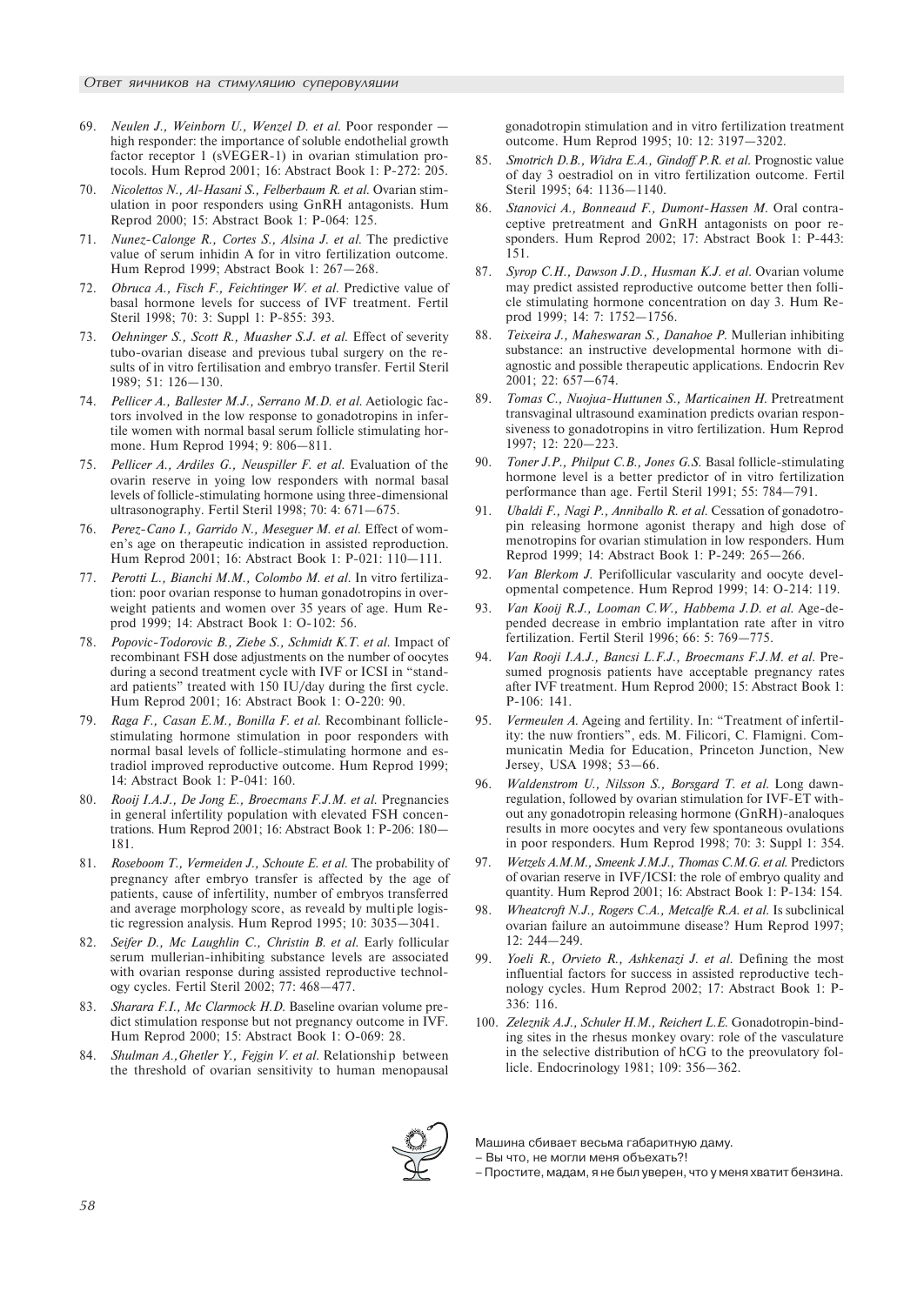# Применение современной индукции овуляции в программе внутриматочной инсеминации спермой мужа

К.Ю. БОЯРСКИЙ

Центр планирования семьи Пушкинского района Санкт-Петербурга

Рассмотрены современные аспекты применения овариальной стимуляции в программе внутриматочной инсеминации спермой мужа. Показаны условия проведения данной процедуры и пути уменьшения вероятности наступления множественной беременности.

Ключевые слова: искусственная инсеминация, индукция овуляции, гонадотропины.

То, что ВИСМ находится на периферии вспомогательных репродуктивных технологий, можно объяснить как низкой эффективностью данной процедуры, о чем часто сообщается в литературе  $[1, 22, 24]$ , так и относительно небольшим числом пациенток с проходимыми трубами.

Сама процедура заключается во введении спермы мужа, обработанной по специальной технологии, в полость матки во время, близкое к овуляции. Необходимыми параметрами для успешного применения этой процедуры являются проходимые маточные трубы, достаточное количество активно подвижных сперматозоидов после «отмывки» эякулята, достаточное количество нормальных сперматозоидов по критериям строгой морфологии, использование индукции овуляции, ультразвуковой мониторинг и поддержка лютеиновой фазы цикла.

Проходимость маточных труб. Золотым стандартом для оценки состояния труб служит хромогидротубация во время лапароскопии или гистеросальпингография (ГСГ). Однако в нашей клинике в течение более 10 лет для решения вопроса о целесообразности ВИСМ, мы считаем достаточным проведение контрастной ультразвуковой гистеросальпингоскопии (КУЗГСС). Недавно было опубликовано контролируемое исследование, в котором сравнивали эффективность ВИСМ и инсеминации спермой донора после подтверждения проходимости маточных труб с помощью хромогидротубации во время лапароскопии, при ГСГ и с помощью КУЗГСС. Выяснилось, что суммарная эффективность процедуры после 3 и 6 попыток не различалась в группах пациенток с различной методикой определения проходимости маточных труб. Авторы делают вывод, что эффективность внутриматочной инсеминации не страдает при использовании КУЗГСС в качестве единственного метода проверки проходимости маточных труб [2]. Вывод этого исследования подтверждает нашу многолетнюю практику. Кроме того, КУЗГСС позволяет тщательно исследовать полость матки и исключить аномалии развития, пролиферативные процессы, полипоз, синехим и т.д.

Спорным остается вопрос о целесообразности проведения процедуры ВИСМ при наличии одной проходимой трубы. В нашей практике мы склоняемся к мнению, что односторонняя проходимость является неблагоприятным прогностическим фактором при проведении процедуры внутриматочной инсеминации и часто сочетается с патологическим процессом (воспаление, поражение эндометриозом и т.д.) в «здоровой» трубе.

Применение ВИСМ у пациенток с эндометриозом остается одной из тем для дискуссии. В многоцентровом рандомизированном исследовании I. Tummon и соавт. показали, что применение ВИСМ в сочетании с препаратами ФСГ и чМГ имеет преимущество при лечении бесплодия у пациенток с подтвержденной I и II стадией эндометриоза [32].

Важнейшим прогностическим фактором при проведении процедуры ВИСМ с применением препаратов ФСГ является возраст пациенток. P. Brzechffa и R. Buyalos проанализировали в 363 циклах у 184 пациенток влияние возраста на частоту наступления клинической беременности и родов. Авторы обнаружили, что частота наступления беременности и родов зависит от возраста женщины и составляет у пациенток  $25-34$  лет  $-19,4$  и 17,3% соответственно, 35-40 лет - 13,6 и 10,4%, 41-46 лет - 3,6 и 2,7%. Эти данные показывают, что наилучшие результаты можно получить у молодых пациенток (до 35 лет), результаты снижаются в возрастной группе 35-40 лет, и эффективность данной процедуры сомнительна у женщин старше 40 лет [10].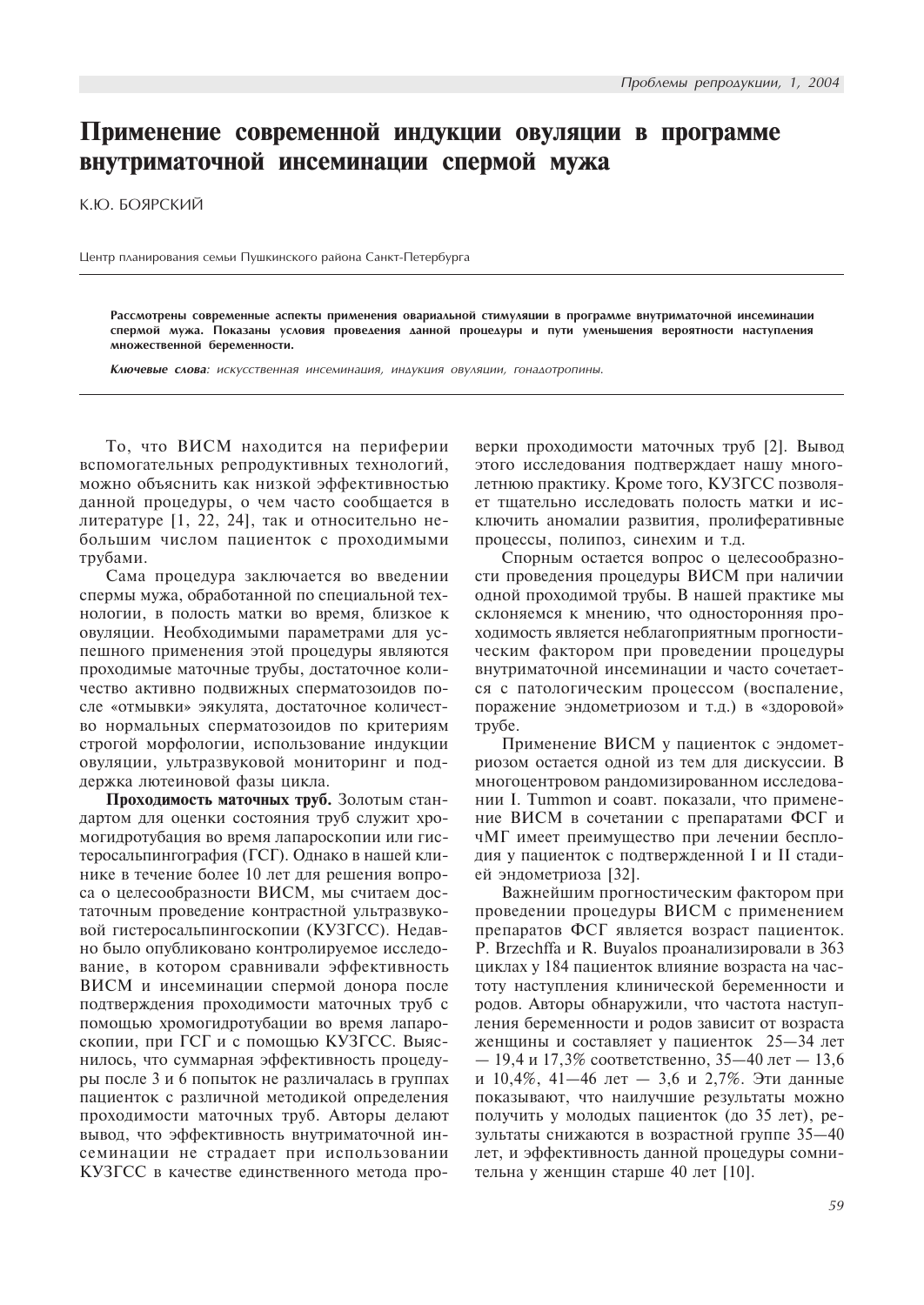Следующим является вопрос об определении тех предельных значений спермограммы мужа, при которых возможно наступление беременности после ВИСМ. В. Van Voorhis и соавт. при анализе 3479 циклов сообщили, что наличие более 10 млн активно подвижных сперматозоидов в нативном эякуляте может быть достаточным для проведения ВИСМ [3]. V. Lee и соавт., проанализировав 2846 циклов, считают, что важным прогностическим фактором является наличие в нативном эякуляте более 30% активно подвижных сперматозоидов [4].

М. Khalil и соавт., проанализировав 2473 цикла, сообщили, что после обработки спермы наличие более 5 млн активно подвижных сперматозоидов является достаточным для проведения процедуры [5]. D. Miller и соавт. считают, что для проведения процедуры необходимо наличие после обработки эякулята более 10 млн сперматозоидов. В этой работе на основании анализа 1114 циклов было показано, что при наличии менее 10 млн активно подвижных сперматозоидов эффективность процедуры на попытку менее  $1\%$ , в то время как при наличии от 10 до 20 млн она составляет около 7% и при наличии более 20 млн — около 12% [6].

Не менее важным является вопрос о наличии в эякуляте морфологически нормальных сперматозоидов. В проведенном мета-анализе J. Van Waart и соавт. на примере 3698 циклов показали, что наличие более 4% нормальных сперматозоидов по критериям Крюгера является необходимым условием для выполнения процедуры [7].

Для проведения процедуры ВИСМ необходимы обученный персонал,  $\mathit{CO}_2$ -инкубатор, специальные среды для «отмывки» сперматозоидов, которые в настоящее время производятся различными фирмами. Остается дискутабельным вопрос о наиболее приемлемой методике приготовления сперматозоидов. Наиболее популярными к настоящему времени остаются методики всплытия сперматозоидов (swim up) и осаждения сперматозоидов в градиенте перколла.

В рандомизированном исследовании, проведенном W. Dodson и соавт., были сравнены различные методы обработки спермы. Выяснилось, что при применении двойного центрифугирования, всплытия сперматозоидов и осаждения сперматозоидов в градиенте перколла наблюдалась одинаковая частота наступления беременности при ВИСМ [8].

Важным является вопрос о необходимости проведения повторных внутриматочных инсеминаций во время одного лечебного цикла. В недавно опубликованном систематическом обзоре рандомизированных исследований на 334 циклах было показано, что нет достоверных различий в частоте наступления беременности при проведении одной или двух инсеминаций в одном цикле [9].

Важнейшим является вопрос о целесообразности проведения самой внутриматочной инсеминации. Как показано выше, эта процедура, хотя и гораздо дешевле ЭКО и ИКСИ, все же требует определенных экономических затрат, дорогого оборудования и обученного персонала. В рандомизированных контролируемых исследованиях показано, что собственно овариальная стимуляция имеет статистически достоверное преимущество в плане наступления беременности перед так называемым запланированным половым актом, приуроченным ко времени овуляции, и перед интрацервикальной инсеминацией. Доказано, что это справедливо как для мужского фактора бесплодия, так и для необъяснимого бесплодия [11].

Золотым стандартом применения ВИСМ является использование овариальной стимуляции. С помощью рандомизированных контролируемых исследований показано, что при применении даже минимальной стимуляции с помощью кломифенцитрата удается статистически достоверно получить более высокую частоту наступления беременности по сравнению с естественным циклом в программе ВИСМ [11]. Это преимущество имеет место как при лечении необъяснимого, так й умеренного мужского фактора бесплодия [11]. Более того, применение овариальной стимуляции в программе ВИСМ позволяет достичь беременности при меньших экономических затратах [12].

Овариальная стимуляция в программах ВИСМ и донорских инсеминаций значительно отличается от применения таковой в программах  $\partial K$ <sup>0</sup> и ИКСИ. Все дело в том, что при овариальной стимуляции в программах, где производится аспирация ооцитов основной задачей является получение достаточного большого числа зрелых фолликулов и соответственно ооцитов. Это число, по мнению различных специалистов, варьирует и составляет от 6 до 12 зрелых ооцитов. Получение в результате стимуляции менее 3-4 зрелых фолликулов в программе ЭКО часто воспринимается как неудовлетворительный результат и расценивается как плохой ответ на овариальную стимуляцию. В программе внутриматочных инсеминаций при наличии множества зрелых фолликулов резко возрастает вероятность многоплодной беременности, возникновение которой приводит к множеству медицинских, этических и финансовых проблем, поэтому желательно в программе ВИСМ получить достаточно ограниченное число зрелых фолликулов (от 1 до 4).

Здесь уместно напомнить основные принципы овариальной стимуляции. В естественном цикле в середине фолликулярной фазы происходит селекция доминантного фолликула из числа пре-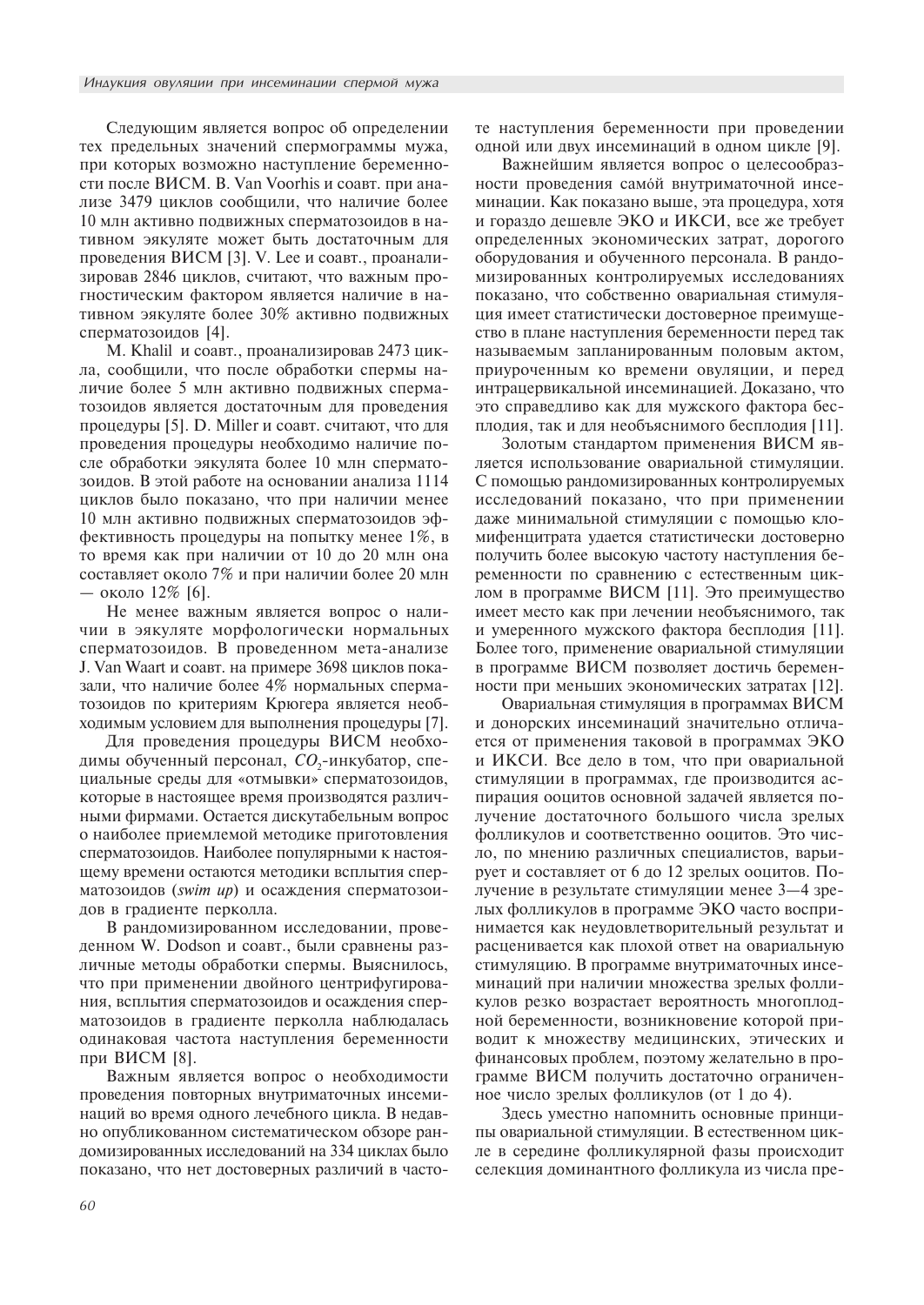овуляторных больших антральных фолликулов, имеющих размер 10 мм в диаметре. При достижении лидирующим фолликулом величины более 10 мм на клетках гранулезы последнего появляются рецепторы к ЛГ, и рост этого фолликула становится независимым от уровня ФСГ. В лидирующем фолликуле под воздействием фермента ароматазы, которая стимулируется как ФСГ, так и ЛГ, происходит мощная продукция эстрадиола, которая по принципу отрицательной обратной связи уменьшает продукцию ФСГ в гипофизе. Под воздействием сниженной концентрации ФСГ клетки гранулезы фолликулов, которые не достигли размера 10 мм и более, начинают погибать, и эти фолликулы атрезируются. Данный механизм подробно описан нами в обзоре литературы [13]. Овариальная стимуляция путем назначения препаратов ФСГ позволяет «спасти» недоминантные фолликулы, однако число этих фолликулов зависит от ряда причин. В первую очередь нужно обратить внимание на время назначения ФСГ. F. Hohmann и соавт. проанализировали результаты фолликулярного роста у 40 здоровых молодых женщин при назначении 75 мЕД рекомбинантного ФСГ, начиная с 3, 5 или 7-го дня менструального цикла. Эта доза назначалась ежедневно до дня достижения лидирующего фолликула 18 мм и более. Во всех случаях наблюдался мультифолликулярный рост, однако среднее число фолликулов размером более 10 мм составило в этих группах 5,5, 5,0 и 3,0 фолликула соответственно. Эти данные свидетельствуют, что более раннее назначение препаратов ФСГ приводит к более длительной овариальной стимуляции и получению большего числа растущих фолликулов, в то время как более позднее назначение связано с более короткой стимуляцией и меньшим числом фолликулов, размером более 10 мм [14]. Принципы, изложенные в настоящей работе, лежат в основе так называемой низкодозовой стимуляции. Другим важнейшим фактором, определяющим мультифолликулярный рост, остаются показатели овариального резерва. Показано, что число антральных фолликулов, определяемых при ультразвуковом исследовании в начале менструального цикла женщины, строго коррелирует с возрастом пациентки [15, 16]. Из этого следует, что у молодых пациенток и у пациенток с сохраненным овариальным резервом более раннее назначение препаратов ФСГ может привести к избыточному фолликулярному росту, в то время как у пациенток старшей возрастной группы, более раннее назначение овариальной стимуляции безопасно.

Первым кандидатом на применение в качестве препарата для индукции овуляции в программе ВИСМ остается кломифенцитрат. Данный препарат относится к группе нестероидных антиэстрогенов, и его механизм действия заключается в уменьшении числа рецепторов к эстрогенам на уровне гипофиза и медиобазального гипоталамуса [17]. В результате механизм обратной связи между продукцией эстрадиола в яичниках и гипоталамо-гипофизарным комплексом (ГГК) оказывается нарушенным, и гипоталамус начинает индуцировать повышенные по частоте пики ЛГ-РГ. В результате гипофиз начинает продуцировать повышенные концентрации ФСГ и ЛГ [18]. Вероятно, антиэстрогенное действие кломифенцитрата может не ограничиваться только ГГК, и ряд исследователей объясняют часто наблюдаемую при использовании кломифенцитрата недостаточную толщину эндометрия непосредственным отрицательным действием на эстрогеновые рецепторы последнего. Начиная с начала 60-х годов прошлого века кломифенцитрат оставался практически единственным препаратом для лечения ановуляторного бесплодия и индукции овуляции в программах внутриматочной инсеминации. Это можно объяснить дешевизной препарата и относительной простотой его использования. Традиционными являются схемы, в которых кломифенцитрат назначается со 2-5-го дня цикла в дозе  $50-150$ мг ежедневно в течение 5 дней.

Основным недостатком данного препарата является низкая частота наступления беременности при его применении. Несмотря на то что частота индукции овуляции при лечении ановуляторного бесплодия может достигать 50-80%, частота наступления беременности на 3-6 циклов стимуляции не превышает  $11-30\%$  [19, 20]. Еще более низкой оказалась частота наступления беременности при использовании кломифенцитрата в программах ВИСМ. При анализе частоты наступления беременности при использовании кломифенцитрата и ВИСМ выяснилось, что она колеблется от 2,2 до 7,2%, что статистически ниже таковой (11,5 $-12,8\%$ ) при применении гонадотропинов, по данным тех же авторов  $[21-23]$ . Эти результаты подтверждают наше мнение, что применение только кломифенцитрата в программе ВИСМ нецелесообразно.

Альтернативой к данному подходу является комбинированная схема, которая включает в себя применение этого препарата в общепринятой дозировке в сочетании с парентеральным назначением препаратов ФСГ в дозе  $50-150$  мЕД через день начиная с 3-5-го дня цикла до дня назначения овуляторной дозы чХГ. Данная схема получила достаточно широкое распространение с конца 80-х годов прошлого столетия, и обычно сообщаемая частота наступления беременности на цикл ВИСМ составляет около  $11-13\%$  на попытку [1, 24]. К достоинствам этого метода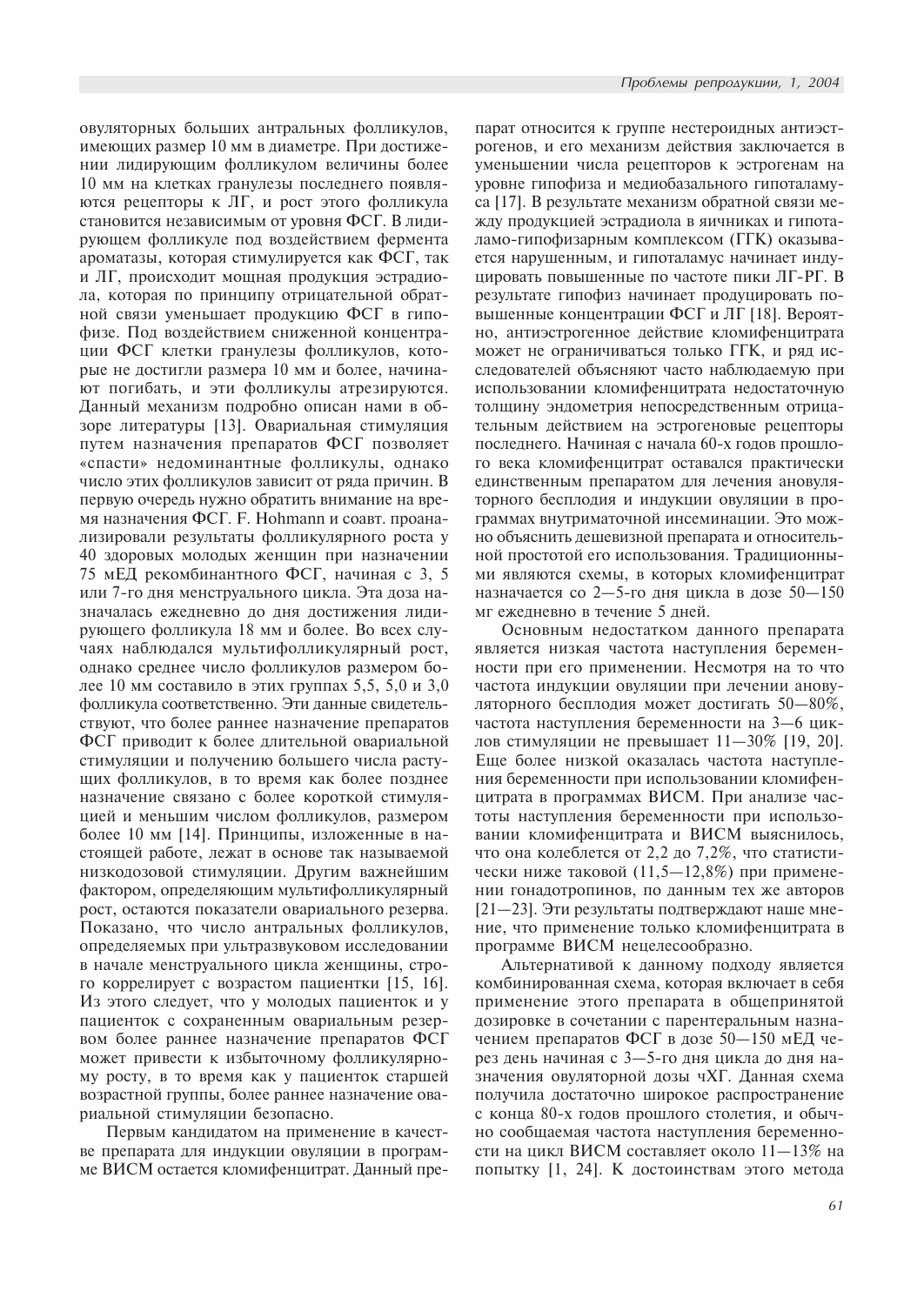овариальной стимуляции следует отнести относительную дешевизну, обычно требуется от 450 до 900 мЕД ФСГ, а к недостаткам - относительно низкую частоту наступления беременности, что можно также объяснить отрицательным действием кломифенцитрата на эндометрий.

Следующим шагом на пути совершенствования методов овариальной стимуляции при ВИСМ является применение стимуляции, в которой используются только препараты, содержащие ФСГ. Схема состоит в назначении препаратов ФСГ в дозе 50-150 мЕД, ежедневно или через день до дня достижения лидирующего фолликула  $16-18$ мм в диаметре. Обычно сообщается о частоте наступления беременности 13-20% [25, 26].

Крайне важно, что современные относительно жесткие схемы стимуляции яичников приводят в большинстве случаев к множественному росту фолликулов, и ВИСМ может сопровождаться многоплодной беременностью. Иными словами, платой за повышение частоты наступления беременности является множественная имплантация.

Мнения авторов об оптимальном числе зрелых фолликулов на день назначения чХГ, необходимых для наименьшей частоты многоплодной беременности, при удовлетворительной общей частоте беременности расходятся.

Так, В. Stone и соавт. считают, что оптимальным является наличие 2 фолликулов, при этом были получены 2 (0,9%) беременности тремя плодами на 232 беременности [27]. S. Nuojua-Huttunen и соавт. считают, что достижение 2-3 зрелых фолликулов является оптимальным результатом для овариальной стимуляции в программе ВИСМ. При соблюдении данного условия авторами были получены 2 (2,8%) трехплодные беременности из общего числа 72 [28]. D. Healy и соавт. придерживались тех же принципов при проведении овариальной стимуляции и получили ту же вероятность трехплодной беременности  $-1$  (2,8%) из 36 [29]. D. Dickey и соавт. считают 2-4 фолликула оптимальным числом и получили 6 (2,5%) трехплодных беременностей из общего числа 238 беременностей. М. Khalil и соавт. считают 3-4 фолликула оптимальным числом для процедуры ВИСМ. Авторы получили 9 (3,1%) трехплодных беременностей из 294 беременностей [31]. Эти данные свидетельствуют, что необходимо придерживаться малого числа фолликулов на день назначения чХГ, и при увеличении числа зрелых фолликулов имеется тенденция к повышению частоты трехплодной беременности. При достижении большего числа фолликулов авторы рекомендуют перевод процедуры ВИСМ в ЭКО. Современная практика подсадки только двух эмбрионов позволяет практически избежать беременности с числом плодов более двух. Данная практика не имеет широкого распространения в нашей стране, так как требует непредвиденных затрат, и ее гораздо проще осуществлять в рамках страховой медицины, что происходит в других странах.

Конец 90-х годов XX века и начало XXI века являются временем внедрения в практику новых методов овариальной стимуляции, которые позволяют с достаточной достоверностью прогнозировать конечное число зрелых фолликулов.

В качестве новой схемы индукции овуляции можно назвать применение нестероидного ингибитора ароматазы — летразола, который нетоксичен и хорошо переносится пациентками. Недавно M. Mitwally и R. Casper сообщили, что назначение летразола в дозе 2.5 мг с 3-го по 7-й день цикла и препаратов рекомбинантного ФСГ в дозе 50-150 мг с 7-го дня до дня назначения чХГ имело такую же эффективность при лечении идиопатического бесплодия с помощью ВИСМ, что и применение только препаратов ФСГ с 3-го дня цикла. Частота наступления беременности в обеих группах составляла около 20%, что было в 2 раза выше, чем у пациенток, получавших кломифенцитрат и препараты ФСГ. Применение летразола позволило получать 2-3 зрелых фолликула на день назначения овуляторной дозы чХГ [33].

Однако назначение и одного рекомбинантного ФСГ в строго определенных дозах позволяет контролировать овариальную стимуляцию и получать ограниченное число зрелых фолликулов. Настоящим прорывом в данной области стоит считать применение так называемых «понижающего» (step-down) и «повышающего» (step-up) низкодозных протоколов. Впервые данный тип протоколов был предложен для индукции монофолликулярного роста при индукции овуляции у пациенток с поликистозом яичников [34]. У данного типа пациенток, особенно страдающих резистентностью к кломифенцитрату, часто наблюдается множественный рост фолликулов, что приводит к синдрому гиперстимуляции яичников и многоплодной беременности. Классическая схема «повышающего» протокола состоит в назначении препаратов ФСГ в дозе 75 мЕД (стандартная дозировка препаратов чМГ и мочевого ФСГ) со 2-3-го дня цикла в течение первых 5-7 дней стимуляции, и при отсутствии размера доминантного фолликула более 10 мм назначают 150 мЕД в течение еще 7 дней. При отсутствии роста и при этой дозе следует увеличение дозировки еще на 75 мЕД.

Классический «понижающий» протокол состоит в назначении стартовой дозы 150-225 мЕД ФСГ в течение первых 5-7 дней стимуляции, и при достижении лидирующего фолликула 10 мм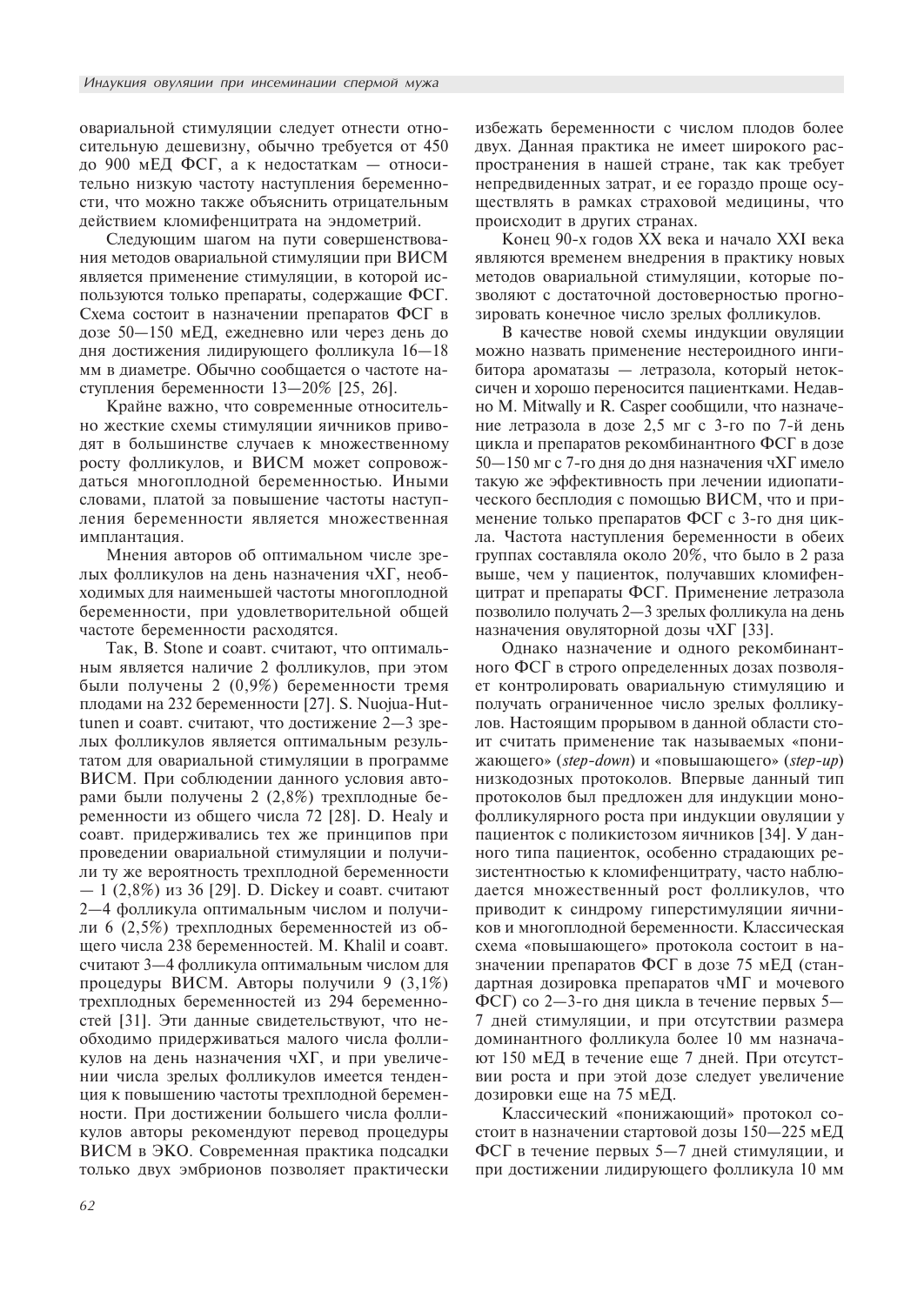в диаметре дозировка препаратов снижается на 75 мЕД. Недостатком этих протоколов является то, что при их применении не всегда удается достигнуть монофолликулярного роста. Это можно отнести за счет слишком большого «шага» в одну ампулу (75 мЕД) при изменении дозировки препарата. Новые возможности открываются при использовании меньших стартовых и пошаговых доз рекомбинантного ФСГ.

В недавно опубликованном многоцентровом рандомизированном исследовании S. Christin-Maitre и соавт. были сравнены результаты применения модифицированных «повышающего» и «понижающего» протоколов в индукции овуляции у 83 пациенток с синдромом поликистозных яичников (СПКЯ), резистентных к кломифенцитрату. Индукция овуляции проводилась у пациенток до 3 попыток. «Повышающий» протокол включал в себя подкожное назначение рекомбинантного ФСГ (пурегон, органон) в дозе 50 мЕД начиная с 3-го дня цикла в течение 14 дней. При отсутствии размеров доминантного фолликула менее 9 мм доза повышалась на 25 мЕД каждые 7 дней до дозы 100 мЕД. Если в первом цикле не было ответа на дозе 100 мЕД, вторая попытка начиналась с дозы 75 мЕД. Во второй и третьей попытках максимальная доза была определена в 125 мЕД. «Понижающий» протокол состоял в назначении пурегона в дозе 100 мЕД начиная с 3-го или 5-го дня цикла. Как только лидирующий фолликул достигал более 9 мм, доза ФСГ была снижена на 25 мЕД в течение 3 дней, и в дальнейшем еще на 25 мЕД, и эта доза поддерживалась до дня назначения чХГ. При отсутствии роста фолликулов в течение 5 дней лечения доза была повышена до 150 мЕД, когда размер лидирующего фолликула достигал более 9 мм в диаметре, дозу снижали до 125 мЕД. Эта доза поддерживалась в течение 3 дней, затем снижалась до 100 и 75 мЕД до дня назначения чХГ. При применении «повышающего» протокола рост 1-2 фолликулов отмечался в 83,5% случаев по сравнению с 55,6% при «понижающем» протоколе. Также при применении «повышающего» протокола наблюдалась более высокая общая частота наступления беременности - 38,6% при 30,8% в группе пациенток, у которых применялась схема с понижением дозы ФСГ [35].

В другом многоцентровом исследовании, доложенном на сентябрьской конференции ассоциации «ALPHA», было проведено сравнение результатов «повышающего» протокола при увеличении дозы на 25 и 50 мЕД при одинаковой стартовой дозе 50 мЕД. Выяснилось, что изменение дозы на 25 мЕД более эффективно в плане наступления овуляции и монофолликулярного роста, уменьшает угрозу гиперответа, уменьшает общую дозу пурегона, необходимого для стимуляции овуляции [36]. Все эти данные свидетельствуют, что «повышающий» протокол с применением низких доз рекомбинантного ФСГ позволяет действительно контролировать фолликулярный рост, даже у пациенток с резистентностью к кломифенцитрату. Однако эта же схема может работать и при использовании у пациенток в программе ВИСМ. P. Karlstrom и O. Lundkvist сравнили два низкодозовых протокола в программе ВИСМ. В одной группе стартовая доза составляла 75 мЕД, в другой - 37,5 мЕД рекомбинантного ФСГ. Выяснилось, что частота наступления беременности в первой группе составила 13,3% на цикл, а во второй - 9%. Однако во второй группе не наблюдалось многоплодной беременности, и тотальная доза рекомбинантного ФСГ была ниже [37].

Другой возможностью является применение в программе ВИСМ препаратов-аналогов люлиберина. С целью снижения числа преовуляторных фолликулов F. Hohmann и соавт. предложили начинать назначение рекомбинантного ФСГ с 5-го дня цикла при овариальной стимуляции с применением антагонистов ЛГ-РГ в программе ЭКО-ПЭ. При сравнении этой схемы с назначением препаратов ФСГ со 2-го дня цикла с «длинным» протоколом выяснилось, что частота прогрессирующей беременности статистически не различалась, хотя ооцитов было получено меньше [38]. Этот протокол, вероятно, можно будет использовать для стимуляции овуляции в программе ВИСМ. Р. Еgbase и соавт. сообщили о результатах рандомизированного исследования, в котором было показано влияние назначения чХГ или агониста ЛГ-РГ в программе ВИСМ, при использовании рекомбинантного ФСГ и антагонистов ЛГ-РГ. Во всех случаях эта процедура была применена у пациенток с СПКЯ, страдающих резистентностью к кломифенцитрату. Установлено, что частота наступления беременности была несколько выше в группе с применением в качестве триггера овуляции агониста ЛГ-РГ. Авторы объясняют это более высоким уровнем прогестерона, измеренного через 36 ч после назначения триггера [39]. Однако этот вывод можно подвергнуть сомнению, так как недавно была опубликована работа, в которой были сравнены характеристики лютеиновой фазы после использования в качестве триггера овуляции препаратов рекомбинантных чХГ, ЛГ и агониста люлиберина. Выяснилось, что при применении агонистов ЛГ-РГ в качестве триггера овуляции характеристики лютеиновой фазы цикла в достаточной степени изменены, что выражается в крайнем укорочении лютеиновой фазы цикла. Уровень прогестерона и эстрадиола быстро снижается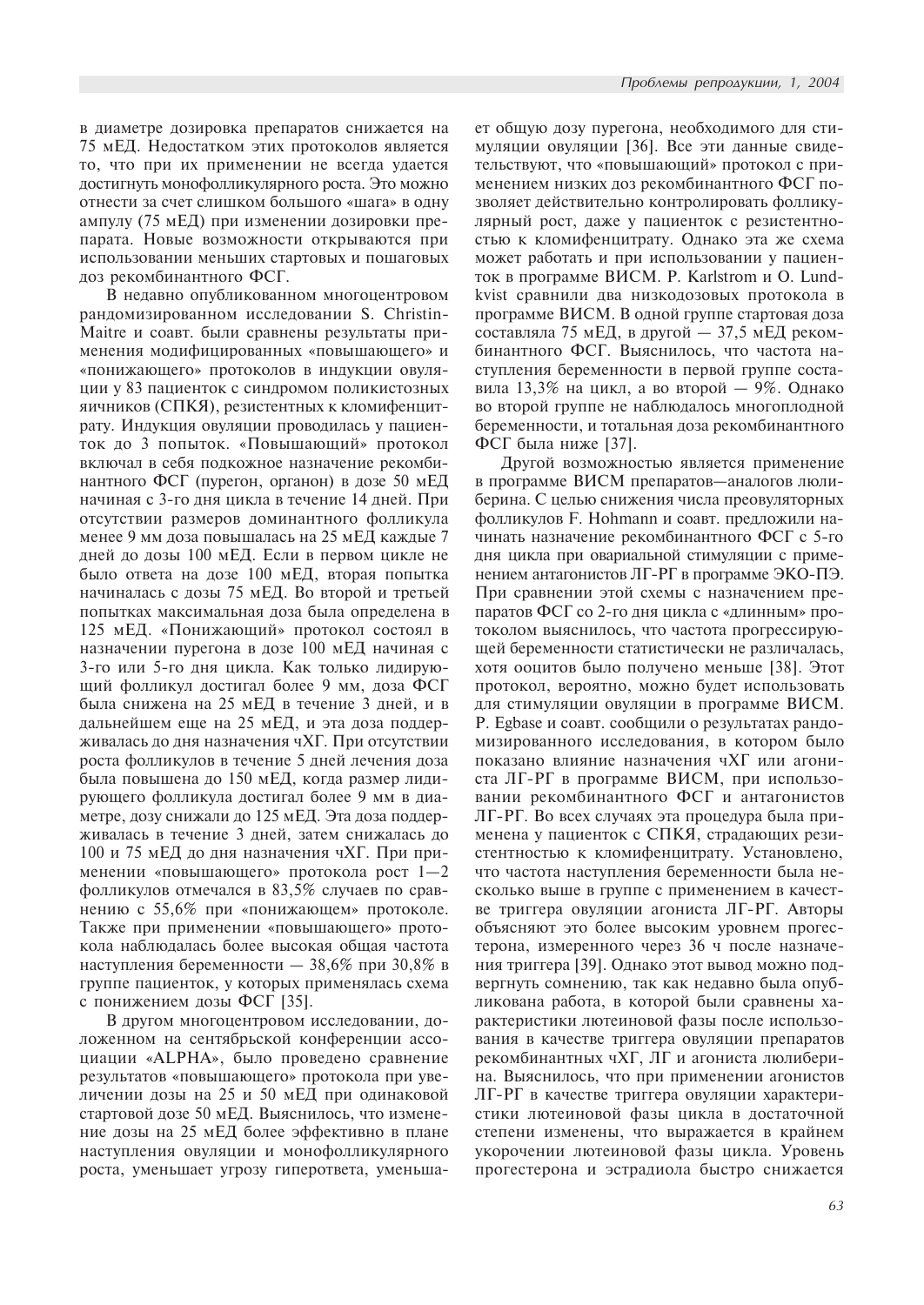после непродолжительной фазы подъема и гораздо ниже такового при назначении препаратов рекомбинантных чХГ и ЛГ [40]. Более высокие результаты при применении триггера овуляции препаратами агониста ЛГ-РГ при ВИСМ можно скорее объяснить выбором в качестве пациенток женщин, страдающих СПКЯ, у которых наблюдается лучшая реакция на агонист ЛГ-РГ, чем на чХГ.

Нами было проведено исследование по использованию так называемого «длинного» протокола в программе ВИСМ. В исследование было включено 19 пациенток (20 циклов) в возрасте до 35 лет с проходимыми трубами, бесплодие у которых было определено как необъяснимое, ановуляторное, умеренное мужское или связанное с эндометриозом I или II стадии. «Длинный» протокол включал назначение препаратов декапептила с 21-го дня менструального цикла в дозе 0,05-0,1 мг. При достижении десенситизации гипофиза назначались только препараты рекомбинантного ФСГ (пурегон, органон; гонал-Ф, сероно) в виде подкожных инъекций, или в комбинации с препаратами чМГ, вводимыми внутримышечно. Дозы препаратов подбирали индивидуально и обычно составляли 75-150 мЕД ежедневно или через день. При достижении лидирующего фолликула 18-20 мм в диаметре овуляторная доза чХГ (прегнил, органон или профази, сероно) 5000-8000 мЕД назначалась в виде внутримышечной инъекции. Через 40 ч после этой инъекции была проведена однократно процедура ВИСМ. Подготовка спермы осуществлялась методом всплытия (swim up) с применением соответствующих сред фирмы «Меди-Калт», Дания. Объем спермы составлял  $0,5-1,0$  мл. Через  $3-4$ дня после овуляторной дозы чХГ назначалась поддержка лютеиновой фазы цикла препаратами утрожестан, в виде вагинальных таблеток в дозе 600 мг в сочетании с препаратами эстрадиола валерата в дозе 2-4 мг ежедневно. Через 14-16 дней после инсеминации был проведен мочевой тест на беременность, и при положительном результате поддержка лютеиновой фазы была продолжена. Через 28 дней после процедуры проводилась вагинальная ультразвуковая сонография и подтверждалось наличие клиниче-

# ской беременности. В результате было получено 12 клинических беременностей (60% к числу циклов), из них две прервались на сроке до 12 нед. Из прогрессирующих 10 беременностей две оказались многоплодными, одна двойней и одна четверней, что потребовало редукции числа плодов до двух. Относительно высокую частоту многоплодной беременности можно отнести за счет трудности контроля конечного числа растущих фолликулов при применении «длинного» протокола. Использование низкодозного «повышающего» протокола или перевод процедуры ВИСМ в ЭКО-ПЭ возможно помогло бы избежать многоплодной беременности. Данная работа была доложена в виде стендового доклада на ежегодной встрече Российской ассоциации репродукции человека, состоявшейся в сентябре 2003 г. в Санкт-Петербурге.

Следует отметить несомненную важность поддержки лютеиновой фазы цикла. Существует мнение, что лютеиновая фаза цикла повреждена во всех циклах с применением овариальной стимуляции, однако это особенно касается схем в которых используются препараты аналогов ЛГ-РГ как агонистов, так и антагонистов. В своей практике мы остановились на использовании микронизированного прогестерона в дозе 400-600 мг в виде влагалищных таблеток в сочетании с эстрадиолом валератом в дозе 2-4 мг.

В заключение хотелось бы высказать точку зрения, что ВИСМ незаслуженно находится как бы в стороне от широкого применения в клинике ВРТ. Интерес к этой технологии в международной литературе остается высоким. Использование самых современных схем овариальной стимуляции, поддержка лютеиновой фазы цикла, несомненно, повысят частоту наступления беременности, позволят избежать нежелательной многоплодной беременности и, что важно, помогут сэкономить денежные средства пациентов, необходимые для достижения беременности при лечении бесплодия. Важнейшим является применение ВИСМ только у тех пациенток, у которых данная процедура показана, когда имеются все необходимые условия для ее проведения: проходимые трубы, достаточное количество и качество спермы.

# **ЛИТЕРАТУРА**

- 1. Корсак В.С., Каменецкий Б.А., Исакова Э.В., Мариченко А.Г. Место внутриматочной искусственной инсеминации в преодолении бесплодия. Пробл репрод 2001; 7: 5: 13-17.
- 2. Hamilton J., Latarche E., Gillott C., Lower A., Grudzinskas G. IUI results are not affected if hysterosalpingocontrast sonography is used as the sole test of tubal potency. Fertil Steril  $2003: 80: 165 - 171.$
- Van Voorhis B., Barnett M., Sparks A. et al. Effect of the total  $\mathfrak{Z}$ . motile sperm count on the efficacy and cost-effectiveness of IUI and IVF. Fertil Steril 2001; 75: 661-668.
- 4. Lee V., Wong J., Loh S., Leong N. Sperm motility in the semen analysis affects the outcome of superovulation IUI in the treatment of infertility Asian couples with male factor infertility. Brit Jour Obstet Gynaec 2002; 109: 115-120.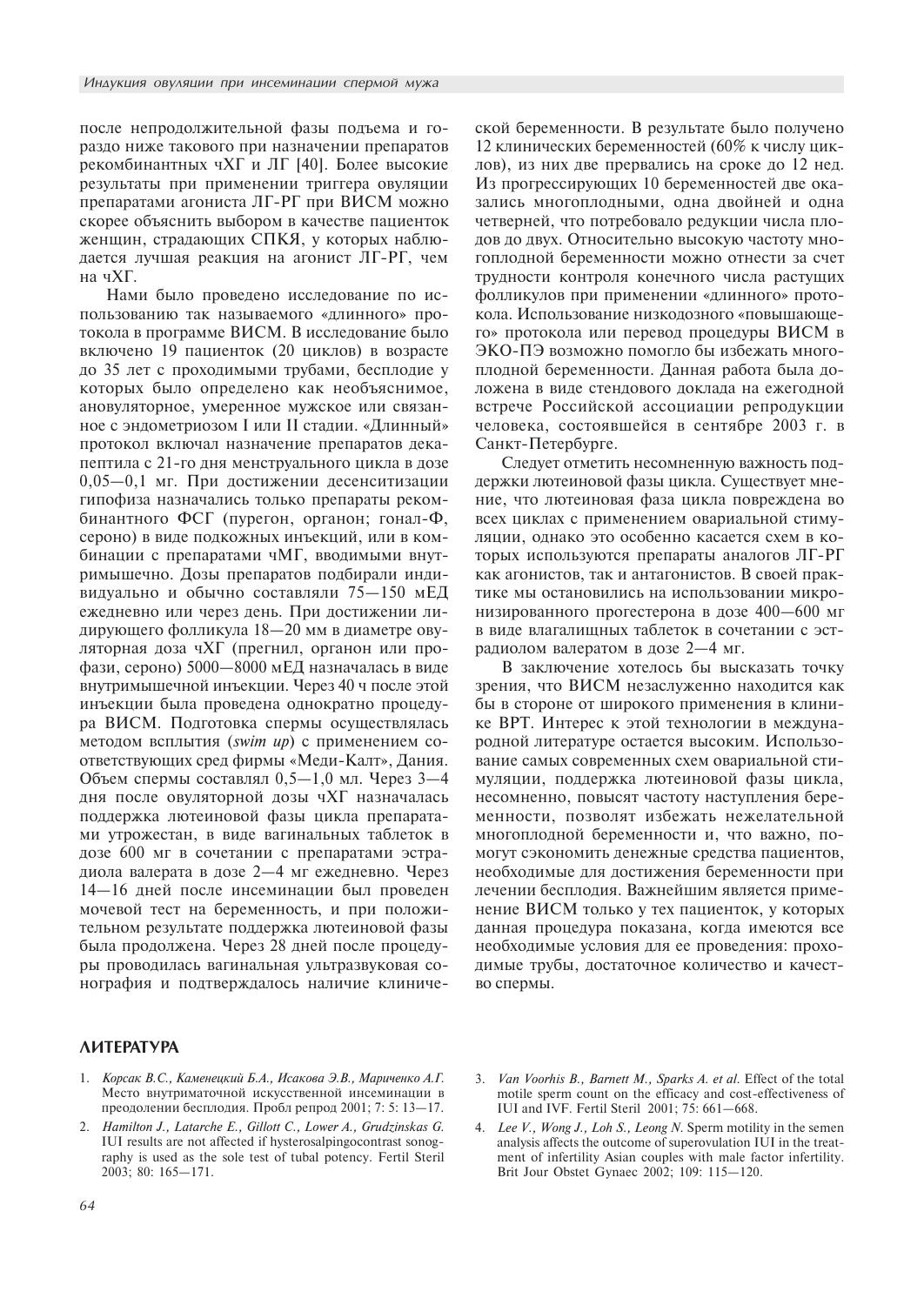- 5. Khalil M., Rasmussen P., Erb K., Laursen S., Rex S., Westergaard L. Homologous IUI. An evaluation of prognostic factors based on a review of 2473 cycles. Acta Obstet Gynecol Scand 2001;  $80 \cdot 74 - 81$
- Miller D., Hollenbeck B., Smith G., Randolph J. et al. Processed total motile sperm count correlates with pregnancy outcome after IUI. Urology 2002; 60: 497-501.
- Van Waart J., Kruger T., Lombard C., Ombelet W. Predictive value of normal sperm morphology in IUI: a structured literature review. Hum Reprod Update 2001; 7: 495-500.
- 8. Dodson W., Moessner B., Miller J., Legro R., Gnatuk C. A randomized comparison of the methods of sperm preparation for IUI. Fertil Steril 1998: 70: 574-575.
- Cantineau A., Heineman M., Cohlen B. Single versus double IUI in stimulated cycles for subfertile couples: a systematic review based on a Cochrane review. Hum Reprod 2003; 18: 941-946.
- 10. Brzechffa P., Buyalos R. Female and male partner age and menotropin requirements influence pregnancy rates with HMG therapy in combination with IUI. Hum Reprod 1997;  $12: 29 - 33.$
- 11. Duran H., Morshedi M., Kruger T., Oehninger S. IUI: a systematic determinants of success. Hum Reprod Update 2002; 4: 373 384.
- 12. Van Voorhis B., Stovall D., Allen B., Syrop C. Cost effective treatment of the of the infertile couple. Fertil Steril 1998; 70:  $995 - 1005$ .
- 13. Боярский К.Ю. Фолликулогенез и современная овариальная стимуляция (обзор литературы). Пробл репрод 2002; 8: 3: 36-42.
- 14. Hohmann F., Laven J., de Jong F., Eijkemans M., Fauser B. Low dose exogenous FSH initiated during the early, mid or late follicular phase can induce multiple dominant follicle development. Hum Reprod 2001; 16: 846-854.
- 15. Боярский К.Ю. Клиническое значение тестов определения овариального резерва в лечении бесплодия: Автореф. дис. ... канд. мед. наук. Ст-Петербург 2000.
- 16. Scheffer G., Broekmars F., Dorland M. et al. Antral follicle counts by transvaginal US are related to age in women with proven natural fertility. Fertil Steril 1999; 72: 845-851.
- 17. Young S., Opsahl M., Fritz M. Serum concentrations of enclomiphene and zuclomiphene across consecutive cycles of clomiphene citrate therapy in anovulatory infertile women. Fertil Steril 1999; 71: 639-644.
- 18. Kerin J., Uu J., Phillipou G., Yen S. Evidence for a hypothalamic site of action of clomiphene citrate in women. J Clin Endocrin Metab 1985; 61: 265-268.
- 19. Pildes R. Induction of ovulation with clomiphene. Am J Obstet Gynecol 1965; 91: 466-479.
- 20. Hammond M., Haime J., Talbert L. Factors affecting the pregnancy rate in clomiphene citrate induction of ovulation. Obstet Gynec 1983; 62: 196-202.
- 21. Dickey R., Olar T., Taylor S. et al. Relationship of follicle number and other factors to fecundity and multiple pregnancy in clomi phene-induced IUI cycles. Fertil Steril 1992;  $57:613-619.$
- 22. Dickey R., Olar T., Taylor S. et al. Relationship of follicle number, serum estradiol, and other factors to birthrate and multi parity in human menopausal gonadotropin induced IUI cycles. Fertil Steril 1991; 56: 89-92.
- 23. Abdul-Karim R., Terry F., Badway S., Sheene P. Effect of US monitoring of follicular growth on the conception rate. J Reprod Med 1990; 35: 147-151.
- 24. Karlstrom P., Bergh T., Lundkvist O. A prospective randomized trial of artificial insemination versus intercourse in cycles stimulated with HMG or clomiphene citrate. Fertil Steril 1993; 59: 554-559.
- 25. Corsan G., Kemmann E. The role of superovulation with menotropins in ovulatory infertility a review. Fertil Steril 1991; 55: 468477.
- 26. Guzick D., Carson S., Coutifaris C. et al. Efficacy of superovulation and IUI in the treatment of infertility. National Cooperative Reproductive Medicine. N Engl J Med 1999; 340: 177 183.
- 27. Stone B., Vargyas G., Ringler G. et al. Determinants of the outcome of IUI: analysis of outcomes of 9963 consecutive cycles. Am J Obstet Gynecol 1999; 180: 1522-1534.
- 28. Nuojua-Huttunen S., Tomas C., Bloigu R. et al. IUI treatment in subfertility: an analysis of factors affecting outcome. Hum Reprod 1999; 14: 698-703.
- 29. Healy D., Rombauts L., Vollenhoven B. et al. One tri plet pregnancy in 510 controlled ovarian hyperstimulation and IUI. Fertil Steril 2003: 79: 1449-1451.
- 30. Dickey R., Taylor S., Lu P. et al. Relationship of follicle numbers and estradiol levels to multi ple implantation in 3608 IUI cycles. Fertil Steril 2001; 75: 69-78.
- 31. Khalil M., Rasmussen P., Erb K. et al. Homologous IUI. An evaluation of prognostic factors based on a review of 2473 cycles. Acta Obstet Gynec Scand 2001; 80: 74-81.
- 32. Tummon I., Asher L., Martin J., Tulandi T. A randomized controlled trial of superovulation and insemination for infertility associated with minimal or mild endometriosis. Fertil Steril 1997 68: 8-12.
- 33. Mitwally M., Casper R. Aromatase inhibition reduces gonadotropin dose required for controlled ovarian stimulation in women with unexplained infertility. Hum Reprod 2003; 18: 1588-1597.
- 34. Sagle M., Hamilton-Fairley D., Kiddy D., Franks S. A comparative, randomized, study of low  $-$  dose human menopausal gonadotropin and follicle  $-$  stimulating hormone in women with PCOS. Fertil Steril 1991; 55: 56-60.
- 35. Christin-Maitre S., Hugues J. A comparative randomized multicentric study comparing the step-up versus step-down protocol in PCOS. Hum Reprod 2003; 18: 1626-1631.
- 36. Leader A. Achieving best outcomes with IUI. TWIN-Meeting Alpha-Andrology, September 24–27, 2003.
- 37. Karlstrom P., Lundkvist O. A randomized comparison of two low dose protocols of Gonal-F during ovarian stimulation for IUI. Hum Reprod 2002; 17: Abs Book 1: O-054: 20.
- 38. Hohmann F., Macklon N., Fauser B. A randomized comparison of two ovarian stimulation protocols with GnRH antagonist co-treatment for IVF commencing recFSH on cycle day 2 or 5 with standard long GnRH agonist protocol. J Clin Endocr Metab 2003; 88: 166-173.
- 39. Egbase P., Grudzinkas J., Al sarhan M., Ashkenani L. HCG and GnRH agonist-treated IUI cycles: a prospective randomized study. Hum Reprod 2002; 17: Abs Book 1: O-006: 2.
- 40. Fauser B., de Jong D., Olivennes Beckers N., Macklon N., Eijkemans M. et al. Nonsupplemented luteal phase characteristics after the administration of recHCG, recLH, or agonist GnRH to induce final oocyte maturation in IVF patients after ovarian stimulation with recFSH and GnRH antagonist cotreatment. J Clin Endocr Metab 2003; 88: 41864192.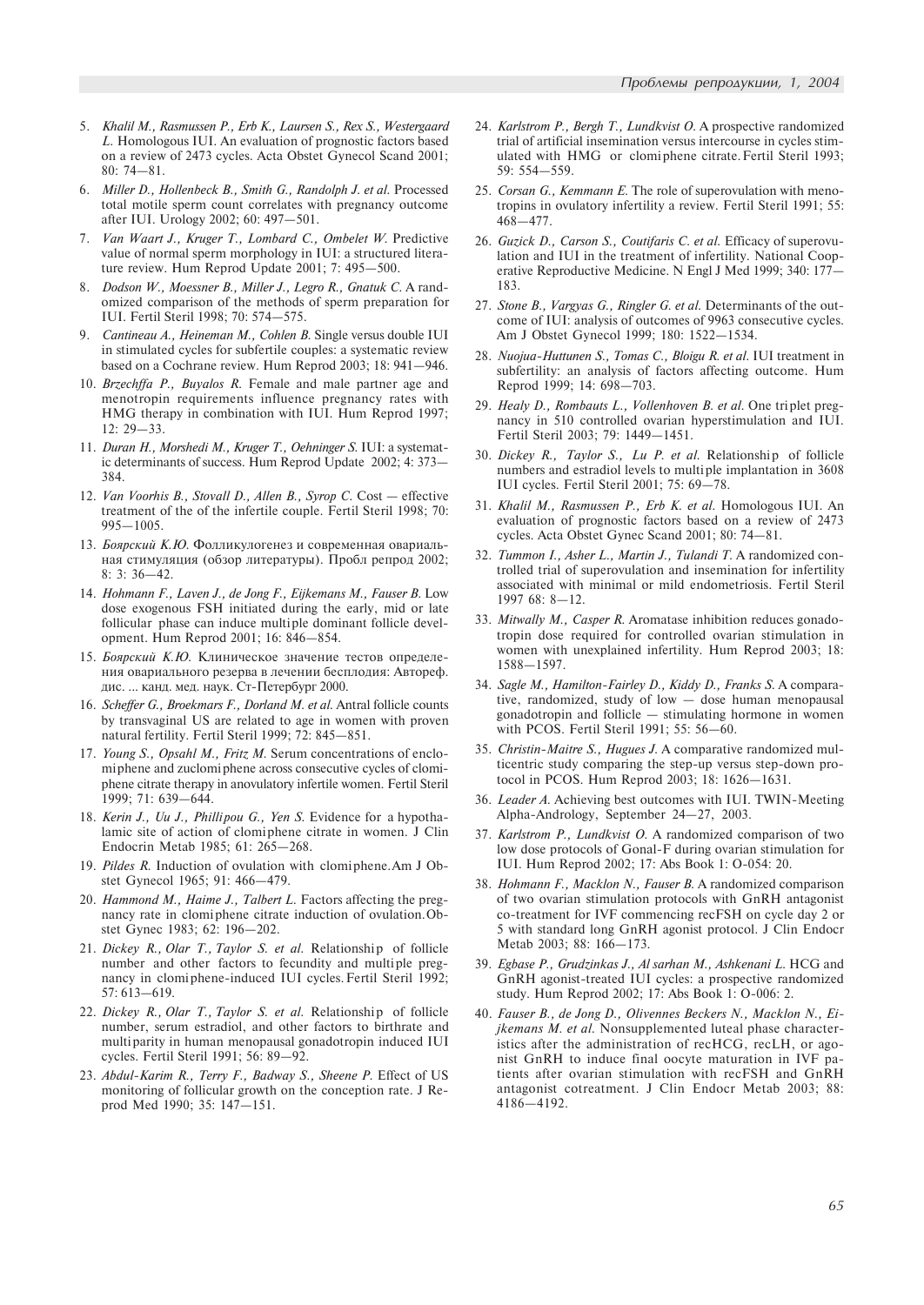# Множественные дефекты ультраструктурной организации жгутика сперматозоида у пациента с абсолютной астенотератозооспермией

Е.Е. БРАГИНА, Л.Ф. КУРИЛО, Р.А. АБДУМАЛИКОВ, Е.Н. БОЧАРОВА, Е.М. МИХАЙЛОВА, Е.М. ГРИШИНА, Л.В. ШИЛЕЙКО, Т.М. СОРОКИНА

Центральный научно-исследовательский кожно-венерологический институт Минздрава РФ; Медико-генетический научный центр РАМН, Москва

Изучали ультраструктуру сперматозоидов у пациента, у которого при проведении спермиологического исследования была обнаружена 100% астенотератозооспермия. При электронно-микроскопическом исследовании обнаружили множественные аномалии морфологии жгутиков: тотальное отсутствие центральной пары микротрубочек аксонемы, лисплазию фиброзного слоя основного отдела жгутика, дезорганизацию митохондриальной спирали среднего отдела. Сочетание дисплазии фиброзного слоя с аномальным строением аксонемы и митохондриальной спирали описано в литературе у родственников, что позволяет предполагать генетическую природу данного синдрома.

Ключевые слова: сперматозоиды, ультраструктура жгутика, аксонема, астенотератозооспермия, микротрубочки.

Одним из первых этапов проведения диагностики мужского бесплодия является спермиологическое исследование, позволяющее поставить предварительный диагноз и наметить пути дальнейшего обследования пациентов. Определение числа сперматозоидов, характеристика их подвижности и морфологических свойств дает общие представления об оплодотворяющей способности спермы, оставляя в стороне вопросы о механизмах возникновения патозооспермии. Примерно в 30% случаев по результатам спермиологического исследования нельзя дать однозначный ответ относительно этиологии суб- или инфертильности, так как причина нарушений лежит на функциональном или молекулярно-биологическом уровне.

Снижение подвижности сперматозоидов (астенозооспермия) наблюдается примерно у половины пациентов с нарушениями фертильности [1]. Астенозооспермия может быть вызвана действием различных факторов: эндогенных, генетически обусловленных аномалий сперматозоидов и экзогенных факторов внешней среды, к которым можно отнести экологические и инфекционные факторы. Классические работы скандинавских исследователей середины 70-х годов XX века [2, 3], показавших, что абсолютная астенозооспермия связана с врожденной аномалией строения аксонемы жгутика, положили начало использованию методов электронно-микроскопического анализа для диагностики мужской суб- и инфертильности. Ультраструктурное исследование, проводимое совместно с медико-генетическим консультированием, позволяет дифференцировать

генетически обусловленные и преходящие, вызванные действием экзогенных факторов аномалии морфологии сперматозоидов [4-6].

Мы продолжаем публикацию случаев диагностики нарушений фертильности с помощью ультраструктурного исследования. Ранее мы опубликовали результаты электронно-микроскопического анализа эякулята у пациента с астенозооспермией, у которого было выявлено тотальное отсутствие динеиновых ручек микротрубочек составной части аксонемы жгутика [7]. В настоящей работе мы представляем результаты электронно-микроскопического исследования эякулята у пациента, у которого при проведении спермиологического исследования была обнаружена абсолютная 100% астенотератозооспермия. У пациента выявлены тотальное отсутствие центральной пары микротрубочек аксонемы, дисплазия фиброзного слоя и дезорганизация митохондриальной спирали.

## МАТЕРИАЛ И МЕТОДЫ

Пациент Б., 32 лет, находится 10 лет в бесплодном браке. В анамнезе: варикоцеле, простатит. Спермиологическое исследование проводили неоднократно согласно руководству ВОЗ [8]. Заключение спермиологического исследования -100% астенотератозооспермия. Не наблюдается какой-либо патологии со стороны дыхательной системы. Имеет старшую сестру, состоящую в браке и имеющую детей.

Для электронно-микроскопического изучения материал фиксировали 2,5% раствором глутаро-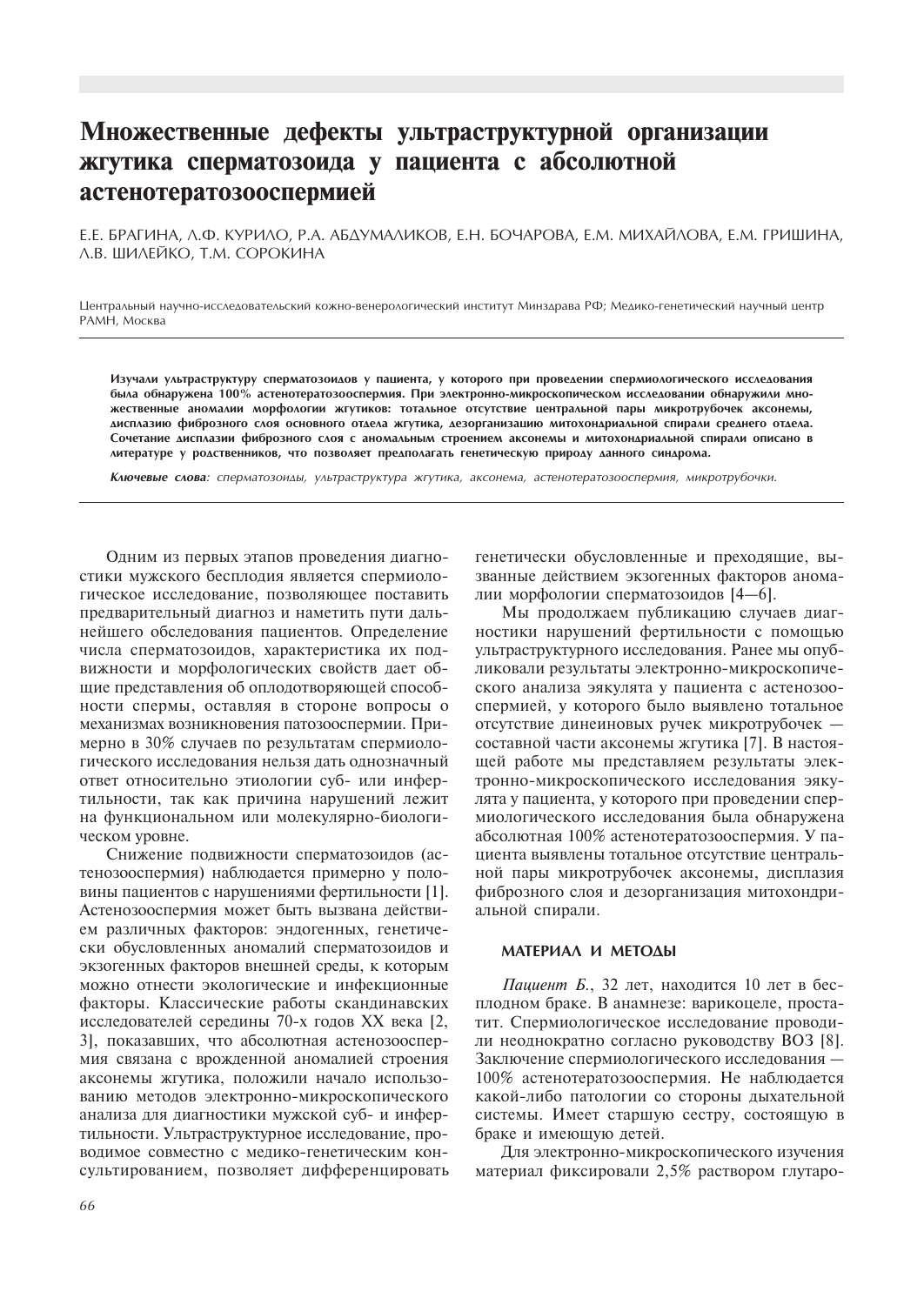вого альдегида на 0,1 M какодилатном буфере ( $pH$  7,2). Эякулят разбавляли раствором глутарового альдегида в соотношении 1:20 [9], центрифугировали, осадок фиксировали 2 ч в свежей порции глутарового альдегида, затем в 1% растворе осмиевой кислоты на том же буфере, заливали в эпоксидную смолу (смесь эпон-аралдит). Ультратонкие срезы получали с помощью ультратома Reichert-UltraCutIII, окрашивали 2% раствором уранилацетата и цитратом свинца и изучали в электронном микроскопе JEM 100S.

# РЕЗУЛЬТАТЫ И ОБСУЖДЕНИЕ

Морфологической основой подвижности сперматозоидов является специализированный клеточный органоид — жгутик, состоящий из аксонемы и добавочных парааксонемных структур. Аксонема (рис. 1) организована по универсальной схеме, характерной для большинства типов ресничек и жгутиков клеток эукариотических организмов [10]. Она состоит из 9 периферических пар (дуплетов) микротрубочек, расположенных по окружности, и центральной пары микротрубочек —  $(9+2)$ . В зависимости от строения парааксонемных структур жгутик морфологически разделяется на средний, основной и концевой отделы. В среднем отделе аксонема жгутика окружена слоем из 9 дополнительных фибрилл (9+9+2), снаружи от которых по спирали расположены митохондрии. В основном отделе дополнительные фибриллы заменяются фиброзным слоем [11], который исчезает в концевом



Рис. 1. Поперечный срез основного отдела морфологически нормального жгутика сперматозоида. Ув. 135 000. Здесь и на рис. 2-5 следующие буквенные обозначения:  $A$  — аксонема;  $A\kappa p$  — акросома;  $B$  — вентральная колонна фиброзного слоя;  $\overline{I}$  - головка сперматозоида;  $\overline{A}$  - дорсальная колонна фиброзного слоя;  $\dot{M}$  - митохондрии;  $\dot{II}$  - периферические дуплеты микротрубочек;  $P$  — поперечные ребра <sup>•</sup> фиброзного слоя; Ф — гипертрофированный фиброзный слой;  $H$  — центральная пара микротрубочек;

отделе. Фиброзный слой окружает аксонему сплошным кольцом, слегка утолщенным в двух участках. Эти утолщения представляют собой два тяжа — дорсальную и вентральную колонны, вытянутые вдоль оси жгутика. Дорсальный и вентральный тяжи соединены между собой поперечными ребрами, которые на поперечных срезах выглядят прерывисто расположенными участками электронно-плотного вещества.

Исследование сперматозоидов пациента Б. позволило выявить многочисленные нарушения нормального строения компонентов жгутика как аксонемы, так и периаксонемных структур.

Отсутствие центральной пары микротрубочек аксонемы видно на поперечном срезе основного отдела жгутика сперматозоида (рис. 2). Аналогичные строение и аномалию имели все 26 аксонем, изученных на поперечных срезах жгутиков сперматозоидов. Строение аксонемы таких жгутиков описывается по формуле  $(9+0)$ . На рис.2 видна дезорганизация фиброзного слоя жгутика, которая проявляется в нерегулярном расположении поперечных ребер и отсутствии ясно выраженных вентральной и дорсальной колонн.

Аналогичная картина дисплазии фиброзного слоя наблюдается на рис. 3. На рис. 3, а представлен фрагмент продольного среза сперматозоида пациента Б. Ядро головки содержит конденсированный хроматин и небольшие вакуоли. Средний отдел жгутика укорочен, митохондриальная спираль вокруг аксонемы отсутствует. Единичные митохондрии с электронно-плотным матриксом сгруппированы под плазматической мембраной. Аксонема, лишенная центральной пары микротрубочек, окружена гипертрофированным фиброзным слоем из беспорядочно расположенных фибрилл (ребер фиброзного слоя). Аналогичная картина на рис. 3,  $\delta$  на котором представлен продольно-поперечный срез жгутика. Жгутик имеет неравномерную толщину, под плазматической



Рис. 2. Поперечный срез основного отдела жгутика сперматозоида пациента Б. Ув. 125 000.

В аксонеме (А) отсутствует центральная пара микротрубочек. Ф — фиброзный слой, состоящий из разрозненных фибрилл.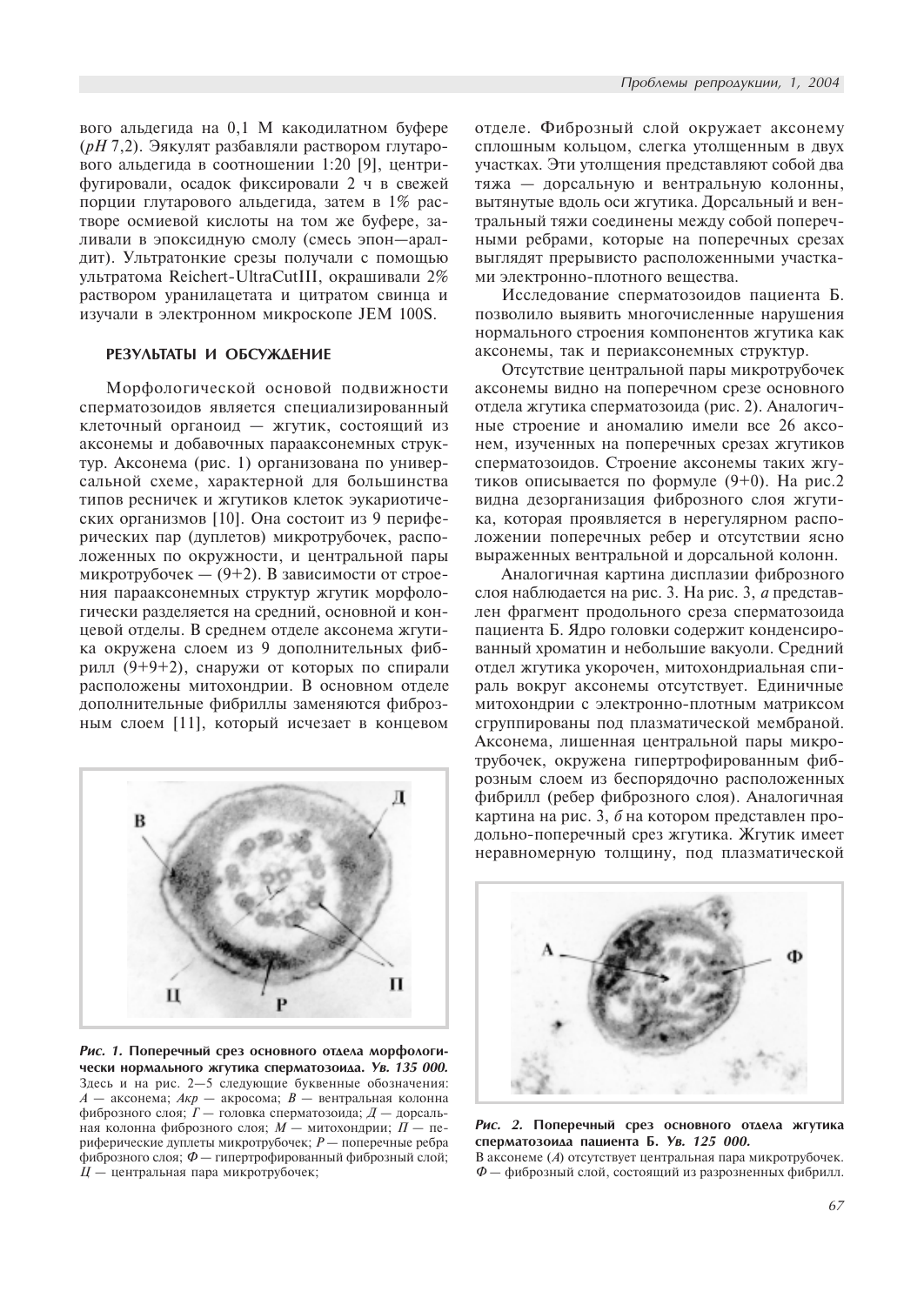

Рис. 3. Продольный срез сперматозоида (а) и основного отдела жгутика сперматозоида (б) пациента Б. Óâ. 12 000 (à), 28 000 (á).

А - аксонема, в которой отсутствует центральная пара микротрубочек.



Рис. 4. Продольный срез шейки сперматозоида (Ш), укороченный средний отдел (С) и часть основного отдела (O) жгутика сперматозоида пациента Б. Ув. 36 000.

мембраной беспорядочно расположены многочисленные фибриллы фиброзного слоя.

На продольных срезах сперматозоидов четко видно, что средний отдел жгутика укорочен. митохондриальная спираль состоит из одного витка, митохондрии сгруппированы под плазматической мембраной (рис. 4).



Рис. 5. Продольный срез жгутика сперматозоида пациента Б. Ув. 36 000.

На границе среднего и основного отделов жгутика отсутствуют периаксонемные структуры (стрелка).

Неравномерная толщина жгутика и прерывистость периаксонемных структур хорошо выявляются в переходной зоне между укороченным средним и основным отделом жгутика (рис. 5). Плазматическая мембрана в этой зоне примыкает непосредственно к аксонеме, лишенной периаксонемного окружения. Хорошо заметны неравномерная толщина фиброзного слоя и беспорядочное расположение его фибрилл.

Таким образом, у пациента Б. со 100% астенотератозооспермией выявлены множественные аномалии строения компонентов жгутика:

1) тотальное отсутствие центральной пары микротрубочек аксонемы  $(9+0)$ ;

2) дисплазия фиброзного слоя;

3) нарушение строения митохондриальной спирали.

Эти аномалии не выявляются на окрашенных мазках в светооптическом микроскопе и могут быть выявлены только при электронно-микроскопическом исследовании. У фертильных мужчин с нормозооспермией около 20% жгутиков могут иметь различные ультраструктурные аномалии [12], однако только при выраженной астенозооспермии наблюдается тотальное нарушение морфологии жгутиков.

Сочетание дисплазии фиброзного слоя среднего отлела жгутика с аномалиями строения аксонемы и митохондриальной спирали описано H. Chemes и соавт. [13] у пациентов с выраженными нарушениями подвижности. Авторы обнаружили подобные нарушения у 5 братьев. Семейный характер нарушений фиброзного слоя и связь выявленной аномалии с этнической и семейной предрасположенностью выявляли и другие авторы [14, 15].

Изучение биоптата яичек или незрелых сперматил из эякулята позволило установить, что указанная аномалия возникает в процессе спермиогенеза как дефект формирования фиброзного слоя [16-18]. Эти данные, также как и выяв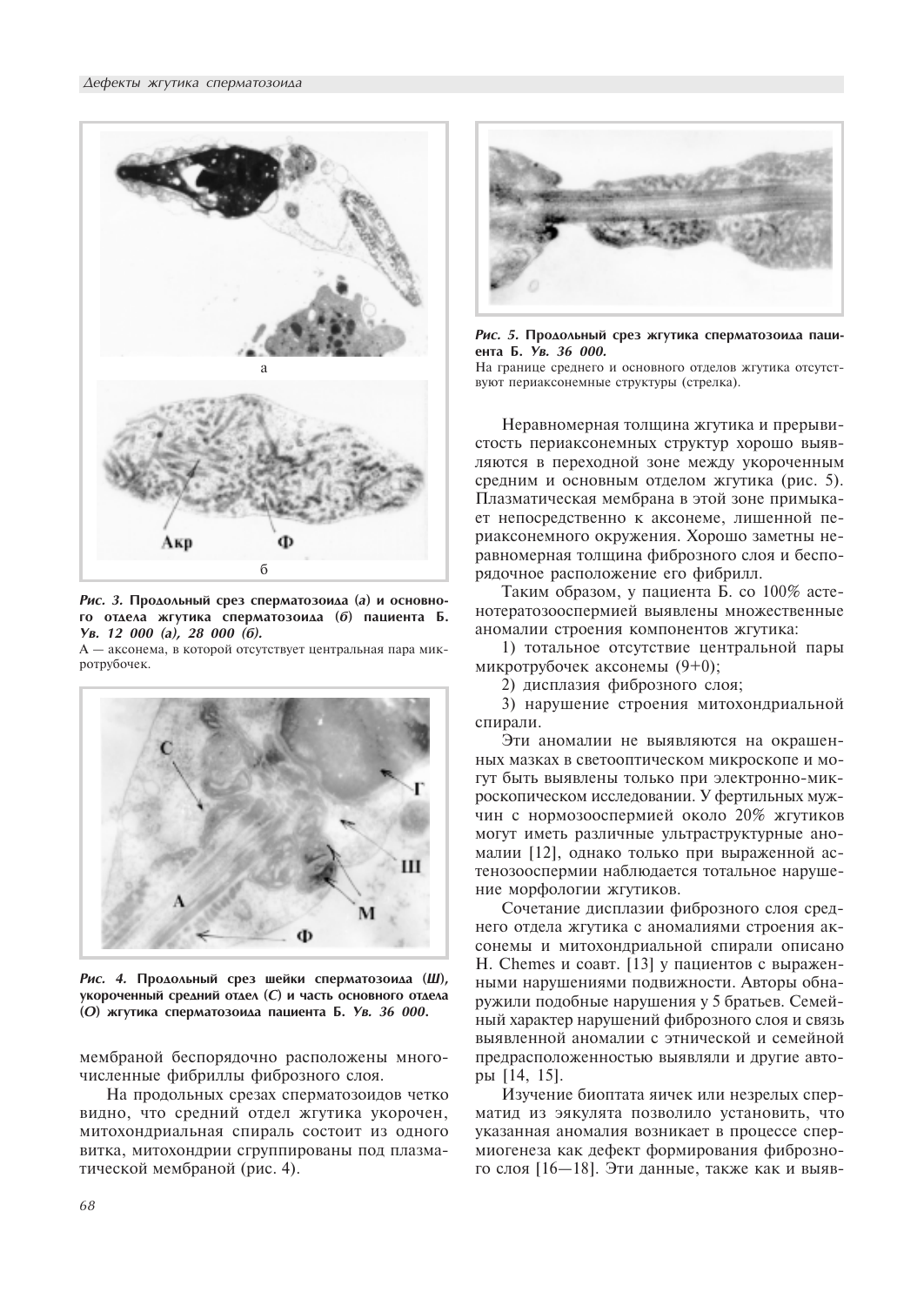ленные авторами случаи семейной дисплазии фиброзного слоя, позволяют предполагать генетическую природу описываемого синдрома. По мнению Н. Chemes [19], дисплазия фиброзного слоя является первичным дефектом и не поддается терапии.

Помимо нарушений строения аксонемы и фиброзного слоя, у данного пациента отмечаются также нарушения строения митохондриальной спирали, которые сами по себе могут приводить к астенозооспермии [20]. Мы наблюдали кластерное расположение митохондрий в сперматозоидах, которое характерно для незрелых половых клеток. По-видимому, у пациента Б. наряду с аномальным созреванием фиброзного слоя нарушено формирование митохондриальной спирали, что выражается в сохранении расположения митохондрий, характерного для незрелых половых клеток.

# **AUTEPATYPA**

- 1. Acacio B.D., Gottfried T., Israel R., Sokol R.Z. Evaluation of a large cohort of men presenting for a screening semen analysis. Fertil Steril 2000; 73: 595-597.
- 2. Afzelius B., Eliasson R., Johansen D., Lindholmer C. Lack of dinein arms in immobile human spermatozoa. J Cell Biol 1975;  $66: 225 - 232.$
- 3. Pedersen H., Rebbe H. Absence of arms in the axoneme of immotile human spermatozoa. Biol Reprod 1975; 12: 541 544.
- 4. Zamboni L. The ultrastructural pathology of the spermatozoon as a cause of infertility: the role of electron microscopy in the evaluation of semen quality. Fertil Steril 1987; 48:  $711 - 734$ .
- 5. Брагина Е.Е., Абдумаликов Р.А., Курило Л.Ф., Шилейко Л.В. Электронно-микроскопическое изучение сперматозоидов й его роль в диагностике мужского бесплодия. Пробл репрод 2000; 6: 6: 62-71.
- 6. Брагина Е.Е., Абдумаликов Р.А. Руководство по сперматологии. М: СОРЕК-полиграфия 2002; 108.
- 7. Брагина Е.Е., Курило Л.Ф., Шилейко Л.В., Абдумаликов Р.А. Ультраструктурный и количественный кариологический анализ состава половых клеток из эякулята пациента с абсолютной астенозооспермией. Пробл репрод 1997; 3:  $72 - 75.$
- 8. WHO laboratory manual for the examination of human semen and sperm-cervical mucus interaction. Cambridge University press 1999.
- 9. Holstein A. Morphologische studien an abnormen spermatiden und spermatozoen des Menschen. Virchows Arch A 1975; 367:  $93 - 134.$
- 10. Gibbons I. Structure and functions of flagellar microtubules. In: Brinkley B., Porter K., eds. Pathology of infertility. N.Y. Rockefeller Univ Press 1977; 348.
- 11. Fawcett D. The mammalian spermatozoon. Dev Biol 1975; 44:  $394 - 436$ .
- 12. Bartoov B., Eltes F., Pansky M., Langzam J., Reichart M., Soffer Y. Improved diagnosis of male fertility potential via a combina-

Сперматозоиды с дефектами строения аксонемы не способны проходить через женские половые пути и достигать яйцеклетки, однако они могут давать акросомную реакцию и пенетрировать ооциты. Таким образом, теоретически сперматозоиды с дефектами аксонемы могут вызывать оплодотворение будучи помещены в непосредственную близость от яйцеклетки при оплодотворении in vitro или введении в нее при ИКСИ [21, 22]. Однако, по-видимому, нарушения структуры аксонемы связаны с еще не выявленными более общими нарушениями функции сперматозоидов, так как появляются сообщения о неудачах ИКСИ при тотальном нарушении ультраструктуры жгутиков сперматозоидов [23]. С другой стороны, пациент должен быть предупрежден о возможном наследовании данного дефекта потомством и обязательно должен пройти медико-генетическое консультирование.

tion of quantitative ultramorphology and routine semen analyses. Hum Reprod 1994; 9: 2069-2075.

- 13. Chemes H., Brugo Olmedo S., Carrere C., Carizza C., Leisner M., Blaquier J. Ultrastructural pathology of the sperm flagellum pathology and fertility prognosis in severely asthenozoospermic men. Hum Reprod 1998; 13: 2521-2526.
- 14. Bisson J., Leonard C., David G. Caractere familial de certaines perturbations morphologiques des spermatozoides. Arch Anat Cytol Pathol 1979; 27: 230-233.
- 15. Bacetti B., Burrini A., Capitani S., Collodei G., Costantino-Ceccarini E., DiCairano G. et al. The "short tail" and "stump" defect in human spermatozoa (notulae semiologicae 2). Andrologia 1993; 25: 331-335.
- 16. Ross A., Christie S., Edmond D. Ultrastructural tail defects in the spermatozoa from men attending a subfertility clinic. J Reprod Fertil 1973; 32: 243-251.
- 17. Chemes H., Brugo Olmedo S., Zanchetti F., Carrere C., Lavieri J. Dysplasia of the fibrous sheath. An ultrastructural defect of human spermatozoa associated with sperm immotility and primary sterility. Fertil Steril 1987; 48: 664-669.
- 18. Barthelemy C., Tharanne M., Lebos C., Lecomte P., Lansac J. Tail stump spermatozoa: morphogenesis of the defect. An ultrastructural study of sperm and testicular biopsi. Andrologia 1990; 22: 417-425.
- 19. Chemes H. Phenotypes of sperm pathology: genetic and acquired forms in infertile men. J Androl 2000; 21: 799-808.
- 20. Nistal M., Panagua R. Testicular and epididymal pathology. N.Y. 1984; 227.
- 21. Wolf D., Feneux D., Escalier D., Rodrigues D., Frydman R., Jouannet P. Pregnancy after subzonal insemination with spermatozoa lacking dynein arms. J Reprod Fertil 1993; 97: 487-492.
- 22. Nijs M., Vanderswalmen P., Vandamme B., Segal-Bertin G., Lejeune B., Segal L. et.al. Fertilizing ability of immotile spermatozoa after intracytoplasmic sperm injection. Hum Reprod 1996; 11: 2180 - 2185.
- 23. Abu-Musa A., Hannoun A., Khabbaz A., Devroey P. Injection in a patient with Kartagener"s syndrome and totally immotile spermatozoa: case report. Hum Reprod 1999; 14: 2588-2595.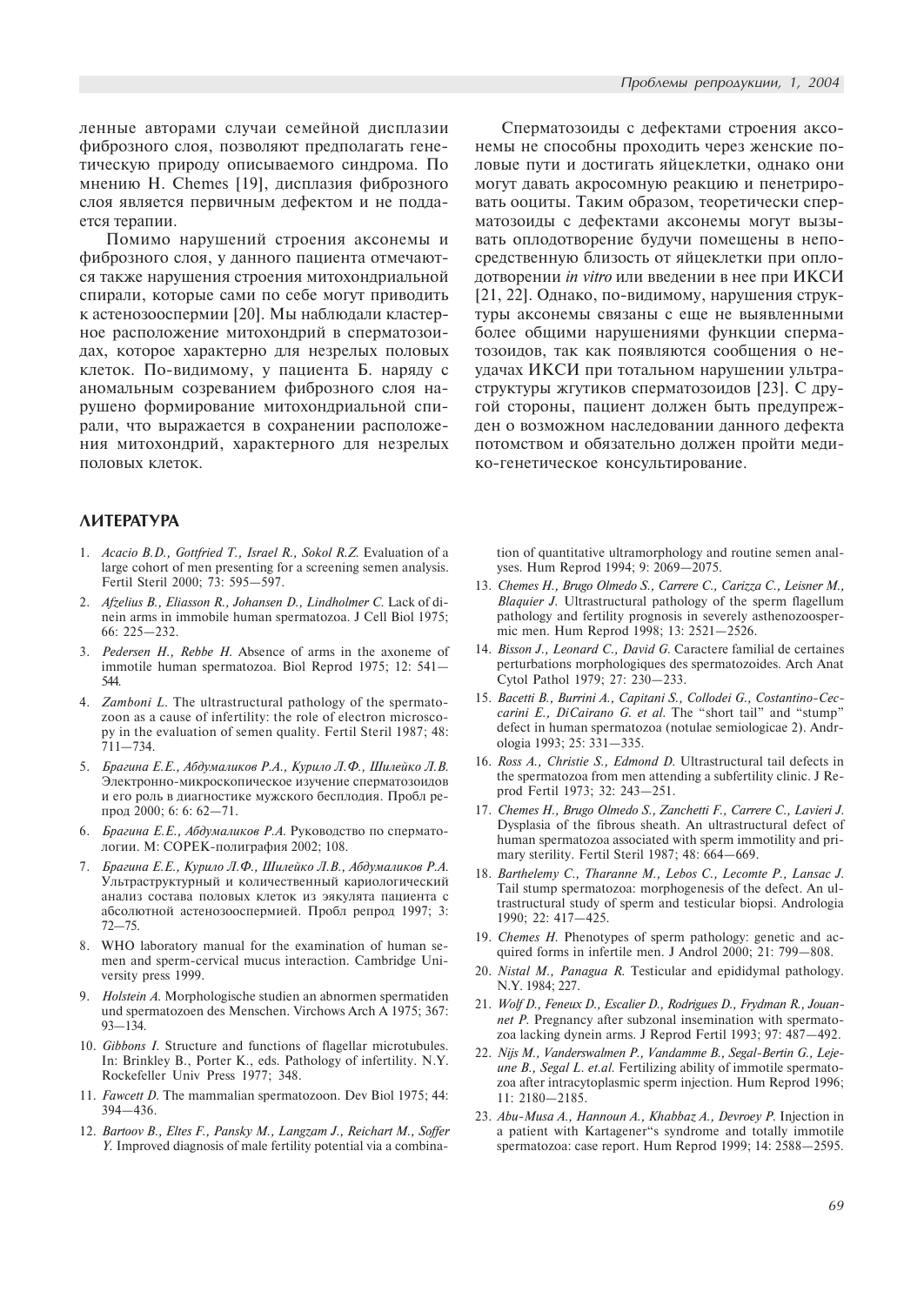#### СОЗДАНИЕ БАНКА ЯИЧНИКОВОЙ ТКАНИ ДЛЯ ПАЦИЕНТОК, ИМЕВШИХ ЗЛОКАЧЕСТВЕННЫЕ **НОВООБРАЗОВАНИЯ**

## S. Samuel Kim, Южная Корея

Обсуждается вопрос о возможности сохранения фертильности у пациенток после химио- или лучевой терапии путем создания банка криоконсервированной яичниковой ткани. Несмотря на то что не доказана эффективность этого метода у человека, подобные исследования успешно проведены на животных, что требует дальнейших исследований в этом направлении. (1759-61)

# ПРЕЖДЕВРЕМЕННОЕ ИСТОЩЕНИЕ ЯИЧНИКОВ: ГИПОТЕЗА. ЧТО ТАКОЕ РАННЕЕ ИСТОЩЕНИЕ ЯИЧНИКОВ?

## R. Lobo, CIIIA

Рассматриваются различные аспекты теории преждевременного истощения яичников. Обсуждаются возможность прогнозирования развития этой патологии по клинико-гормональным параметрам, а также профилактические советы таким женщинам. (1762-4)

#### БЕЗОПАСНОСТЬ ПРОВЕДЕНИЯ ПРОГРАММ ВРТ. **ОПРОВЕРЖЕНИЕ**

# N. Gleicher, CIIIA

В продолжение дебатов о безопасности программ ВРТ, автор согласен с мнением о том, что необходимо нести ответственность за проведение программ ВРТ.  $(1765-6)$ 

#### ВЛИЯНИЕ АНАЛОГОВ ГНРГ НА АПОПТОЗ И ВЫДЕЛЕНИЕ ИНТЕРЛЕЙКИНА 1В СОСУДИСТОГО ЭНДОТЕЛИАЛЬНОГО ФАКТОРА РОСТА В КУЛЬТУРЕ КЛЕТОК ЭНДОМЕТРИЯ У ПАЦИЕНТОВ С ЭНДОМЕТРИОЗОМ

#### G. Meresman и соавт., Аргентина

Показано в культуре эндометрия 16 женщин, не получавших терапии по поводу эндометриоза, и 14 женщин контрольной группы, что агонисты ГнРГ оказывают прямое действие на клетки эндометрия, влияя на процент апоптозных клеток и снижая выделение таких промитогенных цитокинов, как интерлейкин 1β и сосудистый эндотелиальный фактор роста.  $(1767 - 71)$ 

#### СОЗРЕВАНИЕ ООЦИТОВ, ОВУЛЯЦИЯ И ЛЮТЕИНИЗАЦИЯ ФОЛЛИКУЛОВ В КРИОКОНСЕРВИРОВАННОЙ ТКАНИ ЯИЧНИКОВ ПОСЛЕ КСЕНОГРАФИРОВАНИЯ

### D. Gook и соавт., Австралия

Показана возможность созревания ооцитов человека до антральной стадии с последующими преовуляторными изменениями в ответ на введение чХГ после процедуры криоконсервации и последующей пересадки под капсулу почки иммунодефицитным мышам. (1772-81)

#### МОРФОЛОГИЧЕСКАЯ ХАРАКТЕРИСТИКА РАЗЛИЧНЫХ ТИПОВ ШЕЕЧНОЙ СЛИЗИ С ИСПОЛЬЗОВАНИЕМ СВЕТОВОЙ И ЭЛЕКТРОННОЙ МИКРОСКОПИИ

#### М. Мепагдиег и соавт., Швешия

Описаны четыре различные морфологии шеечной слизи. Сделан вывод, что шеечная слизь представляет собой морфологически гетерогенную среду, состоящую из различных типов секретов, пропорция которых изменяется на протяжении менструального цикла. Различные секреторные типы имеют различную кристаллизацию и различные ультраструктурные части, которые вырабатываются в разных секреторных зонах шеечных крипт. (1782-9)

#### УРОВЕНЬ СЫВОРОТОЧНОГО АДИПОНЕКТИНА У ЖЕНШИН С СПКЯ

## Dimitrios Panidis u coaem., Греция

В трех группах женщин: 1-я - 35 с СПКЯ и повышенным индексом массы тела (ИМТ>25 кг/м<sup>2</sup>); 2-я -35 с СПКЯ и нормальной массой тела (ИМТ<25 кг/ м<sup>2</sup>) и 3-я, контрольная — 15 женщин, — изучали пробы крови, взятые с 3-го по 6-й день цикла. Показано, что уровень адипонектина был достоверно снижен в 1-й группе по сравнению со 2-й и 3-й группами. Не отмечено достоверных различий в уровне адипонектина во 2-й и 3-й группах, однако установлены достоверные различия в уровне инсулина и соотношении глюкоза/инсулин. Вывод: уровень сывороточного адипонектина снижен у женщин с ожирением и СПКЯ. Авторы предполагают, что существует взаимосвязь уровня адипонектина и синтеза стероидов. (1790-6)

#### СЫВОРОТОЧНАЯ КОНЦЕНТРАЦИЯ ИПФР-1 ПОСЛЕ ДЕСЕНСИТИЗАЦИИ ГИПОФИЗА НЕ ЯВЛЯЕТСЯ ПРОГНОСТИЧЕСКИМ ПРИЗНАКОМ ОТВЕТА ЯИЧНИКОВ НА СТИМУЛЯЦИЮ ГОНАДОТРОПИНАМИ В ПРОГРАММЕ ЭКО

#### S. Keay и соавт., Великобритания

В исследовании случай-контроль принимало участие 78 пациенток в программе ЭКО: 39 пациенток с плохим ответом (более 50 ампул 75 МЕ ФСГ на цикл) и 39 с нормальным ответом (менее 50 ампул). Отмечено, что сывороточные концентрации ИПФР-1 достоверно не различались в обеих группах. Не отмечено корреляции между количеством ооцитов, общей дозой гонадотропинов на цикл и сывороточной концентрацией ИПФР-1. Вывод: несмотря на то что ИПФР-1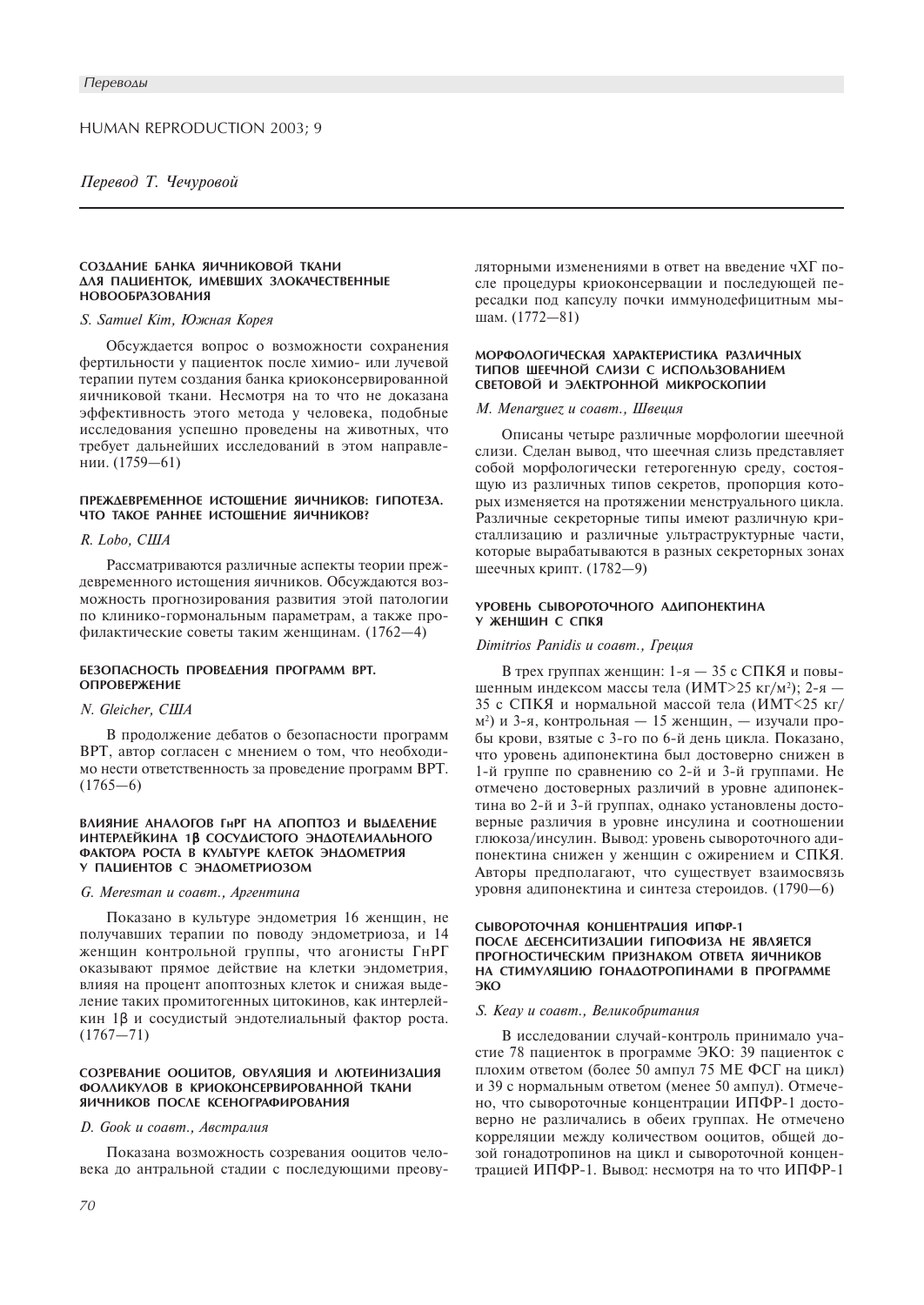влияет на развитие фолликулов, он не является прогностическим признаком яичникового ответа. (1797-801)

#### МЕДИКАМЕНТОЗНАЯ ТЕРАПИЯ ЭКТОПИЧЕСКОЙ БЕРЕМЕННОСТИ: РАНДОМИЗИРОВАННОЕ КЛИНИЧЕСКОЕ ИССЛЕДОВАНИЕ, СРАВНИВАЮЩЕЕ ЭФФЕКТИВНОСТЬ МЕТОТРЕКСАТА-МИФЕПРИСТОНА И МЕТОТРЕКСАТА-**NAALIEEO**

## P. Rozenberg и соавт., Франция

В проспективном мультицентровом двойном слепом рандомизированном исследовании ( $n=212$ ) сравнивалась эффективность метотрексата-мифепристона  $(600$  мг *per os*) и метотрексата-плацебо. Не отмечено достоверных различий в эффективности терапии между группами метотрексата-мифепристона ( $n=113$ ) и метотрексата-плацебо (*n*=99): 79,6% (у 90 из 113 женщин) и 74,2% (у 72 из 97 женщин) соответственно. Тем не менее отмечена взаимосвязь количества прогестерона и эффективности терапии: при уровне прогестерона более 10 нг/л эффективность комбинации мифепристон-метотрексат была достоверно выше (83,3 и 38,5% соответственно). Вывод: дополнительный прием мифепристона следует ограничить случаями эктопической беременности, при которых отмечается повышение сывороточной концентрации прогестерона. (1802-8)

#### ВЛИЯНИЕ ВНУТРИМАТОЧНОЙ ЛЕВОНОРГЕСТРЕЛ-PUAU3UHF-CUCTEMЫ (LNG-IUS) НА ФАКТОРЫ РОСТА АНГИОГЕНЕЗА В ЭНДОМЕТРИИ

#### В. Roopa и соавт., Сингапур

Пробы крови и эндометрия были взяты у 15 женщин до введения  $LNG- IUS$  и через 1, 3, 6 и 12 мес. Отмечено достоверное повышение уровня сосудистого эндотелиального фактора роста (VEGF) в эндометрии через 3 и 6 мес, трансформирующего фактора роста ( $TGF-β1$ ) через 6 и 12 мес и основного фактора роста фибробластов (β*FGF*) через 1 и 6 мес. Отмечено повышение экспрессии мРНК *TGF-*β1 и β*FGF. LNG-IUS* не оказывала влияния на уровень эндотелиального фактора роста (*EGF*) в эндометрии. Не отмечено достоверных различий в количестве βFGF, EGF и TGF-β1 в плазме. Отмечена положительная корреляция между уровнем VEGF в эндометрии и количеством кровяных выделений. Вывод: при введении LNG-IUS на ангиогенез в эндометрии оказывают влияние несколько факторов роста, приводящих к кровотечениям прорыва. (1809-19)

#### **ДОЗОЗАВИСИМОЕ ВЛИЯНИЕ АНТИПРОГЕСТИНА** СДВ-2914 НА ЛЮТЕИНОВУЮ ФАЗУ У ЖЕНШИН С РЕГУЛЯРНЫМ МЕНСТРУАЛЬНЫМ ЦИКЛОМ

#### M. Passaro u coaem., CIIIA

Проведена оценка биологической активности, уровня в крови и безопасности *CDB*-2914 у 36 женщин с регулярным менструальным циклом. CDB-2914 в дозе  $1-100$  мг не влиял на продолжительность лютеиновой фазы, но в дозе выше 200 мг у всех женщин наблюдались ранние кровотечения. У 4 женщин с ранними кровотечениями отмечен лютеолиз (в дозе 10, 50, 100 и 200 мг). Не отмечено биохимических или клинических проявлений токсичности и влияния на уровень кортизола в моче, уровень тироксина, АКТГ и ренина в плазме. Сделан вывод, что *CDB*-2914 оказывает антипрогестероновое влияние на эндометрий в дозозависимом режиме, не изменяя уровень глюкокортикоидов в крови. (1820-7)

#### ВЛИЯНИЕ ВСПОМОГАТЕЛЬНОГО ХЭТЧИНГА (АН) НА КОЛИЧЕСТВО РОДОВ В ПРОГРАММЕ ВРТ: ОБЗОР

#### E. Edi-Osagie и соавт., Великобритания

Проведен обзор рандомизированных контролируемых исследований влияния  $AH$  на частоту родов, клинических беременностей и имплантации. При анализе базы Cochrane, MEDLINE, EMBASE и опубликованных библиографий был сделан вывод, что  $AH$ , вероятно, влияет на частоту наступления клинических беременностей у женщин с предыдущими неудачными попытками ВРТ и у женщин старшего возраста, однако доступные исследования не отвечали в полной мере качеству, поэтому результаты могут быть искажены. (1828—35)

#### ЧАСТОТА РОДОВ ПОСЛЕ ПРОЦЕДУРЫ ИКСИ С ИСПОЛЬЗОВАНИЕМ СВЕЖЕЙ ТЕСТИКУЛЯРНОЙ СПЕРМЫ: 7-ЛЕТНИЙ ОПЫТ НАБЛЮДЕНИЯ

#### К. Osmanagaoglu и соавт., Бельгия

Проведен анализ 609 циклов TESE-ICSI у 364 пар с обструктивной азооспермией и 303 циклов у 235 пар с необструктивной азооспермией. У пациентов с обструктивной азооспермией частота родов после 3 циклов составила 35%, тогда как ожидаемая частота была 48%; у пар с необструктивной азооспермией — 17 и  $31\%$  соответственно. Отмечена высокая частота неудачных циклов у пар с обструктивной и необструктивной азооспермией — 50 и 75% соответственно. Вывод: необходимо проведение нескольких попыток TESE-ICSI у пар с обструктивной и необструктивной азооспермией. (1836—40)

#### ПРОГНОЗИРОВАНИЕ СОСТОЯНИЯ МАТОЧНЫХ ТРУБ ПО СЕРОЛОГИЧЕСКИМ ТЕСТАМ НА ХЛАМИДИИ У ЖЕНШИН С БЕСПЛОДИЕМ

#### V. Akande и соавт., Великобритания

У 1006 женщин с бесплодием проведено исследование сочетания титра сывороточных антител к хламидиям (CATs) и состояния маточных труб. Обнаружена обратная корреляционная зависимость между САТ и возрастом. Отмечено лостоверное повышение титра САТ у женщин с нарушением проходимости маточных труб по сравнению с эндометриозом и нормой. У женщин с умеренным повышением титра CAT более вероятно было наличие спаечного процесса, чем непроходимости маточных труб. Вывод: титр CATs является прогностическим маркером нарушения проходимости маточных труб и количественно связан со степенью повреждения труб. В клинической практике серологические реакции к хламидиям позволяют проводить скрининг и выделить группы пациенток, кото-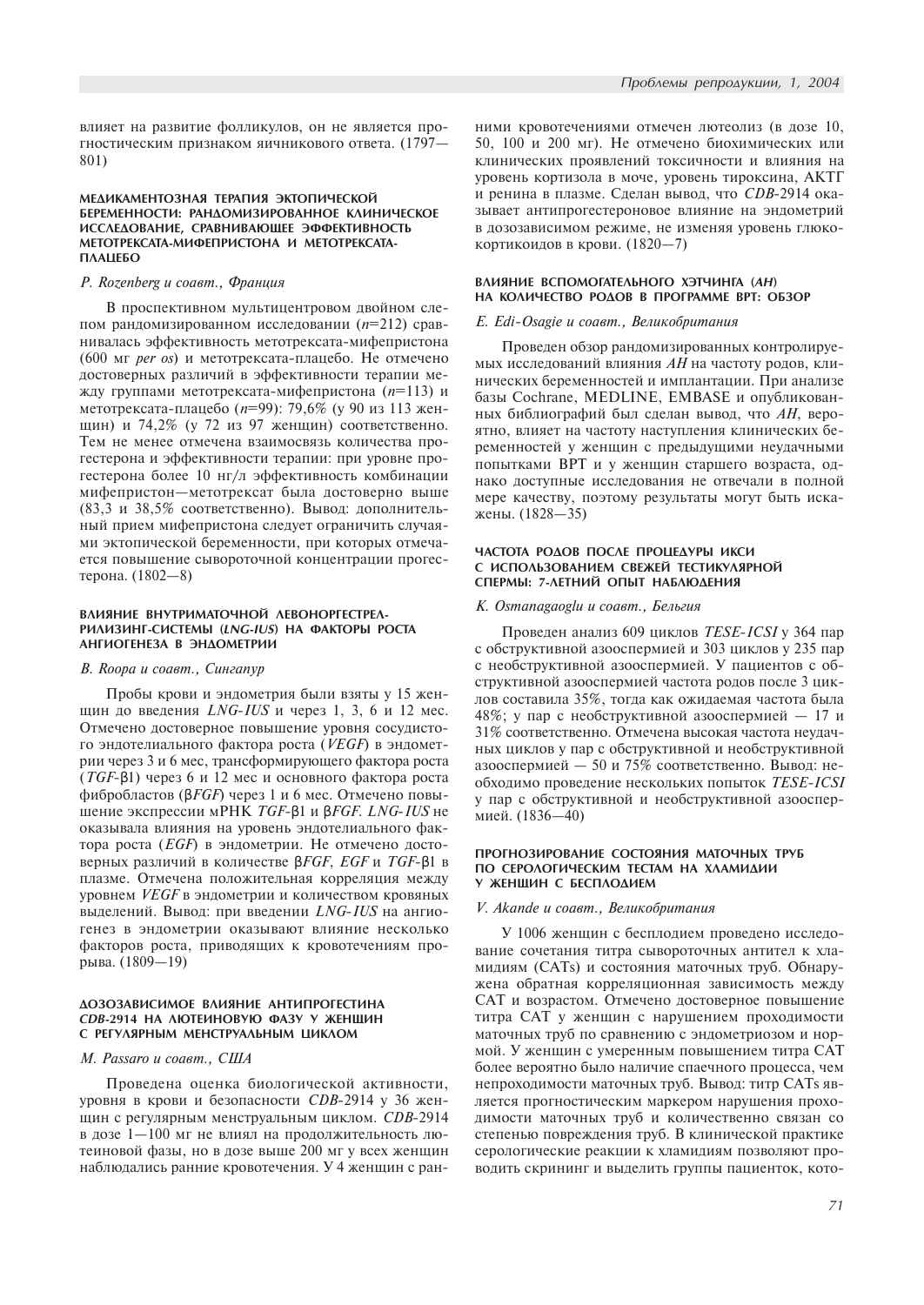#### Переводы

рым необходимо проведение углубленного обследования. (1841-7)

## **ПРИСУТСТВИЕ КРОВИ В КАТЕТЕРЕ НЕГАТИВНО ВЛИЯЕТ** НА РЕЗУЛЬТАТЫ ПЕРЕНОСА ЭМБРИОНОВ

## R. Alvero и соавт., США

Проведен анализ 584 циклов, в которых переносились эмбрионы высшего качества (классы I и II и бластоцисты). Беременность наступила в 49,7% случаев. Отмечено, что множественные попытки переноса, субъективные трудности во время переноса и присутствие слизи в катетере не оказывают влияния на частоту наступления беременности и имплантации. Отмечено достоверное снижение частоты клинических беременностей и имплантации при наличии крови на/в катетере. При задержке эмбрионов в катетере также снижается частота имплантации. Вывод: при переносе эмбрионов высшего качества или бластоцист наличие крови в катетере ассоциируется со снижением частоты имплантации и беременности. (1848-52)

#### ПОВТОРНОЕ НАСТУПЛЕНИЕ БЕРЕМЕННОСТИ В ПРОГРАММАХ ВРТ С ИСПОЛЬЗОВАНИЕМ ЗАМОРОЖЕННОЙ ДОНОРСКОЙ СПЕРМЫ: КОГОРТНОЕ ИССЛЕДОВАНИЕ

## F. Guerif и соавт., Франция

В исследовании приняли участие 222 пары с вторичным бесплодием [в анамнезе роды в программе ЭКО с использованием донорской спермы (IVF-D)]. У 65% пар наступила повторная беременность, большинству из них (77%) понадобилось всего 4 цикла для наступления беременности. Сделан вывод, что с супружескими парами, обратившимися для проведения IVF-D, необходимо проводить консультирование о возможности получения донорской спермы, а также согласовывать эффективность предыдущих циклов.  $(1853 - 7)$ 

#### ЭФФЕКТИВНОСТЬ ВЫБОРОЧНОГО ПЕРЕНОСА ОДНОГО ЭМБРИОНА В ЦИКЛАХ ДОНАЦИИ ООЦИТОВ

# V. Södeström-Anttila и соавт., Финляндия

Отмечено, что при переносе одного эмбриона высшего качества по сравнению с переносом двух эмбрионов частота наступления беременности и частота родов достоверно не различаются (36,8 и 45,8%; 31,6 и 33,9% соответственно). При переносе одного эмбриона процент наступления многоплодной беременности снижается с 29 до 10. Вывод: при переносе одного эмбриона снижается частота многоплодных беременностей без снижения частоты родов у реципиентов. (1858-63)

#### **СИНДРОМ ПУСТОГО ФОЛЛИКУЛА (EFS) НА ПРОТЯЖЕНИИ** З ЦИКЛОВ У 2 СЕСТЕР: СЛУЧАЙ ИЗ ПРАКТИКИ

## G. Önalan и соавт., Турция

Авторы высказывают предположение о существовании генетических факторов, вовлеченных в формирование некоторых форм *EFS*, приводя пример из клинической практики. В 3 циклах ЭКО-ИКСИ у 2

сестер с умеренной тугоухостью при нормальном ответе яичников, адекватном уровне  $E$ , после введения чХГ не было получено ооцитов. Этот случай свидетельствует о возможном влиянии генетических факторов на потерю слуха и формирование EFS. (1864-7)

#### ГЕПАРАН СУЛЬФАТ: ПОТЕНЦИАЛЬНЫЙ ПРЕПАРАТ. ДЕКОНДЕНСИРУЮЩИЙ СПЕРМАТОЗОИДЫ ЧЕЛОВЕКА  $IN$   $VIVO$

#### М. Romanato и соавт., Аргентина

Показано, что деконденсирующая способность гепарина in vitro связана с сульфатными характеристиками молекулы; предполагается, что гепаран сульфат, структурный аналог гепарина, может являться спермодеконденсирующим веществом in vivo. (1868-73)

#### РЕПРОДУКТИВНАЯ СПОСОБНОСТЬ СПЕРМЫ, ПОЛУЧЕННОЙ ПОСЛЕ ТРАНСПЛАНТАЦИИ ГЕРМИНАТИВНЫХ КЛЕТОК У МЫШЕЙ

### *E. Goossens и содет... Бельгия*

На мышиной модели показано, что сперма, полученная после трансплантации стволовых клеток, способна оплодотворять ооциты в программах ВРТ.  $(1874 - 80)$ 

#### РИСК ПЕРЕДАЧИ ЦИТОМЕГАЛОВИРУСА (СМV) С КРИОКОНСЕРВИРОВАННОЙ СПЕРМОЙ: ИЗУЧЕНИЕ 635 ПРОБ СПЕРМЫ У 231 ДОНОРА

#### J. Bresson и соавт., Франция

В проспективном мультицентровом исследовании показано, что для предотвращения риска передачи СМУ оптимальным является тестирование спермы доноров на наличие антител IgG и IgM к СМV в момент слачи спермы и через 6 мес. исключение IgMположительных доноров и доноров, у которых произошла сероконверсия за указанный период. (1881-6)

#### АЛЬТЕРНАТИВА ПОЛИВИНИЛПИРРОЛИДОНУ (PVP) ДЛЯ СНИЖЕНИЯ ПОДВИЖНОСТИ СПЕРМАТОЗОИДОВ В ПРОГРАММЕ ИКСИ

#### В. Ваlаbап и соавт., Швеция

Показана возможность использования вещества, содержащего гиалуронат (Sperm Catch), для снижения подвижности сперматозоидов в программе ИКСИ. Sperm Catch эффективен для захвата сперматозоидов в пипетку, предотвращает прилипание к пластику или стеклу и не влияет на последующее развитие зиготы. Частота клинических беременностей была сопоставима с группой PVP. Вывод: гиалуронат может быть альтернативой PVP для снижения подвижности сперматозоидов в программе ИКСИ. (1887-9)

#### ВЛИЯНИЕ СТАДИИ РАЗВИТИЯ ЭМБРИОНА В МОМЕНТ КРИОКОНСЕРВАЦИИ НА КОЛИЧЕСТВО БЕРЕМЕННОСТЕЙ В ПРОГРАММЕ ПЕРЕНОСА КРИОКОНСЕРВИРОВАННЫХ ЭМБРИОНОВ

#### A. Salumets и соавт., Финляндия

Проведен анализ 4006 эмбрионов в 1657 циклах. Наилучшая выживаемость отмечена в группе зигот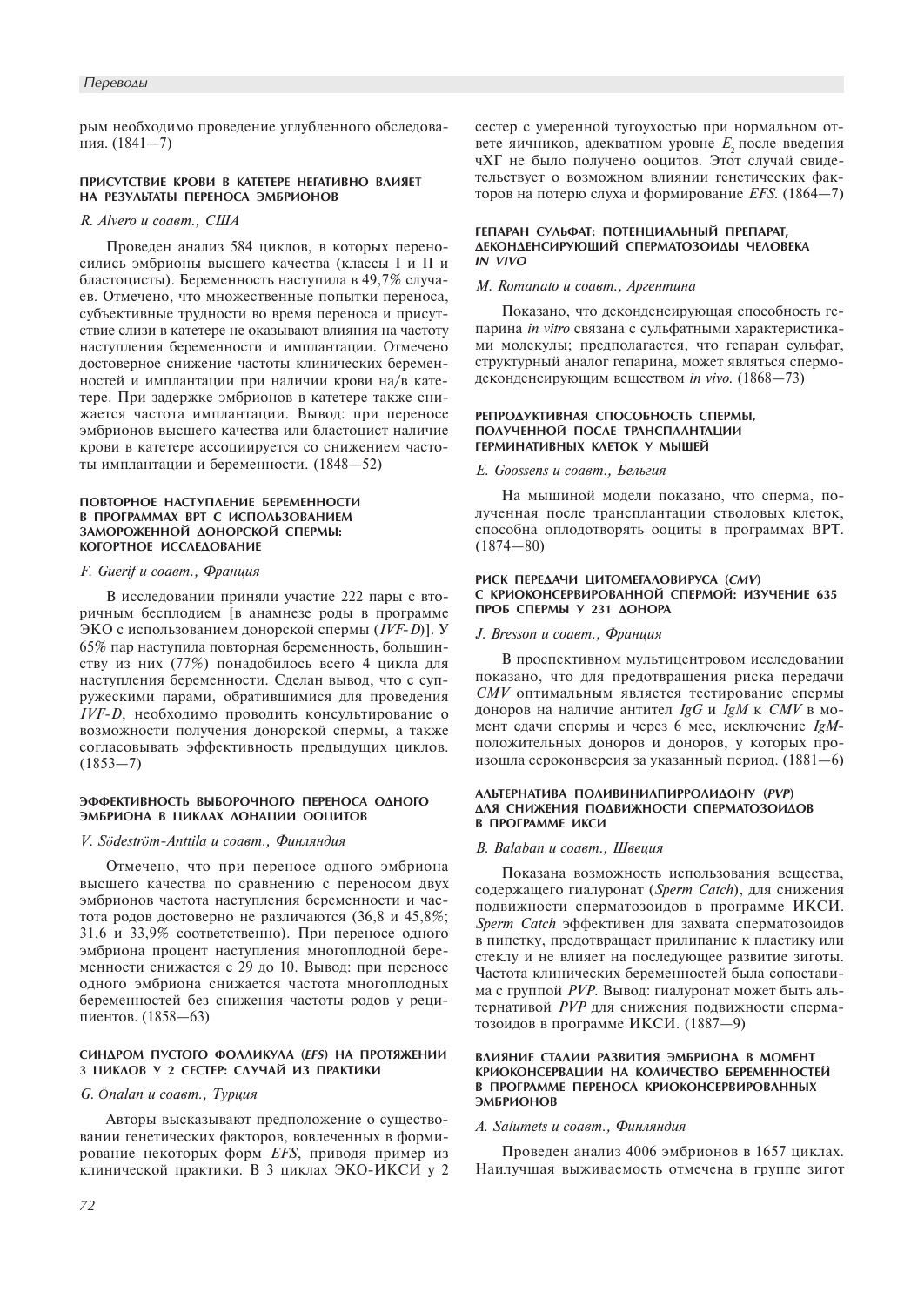(86,5%), эмбрионов 2-го (61,7%) и 3-го (43,1%) дня. Перенос был осуществлен в 1586 (95,7%) циклах, частота клинических беременностей и частота имплантаций составила 20,7 и 14,2% соответственно. Не отмечено достоверных различий в частоте наступления клинических беременностей, частоте имплантации, родов и количестве рожденных детей в группе переноса размороженных зигот, эмбрионов 2-го и 3-го дня. Наибольшее количество неразвивающихся беременностей отмечено в группе эмбрионов 3-го дня (45%) по сравнению с зиготами (21,3%) и эмбрионами 2-го дня (18,3%). Вывод: стадия развития эмбриона в момент криоконсервации влияет на их последующую выживаемость, но не оказывает влияния на количество родов. Увеличение количества неразвивающихся беременностей в группе эмбрионов 3-го дня связано, по-видимому, с повреждениями в процессе проведения процедуры замораживания-оттаивания.  $(1890-5)$ 

## СРАВНЕНИЕ РЕЗУЛЬТАТОВ БИОПСИИ ЭМБРИОНОВ ЧЕЛОВЕКА И ПРЕНАТАЛЬНОЙ ГЕНЕТИЧЕСКОЙ ДИАГНОСТИКИ (PGD) ПОСЛЕ ДРИЛЛИНГА ZONA PELLUCIDA KUCAOЙ СРЕДОЙ ТИРОДЕ ИЛИ ЛАЗЕРОМ

# H. Joris и соавт., Бельгия

Отмечено, что использование лазера для дриллинга  $z$ опа pellucida перед проведением PGD способствует сохранности большего количества бластомеров (98,3%), чем при использовании кислой среды Тироде (95,2%). Частота прогрессирующих беременностей и имплантации не различалась в двух группах (31,3 и 25%; 18,9 и 14,9% соответственно). Вывод: использование лазера для дриллинга *zona pellucida* предпочтительнее.  $(1896 - 902)$ 

#### ПЕРЕСАДКА ЯДРА НА СТАДИИ МЕТАФАЗЫ ІІ ИЗ ГЕРМИНАТИВНОГО ПУЗЫРЬКА В МЫШИНЫЕ ООЦИТЫ СПОСОБСТВУЕТ СВОЕВРЕМЕННОМУ РАЗВИТИЮ ЭМБРИОНОВ

# H. Liu u coaem., CIIIA

Рождение потомства после переноса герминативного пузырька в ооциты мышей показывает важность созревания ооплазмы на стадии формирования пронуклеуса для нормального развития эмбриона и плода.  $(1903 - 7)$ 

## МЕЙОЗАКТИВИРУЮЩИЙ СТЕРОЛ (FF-MAS) ЗАШИШАЕТ ООЦИТЫ ОТ ПРЕЖДЕВРЕМЕННОГО ДЕЛЕНИЯ **XPOMOCOM**

# S. Cukurcam и соавт., Германия

Определялось развитие, состав хромосом и их расположение в спонтанно созревших и в блокированных гипоксантином ( $HX$ ) мышиных ооцитах, культивированных в присутствии или в отсутствие FF-MAS. Установлено, что FF-MAS индуцирует полное созревание ядра до стадии МII и правильную сегрегацию хромосом. Высказано предположение, что FF-MAS защищает ооциты млекопитающих от преждевременного деления хроматид. (1908-17)

#### ЭФФЕКТИВНОСТЬ АУТОКРОСС-СВЯЗАННОГО (АСР) ГЕЛЯ ГИАЛУРОНОВОЙ КИСЛОТЫ ЛЛЯ ПРОФИЛАКТИКИ ОБРАЗОВАНИЯ ВНУТРИМАТОЧНЫХ СИНЕХИЙ ПОСЛЕ ГИСТЕРОСКОПИЧЕСКОГО АДГЕЗИОЛИЗИСА: РАНДОМИЗИРОВАННЫЕ КОНТРОЛИРУЕМЫЕ **ИССЛЕДОВАНИЯ**

#### G. Асипго и соавт., Италия-Великобритания

Показано достоверное снижение образования внутриматочных синехий у пациенток, которым вводился  $ACP$  гель. (1918—21)

#### ЭФФЕКТЫ И ЭФФЕКТИВНОСТЬ ЛАПАРОСКОПИЧЕСКОГО УДАЛЕНИЯ ЭНДОМЕТРИОЗА: ПРОСПЕКТИВНОЕ HAБЛЮДЕНИЕ В ТЕЧЕНИЕ 2-5 ЛЕТ

#### J. Abbott u coaem., Австралия

Под наблюдением находились 254 женщины с хроническими тазовыми болями. Из них у 216 произведено оперативное вмешательство и у 176 подтвердилось наличие эндометриоза. В течение 2-5 лет наблюдения отмечено снижение болевой шкалы для дисменореи, внеменструальных болей, диспареунии и дисхезии, улучшение качества жизни. У женщин с повторным оперативным вмешательством эндометриоз был подтвержден в 68% случаев. Вывод: лапароскопическое удаление эндометриоидных очагов достоверно улучшает качество жизни и снижает болевые ощущения за 5-летний период наблюдений. Возникновение болевых ощущений после лапароскопического удаления эндометриоидных очагов не всегда является клиническим признаком рецидива эндометриоза. (1922-7)

#### ИЗБЫТОЧНАЯ МАССА ТЕЛА И ОЖИРЕНИЕ У ПАЦИЕНТОК С АНОВУЛЯЦИЕЙ И СПКЯ: ВЛИЯНИЕ ДИЕТЫ НА АНТРОПОМЕТРИЧЕСКИЕ ИНДЕКСЫ, ФУНКЦИЮ ЯИЧНИКОВ И ФЕРТИЛЬНОСТЬ

# Pier Giorgio Crosignani u coaem., Италия

В исследовании принимали участие 33 пациентки с СПКЯ, которым была рекомендована диета 1200 ккал/сут и физическая активность. После снижения массы на  $5-10\%$  оценивались антропометрические индексы и состояние яичников. Отмечено достоверное снижение объема талии, бедер, толщины кожных складок, индекса массы тела, объема яичников и количества фолликулов. Из 27 пациенток с олигоменореей у 18 восстановился регулярный менструальный цикл и у 15 — спонтанная овуляция, наступило 10 спонтанных беременностей у женщин, снизивших массу на 5%. Вывод: снижение массы у больных ожирением и с СПКЯ приводит к уменьшению объема и числа фолликулов в яичниках, восстановлению овуляторных циклов и наступлению спонтанных беременностей у части больных. (1928-32).

#### РАСПРЕДЕЛЕНИЕ ФЕТАЛЬНЫХ ЭРИТРОБЛАСТОВ, КУЛЬТИВИРОВАННЫХ ИЗ МАТЕРИНСКОЙ КРОВИ, ПРИ МНОГОПЛОДНЫХ БЕРЕМЕННОСТЯХ

#### R. Al-Mufti и соавт., Великобритания

Установлено, что при многоплодной беременности наблюдается повышение физиологического фетоматеринского тока клеток по сравнению с одноплод-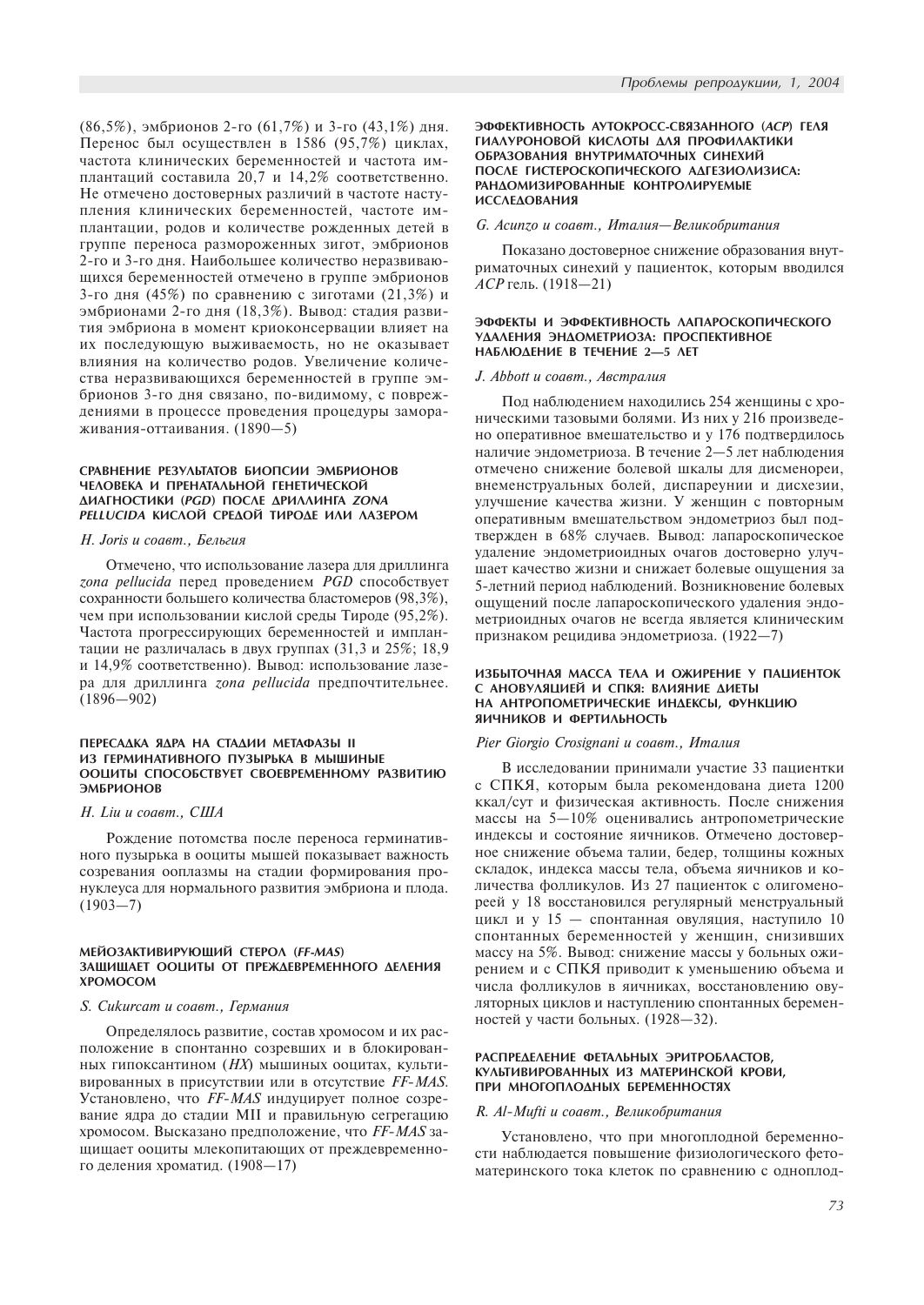ной беременностью, что, по-видимому, связано с увеличением площади плаценты и ее васкуляризации.  $(1933-6)$ 

# МОНОЗИГОТНЫЕ ДВОЙНИ В ПРОГРАММАХ ВРТ: АНАЛИЗ 81 СЛУЧАЯ

# М. Аlikani и соавт., Великобритания

Анализ работы за 7-летний период показал, что частота монозиготных двоен составила 1,88% (81 из 4305) от всех клинических беременностей. Возникновение монозиготной двойни не зависело от возраста родителей, дозы гонадотропинов, пиковых концентраций эстрадиола и прогестерона, количества полученных ооцитов и перенесенных эмбрионов. У пар, имеющих монозиготную двойню, отмечено достоверно большее количество попыток ВРТ по сравнению с немонозиготными многоплодными беременностями. Вывод: проведение программ ВРТ и воздействие на zona pellucida повышают риск возникновения монозиготной двойни. (1937-43)

# ВАГИНАЛЬНЫЕ КРОВОТЕЧЕНИЯ НА РАННИХ СРОКАХ БЕРЕМЕННОСТИ

# E. Harville u coaem., CIIIA

Показано, что кровотечение на ранних сроках беременности (до 8 нед) обычно незначительное, и его вряд ли возможно спутать с менструацией. Не отмечено связи между имплантацией и возникновением кровотечения. Половая жизнь не приводит к возникновению кровотечения; обычно незначительные кровяные выделения на ранних сроках имеют благоприятный прогноз. (1944-7)

#### ВЗАИМОДЕЙСТВИЕ ПОЛИМОРФИЗМА ГЕНОВ METHAEHTETPALHAPOOOAAT PEAVKTA3H (MTHER) 677C>T И ТРАНСКОБАЛАМИНА (ТС) 776С>С ПРИ СПОНТАННЫХ АБОРТАХ У ЧЕЛОВЕКА

## H. Zetterberg и соавт., Швеция

Произведено типирование 76 абортусов в сроках 6-20 нед и взяты пробы крови у 114 здоровых доноров; определяли полиморфизм MTHFR 677 C>T и 776 С> С. Установлено, что у эмбрионов, имеющих генотип, связанный с нарушением метаболизма гомоцистеина у взрослых, *MTHFR 677TT и TC 776CG или* 776 GG, меньше шансов для дальнейшего развития, чем у эмбрионов, имеющих только один из этих генотипов. (1948-50)

# РИСК РАЗВИТИЯ ДОБРОКАЧЕСТВЕННЫХ ГИНЕКОЛОГИЧЕСКИХ ЗАБОЛЕВАНИЙ И ГОРМОНАЛЬНЫХ НАРУШЕНИЙ В ЗАВИСИМОСТИ ОТ ОТВЕТА ЯИЧНИКОВ НА СТИМУЛЯЦИЮ В ПРОГРАММЕ ЭКО: НАБЛЮЛЕНИЕ ЗА 8714 ЖЕНШИНАМИ

#### Н. Klip и соавт., Нидерланды

В когортном исследовании оценивался риск развития доброкачественных гинекологических заболеваний в зависимости от ответа яичников на стимуляцию в программе ЭКО минимум через 12 мес от последнего цикла. Учитывалось возникновение лейомиом, кист яичников и заболеваний щитовидной железы. Женщины были разделены на 3 группы: с избыточным ответом (>14 ооцитов в цикле ЭКО; n=1562); с нормальным ответом (4-13 ооцитов;  $n=6033$ ) и с плохим ответом (0-3 ооцита;  $n=1119$ ). Вывод: у женщин с избыточным ответом не повышен риск гинекологических заболеваний. Женщины с плохим ответом имеют более высокий риск развития гинекологических заболеваний, чем женщины с избыточным ответом. (1951-8)

## НАСТУПЛЕНИЕ БЕРЕМЕННОСТИ РЕЗУЛЬТАТЫ ПРОСПЕКТИВНОГО ИССЛЕДОВАНИЯ В ГЕРМАНИИ И ВЛИЯНИЕ ЛЕЧЕНИЯ БЕСПЛОДИЯ

# С. Gnoth и соавт., Германия

Проводилось наблюдение за 346 женщинами, которые планировали беременность. Из 346 женщин забеременели 310, не забеременели 36 (10,4%). Кумулятивная частота наступления беременности в группе (n=340) через 1, 3, 6 и 12 циклов составила 38, 68, 81 и 92% соответственно. Для фертильных женщин (n=304) частота наступления беременности составила 42, 75, 88 и 98% соответственно. Вывод: у большинства пар беременность наступает приблизительно через 6 мес. После этого срока у каждой второй незабеременевшей пары возможно наличие субфертильности или бесплодия. Кумулятивная частота наступления беременности снижается с возрастом, однако в группе фертильных пар эта зависимость не выражена.  $(1959 - 66)$ 

# УПОТРЕБЛЕНИЕ ВИНА, ПИВА, СПИРТА И ВРЕМЯ НАСТУПЛЕНИЯ БЕРЕМЕННОСТИ

#### *M. Juhl u соавт., Дания*

Проведено обследование 29 844 беременных женшин. Отмечено, что у употребляющих вино в умеренных количествах беременность наступала несколько быстрее, чем у женшин, не употребляющих вина или при употреблении других алкогольных напитков. Однако не известно, является ли это следствием влияния самого вина или других факторов. (1967-71)

# СООТНОШЕНИЕ ПОЛОВ В ДВУХ ГЕРМАНИЯХ: ГИПОТЕЗА ЭКОНОМИЧЕСКОГО СТРЕССА

# A. Ralph Catalano, CIIIA

На примере Запалной и Восточной Германии за период 1946-1999 гг. подтверждена теория о том, что ухудшение экономической ситуации приводит к снижению соотношения полов. (1972-5)

# БЕЗОПАСНОСТЬ ПРОВЕЛЕНИЯ ПРОГРАММ ВРТ. **ΠΡΟΓΡΑΜΜΑ ESHRE**

Этический комитет ESHRE, рассматривая проблему многоплодных беременностей, сделал следующие рекомендации: перенос одного эмбриона; оценка многоплодных беременностей как осложнение, а не успех; унифицирование способа представления результатов. (1976-9)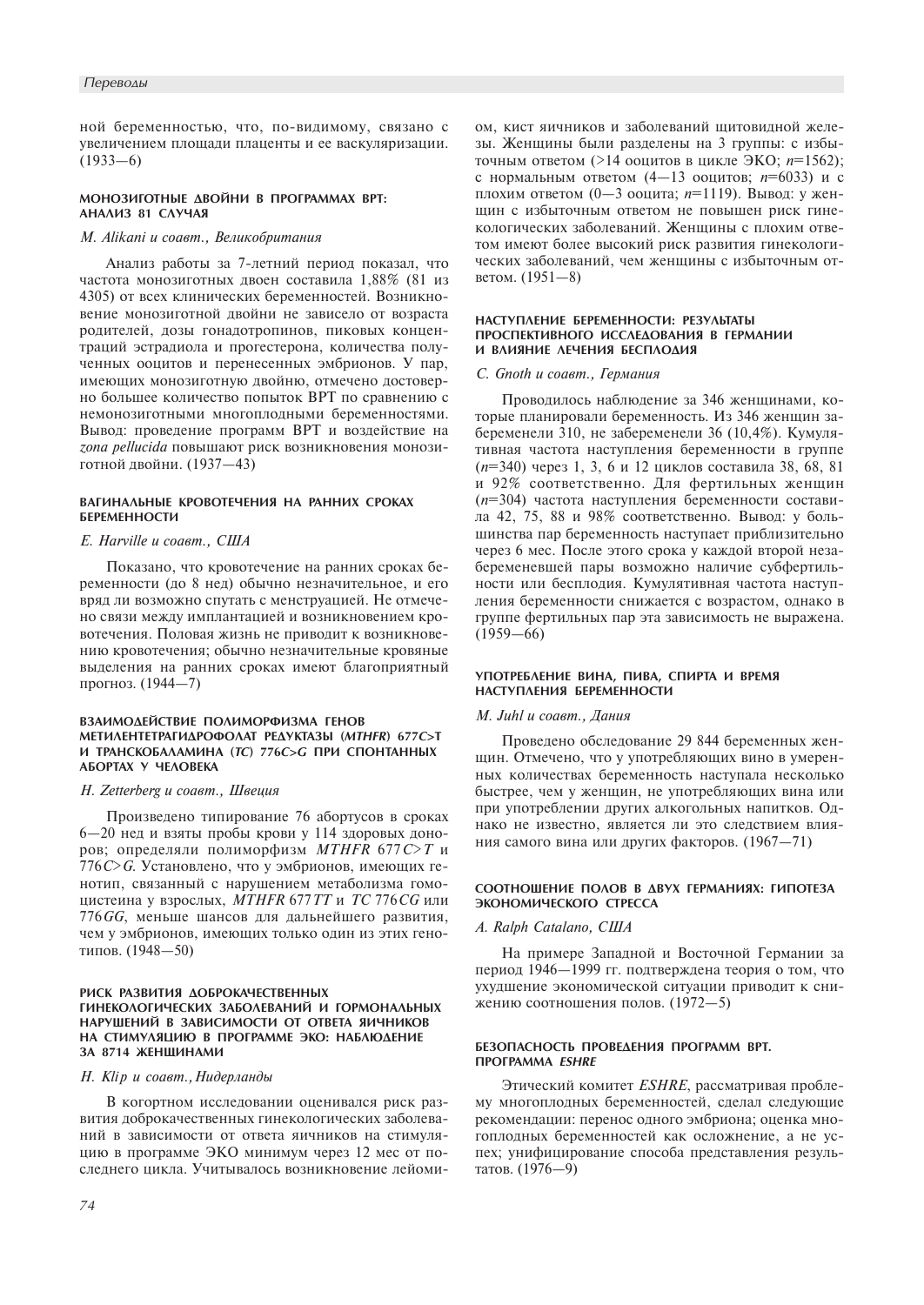#### ЯВЛЯЕТСЯ ЛИ КЕСАРЕВО СЕЧЕНИЕ ПРИЧИНОЙ БЕСПЛОДИЯ?

#### М. Porter и соавт., Великобритания

Одновременно с увеличением частоты кесарева сечения (КС) в последние 20 лет отмечается увеличение числа пар с бесплодием. Имеющиеся данные подтвердили наличие взаимосвязи КС и бесплодия, которая представляет собой сложный механизм и включает не только простую патофизиологическую связь. Возможно, имеет место произвольный компонент, лучше всего объяснимый с помощью качественных методов. Предполагаем, что КС обусловливает бесплодие, но более вероятен социальный и психологический, а не патологический механизм. (1983-6)

## БЕЗОПАСНОСТЬ ДЛЯ ПОТОМСТВА ПРИ ВРТ: ПРИЧИНЫ ПРОБЛЕМ СО ЗДОРОВЬЕМ У ДЕТЕЙ ОТ ОДНОПЛОДНЫХ БЕРЕМЕННОСТЕЙ ПОСЛЕ ВРТ

## R. Lambert, Канада

Причины более высокой частоты проблем со здоровьем у детей от одноплодных беременностей после ВРТ по сравнению с таковой у детей от спонтанных беременностей могут быть следующие: технологии іп vitro, индукторы овуляции или само бесплодие. На основании анализа данных литературы по преждевременным родам, низкой массе тела при рождении, перинатальной смертности и основным врожденным порокам развития у детей, рожденных после терапии бесплодия, проведено сравнение исходов беременностей у пациенток с бесплодием и здоровых женщин того же возраста. Анализ исходов одноплодных беременностей после ВРТ по сравнению с таковыми после искусственной инсеминации, с индукцией овуляции или без таковой, с использованием спермы донора или без такового предполагает, что женское бесплодие является важным фактором риска. Критерии для скрининга бесплодных женщин с высоким риском пока не установлены. Следует провести проспективные исследования. (1987-91)

#### РЕЗУЛЬТАТЫ ДЕБАТОВ ПО ИНИЦИАТИВНОМУ ИССЛЕДОВАНИЮ ЗДОРОВЬЯ ЖЕНЩИН (WHI). ЗАМЕСТИТЕЛЬНАЯ ГОРМОНАЛЬНАЯ ТЕРАПИЯ (ЗГТ): ЭПИДЕМИОЛОГИЧЕСКАЯ ДИЛЕММА?

## K. Machens, K. Schmidt-Gollwitzer, Германия

В июле 2002 г. в журнале Американской медицинской ассоциации были представлены результаты преждевременно прекратившегося исследования WHI Эстроген + Прогестин. В этом же номере были опубликованы результаты исследования Сердце и заместительная терапия Эстроген/Прогестин (HERS/HERS II). Результаты исследования WHI у здоровых женщин в постменопаузе часто интерпретируют как аналогичные результатам исследования HERS/HERS II у женщин в постменопаузе с установленным диагнозом ишемической болезни сердца. Как результат исследований HERS/HERS II и WHI, в целом применение ЗГТ представляется сомнительным, что следует признать несправедливым. Этот сводный обзор и критический анализ обоих исследований выявят методологически слабые места и их последствия и причины ограниченного распространения результатов исследований HERS/HERS II и WHI на нормальных пользователей ЗГТ. (1992-9)

# ЭФФЕКТИВНОСТЬ ЭКО ПРИ БЕСПЛОДИИ НЕЯСНОГО ГЕНЕЗА: СИСТЕМАТИЧЕСКИЙ ОБЗОР СОСНRANE

#### Z. Pandian и соавт., Великобритания

На основании обзора Cochrane определяли, повышает ли ЭКО при бесплодии неясного генеза частоту рождения живого ребенка (на женщину/пару) (ЧРЖР) по сравнению с выжидательной тактикой (ВТ), использованием кломифенцитрата (КЦ), внутриматочной инсеминацией (ВМИ), ВМИ с контролируемой индукцией овуляции (КИО), и переносом гамет в маточные трубы (GIFT). Из 9 найденных рандомизированных контролируемых исследований пять включены в метаанализ. Не найдено сравнительных данных по КЦ и ЧРЖР при ВТ или GIFT. Не выявлено достоверных различий по частоте наступления клинической беременности (ЧКБ) при ЭКО и ВТ. Нет доказательств различий по ЧРЖР при ЭКО и ВМИ с КИО или без таковой. ЧКБ при ЭКО достоверно выше, чем при *GIFT*, как и частота многоплодных беременностей. Эффективность ЭКО при бесплодии неясного генеза остается недоказанной. (2001-7)

#### СРАВНЕНИЕ ПРОТОКОЛОВ С ДЕПО И ЕЖЕДНЕВНЫМ ВВЕДЕНИЕМ а-ГнРГ ДЛЯ ДЕСЕНСИТИЗАЦИИ ГИПОФИЗА В ЦИКЛАХ ВРТ: OБЗОР COCHRANE

#### L. Albuquerque и соавт., Бразилия

На основании анализа 6 исследований (552 женщины) не выявлено статистически достоверных различий по частоте наступления клинической беременности на женщину между длинными протоколами с использованием депо или ежедневным введением а-ГнРГ в циклах ЭКО. Тем не менее при использовании депо а-ГнРГ требуется большее количество ампул гонадотропинов и больше дней для стимуляции овуляции. То есть применение депо а-ГнРГ повышает общую стоимость программы ЭКО. (2008-17)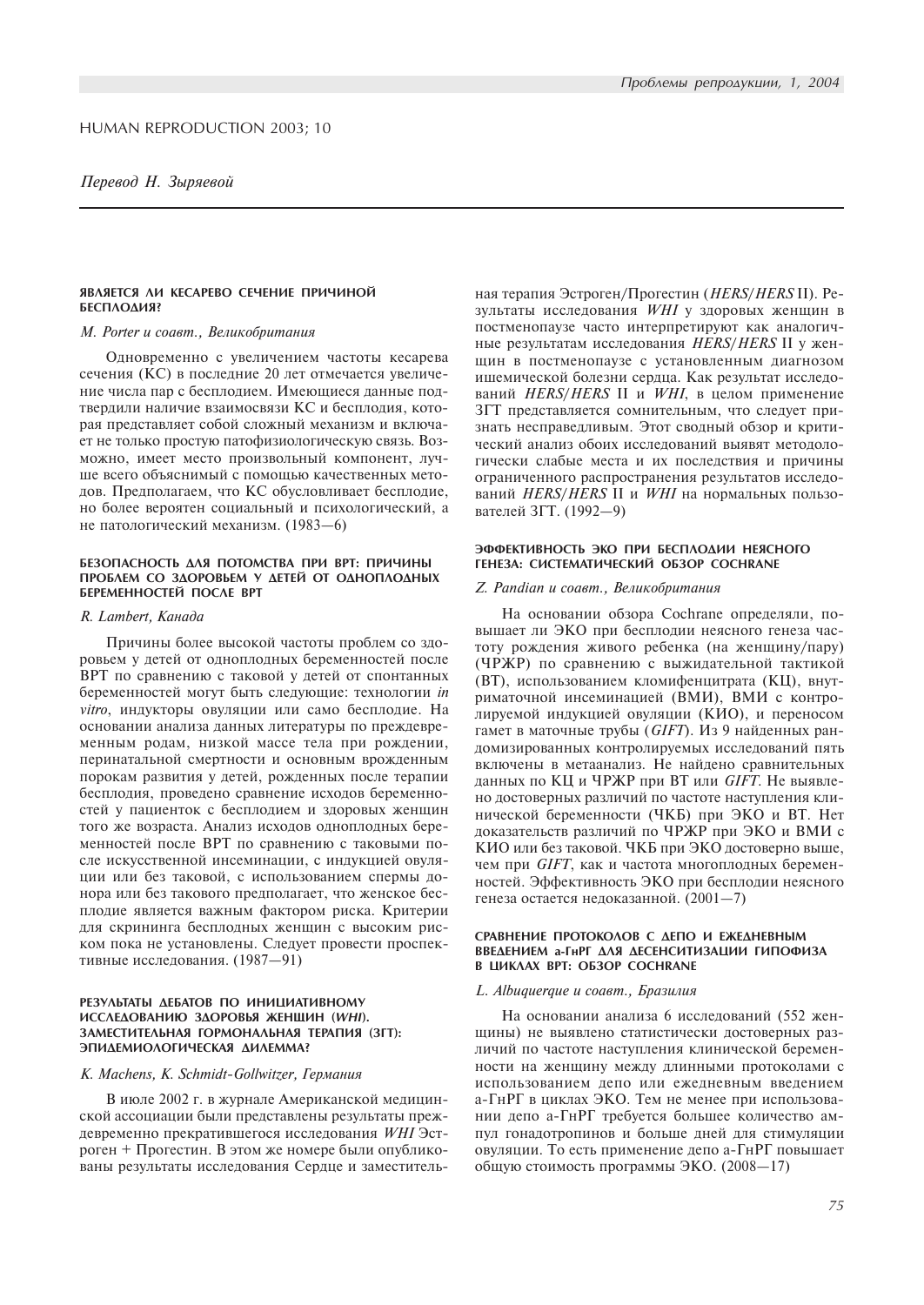## УСПЕШНАЯ ТРАНСПЛАНТАЦИЯ МАТКИ У МЫШЕЙ: БЕРЕМЕННОСТЬ И ПОСТНАТАЛЬНОЕ РАЗВИТИЕ ПОТОМСТВА

# R. El-Akouri, G. Kurlberg, M. Brannstrom, Швеция

У мышей трансплантировали матку (сосудистый анастомоз аорта/нижняя полая вена конец-в-бок), одновременно оставив собственную: шейку матки соединяли со стомой из кожи. Частота наступления беременности после переноса бластоцист в трансплантированных, собственных матках и в контроле была сравнимой. Масса тела, длина плодов и длительность гестации были сходны во всех группах. Траектории роста рожденных мышей были сходны в трех группах, все потомство было фертильным. Второе поколение потомства от мышей из трансплантированной матки было нормальным по массе тела при рождении и фертильным. Данные наблюдения демонстрируют возможность донашивания беременности в трансплантированной матке и рождения полноценного потомства.  $(2018 - 23)$ 

#### БЕРЕМЕННОСТЬ В ТРАНСПЛАНТИРОВАННОЙ МАТКЕ У МЫШЕЙ ПОСЛЕ ДЛИТЕЛЬНОГО ОХЛАЖДЕНИЯ В УСЛОВИЯХ ИШЕМИИ

## R. El-Akouri и соавт., Швеция

Матки мышей изолировали и сохраняли при 4 °С *in vitro* в течение 24 или 48 ч в 0,154 моль/л NaCl или в растворе Университета Висконсин (УВ). Матки после 24 ч хранения имели нормальную морфологию, а после 48 ч отмечены минимальные дегенеративные изменения. Спонтанные сокращения наблюдались в матках как после 24 ч, так и после 48 ч хранения в условиях охлаждения и ишемии, ответы на стимуляцию ПГ *F*, были сохранены. Кровоток и морфология были нормальными через 2 нед после трансплантации в матках, хранившихся 24 ч, а в трансплантатах, хранившихся 48 ч, отмечен сниженный кровоток и тотальный некроз. После переноса бластоцист в матки, хранившиеся 24 ч, наступила беременность, потомство имело нормальные характеристики массы тела и длины. Исследование впервые показало, что матки мышей устойчивы к охлаждению при ишемии и что вынашивание беременности возможно в трансплантированной матке, которая до этого находилась в течение 24 ч в условиях охлаждения при ишемии.  $(2024 - 30)$ 

### ТОКСИЧНОСТЬ ГАЛАКТОЗЫ У КРЫС В КАЧЕСТВЕ МОДЕЛИ ПРЕЖДЕВРЕМЕННОГО ИСТОШЕНИЯ ЯИЧНИКОВ (ПИЯ): ЭКСПЕРИМЕНТАЛЬНЫЙ ПОДХОД

## S. Bandyopadhyay и соавт., Индия

Крыс во время беременности, начиная с 3-го дня после зачатия и до рождения потомства, и во время грудного вскармливания кормили с добавлением 35% галактозы. У рожденных мышей женского пола отмечена задержка пубертата и состояние гипергонадотропной гипоэстрогении. В яичниках имелось нормальное или недостаточное количество фолликулов. Ответ яичников на экзогенные гонадотропины снижен, но достоверно повышался при сти-

76

муляции с предварительной десенситизацией гипофиза. Токсичность галактозы в эксперименте может служить моделью для объяснения некоторых основных моментов ПИЯ. (2031-8)

#### **RAMSHME SCTPOFFHOR HA AHFMOFFHER** ПРИ СОВМЕСТНОЙ КУЛЬТИВАЦИИ ЖЕЛЕЗИСТЫХ ЭПИТЕЛИАЛЬНЫХ И СТРОМАЛЬНЫХ КЛЕТОК ЭНДОМЕТРИЯ ЧЕЛОВЕКА И ЭНДОТЕЛИАЛЬНЫХ КЛЕТОК ИЗ МИКРОСОСУДОВ МИОМЕТРИЯ

# E. Albrecht u coaem., CIIIA

Предполагаем, что эстрогены, регулируя экспрессию и секрецию ангиогенных факторов, таких как сосудистый эндотелиальный фактор роста (СЭФР), железистыми эпителиальными клетками эндометрия, регулируют ангиогенез в эндометрии. (2039-47)

#### СНИЖЕНИЕ УРОВНЯ ЭСТРАДИОЛА В ПЛАЗМЕ КРОВИ ПОСЛЕ ВВЕДЕНИЯ АНТАГОНИСТОВ ГНРГ (АНТГНРГ) ПРИВОДИТ К НЕБЛАГОПРИЯТНЫМ РЕЗУЛЬТАТАМ В ПИКЛАХ ЛОНАПИИ ООПИТОВ

# S. Lindheim, A. Morales, CIIIA

В 37 (93%) из 40 циклов донации ооцитов (рекГТ 225 МЕ/день со 2-го дня цикла) получены ооциты и проведено 36 переносов эмбрионов. В 14 (35%) циклах отмечено снижение уровня эстрадиола после начала введения антГнРГ (с 6-го дня контролируемой гиперстимуляции яичников). Не выявлено различий по количеству ампул ФСГ, дней стимуляции, пиковому значению эстрадиола в плазме крови, количеству полученных ооцитов, частоте оплодотворения и качеству ооцитов. Частота клинической (14% против 54%) и прогрессирующей беременности (7% против 46%) на цикл и имплантации (4% против 24%) была достоверно ниже в циклах со снижением уровня эстрадиола после введения антГнРГ. Полученные данные демонстрируют неблагоприятные клинические результаты в циклах, сопровождающихся снижением уровня эстрадиола в плазме крови после введения антГнРГ. Этот эффект был непредсказуем (не найдено различий по возрасту донора, уровню ФСГ и Е, на 2-й день, морфологии яичников или уровню  $E_2$  до введения антГнРГ) и обеспечивал упрощенный протокол циклов донации ооцитов; тем не менее необходимы дальнейшие исследования для выяснения неблагоприятного влияния антГнРГ в циклах донации ооцитов.  $(2048 - 51)$ 

# ЧУВСТВИТЕЛЬНОСТЬ К МУТАГЕНАМ - МАРКЕР **ЭНДОМЕТРИОЗА**

# J. Lin, X. Zhang, Y. Chen, Kumaŭ

Полученные предварительные данные предполагают, что чувствительность к мутагену блеомицину, проявляющаяся в виде блеомицининдуцированных поломок хроматид (определенных с помощью цитогенетического анализа) в лимфоцитах периферической крови (при краткосрочном их культивировании) у женщин, связана с риском развития эндометриоза.  $(2052 - 7)$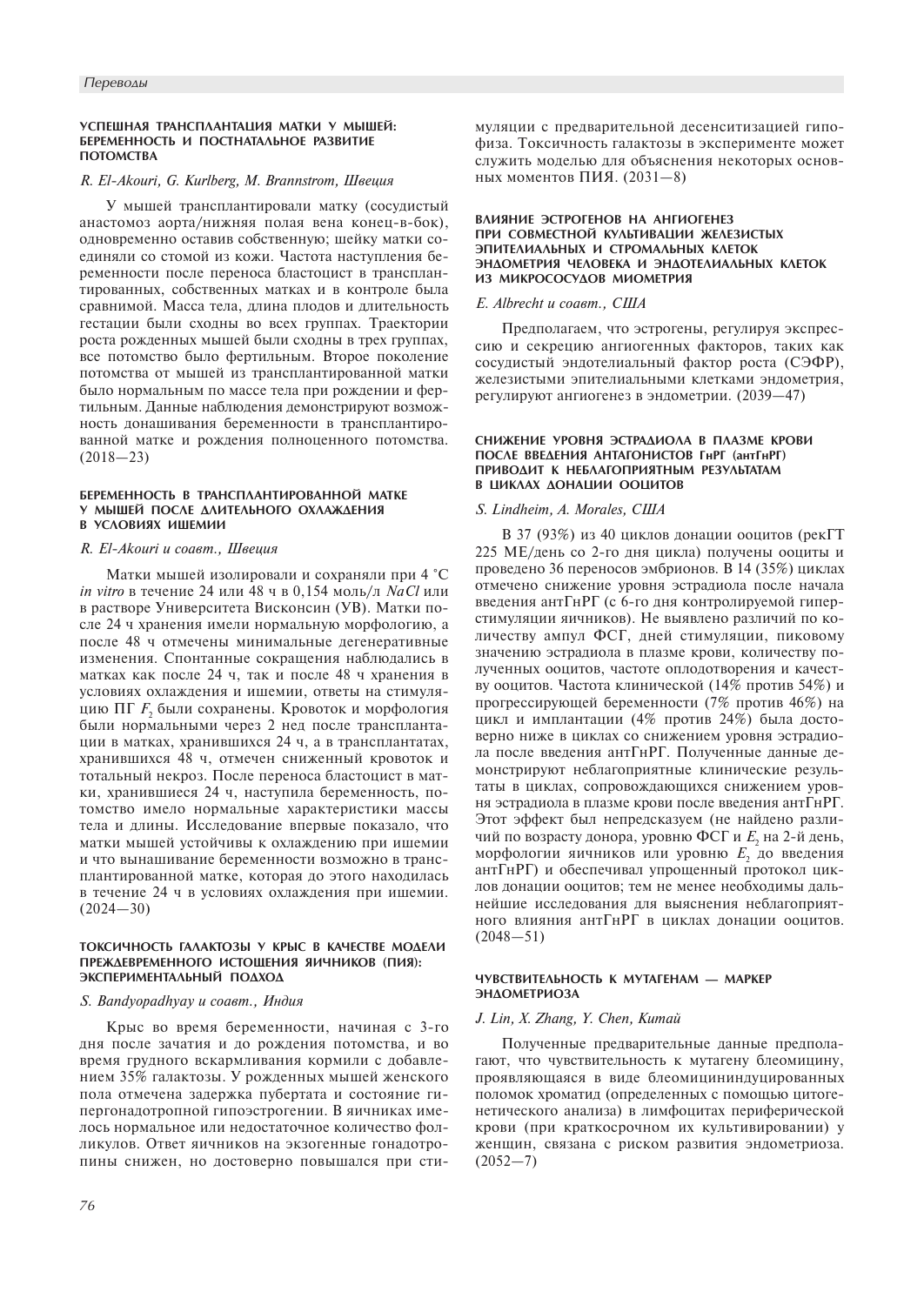## J. Lespinasse и соавт., Франция - Швейцария

ССХП - крайне редко встречается в человеческой популяции. Представлено клиническое наблюдение семейная сложная хромосомная аномалия, включающая хромосомы 13, 14 и 22: робертсоновская транслокация между хромосомами 13 и 14; реципрокная транслокация между длинными плечами хромосомы 14 и длинным плечом хромосомы 22. Обсуждается тактика в отношении репродуктивной функции и генетическое консультирование. (2058-66)

#### ДЕТИ В ВОЗРАСТЕ 5 ЛЕТ, ЗАЧАТЫЕ ПУТЕМ ИКСИ, НЕ ОТЛИЧАЮТСЯ ПОВЫШЕННЫМ РИСКОМ ЗАДЕРЖКИ УМСТВЕННОГО РАЗВИТИЯ

# G. Leslie и соавт., Австралия

Оценили умственное развитие 97 детей в возрасте 5 лет: 97 - после ИКСИ, 80 - после ЭКО и 110 после естественного зачатия по коэффициенту интеллекта (IQ). Полученные результаты свидетельствуют, что генетическое влияние познавательных способностей родителей более важно, чем способ зачатия, для интеллектуального развития детей, зачатых с помощью ИКСИ. (2067-72)

#### ИСПОЛЬЗОВАНИЕ ИНТЕРНЕТА И ПРЕДПОЧТЕНИЯ У ПАЦИЕНТОВ ЭКО И ИКСИ

## Е. Наадеп и соавт., Нидерланды

На основании письменного опроса установлено, что большинство пар с бесплодием используют Интернет для решения проблем, связанных с бесплодием, и интересуются информацией о медицинской помощи при бесплодии. Провайдеры медицинской помощи при бесплодии должны активно участвовать в развитии и обеспечении информацией соответствующих сайтов в Интернете. (2073-8)

# УСПЕШНОЕ ЛЕЧЕНИЕ СИНДРОМА ПУСТОГО ФОЛЛИКУЛА С ПОМОЩЬЮ ВВЕДЕНИЯ АГОНИСТА ГНРГ В КАЧЕСТВЕ ТРИГГЕРА ПИКА ЭНДОГЕННОГО ЛГ В ЦИКЛАХ ЭКО С ПОДАВЛЕНИЕМ АНТАГОНИСТАМИ ГНРГ

## F. Lok, J. Pritchard, H. Lashen, Великобритания

Синдром пустого фолликула может наблюдаться в циклах ЭКО с подавлением антагонистами ГнРГ и может быть успешно устранен с помощью использования агониста ГнРГ в качестве триггера пика эндогенных гонадотропинов при неэффективности предшестующих методов лечения. Представлен новый вариант терапии этого нераспространенного, но нежелательного состояния. (2079-81)

# БИОЛОГИЧЕСКАЯ ВАРИАБЕЛЬНОСТЬ ПАРАМЕТРОВ СПЕРМЫ У ЗДОРОВЫХ МУЖЧИН

### С. Alvarez и соавт., Испания

Выявлено, что концентрация сперматозоидов является параметром с наивысшей вариабельностью у одного и того же индивида и между разными индивидами, а жизнеспособность - параметром с наименьшей вариабельностью. Результаты исследования показывают, что общепринятые референтные параметры спермы имеют малое диагностическое значение из-за их заметной индивидуальности, хотя параметры спермы могут быть полезны для оценки различий в серии результатов у индивида, в частности, прогрессивной подвижности, морфологии и жизнеспособности.  $(2082 - 8)$ 

# ВЛИЯНИЕ ЗАБОЛЕВАНИЙ С ПОВЫШЕНИЕМ ТЕМПЕРАТУРЫ НА КАЧЕСТВО СПЕРМЫ

#### E. Carlsen и соавт., Дания

Повышение температуры во время постмейотического периода сперматогенеза (спермиогенеза) оказывает неблагоприятное влияние на концентрацию сперматозоидов, их морфологию и подвижность в анализах спермы. Повышение температуры во время периода мейоза также неблагоприятно влияет на концентрацию сперматозоидов, в то время как в другие периоды сперматогенеза, по-видимому, не оказывает достоверного влияния на эти параметры спермы. Неблагоприятное влияние, видимо, зависит от числа дней повышенной температуры. (2089-92)

# ИСХОДЫ БЕРЕМЕННОСТЕЙ И НЕОНАТАЛЬНЫЙ ПЕРИОД У ДЕТЕЙ, РОЖДЕННЫХ ПОСЛЕ ИКСИ С ИСПОЛЬЗОВАНИЕМ ТЕСТИКУЛЯРНЫХ СПЕРМАТОЗОИДОВ ПРИ ОБСТРУКТИВНОЙ (ОА) И НЕОБСТРУКТИВНОЙ АЗООСПЕРМИИ (НОА)

#### V. Vernaeve и соавт., Бельгия

Не выявлено различий между беременностями после ИКСИ при ОА и НОА, за исключением выраженной тенденции к более малому гестационному возрасту при одноплодных беременностях и более высокому проценту преждевременных родов при беременностях двойней в группе НОА. Хотя наши исследования основаны на ограниченном количестве наблюдений (204 ОА и 70 НОА), выявленные различия требуют дальнейшего анализа. Учитывая низкую частоту наступления беременности после ИКСИ при НОА, необходимы мультицентровые исследования у пациентов с НОА и ОА. (2093-7)

## ОТСУТСТВИЕ ВЛИЯНИЯ ВНУТРИВЕННОГО ВВЕДЕНИЯ ОДНОЙ ДОЗЫ ОКСИТОЦИНА НА РЕЗУЛЬТАТЫ ПОЛУЧЕНИЯ СПЕРМЫ У ПАЦИЕНТОВ С ТЯЖЕЛОЙ **ОЛИГОЗООСПЕРМИЕЙ**

# М. Вугпе и соавт., Германия

Результаты рандомизированного слепого перекрестного исследования показали, что внутривенное введение одной дозы окситоцина не оказывает заметного влияния на параметры спермы у пациентов с тяжелой олигозооспермией. (2098-102)

# MYCOPLASMA GENITALIUM ПРИКРЕПЛЯЕТСЯ К СПЕРМАТОЗОИДАМ ЧЕЛОВЕКА

# Н. Svenstrup и соавт., Дания

Показано, что Mycoplasma genitalium может прикрепляться к головке, шейке и хвосту сперматозои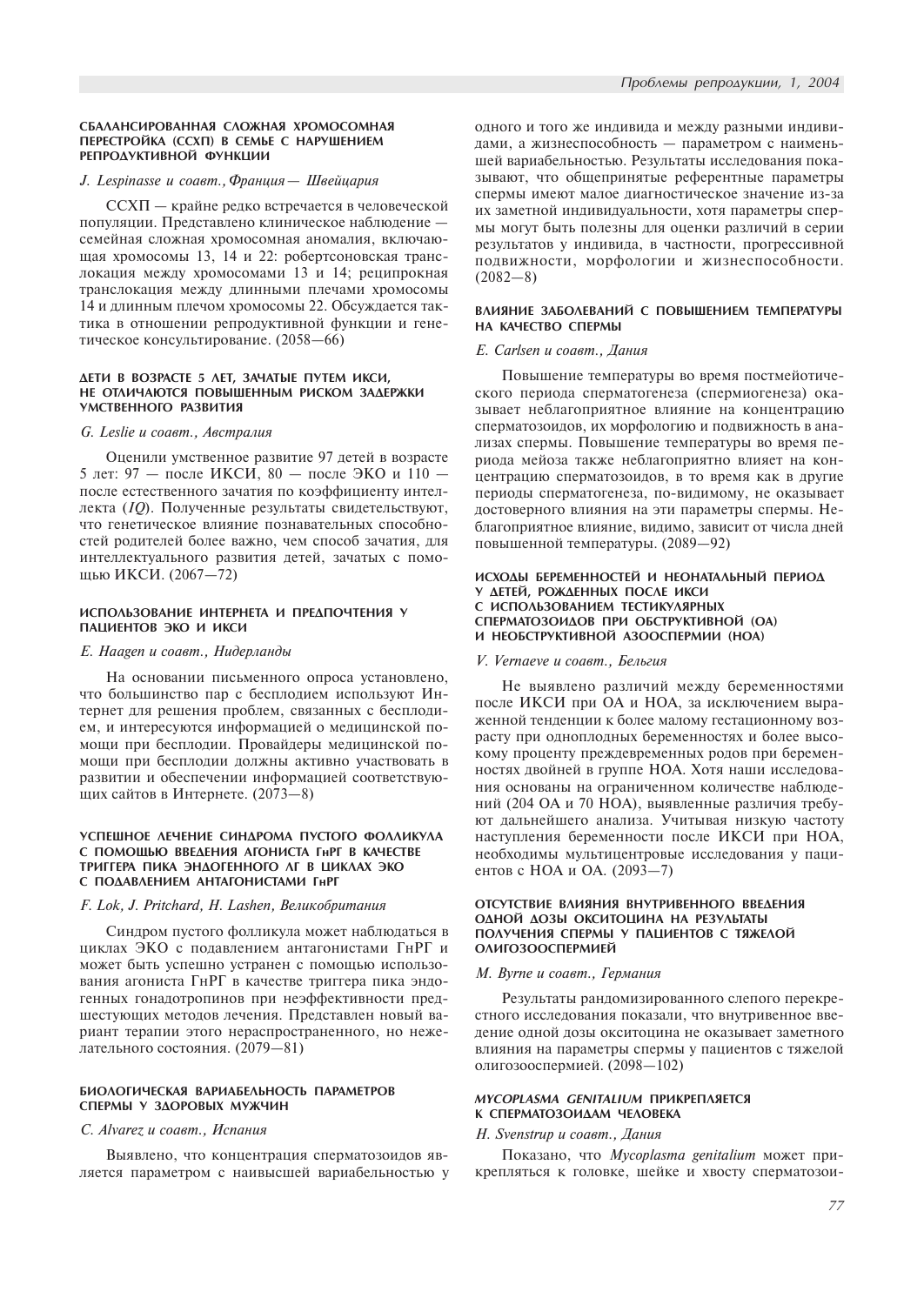дов. Сперматозоид становится неподвижным в случае прикрепления к нему множества микроорганизмов. Сперматозоид сохраняет подвижность, если Mycoplasma genitalium не прикрепляются к хвосту. То есть, Mycoplasma genitalium может прикрепляться к сперматозоидам человека и переноситься подвижными сперматозоидами. Эта способность может иметь значение для возникновения заболеваний половых органов у женщин и бесплодия. (2103-9)

#### ЗНАЧЕНИЕ НЕОНАТАЛЬНОГО ПЕРИОДА ГИПОФИЗАРНО-ТЕСТИКУЛЯРНОЙ АКТИВНОСТИ (НГТА) ДЛЯ ПРОЛИФЕРАЦИИ И ДИФФЕРЕНЦИРОВКИ ГЕРМИНОГЕННЫХ КЛЕТОК (ГК) В ЯИЧКАХ ПРИМАТОВ

#### R. Sharpe и соавт., Великобритания

Терапия антагонистами ГнРГ у приматов с рождения до 14 нед ослабляет увеличение массы яичек и числа ГК, но этот эффект частичный (24-30% снижение), и относительная пропорция гоноцитов. пресперматогоний и сперматогоний остается неизменной, такой же, как в контроле. НГТА играет минимальную роль в пролиферации и дифференцировке ГК у приматов. Изменения после лечения антагонистами ГнРГ у приматов-близнецов могут отражать нарушение выживаемости ГК вследствие отсутствия поддержки гонадотропинами клеток Сертоли. Данные результаты не поддерживают наличие основной роли НГТА в неонатальном развитии ГК у приматов. (2110-7)

# «СПАСИТЕЛЬНОЕ» ИКСИ ПРИ ОТСУТСТВИИ ФОРМИРОВАНИЯ ВТОРОГО ПОЛЯРНОГО ТЕЛЬЦА У ООЦИТОВ ЧЕРЕЗ 6 Ч ПОСЛЕ ИНСЕМИНАЦИИ В ОБЫЧНОЙ ПРОГРАММЕ ЭКО

#### C. Chen, S. Kattera, Сингапур

«Спасительная» ИКСИ через 6 ч после инсеминации (46 ч после введения чХГ) обеспечивает достоверно более высокую частоту оплодотворения (70,3% против 48,5%), имплантации (20,2% против 1,72%) и наступления беременности (48% против 5%) по сравнению с ИКСИ через 22 ч после инсеминации, когда ооциты уже «состарились». (2118-21)

## ОТЛИЧИТЕЛЬНЫЕ ХАРАКТЕРИСТИКИ МИКРОТРУБОЧЕК И ХРОМАТИНА ООЦИТОВ ЧЕЛОВЕКА ПОСЛЕ НЕСОСТОЯВШЕГОСЯ МЕЙОТИЧЕСКОГО СОЗРЕВАНИЯ IN VIVO И IN VITRO

## C. Combelles, D. Albertini, C. Racowsky, CIIIA

Представленный анализ иллюстрирует два случая, когда ооциты имеют довольно распространенный дефект — прекращение мейоза. Наличие или отсутствие аномальных веретен или организации хроматина доказывает различную этиологию этого лефекта. Данное исследование подтверждает существование у некоторых пациенток внутренних дефектов ооцитов, молекулярная и клеточная основа которых требует дальнейших изучений. (2124-30)

#### РЕКОМБИНАНТНЫЙ ЛГ ТАК ЖЕ ЭФФЕКТИВЕН, КАК РЕКОМБИНАНТНЫЙ ЧХГ ДЛЯ ПОДДЕРЖКИ СОЗРЕВАНИЯ ООЦИТОВ В КЛИНИЧЕСКОЙ ПРОГРАММЕ СОЗРЕВАНИЯ **IN VITRO (IVM): РАНДОМИЗИРОВАННОЕ ИССЛЕДОВАНИЕ**

# J. Hreinsson и соавт., Швеция - Финляндия

Частота созревания ооцитов in vitro составила 54,8% с рекомбинантным чХГ и 55,9% с рекомбинантным ЛГ. Рекомбинантные чХГ и ЛГ одинаково эффективны для поддержки созревания ооцитов в клинической программе IVM.  $(2131-6)$ 

#### 17-ЭСТРАДИОЛ И ПРОГЕСТЕРОН УЛУЧШАЮТ CO3PEBAHUE IN VITRO HUTOΠΛΑ3ΜΗ OOHUTOB ОТ НЕСТИМУЛИРОВАННЫХ ПУБЕРТАТНЫХ И ВЗРОСЛЫХ PE3YC-MAKAK

#### Р. Zheng и соавт., Китай - США

Полученные результаты демонстрируют, что у макак-резус при созревании ооцитов in vitro: 1) эстрадиол или прогестерон могут улучшать способность ооцитов к развитию; 2) незрелые ооциты от женских особей в препубертате в отличие от взрослых обладают дифференцированным ответом на добавление эстрадиола или прогестерона. (2137-44)

# ОДИНАКОВАЯ ЧАСТОТА РОДОВ У ПАЦИЕНТОК ПОСЛЕ ПЕРЕНОСА ЭМБРИОНОВ, КУЛЬТИВИРОВАННЫХ НА 2-Й ИЛИ 5-Й ДЕНЬ: РАНДОМИЗИРОВАННОЕ ИССЛЕДОВАНИЕ

# S. Emiliani и соавт., Бельгия

Частота родов на перенос составила 44,1 и 37,1% (NS), имплантации - 31,4 и 29,4% (NS) и многоплодных родов - 22 и 36% (NS) при переносе эмбриона на 2-й (94 цикла) и 5-й день (99 циклов) соответственно. У 10 (10,1%) пациенток не получено пригодных для переноса бластоцист. Не обнаружено четкого положительного эффекта при переносе бластоцист у пациенток моложе 39 лет, которые имели менее 4 попыток ЭКО в анамнезе. (2145-50)

## ВИТРИФИКАЦИЯ БЛАСТОЦИСТ КРОЛИКА, СВОБОДНЫХ ΟΤ ΖΟΝΑ ΡΕLLUCIDA ΠΟCΛΕ ΠΡΟΔΛΕΗΗΟΓΟ КУЛЬТИВИРОВАНИЯ ИЛИ ХЭТЧИНГА: ВОЗМОЖНАЯ МОДЕЛЬ ДЛЯ БЛАСТОЦИСТ ЧЕЛОВЕКА

R. Cervera, F. Garcia-Ximenez, Испания

Результаты исследования показывают, что лишенные *zona pellucida* после продленного культивирования или хэтчинга бластоцисты кролика большего размера могут быть благополучно витрифицированы с помощью двухступенчатой процедуры. Сходство растворов для витрификации с таковыми, применяемыми у человека, может дать возможность опробовать данную процедуру на «раздетых» бластоцистах человека различного размера. (2151-6)

# АНОМАЛИИ ПЛОДОВ, ПОЛУЧЕННЫЕ ПОСЛЕ ПРЕИМПЛАНТАЦИОННОЙ ЭКСПОЗИЦИИ ЭМБРИОНОВ МЫШИ В ХЛОРИДЕ АММОНИЯ

S. Sinawat и соавт., Великобритания - Таиланд -Тайвань

Результаты исследования демонстрируют, что ненормальные условия преимплантационного культиви-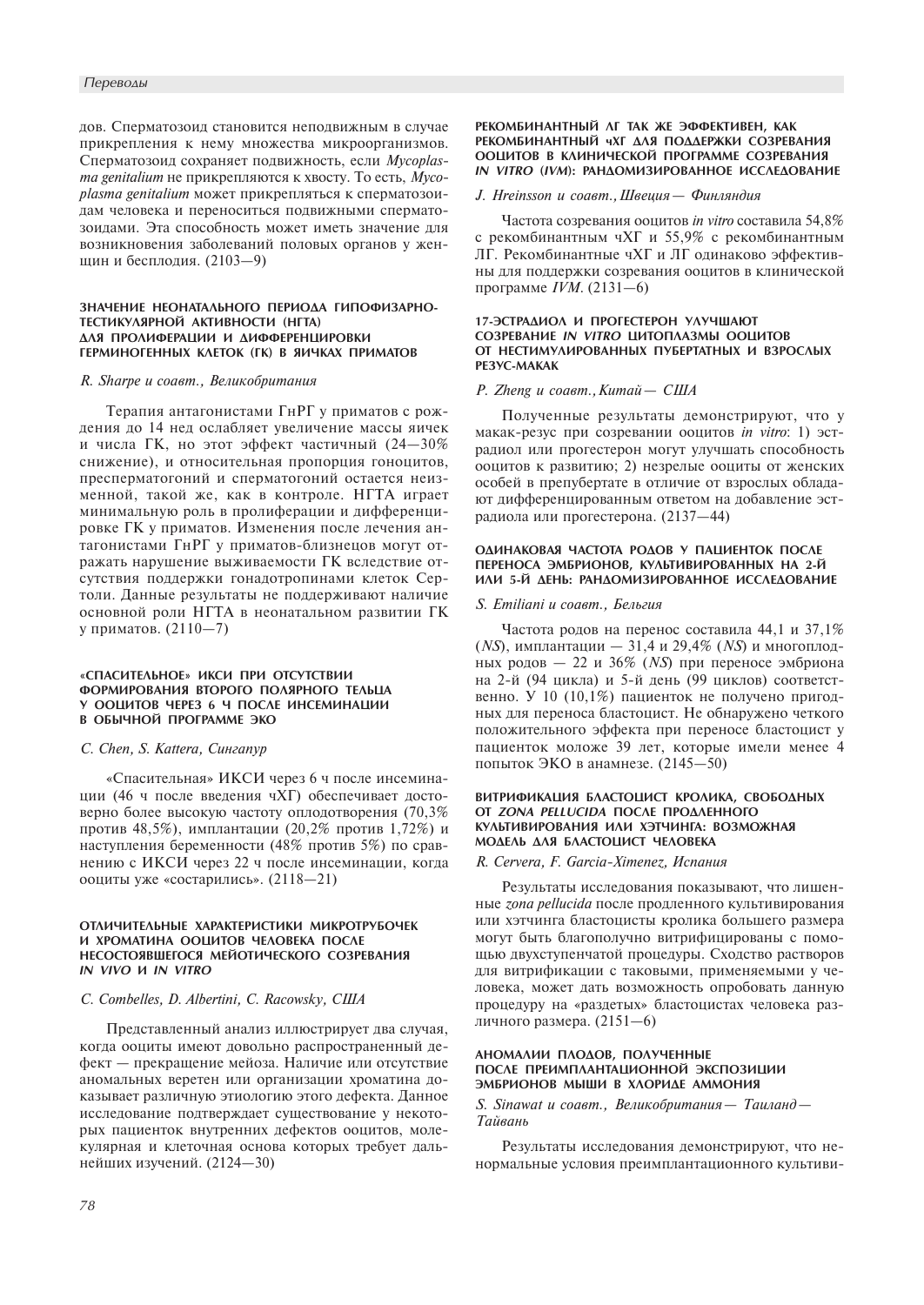рования могут обусловливать наличие аномалий у плодов мыши, но риск, возможно, ниже, чем ранее предполагалось. Для полной оценки риска требуются дальнейшие исследования, но наличие риска следует учитывать при планировании новых стратегий ВРТ у человека. (2157-65)

# **ИССЛЕДОВАНИЕ IN VITRO ГИНСЕНОСИД Rb1-ИНДУЦИРОВАННОЙ ТЕРАТОГЕННОСТИ** С ИСПОЛЬЗОВАНИЕМ МОДЕЛИ КУЛЬТИВИРОВАНИЯ ЭМБРИОНОВ КРЫС

# L. Chan, P. Chiu, T. Lau, Гонконг

Гинсеносид — широко используемое во всем мире лекарство растительного происхождения. Исследование показало, что гинсеносид Rb1 оказывает прямое тератогенное действие на эмбрионы крыс. Пока нет большей информации об эффектах гинсеносида у женщин репродуктивного возраста, полагаем, что следует использовать его осторожнее.  $(2166-8)$ 

#### BAИЯНИЕ ВОЗРАСТА НА ГОРМОНАЛЬНЫЕ И УЛЬТРАЗВУКОВЫЕ МАРКЕРЫ ОВАРИАЛЬНОГО РЕЗЕРВА У КИТАЙСКИХ ЖЕНШИН С ДОКАЗАННОЙ **ФЕРТИЛЬНОСТЬЮ**

#### E. Ng и соавт., Гонконг — Китай

Из всех исследуемых параметров (объем яичников, общее число антральных фолликулов - чАФ, пиковая систолическая скорость кровотока в сосудах стромы яичника, уровень ФСГ и ингибина  $B$  в плазме крови на 2—4-й день цикла) чАФ более всего коррелирует с возрастом женщин (далее следуют уровень ФСГ и объем яичников) и снижается линейно на 3,8% за год.  $(2169 - 74)$ 

#### НАРУШЕНИЕ КРОВОТОКА В ЯИЧНИКАХ И СНИЖЕНИЕ ЧИСЛА АНТРАЛЬНЫХ ФОЛЛИКУЛОВ ПОСЛЕ ААПАРОСКОПИЧЕСКОЙ САЛЬПИНГОЭКТОМИИ ПО ПОВОДУ ЭКТОПИЧЕСКОЙ БЕРЕМЕННОСТИ

#### C. Chan и соавт., Гонконг - Китай

Сравнили функцию яичников с оперированной и неоперированной сторон в группе женщин после односторонней сальпингоэктомии по поводу эктопической беременности путем лапаротомии или лапароскопии. Объем яичников, число антральных фолликулов (чАФ) и индексы при трехмерной допплеровской ультрасонографии были сравнимы между оперированной и неоперированной сторонами во всей группе и в группе после лапаротомии. чАФ и индексы трехмерной допплеровской ультрасонографии были достоверно ниже с оперированной стороны в группе после лапароскопии. По результатам краткосрочной оценки отмечено нарушение функции яичников после лапароскопической односторонней сальпингоэктомии. (2175-80)

# ВЛИЯНИЕ ИНТРААБДОМИНАЛЬНОГО ДАВЛЕНИЯ НА ГЕНЕРАЦИЮ 8-ИЗО ПРОСТАГЛАНДИНА F<sub>2</sub> (8-ИЗО ПГF<sub>2</sub>)<br>В БРЮШИНЕ ВО ВРЕМЯ ЛАПАРОСКОПИИ У КРОЛИКОВ

## A. Bentes de Souza *u* coaem., Гонконг

Пневмоперитонеум углекислым газом  $(CO_2)$  вызывает оксидантный стресс в брюшине, маркером

которого служит 8-изо ПГ $\mathit{F}_2$ . Интраабдоминальное давление (ИД)  $CO_{_2}$  повышает содержание 8-изо ПГ $F_{_2}$  в париетальной брюшине в степенной зависимости от времени и величины давления, в то время как безгазовая лапароскопия не дает такого эффекта. ИД  $CO$ , также влияет на частоту формирования и распространенность спаек (прямая зависимость от количества  $CO$ , и величины давления), но не найдено причинной связи между уровнем 8-изо ПГ $F_{\overline{2}}$  и послеоперационным формированием спаек.  $(2181-8)$ 

## ИЗМЕНЕНИЯ ЭКСТРАЦЕЛЛЮЛЯРНЫХ МАТРИКСНЫХ (ЭЦМ) ПРОТЕИНОВ В КАРДИНАЛЬНЫХ СВЯЗКАХ У ЖЕНЩИН В ПОСТМЕНОПАУЗЕ С ПРОЛАПСОМ ГЕНИТАЛИЙ ИЛИ БЕЗ ТАКОВОГО: КОМПЬЮТЕРИЗИРОВАННЫЙ ИММУНОГИСТОМОРФОМЕТРИЧЕСКИЙ АНАЛИЗ

# A. Ewies, F. Al-Azzawi, J. Thompson, Великобритания

Кардинальные связки у женщин с пролапсом гениталий характеризуются повышенной экспрессией коллагена III и тенасцина и низким количеством эластина. Наши исследования показывают, что в противоположность коллагену I экспрессия коллагена III имеет прямое отношение к наличию пролапса гениталий, больше, чем к возрасту или менопаузальному статусу, и подавляется на фоне приема ЗГТ. Характер изменений может отражать картину фазы восстановления после травматизации ткани, доказательством чего служит повышенная экспрессия тенастина. Травма сама по себе может быть инициирована такими событиями, как роды, а дефицит эстрогенов в постменопаузе приводит к декомпенсации. Несмотря на улучшение некоторых изменений, таких как подавление экспрессии коллагена III, терапия эстрогенами быстро снижает экспрессию других необходимых протеинов. Если эти механизмы будут раскрыты, терапия лополнительными лекарствами наряду с эстрогенами йожет помочь восстановить эти связки. (2189-95)

# СУРРОГАТНОЕ МАТЕРИНСТВО: ОПЫТ СУРРОГАТНЫХ МАТЕРЕЙ

#### V. Jadva и соавт., Великобритания

Выявлено, что суррогатные матери не испытывают проблем во взаимоотношениях с родительской парой во время передачи ребенка и в отношениях с окружающими. Эмоциональные проблемы, возникающие у некоторых из них в первую неделю после родов, со временем сглаживаются. Суррогатные матери, по-видимому, не испытывают психологических проблем после реализации суррогатного материнства. (2196-204)

#### ХАРАКТЕРИСТИКА ПОТЕНЦИАЛЬНЫХ ДОНОРОВ ООЦИТОВ В ШВЕЦИИ

# A. Svanberg u coaem., Швеция

Донация ооцитов в Швеции легализована с января 2003 г. Результаты опроса показывают наличие интереса к донации ооцитов у части женщин в Швеции. Потенциальные доноры объясняют желание быть донором альтруистическими мотивами. Реализация права потомков знать о своем происхождении, види